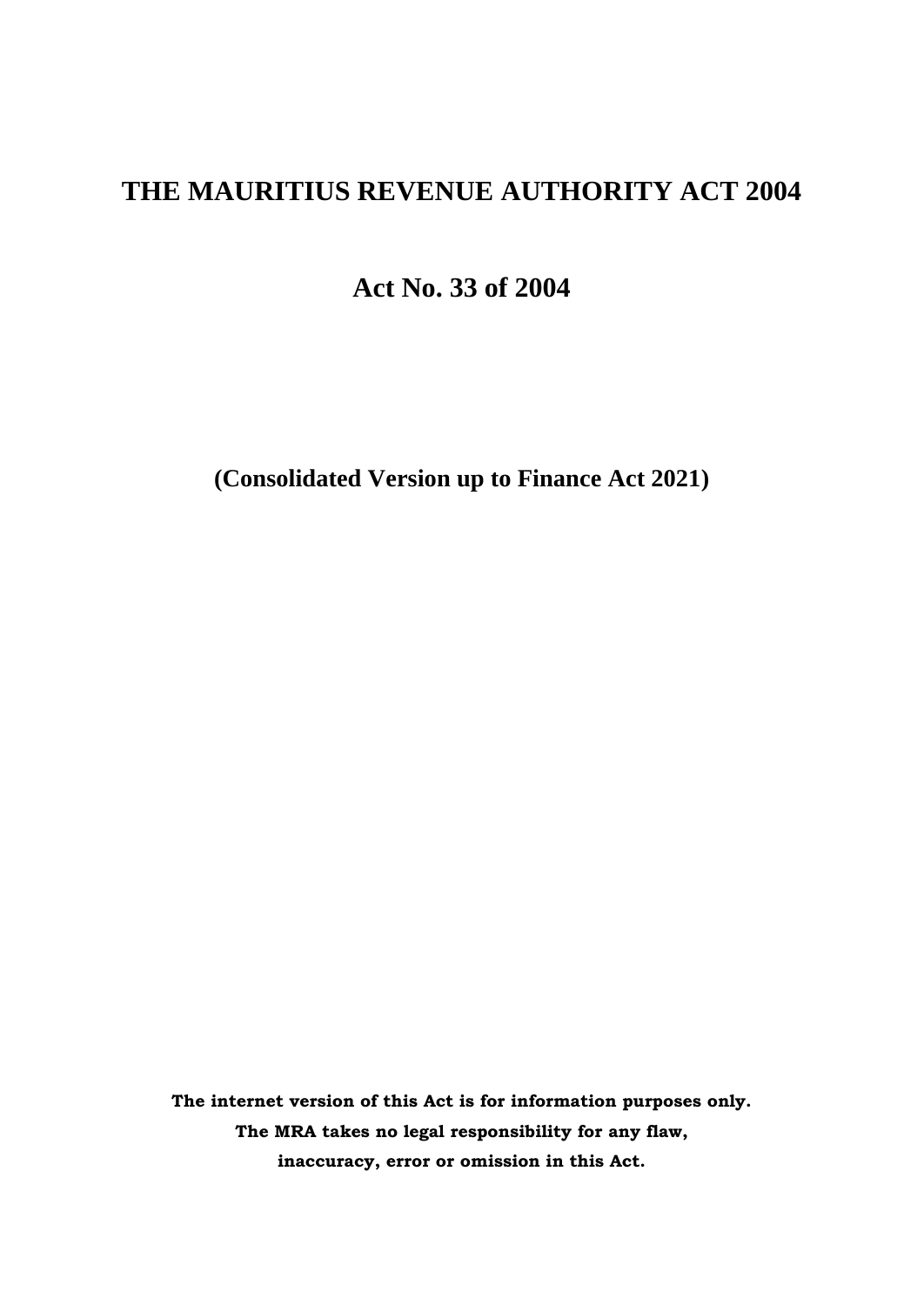#### **THE MAURITIUS REVENUE AUTHORITY ACT 2004**

#### **Act No. 33 of 2004**

#### *I assent*

30<sup>th</sup> September 2004 SIR ANEROOD JUGNAUTH  *President of the Republic*

#### ARRANGEMENT OF SECTIONS

 $\overline{\phantom{a}}$  ,  $\overline{\phantom{a}}$  ,  $\overline{\phantom{a}}$  ,  $\overline{\phantom{a}}$  ,  $\overline{\phantom{a}}$  ,  $\overline{\phantom{a}}$  ,  $\overline{\phantom{a}}$  ,  $\overline{\phantom{a}}$  ,  $\overline{\phantom{a}}$  ,  $\overline{\phantom{a}}$  ,  $\overline{\phantom{a}}$  ,  $\overline{\phantom{a}}$  ,  $\overline{\phantom{a}}$  ,  $\overline{\phantom{a}}$  ,  $\overline{\phantom{a}}$  ,  $\overline{\phantom{a}}$ 

*Section*

### **PART I - PRELIMINARY**

- 1. Short title
- 2. Interpretation

#### **PART II – THE AUTHORITY**

- 3. The Authority
- 4. Functions of the Authority
- 5. The Board
- 6. Powers and duties of the Board
- 7. Delegation of powers
- 7A. Discretionary powers
- 7B. Assessment or claim by Director-General
- 7C. Objection determined by Director-General
- 8. General Fund
- 9. Annual Report

### **PART III** – **ADMINISTRATION**

- 10. The Director-General
- 11. Staff of the Authority
- 12. Administrative control
- 13. Confidentiality
- 14. Declaration of assets
- 15. Fiscal Investigations
- 15A. Stay of assessment or claim
- 16. Prosecution of offences
- 17. Write off of irrecoverable tax
- [*17A. Set-off of taxes*] **Repealed**

#### **[***PART IIIA – REGISTERED TAX AGENTS***] Repealed**

#### **PART IV – REVIEW OF ASSESSMENTS**

18. Assessment Review Committee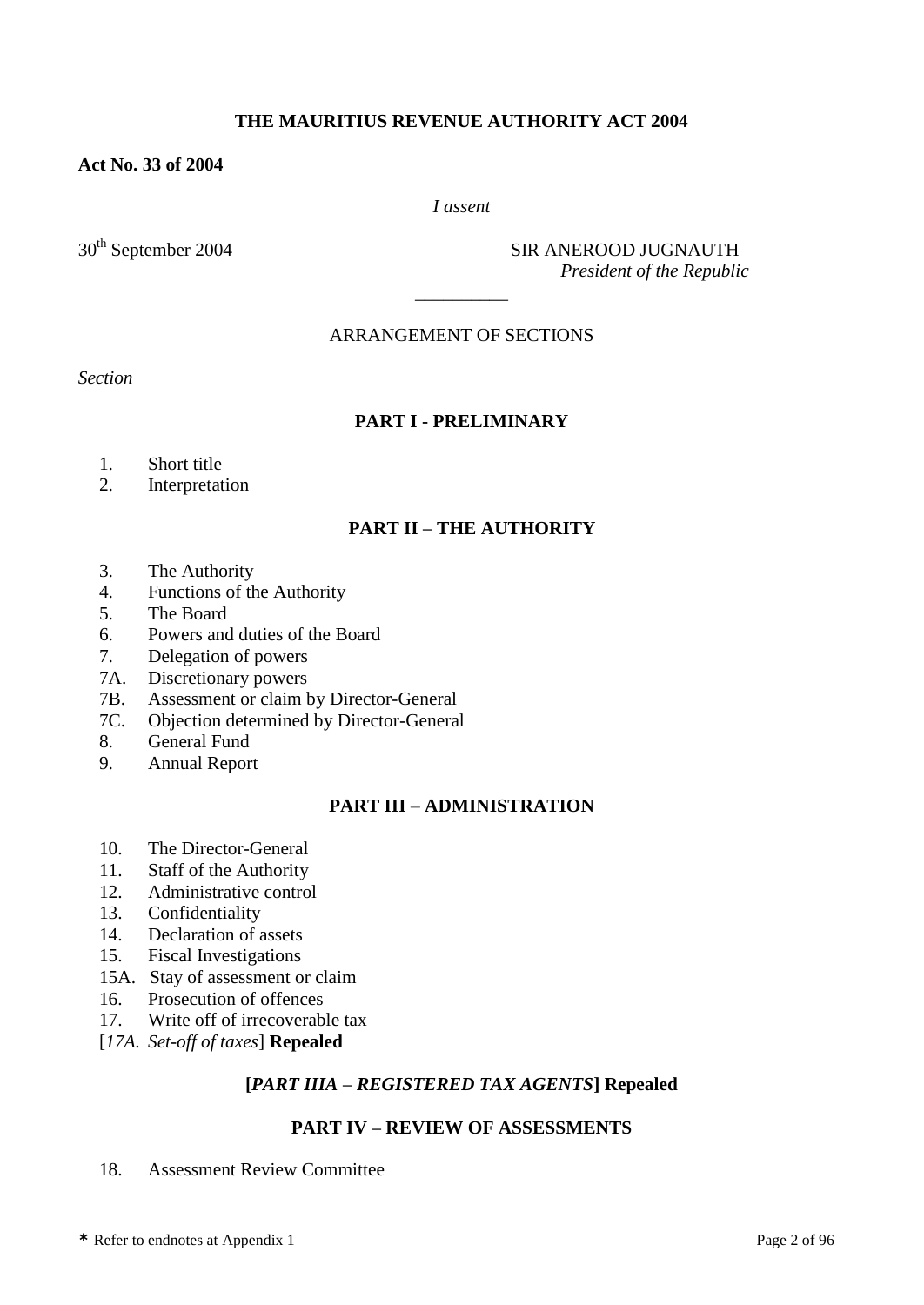- 19. Lodging written representations with Committee
- 20. Hearing of representations
- 21. Appeal to Supreme Court

#### *[PART IVA – INDEPENDENT TAX PANEL]***Repealed**

#### *[21A. Independent Tax Panel]* **Repealed**

*[21B. Functions of Independent Tax Panel]* **Repealed**

#### **PART IVB – ALTERNATIVE TAX DISPUTE RESOLUTION**

21C. Alternative Tax Dispute Resolution

#### **PART IVC – COLLECTION AND RECOVERY OF TAX**

#### **Sub-Part A – Payment of Tax**

- 21D. Set–off of taxes
- 21E. Order of payment

#### **Sub-Part B – Recovery of Tax**

- 21F. Application of Sub-part B
- 21G. Recovery of tax arrears from emoluments
- 21H. Recovery of tax by attachment
- 21I. Recovery of tax by distress and sale
- 21J. Contrainte
- 21K. Proceedings for temporary closure of business premises
- 21L. Inscribed privilege
- 21M. Uninscribed privilege
- 21N. Security
- 21O. No limitation of action for recovery of tax

#### **PART IVD –TEMPORARY MEASURES DURING COVID-19 PERIOD**

- 21P. Interpretation of Part IVD
- 21Q. Application of Part IVD
- 21R. Extension of time during COVID-19 period

### **PART V – MISCELLANEOUS**

- 22. Immunity
- 23. Exemption
- 24. Execution of documents
- 24A. Mode of service and transmission of documents
- 24B. Setting up of system for secure electronic services and payment of taxes
- 24C. E-tax account or tax representative e-tax account
- 25. Offences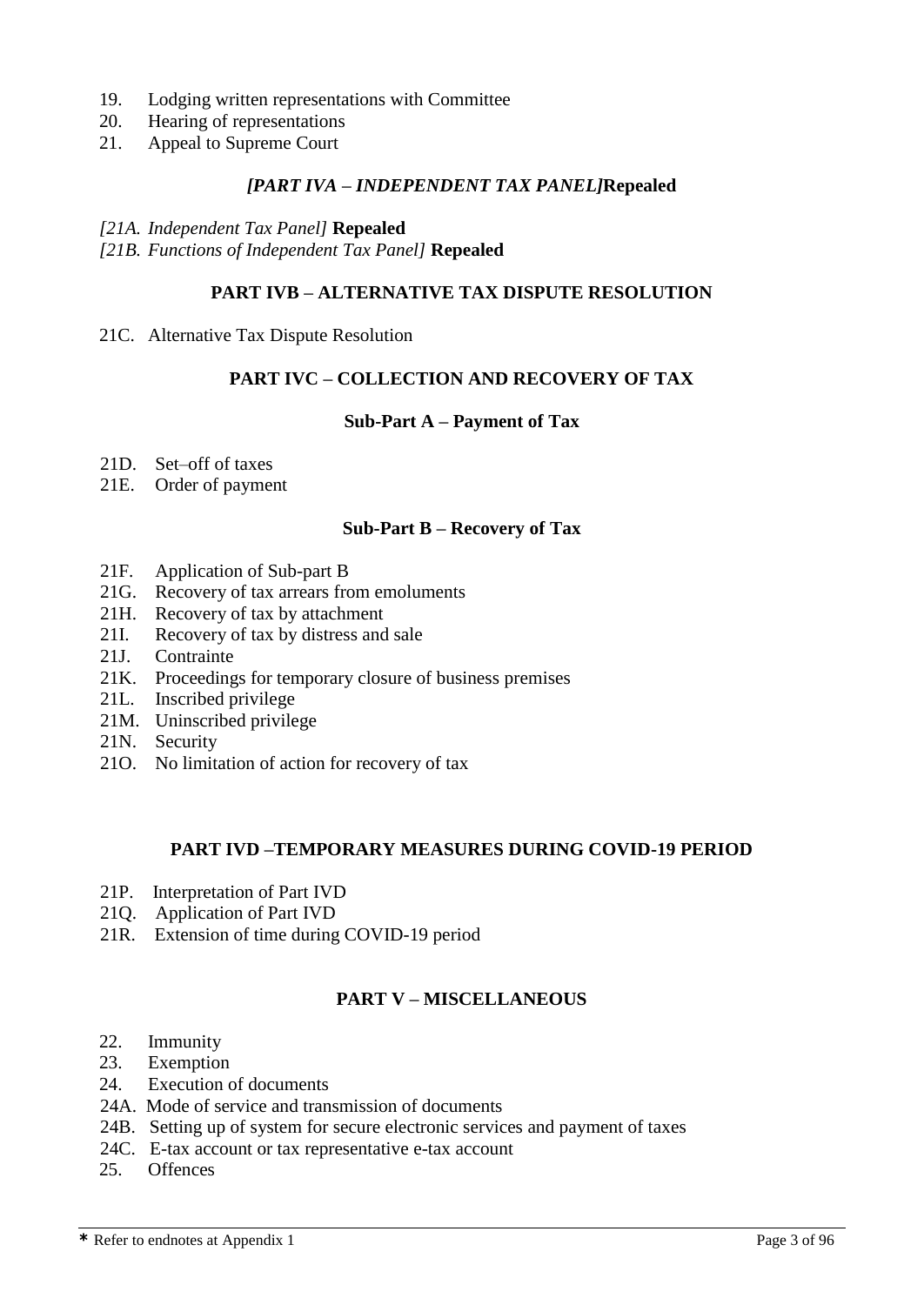- 26. Regulations
- 27. Consequential amendments
- 28. Transitional provisions
- 29. Repeals
- 30. Commencement

# **An Act**

#### **To establish as a body corporate a Revenue Authority for the purposes of managing and operating an effective and efficient revenue raising organisation acting as agent of the State and for matters incidental thereto.**

ENACTED by the Parliament of Mauritius, as follows-

### **PART I - PRELIMINARY**

#### **1. Short title**

This Act may be cited as the Mauritius Revenue Authority Act 2004.

#### **2. Interpretation**

In this Act -

"Assessment Review Committee" means the Assessment Review Committee referred to in section 18;

"ATDR Panel" means the Alternative Tax Dispute Resolution Panel set up under section 21 $C(2)$ ;  $1^*$ 

"Authority" means the Mauritius Revenue Authority established by section 3;

"Board" means the Revenue Board constituted in accordance with section 5(2);

"business" has the same meaning as in the Income Tax Act;

"Chairperson" means the Chairperson of the Board appointed in accordance with section 5(2);

"Committee" means the Assessment Review Committee;

"Department" means a Department of the Authority referred to in section 3(4);

"Director-General" means the Director-General of the Authority referred to in section 10;

"Division" means a Division of the Authority referred to in section 3(4);

"employee" means a person working for the Authority by virtue of a contract of employment;

"management team" means the Director-General, the Heads of the Departments, the Heads of the Divisions and such other officers as the Board may approve;

"member" -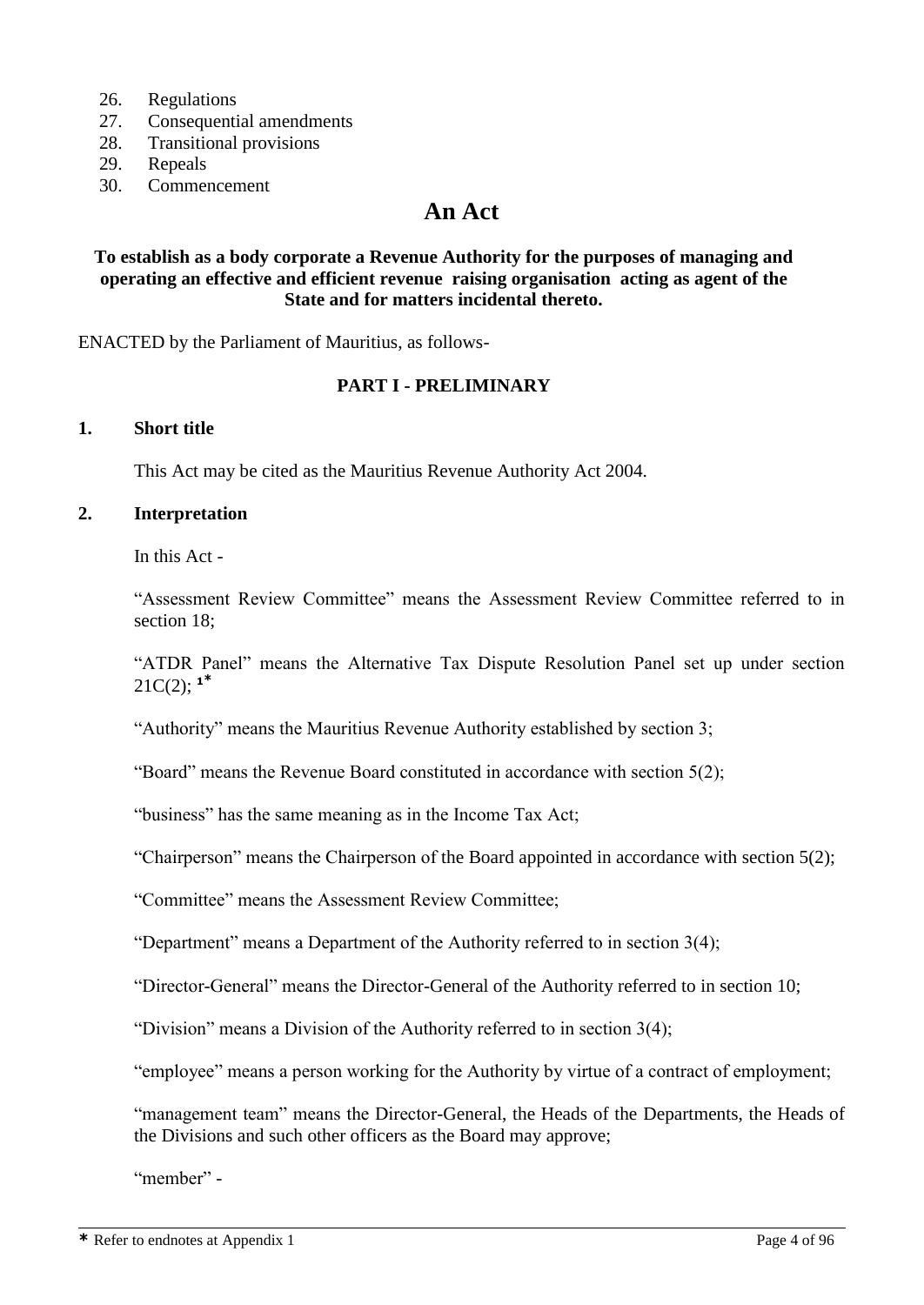- (a) means a member of the Board; and
- (b) includes the Chairperson of the Board;

"Minister" means the Minister to whom responsibility for the subject of finance is assigned;

"money laundering" has the same meaning as in the Financial Intelligence and Anti-Money Laundering Act;**<sup>2</sup>** \*

"officer" -

- (a) means a person who is part of the management team and any other person employed by the Authority to perform duties of an administrative or technical nature; and
- (b) includes a law practitioner or other person having a legal qualification employed by the Authority;

"panel" means a panel of the Committee;

"Revenue Laws" means any enactments referred to in the First Schedule;

"Secretary" means the person referred to as such in section 5(6);

"tax" means a tax, duty, fee, levy, contribution or charge, or other sum leviable or payable to the State under a Revenue Law.**<sup>3</sup>\***

### **PART II - THE AUTHORITY**

#### **3. The Authority**

(1) There is established for the purposes of this Act the Mauritius Revenue Authority which shall be a body corporate.

- (2) (a) Subject to paragraph (b), the Authority shall be the agent of the State for the purposes of –
	- (i) the assessment of liability to, the collection of and the accountability for, tax; and
	- (ii) the management, operation and enforcement of the Revenue Laws.
	- (b) Legal proceedings in relation to any act done by the Authority under paragraph  $(a)$  –
		- (i) may not be instituted against the State;
		- (ii) may be instituted by or against the Authority.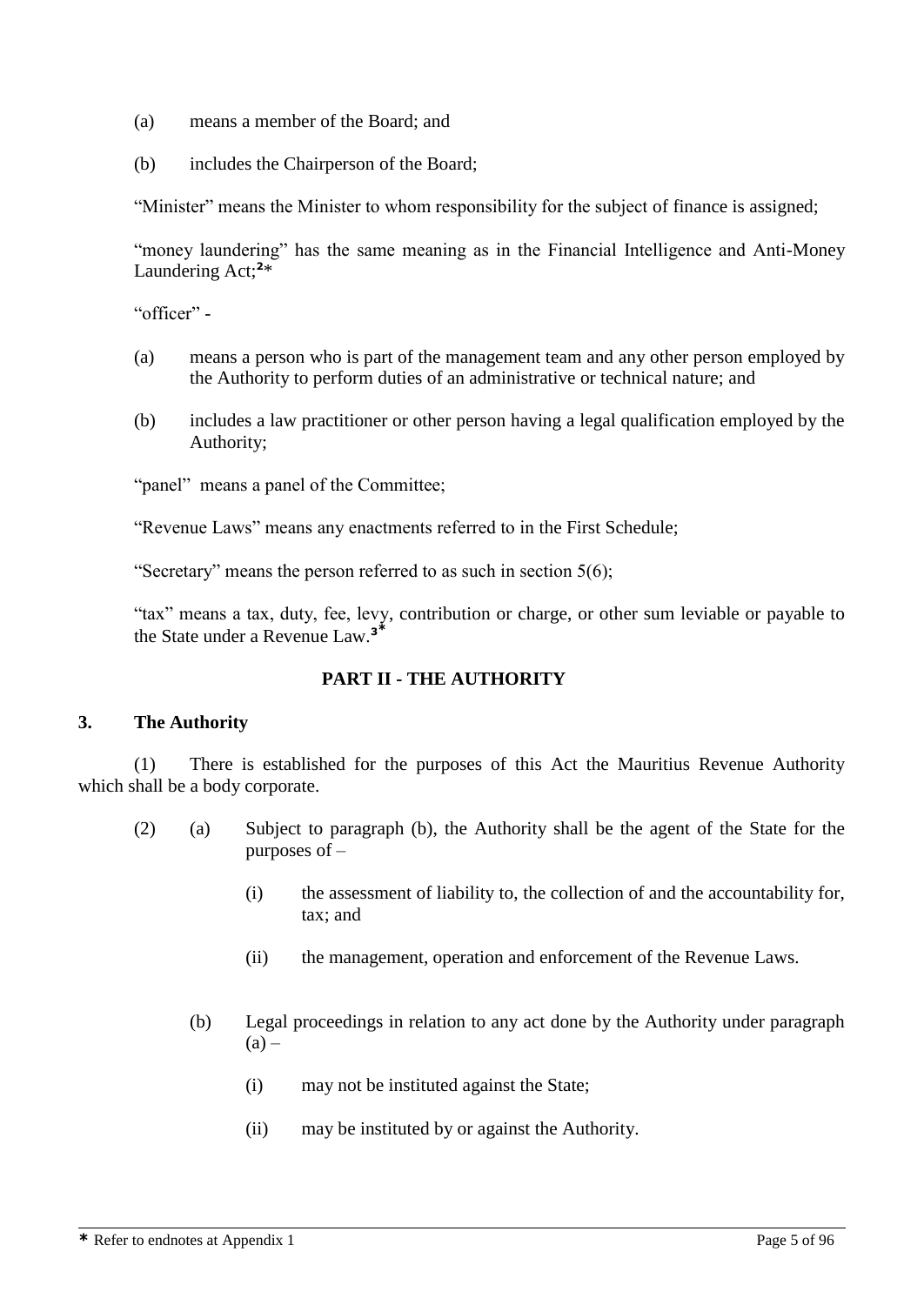- (3) (a) Subject to paragraph (b), any tax collected by the Authority shall, as soon as is reasonably practicable, be paid by the Director-General into the Consolidated Fund or any other Fund as specified in a Revenue Law. **4 \***
	- (b) The Director-General shall pay
		- (i) the advance the recycling fee referred to in section 69G of the Environment Protection Act into the National Environment Fund;
		- (ii) the sum referred to in section  $60(1)(d)$ , and the net proceeds referred to in section 71(3)(c), of the Gambling Regulatory Authority Act into the Lotto Fund set up under section 85 of the Gambling Regulatory Authority Act;
		- (iii) the levy imposed under section 114 of the Gambling Regulatory Authority Act into the Responsible Gambling and Capacity Building Fund set up under section 11A of the Gambling Regulatory Authority Act; and
		- (iv) the contribution referred to in section 47 of the Mauritius Cane Industry Authority Act to the Mauritius Sugar Syndicate. **<sup>5</sup>\***
- (4) The Authority shall comprise
	- (a) the Office of the Director-General;
	- (b) the Customs Department and one or more Tax Departments;
	- (c) subject to subsection (5)(b), the Fiscal Investigations Department **<sup>6</sup>\*** , the Legal Services Department and such other Departments as may be set up by the Board; and
	- (d) the Internal Affairs Division and the Internal Audit Division.
- (5) (a) The Internal Affairs Division shall be responsible for
	- (i) dealing with allegations of malpractice or other complaints against an officer or employee;
	- (ii) processing and verifying the declaration of assets made by an officer or employee or prospective officer or employee; and
	- (iii) such other cognate duties as the Board may determine.
	- (b) Without prejudice to such legal services, including legal representation, as the Authority may seek and obtain from law officers whenever its Legal Services Department is inadequately or unsuitably staffed, law practitioners **<sup>7</sup>\*** in the Legal Services Department shall give general legal assistance to the Authority, including legal assistance in the conduct of fiscal investigations and in the application and enforcement of the Revenue Laws.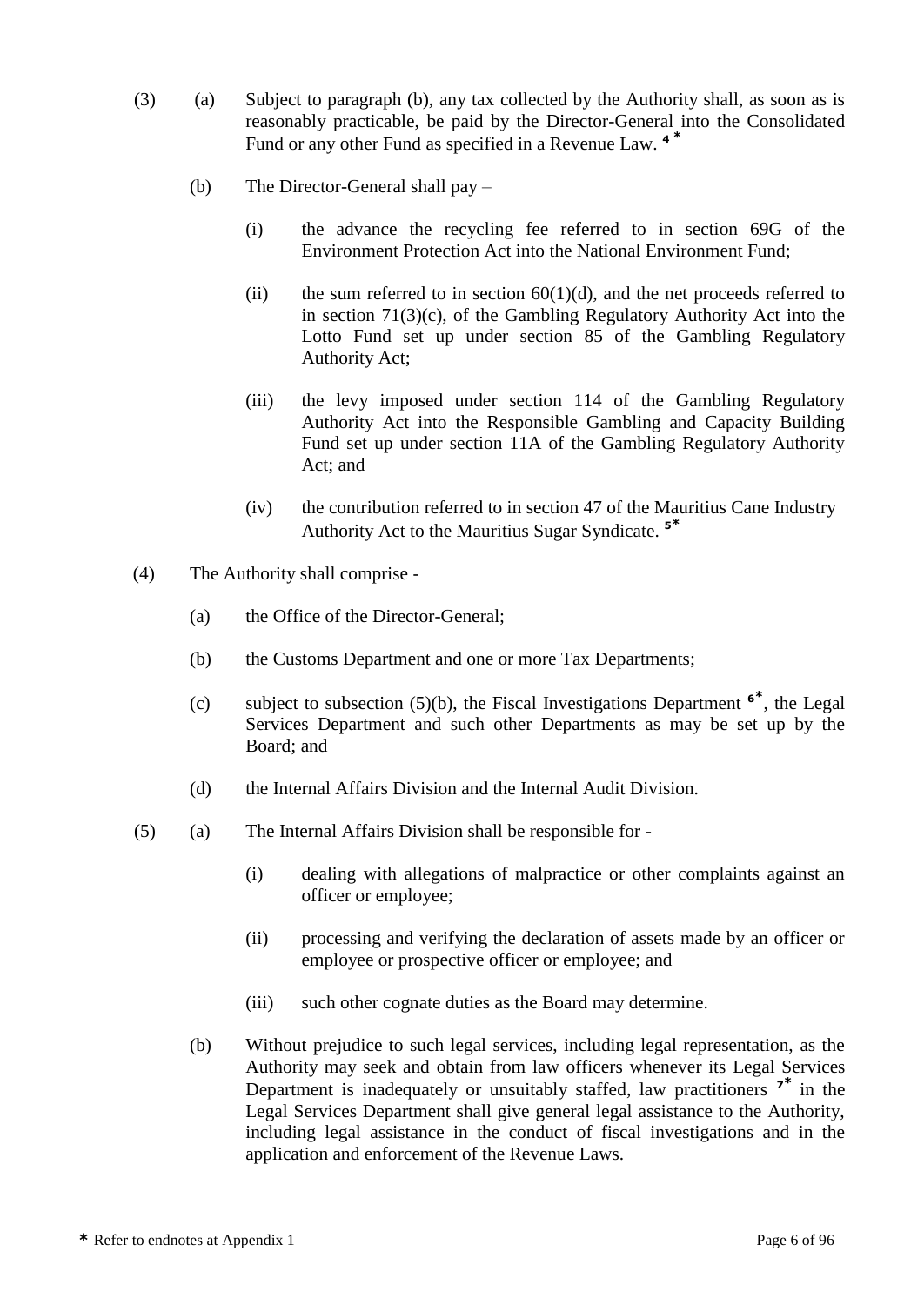(c) Every other Department shall be responsible for such duties as the Board may, on the recommendation of the Director-General and after consultation with the other officers of the management team, in writing direct.

(6) **<sup>8</sup>\*** In the discharge of his duties under subsection  $(5)(a)$ , the Head of the Internal Affairs Division shall have power to -

- (a) make enquiries or investigations as he thinks necessary;
- (b) call for any record, or document or any information;
- (c) retain for such period as may be considered reasonable for their examination any such record or document;
- (d) make a copy of any such record or document; or
- (e) require any person to attend before him to give such information as may be required.

#### **4. Functions of the Authority**

- (1) The functions of the Authority shall be to
	- (a) administer, operate and give effect to the Revenue Laws and, for that purpose, assess liability to, collect and account for, all taxes;
	- (b) monitor, oversee and co-ordinate all activities relating to, and ensure a fair, efficient and effective administration and operation of, the Revenue Laws;
	- (c) deliver a high standard of service to the public with a view to promoting voluntary compliance with the Revenue Laws, promoting fairness and transparency, increasing the efficiency and effectiveness of its Departments and Divisions and maximising revenue collection;
	- (d) combat fraud and other forms of tax evasion;
	- (e) set objectives and work targets and promote human resource development and training for its officers and other employees;
	- (f) determine the manner in which a particular category of persons may use electronic means for the purpose of submitting a return, effecting a payment or making a claim under a Revenue Law;
	- (g) ensure compliance by its officers with the Revenue Laws to the highest possible degree; and
	- (h) advise the Minister and other relevant organs of the State on any matter relating to taxation or revenue law or administration.
- (2) (a) Where the Minister is satisfied that the public interest so requires, he may give such written directions of a general character to the Authority as he thinks fit.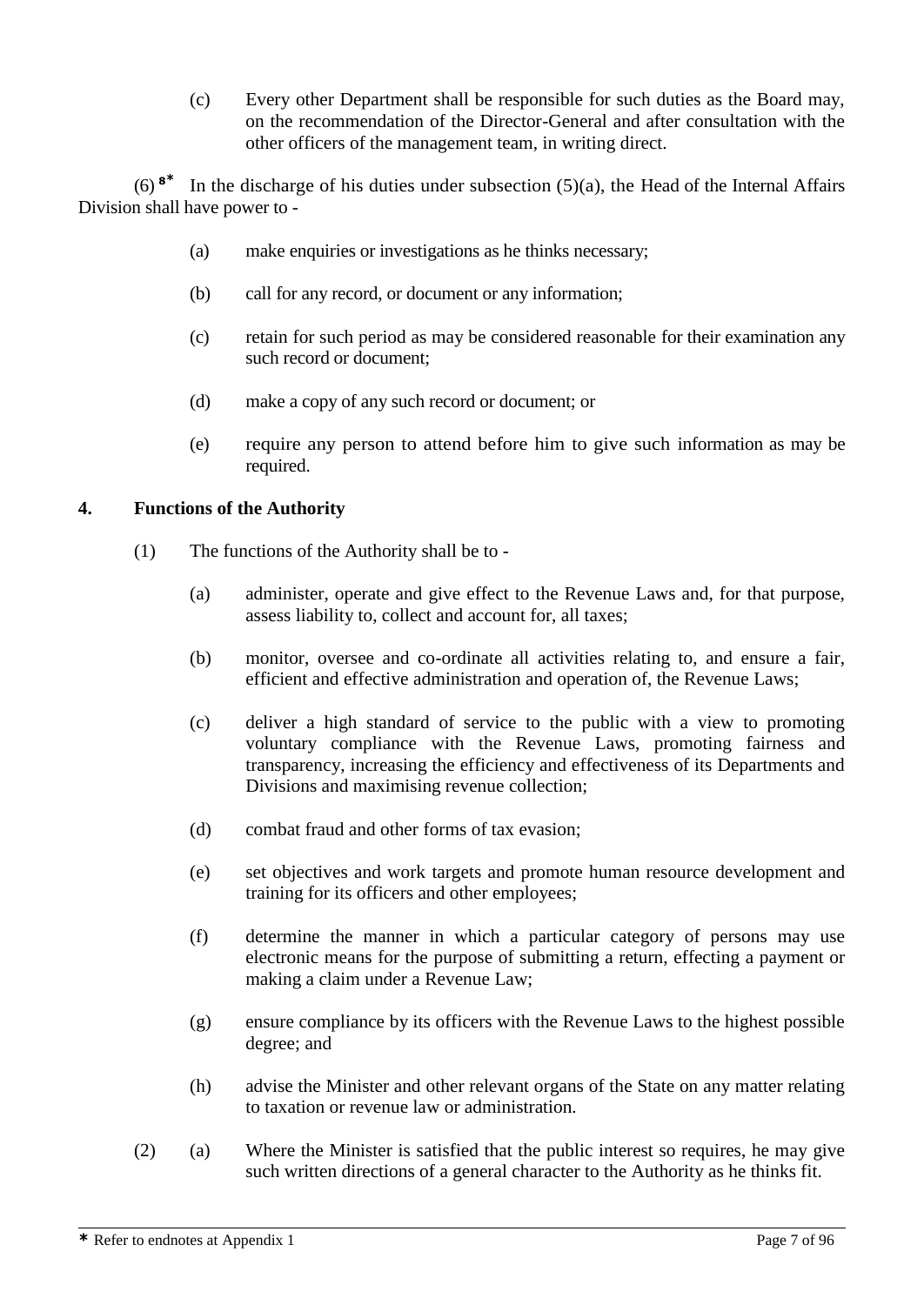(b) The Board shall give effect to any direction issued to the Authority in accordance with this subsection.

### **5. The Board**

(1) The Authority shall be administered and managed by a Revenue Board in accordance with this Act.

- (2) The Board shall consist of-
	- (a) a Chairperson, being a person who has not been, or is not, actively engaged in any political activity, to be appointed by the President, after consultation with the Prime Minister and the Leader of the Opposition, for a period of not less than 3 years and on such other terms and conditions as the President thinks fit;
	- (b) a representative of the Ministry;
	- (c) the Director-General, who shall not have the right to vote; and
	- (d) 4 other persons, having adequate experience in accountancy, economics, taxation, law, or business administration, to be appointed by the Minister for a period of not less than 3 years, and on such other terms and conditions as he thinks fit.

(3) At the expiry of his term of office, a member referred to in subsection  $(2)(a)$  or  $(d)$  shall be eligible for re-appointment.

- (4) (a) The Board shall meet at least once a month and at such other times as the Chairperson thinks fit.
	- (b) The Chairperson and 3 other members shall constitute a quorum at a meeting of the Board.
	- (c) In the absence of the Chairperson at a meeting of the Board, the members present shall elect a member to act as Chairperson for that meeting.
- (5) (a) Where a member, or a close relative of his, has a direct or indirect interest in any matter which is, or is to be, raised at a meeting of the Board, he shall, as soon as he is aware of the fact, notify the Secretary.
	- (b) The Board may determine that the member shall not be present or shall not vote while the matter is being considered.

(6) There shall be a Secretary to the Board who shall be an employee designated by the Board and who shall -

- (a) prepare and attend every meeting of the Board;
- (b) keep minutes of its proceedings; and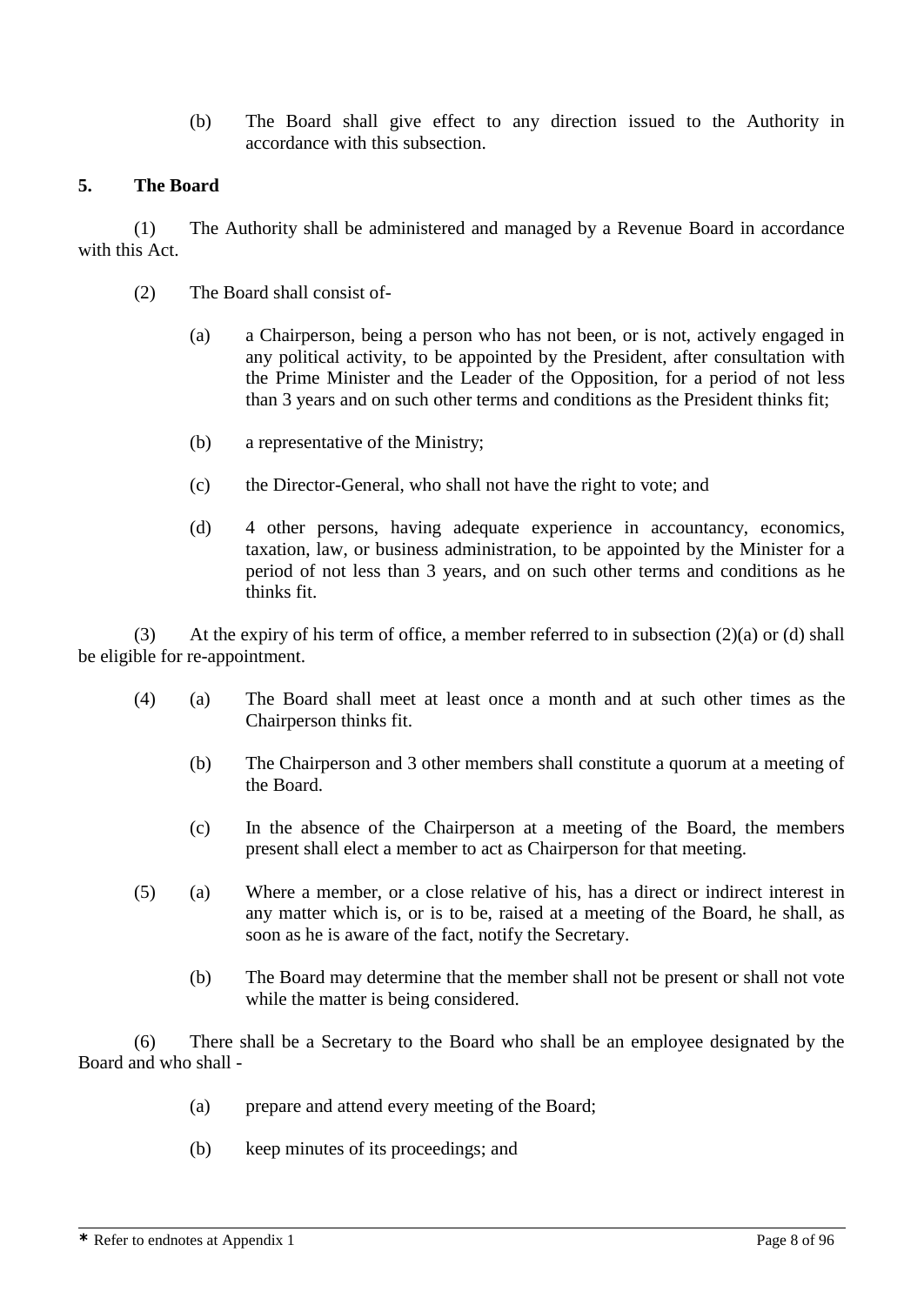(c) have such other duties as may be determined by the Board.

### **6. Powers and duties of the Board**

(1) The Board may, on the recommendation of the Director-General and after consultation with the other officers of the management team, set up other Departments, split a Department into 2 or more or merge 2 or more Departments into one.

(2) For the purpose of ensuring the efficient and effective operation of a Department, the Board may set up within that Department such number of Sections or Units as it thinks fit.

- (3) (a) The Board shall, subject to section 28, select and recruit, on a fixed term performance contract, a sufficient number of suitably qualified and competent officers to form part of the management team so as to enable the Authority to better exercise its functions and powers under this Act.
	- (b) For the purposes of the first exercise of selection and recruitment, in respect of every category or grade of officers under paragraph (a), the Board shall –
		- (i) in the first instance, invite applications exclusively from officers referred to in section 28(1); and
		- (ii) in the event of any vacancies that require to be filled on the completion of the exercise referred to in subparagraph (i), invite the general public to submit applications to fill the vacancies,

due regard being had to the experience of officers referred to in section 28(1) and the efficiency of the Authority.

- (4) (a) The Board shall
	- (i) on the recommendation of the Director-General, lay down the terms and conditions of service of the officers of the management team;
	- (ii) not alter those terms and conditions except on the recommendation of the Director-General who shall have prior consultation with the management team.
	- (b) The Board shall, on the recommendation of the management team, specify the terms and conditions of service of every other employee of the Authority.
	- (c) The terms and conditions of service referred to in this subsection shall include matters relating in particular to-
		- (i) the appointment, discipline, termination of contract, dismissal, pay and leave of, and the security to be given by, officers and employees;
		- (ii) appeals by officers and employees against termination of contract, dismissal or other disciplinary measures; and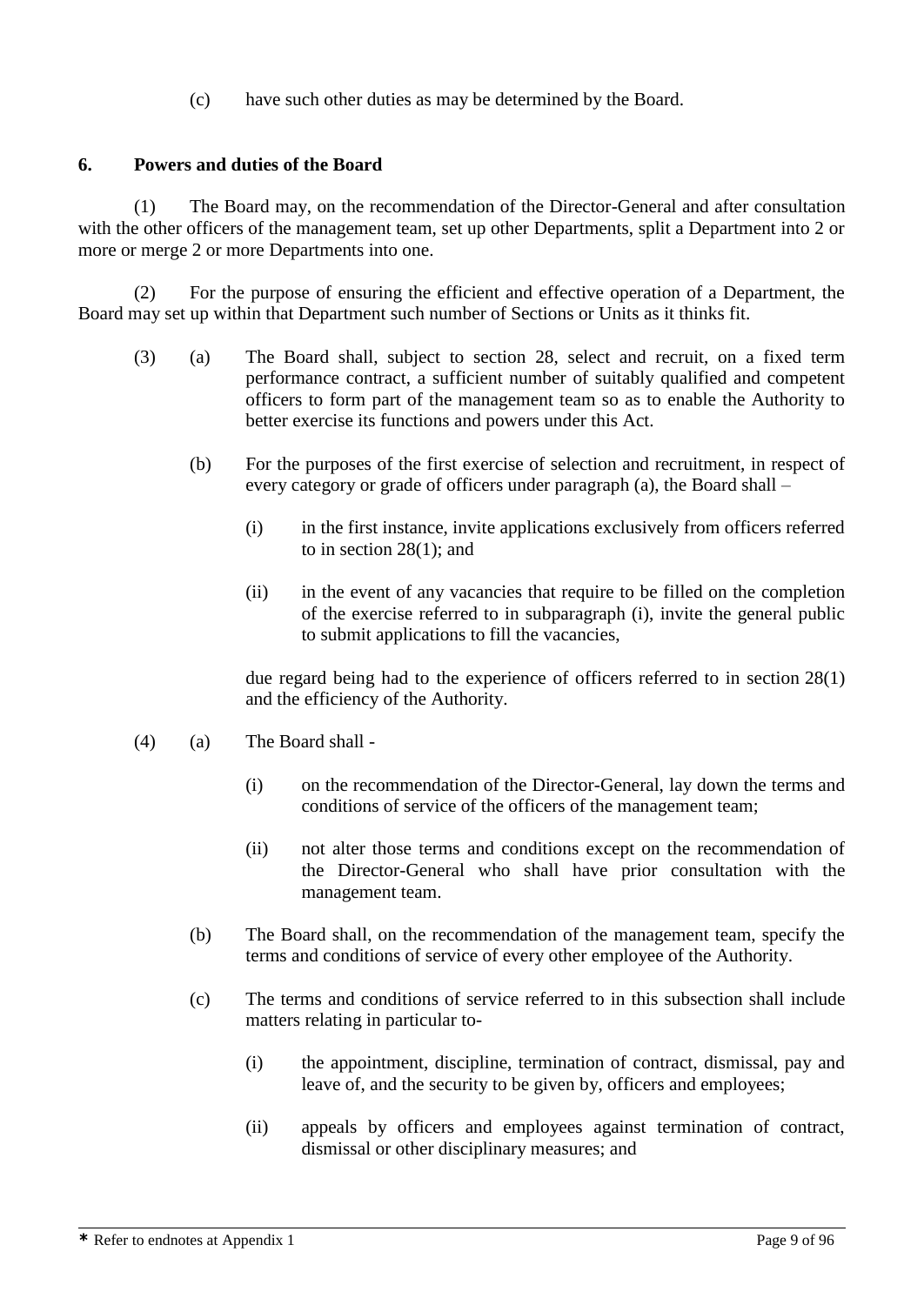- (iii) the establishment and maintenance of provident fund schemes, pension fund schemes and other schemes and the contributions payable to those schemes and the benefits derived from them.
- (5) Subject to subsection (6), the Board may
	- (a) with the approval of the Minister, borrow money or raise loans;
	- (b) give directions of a general or specific character to the Director-General or the Secretary;
	- (c) set up such sub-committees as it thinks fit consisting of one or more members, one or more officers and of such other qualified persons as it thinks fit who shall be co-opted to sit thereon;
	- (d) call for any information, document or other material, by such means and in such form and manner, from a public officer and, notwithstanding any other enactment, make use of any such information, document or other material for the purpose of the exercise of the functions of the Authority or of its powers under this Act; and
	- (e) delegate to an officer of the management team its powers under paragraph (d).

(6) The Board shall not have access to any information concerning the liability or otherwise of any person to tax. **9\***

#### **7. Delegation of powers**

Subject to such instructions of a general nature as it may give, the Board may delegate to the Chairperson or the Director-General such of its powers and duties as may be necessary for the effective management of the Authority other than the power to -

- (a) borrow money;
- (b) raise loans; or
- (c) enter into any transaction in respect of capital expenditure which exceeds one million rupees.

### **7A. Discretionary powers <sup>10</sup>\***

Where the Director-General exercises discretionary powers under any Revenue Law, he shall, in such cases as may be prescribed, issue statements of practice specifying the circumstances in which the discretionary powers are exercised.

#### **7B. Assessment or claim by Director-General**

Where an assessment or a claim is made for payment of tax, the Director-General shall specify in the assessment or claim –

(a) the amount in whole or in part of any deduction claimed by the person, which has been disallowed and the reason for the decision;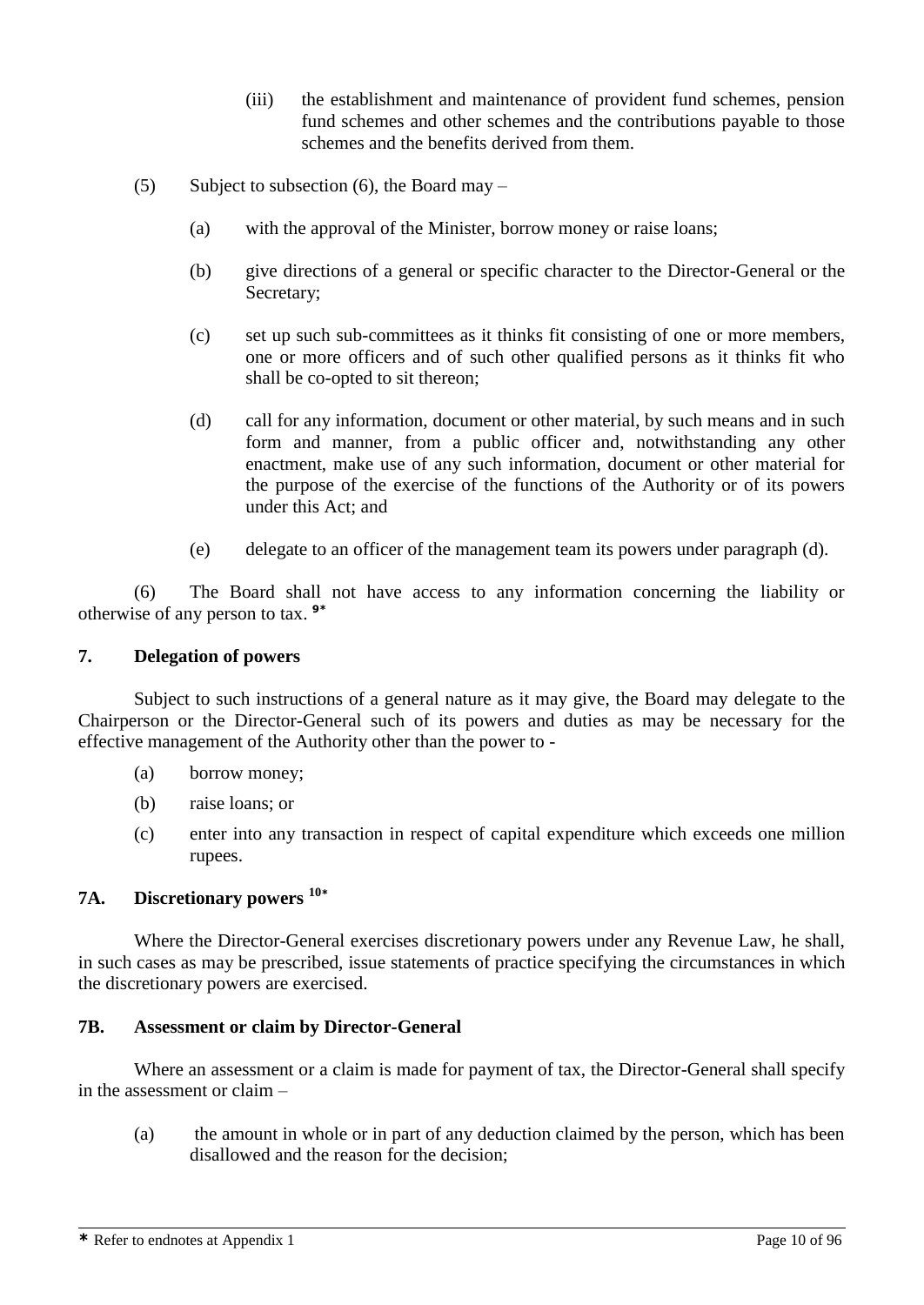- (b) the basis for the computation of the amount and its justification; and
- (c) the reason for making the assessment or claim.

### **7C. Objection determined by Director-General <sup>11</sup> \***

Where an objection under any Revenue Law is determined, the Director-General shall, in respect of each ground of objection, specify the reasons for his determination.

#### **8. General Fund**

- (1) The Authority shall establish a General Fund
	- (a) into which shall be paid
		- (i) all sums received from the Consolidated Fund;
		- (ii) all grants, loans, interest, fees or charges and all sums, other than taxes, which may lawfully accrue to the Authority; and
		- (iii) all sums from any other source as may be approved by the Minister; and
	- (b) out of which all payments required to be made by the Authority and all charges on the Authority shall be effected.

(2) The Authority shall, not later than 3 months before the end of every financial year, prepare and submit to the Minister an estimate of its income and expenditure for that financial year.

(3) For the purposes of section 5 of the Statutory Bodies (Accounts and Audit) Act, the period extending from the commencement of this Act to 30 June next following shall be deemed to be the first financial year of the Authority.

(4) Sections 5, 7, 8 and 9 of the Statutory Bodies (Accounts and Audit) Act shall, in so far as they relate to audited accounts, not apply to the first financial year of the Authority.

(5) The auditor to be appointed under section 5(1) of the Statutory Bodies (Accounts and Audit) Act shall be the Director of Audit.

(6) The Authority shall, not later than 3 months after the end of every financial year, prepare and submit to the Director of Audit a statement of its income and expenditure and a balance sheet for that year.

(7) The Director of Audit shall, as soon as practicable after the end of each financial year, submit to the Board a report on his examination and verification of the accounts referred to in subsection (6).

### **9. Annual Report**

(1) The Board shall, not later than 7 months after the close of every financial year, forward to the Minister a report on the activities of the Authority together with its audited accounts and the statements referred to in section 10(5), duly audited in respect of that financial year.**<sup>12</sup> \***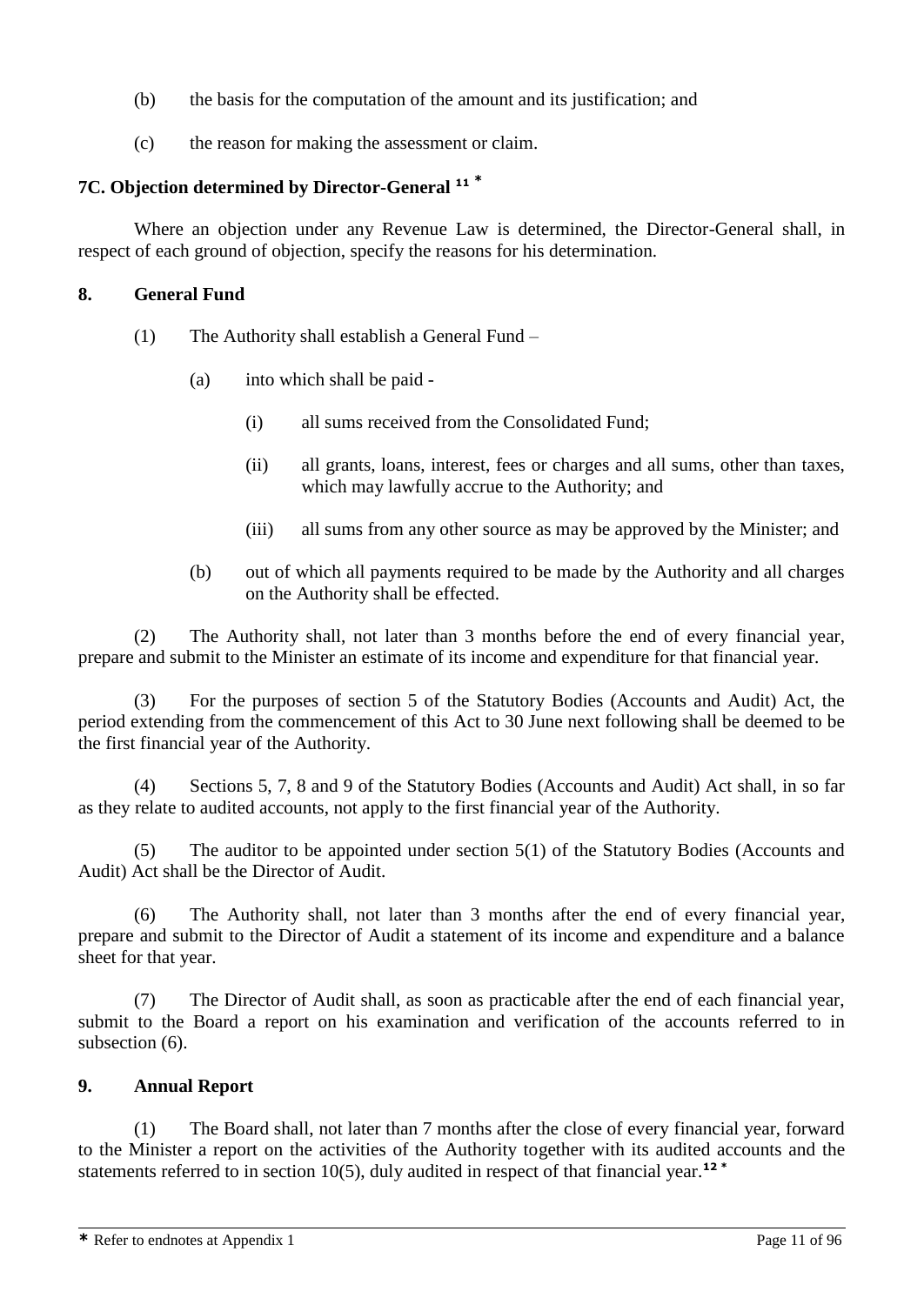(2) The Board shall furnish to the Minister such information with respect to the activities of the Authority, in such manner and at such time, as he may specify.

(3) The Minister shall, at the earliest available opportunity, lay on the table of the Assembly a copy of the report under subsection (1).

### **PART III - ADMINISTRATION**

#### **10. The Director-General**

(1) There shall be a Director-General who shall be the chief executive officer of the Authority charged with responsibility for the execution of the policy of the Board on matters of tax administration and for the control and management of the day-to-day business of the Authority.**<sup>13</sup> \***

(2) The Board shall appoint the Director-General from among suitable candidates on a fixed term performance contract.

(3)**<sup>14</sup> \*** The Director-General shall, in the discharge of his functions -

- (a) submit to the Board, the statements referred to in section 10(5) which have been duly audited, for the purpose of assessing the efficiency of the Authority;
- (b) comply with any decision of the Board and with any direction given to him by the Board; and
- (c) be accountable and answerable to the Board on matters of tax administration.

(4) The Director-General may delegate to the Head of a Department, or to any officer of that Department, any of his powers or duties under the Revenue Laws.

(5)**15\*** The Director-General shall, for the purposes of section 3(2)(a), prepare statements, duly signed by him, showing, in respect of every financial year -

- (a) in relation to taxpayers, the number of registrations, deregistrations and selfassessments in respect of the different taxes and category of taxpayers;
- (b) the status of objections, appeals, fiscal investigations and legal proceedings, in terms of the number and amount of tax for the different taxes and by category of taxpayers;
- (c) a summary of taxpayers' accounts giving debits and credits for the different taxes, by category of taxpayers, in respect of self-assessments, assessments and claims raised by the Authority and arrears of tax including book balances;
- (d) the reconciliation of net revenue collection in respect of the different taxes with -
	- (i) the summary of taxpayers' accounts referred to in paragraph (c); and
	- (ii) the amounts recorded in the Treasury Accounting System; and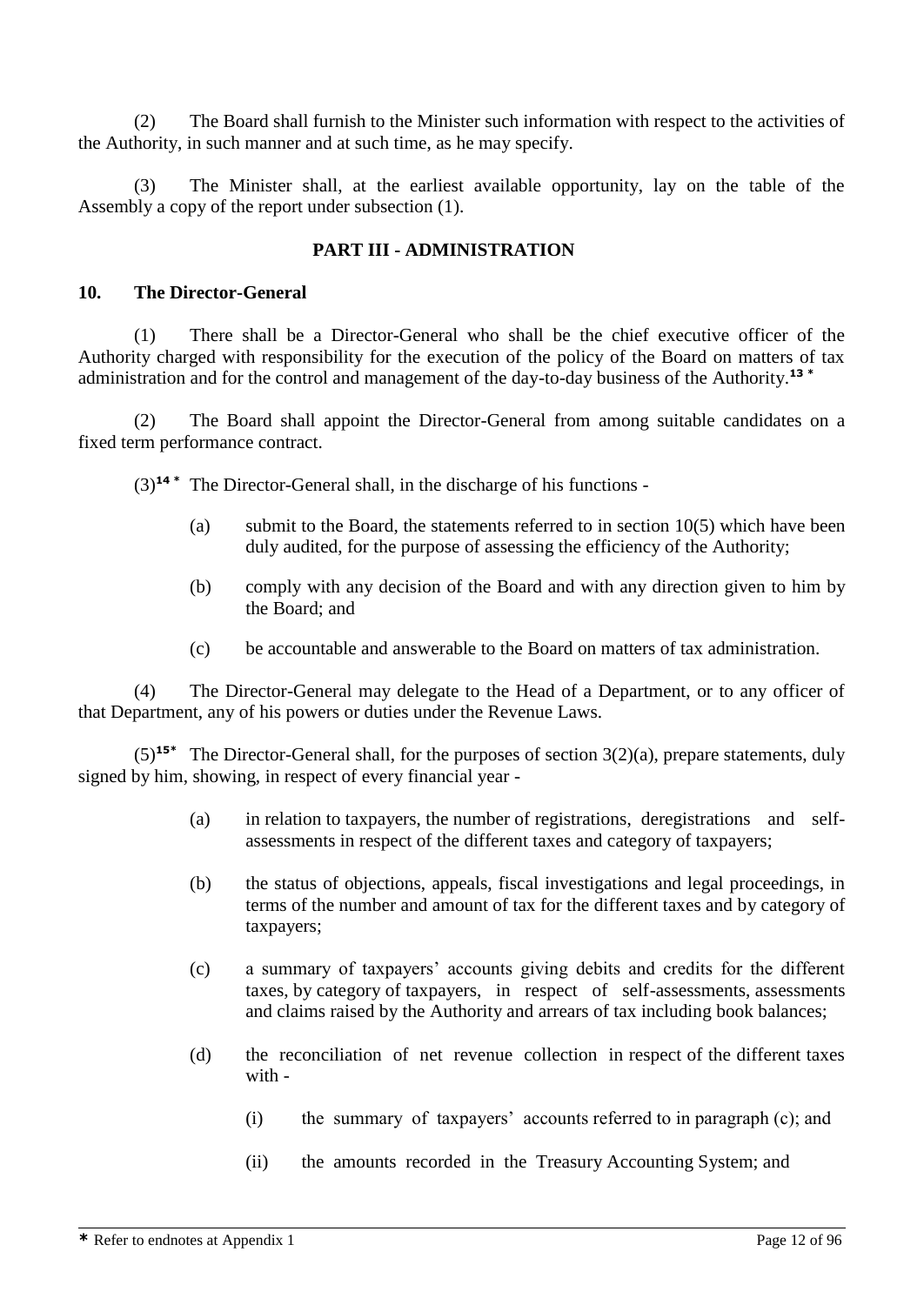- (e) the amount written off as irrecoverable debt in respect of the different taxes, number of debtors and by category of taxpayers.
- (6) For the purposes of subsection  $(5)$  -

"**category of taxpayers**" means such category of taxpayers as may be mutually agreed between the Authority and the Ministry.

- (7) The Authority shall implement the provisions of
	- (a) subsection  $(5)(a)$ ,  $(b)$ ,  $(d)(ii)$  and  $(e)$  in respect of the financial year 2014 and in respect of every subsequent financial year; and
	- (b) subsection  $(5)(c)$  and  $(d)(i)$  in respect of the financial year 2015 and in respect of every subsequent financial year.

#### **11. Staff of the Authority**

(1) The officers of the management team shall be recruited in the manner specified in section 6(3).

- (2) (a) Subject to section 28, the Authority shall select and recruit such employees as the Board may deem necessary for the proper exercise of its functions and powers under this Act.
	- (b) For the purposes of the first exercise of selection and recruitment, in respect of every category or grade of employees under paragraph (a), the Board shall –
		- (i) in the first instance, invite applications exclusively from officers referred to in section 28(1); and
		- (ii) in the event of any vacancies that require to be filled on the completion of the exercise referred to in subparagraph (i), invite the general public to submit applications to fill the vacancies,

due regard being had to the experience of officers referred to in section 28(1) and the efficiency of the Authority.

(3) Subject to section 28, the recruitment and appointment of any employee referred to in subsection (2) shall be made by the Board on the recommendation of a committee appointed from time to time by the Board.

- (4) A committee referred to in subsection (3) shall be
	- (a) chaired by the Director-General, or where the Board so decides
		- (i) by any other member of the Board, other than its Chairperson; or
		- (ii) any officer of the management team; and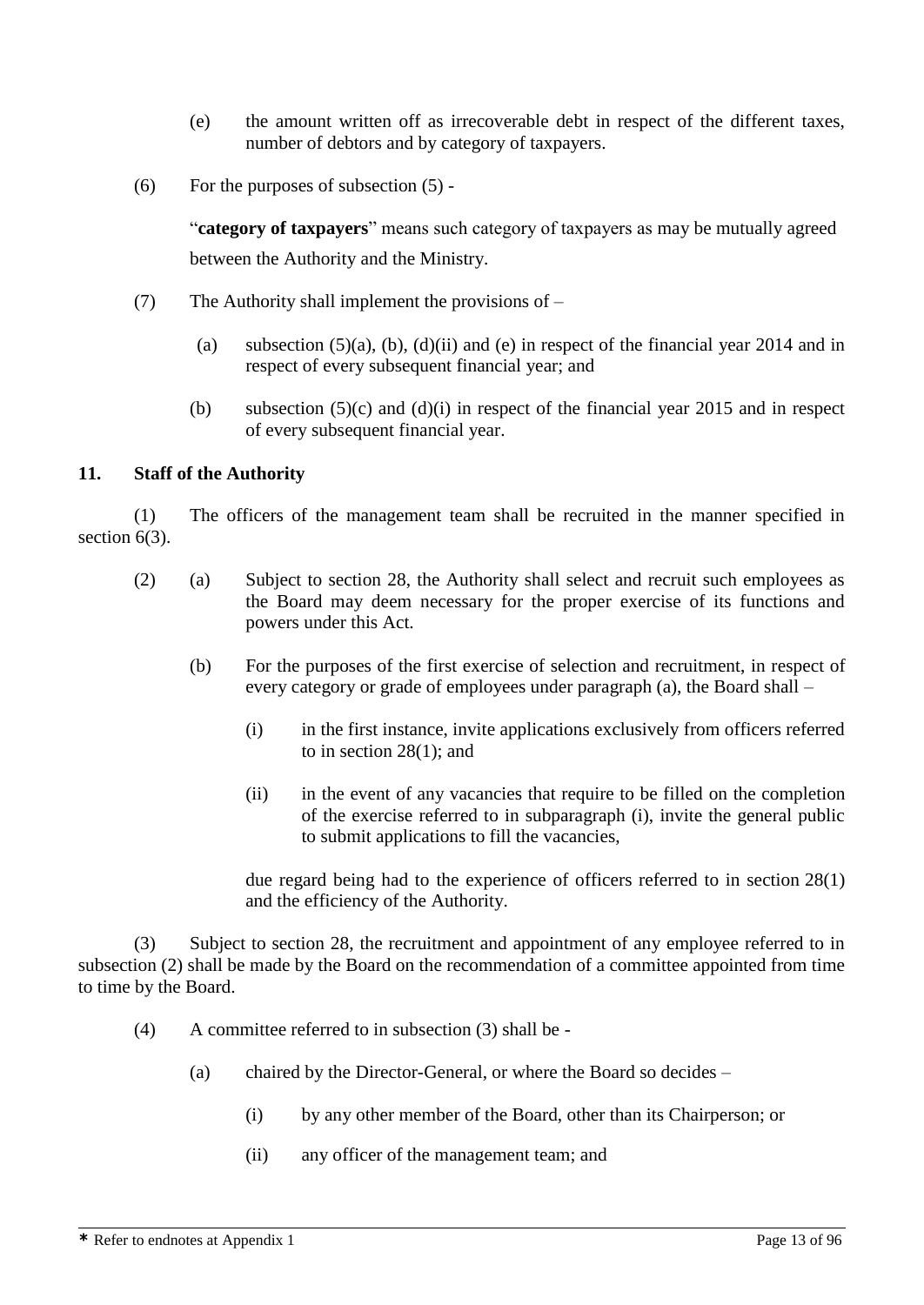(b) shall comprise not more than 4 other persons, being either officers of the management team or members of the Board,

provided that, in all circumstances –

- (A) officers of the management team shall constitute a majority of the members of the committee; and
- (B) the Committee shall, in the case of vacancies in the 2 grades below the grade of Director-General, comprise at least the Director-General or another member of the Board. **16\***

#### **12. Administrative control**

(1) The Head of every Department shall report on, and be directly accountable to the Director-General for, the execution of the duties assigned to him.

(2) The Head of every Division shall report on, and be directly accountable to the Board for, the execution of the duties assigned to him.

(3) An officer or other employee who is assigned to a Department or Division shall be under the administrative control of the Head of the Department or the Head of the Division to which he has been assigned.

#### **13. Confidentiality**

(1) Subject to subsection (2), every member, the Director-General, every officer **17\*** and every other employee having access to the records of the Authority, shall maintain during and after his period of service in the Authority, the confidentiality of any matter relating to this Act which comes to his knowledge.

(2) No person referred to in subsection (1) shall communicate to any other person any matter relating to this Act which comes to his knowledge in the performance of his duties except -

- (a) for the purposes of administering this Act;
- (aa)**<sup>18</sup>\*** for the purposes of enabling the Director of Statistics Mauritius to discharge, or assist him in discharging, any of his functions under the Statistics Act;
- (ab)**<sup>19</sup>**\*for the purpose of exchanging information with the Economic Development Board for the monitoring of tax exemptions provided under any scheme administered by the Economic Development Board;
- $(ac)^{20*}$  where the information is reasonably required
	- (i) by the Independent Commission against Corruption for an investigation into a money laundering offence;
	- (ii) by a police officer not below the rank of Assistant Commissioner of Police for an investigation into a money laundering offence or into offences under section 39 of the Dangerous Drugs Act;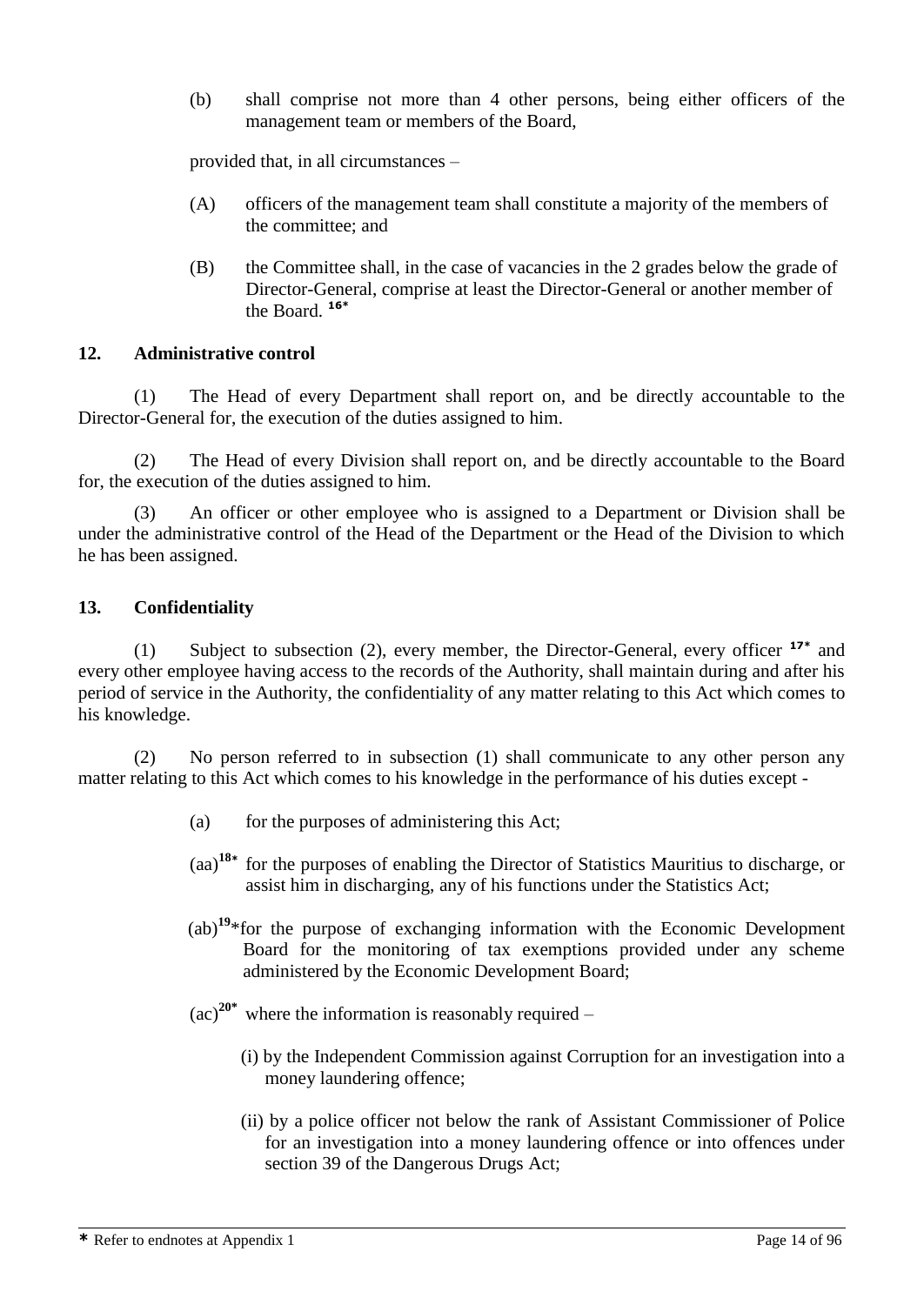- (iii) for an application under the Asset Recovery Act by the Enforcement Authority established under that Act;
- (iv) by the Agency established under the Good Governance and Integrity Reporting Act;
- (b) where he is required to do so by law; or
- (c) where he is authorised to do so by the Minister.

(3) This section shall be in addition to, and not in derogation of, the provisions relating to confidentiality and secrecy under the Revenue Laws.

### **14. Declaration of assets**

(1)**<sup>21</sup> \*** Every person shall, on an offer of appointment by the Authority -

- (a) as Director-General, submit a declaration of assets to the Chairperson; or
- (b) as officer or employee, submit, subject to subsection (2A), a declaration of assets to the Director-General,**<sup>22</sup>\***

by way of an affidavit in the form specified in the Second Schedule, in relation to himself, his spouse, his minor children and subject to subsection (2), his grandchildren and children of age.

(2) The declaration of assets shall, in relation to grandchildren and children of age, specify any property sold, transferred or donated to each one of them in any form or manner whatsoever including income or benefits from any account, partnership or trust. **<sup>23</sup>\***

(2A) A declaration of assets referred to in subsection (1)(b) shall be submitted electronically and in such manner as the Director-General may determine. **<sup>24</sup>\***

(2B) Where an officer or employee submits, pursuant to subsection (1)(b), a declaration of assets to the Director-General, that officer or employee shall keep that declaration of assets in his custody for a period of 6 years from the date the declaration of assets is submitted to the Director-General.**<sup>25</sup>\***

(3) Every officer or employee referred to in subsection (1) shall make a fresh declaration of assets in the manner specified under this section, every 3 years, and also on the expiry or termination of his employment on any ground. **<sup>26</sup>\***

(4)**<sup>27</sup> \*** Notwithstanding subsection (3), the Director-General may, where he has reason to believe that an officer or employee has made a false declaration, or has concealed the existence of an asset which he has to declare, or has otherwise omitted to make such a declaration, require an officer to make a declaration of assets at any time.**<sup>28</sup>\***

(5) The Head of the Internal Affairs Division, or any officer deputed by him, may, for the purposes of verifying any declaration of assets lodged under this section, require from the person making the declaration for any document or for any oral or written information.

(6) The powers exercisable by the Head of the Internal Affairs Division shall, in relation to a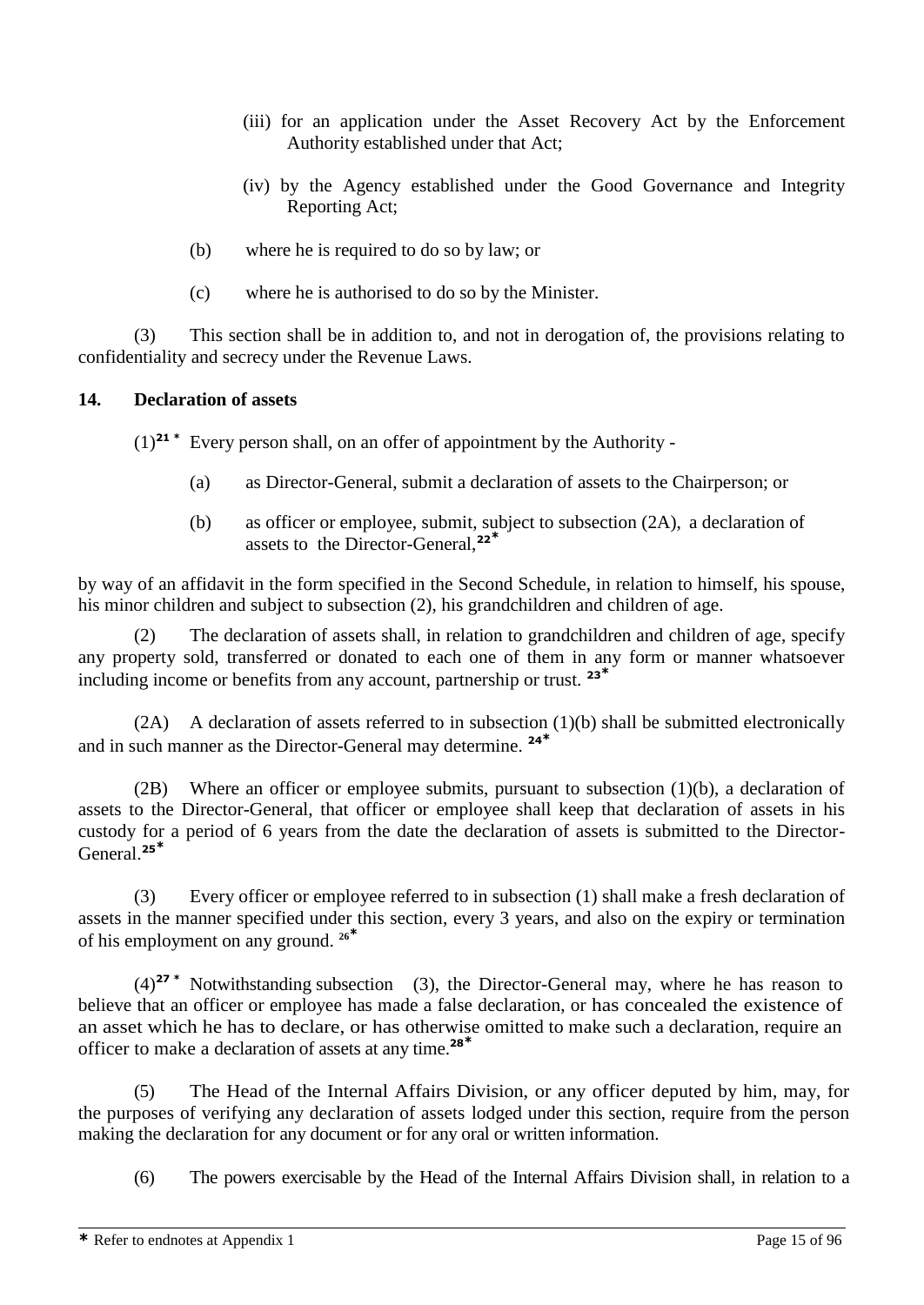requirement under subsection (5) in respect of himself, be exercised by the Director-General.

### **15. Fiscal Investigations**

(1) Subject to subsections (2) and (3), the Director-General or any officer assigned to the Fiscal Investigations Department, may, for the purposes of ascertaining the tax liability of a person or for the proper exercise of the functions of the Authority under section  $4(1)(d)$ .

- (a) make such enquiries as he thinks necessary;
- (b) require any person to produce any record, bank statement or other document or article or provide any information orally or in writing relating to his business and, for that purpose, at all reasonable times, enter any premises where such business is carried out;
- (c) make a similar request to an agent or employee of a person referred to in paragraph (b) or to a person found on any premises referred to in paragraph (b) who appears to be involved in the business;
- (d) make a copy of any record, bank statement or other document found on any such premises;
- (e) retain or seize any record, bank statement or other document or article; or
- (f) by written notice require any person referred to in paragraph (b) or (c) to appear before him.

(2) No retention or seizure shall be effected pursuant to subsection (1)(e) unless it is reasonably necessary to do so for the purpose of an investigation, and anything retained or seized shall be returned as soon as it is no longer so required.

(3) Where an officer exercises any power under this section, he may be required to exhibit proof that he is acting by virtue of a valid delegation of power made pursuant to this Act.

### **15A. Stay of assessment or claim<sup>29</sup>**\*

 $(1)$  Where –

(a) proceedings have been initiated by the Legal Services Department under section 16 in respect of an offence which may have been committed under section 147 of the Income Tax Act, section 58 of the Value Added Tax Act, section 148(4) or (5) of the Gambling Regulatory Authority Act or section 131A or  $158(1)(b)$  or  $(3)(a)$ ,  $(b)$  or  $(c)$  of the Customs Act; or

(b) a money laundering offence may have been committed in respect of an offence referred to in paragraph (a) and the matter has been referred to the Commission for investigation,

the Director-General may stay any related assessment or claim intended to be raised.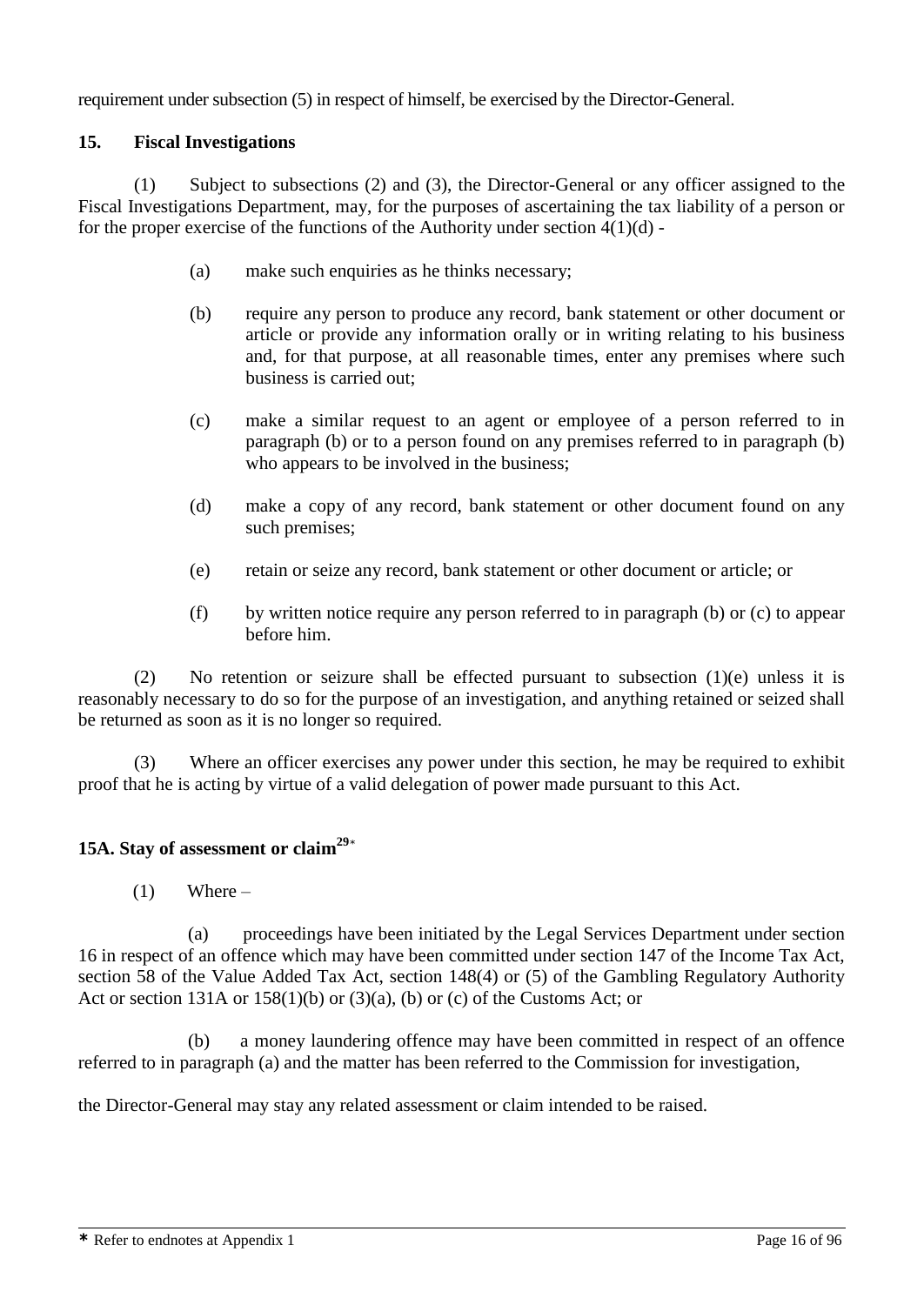(2) Subject to subsection  $(3)$ , where –

(a) the Commission discontinues an investigation or the Legal Services Department discontinues an enquiry;

- (b) the Director of Public Prosecutions discontinues criminal proceedings; or
- (c) a Court decision is obtained following criminal proceedings instituted,

with respect to the offences specified in subsection (1), the Director-General may, notwithstanding sections 123A and 130 of the Income Tax Act, sections 28A and 37(3) of the Value Added Tax Act, sections 119 and 119A of the Gambling Regulatory Authority Act and sections 7A, 15 and 24A of the Customs Act, issue an assessment or claim in respect of any related tax, duty or levy which was the subject of the enquiry, investigation or criminal proceedings not later than one year after the date the enquiry is discontinued, the investigation is discontinued, the criminal proceedings are discontinued or a Court decision is obtained**.**

(3) Where the Director-General has, pursuant to subsection (1), stayed any related assessment or claim intended to be raised, he shall not issue an assessment or claim beyond a period of 2 years from the time limit the Director-General is authorised to raise an assessment or claim under sections 123A and 130 of the Income Tax Act, sections 28A and 37(3) of the Value Added Tax Act, sections 119 and 119A of the Gambling Regulatory Authority Act, and sections 7A, 15 and 24A of the Customs Act.

 $(4)$  In this section –

"Commission" means the Independent Commission Against Corruption established under section 19 of the Prevention of Corruption Act.

### **16. Prosecution of offences**

(1) The Commissioner of Police shall designate such number of police officers as the Board may require to be enquiring officers in the Legal Services Department of the Authority.

- (2) An enquiring officer referred to in subsection  $(1)$  shall
	- (a) carry out enquiries in any case referred to him by the Director-General in respect of a suspected offence under a Revenue Law; and
	- (b) subject to subsection (6), have such of the powers of a police officer under the Police Act as may be necessary for the performance of his duties under this Act.

(3) An enquiring officer of the Legal Services Department or such other officer designated by the Director-General may, where a person is reasonably suspected of having committed an offence under any of the Revenue Laws, appear before a Magistrate and swear an information to that effect.**<sup>30</sup>\***

(4) Subject to subsection (5), an officer of the Legal Services Department or such other officer designated by the Director-General may, without prejudice to the powers of the Director of Public Prosecutions under the Constitution, conduct the prosecution before any Court other than the Supreme Court - **31\***

(a) where an information is lodged by virtue of subsection (3);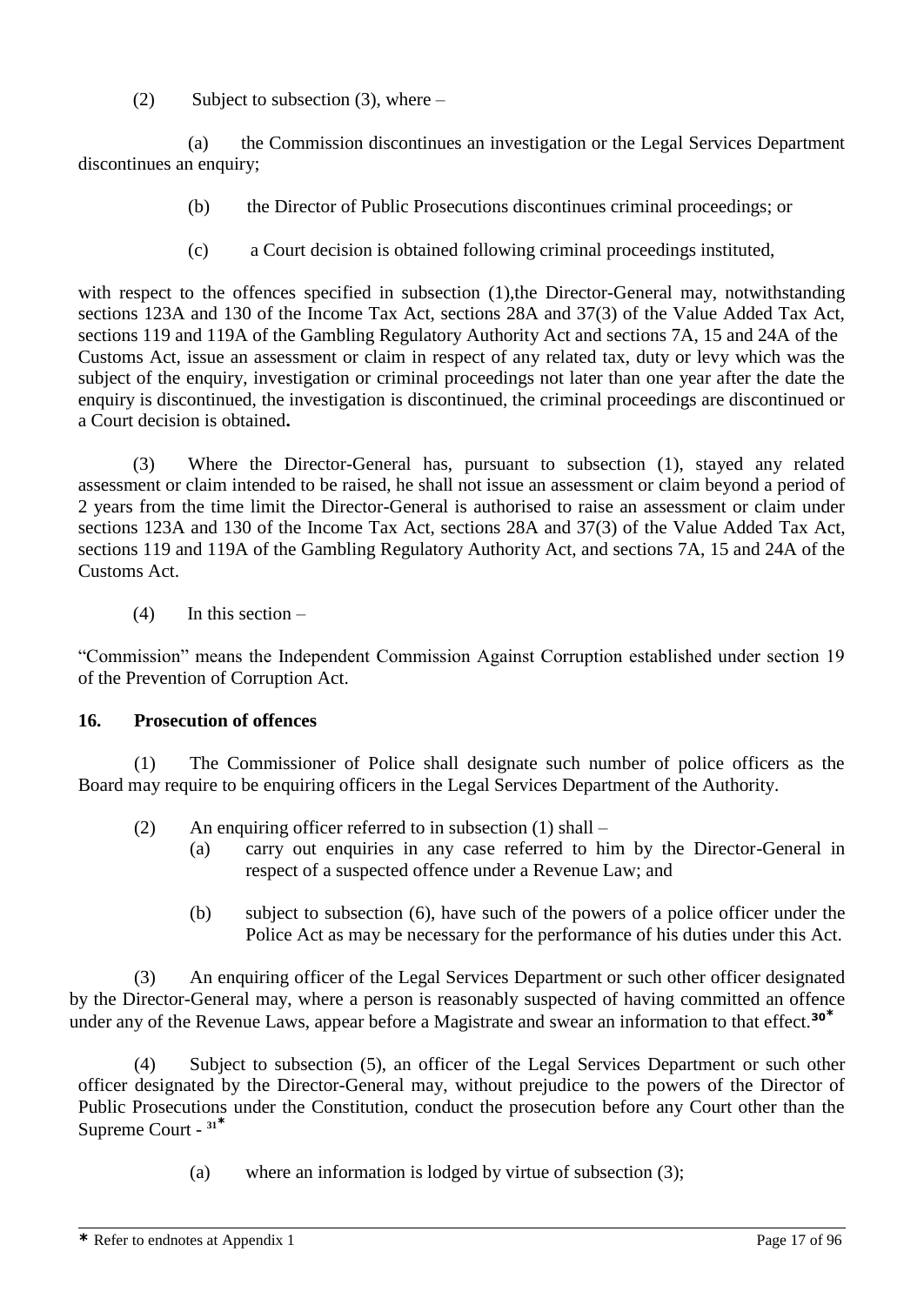- (b) in any case where the Director of Public Prosecutions advises that prosecution for an offence under any section of any of the enactments specified in the Fourth Schedule shall be conducted by such an officer; or
- (c) for any other offence under the Revenue Laws other than the offences specified in the Fourth Schedule.

(5) Where a person commits an offence under any section of any of the enactments specified in the Fourth Schedule, the Director of Public Prosecutions may, in his discretion -

- (a) determine that the information relating to the offence shall be laid before a Judge sitting without a jury, the Intermediate Court or a District Court; and
- (b) subject to section 3(1) of the Criminal Procedure Act and where an information is laid before a Judge sitting without a jury, authorise a barrister, who is an officer of the Legal Services Department, or who is retained by the Authority, to conduct the prosecution of the offence.

(6) No enquiring officer shall, in relation to any offence, exercise powers of arrest by virtue of subsection (2)(b) without the concurrence of a police officer not below the rank of Assistant Commissioner of Police.

#### **17. Write off of irrecoverable tax**

(1) No tax which has become irrecoverable shall be written off without the prior comments of the Director, Internal Audit Division of the Mauritius Revenue Authority and the approval of the Board **<sup>32</sup> \*** .

(2) Where a request for write-off of tax under subsection (1) is made, the names of the persons concerned shall be omitted. .

(3)**<sup>33</sup> \*** The power of the Board under subsection (1) shall be exercisable notwithstanding section 6(6) but subject to the Board, in so doing, limiting itself to the amount of the irrecoverable tax, the date since when the amount is outstanding, the enforcement action taken, the reasons for requesting approval to write-off and the total amount of arrears of revenue.

**[***17A. Set-off of taxes* **] Repealed 34\***

### **[***PART IIIA – REGISTERED TAX AGENTS***] Repealed <sup>35</sup>\***

### **PART IV – REVIEW OF ASSESSMENTS**

#### **18. Assessment Review Committee**

(1) There shall be for the purposes of the enactments specified in the Fifth Schedule, an Assessment Review Committee which shall consist of -

> (a) a Chairperson, and one or more Vice-Chairpersons, who shall be barristers of not less than 5 years standing, appointed by the Public Service Commission; and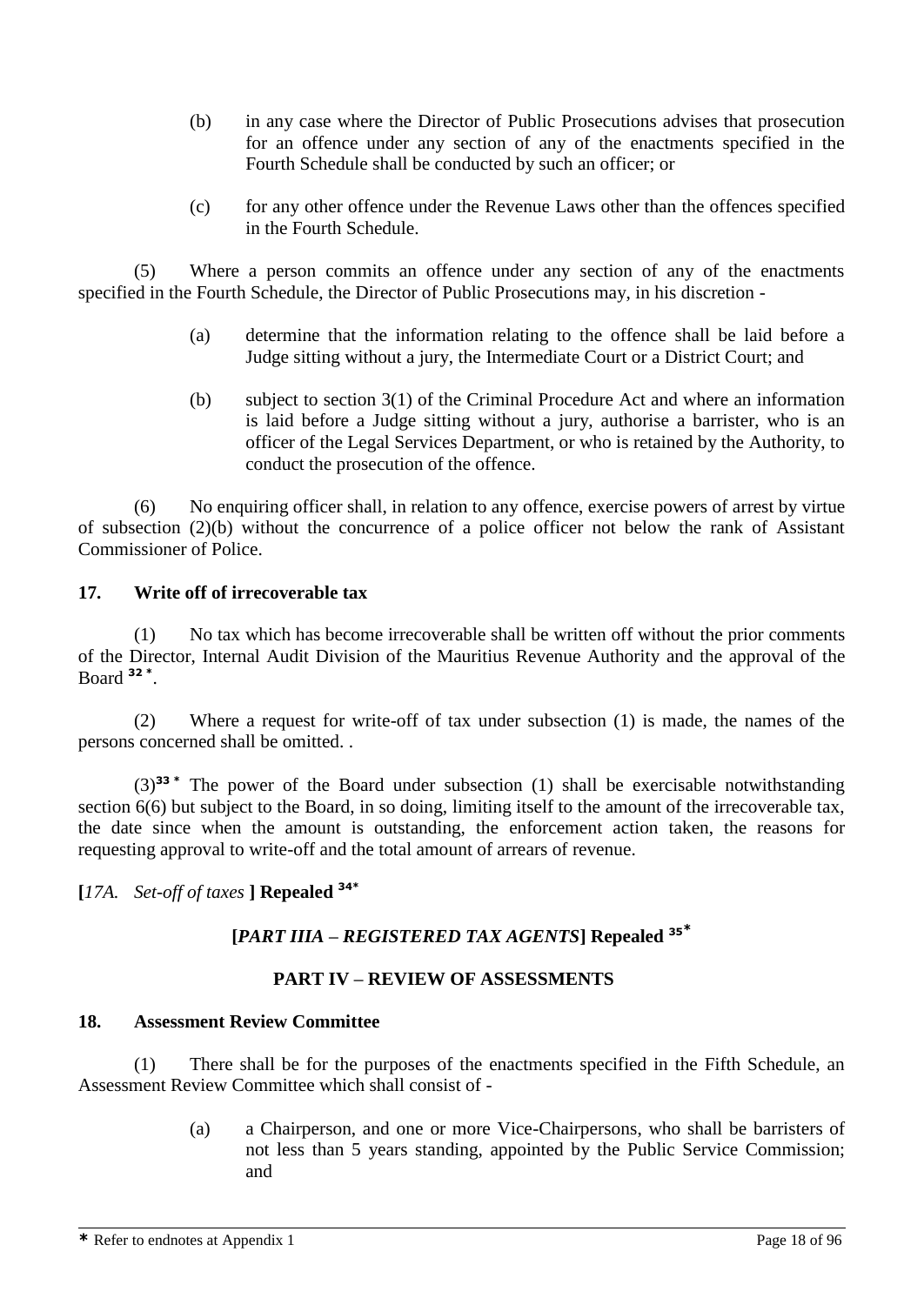- (b) such other members as may be appointed by the Minister, being persons having experience in accountancy, economics, taxation, law or business administration, who are not members, officers or employees of the Authority.
- (2) (a) The Committee shall sit in one or more panels.
	- (b) The decision of a panel shall be deemed to be the decision of the Committee.
	- (c) A panel shall consist of the Chairperson or a Vice-Chairperson and 2 other members of the Committee designated by the Chairperson.

(3) The members of the Committee referred to in subsection (1)(b) shall be paid such allowance or fees as may be determined by the Minister.

(4) There shall be a Clerk to the Committee and such other public officers as may be necessary to enable the Committee to discharge its functions under this section.

(5) The Minister may designate such public officers as may be necessary to enable the Committee to discharge its functions under this section.

(6) Subject to this section and sections 19 and 20, the Committee shall regulate its proceedings in such manner as it thinks fit.

### **19. Lodging written representations with Committee**

**(**1**)** Subject to subsection (2), any person who is aggrieved by a decision, determination, notice or claim under any of the enactments specified in the Fifth Schedule may, within 28 days of the date of the decision, determination, notice or claim, as the case may be, lodge with the Clerk to the Committee, written representations, with copy to the person against whose decision, determination, notice or claim the person aggrieved lodges the written representations, specifying the reasons for asking for a review of the decision, determination, notice or claim, as the case may be.**<sup>36</sup>**\*

- (1A) (a) Where the written representations referred to in subsection (1) relate to a decision, determination, notice or claim as the case may be under  $37*$ 
	- (i) the Income Tax Act except sections  $131A(6)$ ,  $131A(7)(b)$ ,  $131A(5)$ , 131AA(6)(b), 131B(4) and 131C (3)(b);
	- (ii) the Value Added Tax Act except sections 38(4), 38(5) and 39(2A); or
	- (iii) Part XXIII of the Gambling Regulatory Authority Act, except section  $121(4)$  and  $(5)$ ,

the Clerk of the Committee shall endeavour to fix the case pro forma before the Chairperson or Vice-chairperson of the Committee within one month from the date of lodging of the written representations referred to in subsection (1).

(b) Where the case is called pro forma under paragraph (a), the Chairperson or Vicechairperson shall direct the applicant or his representative to file a statement of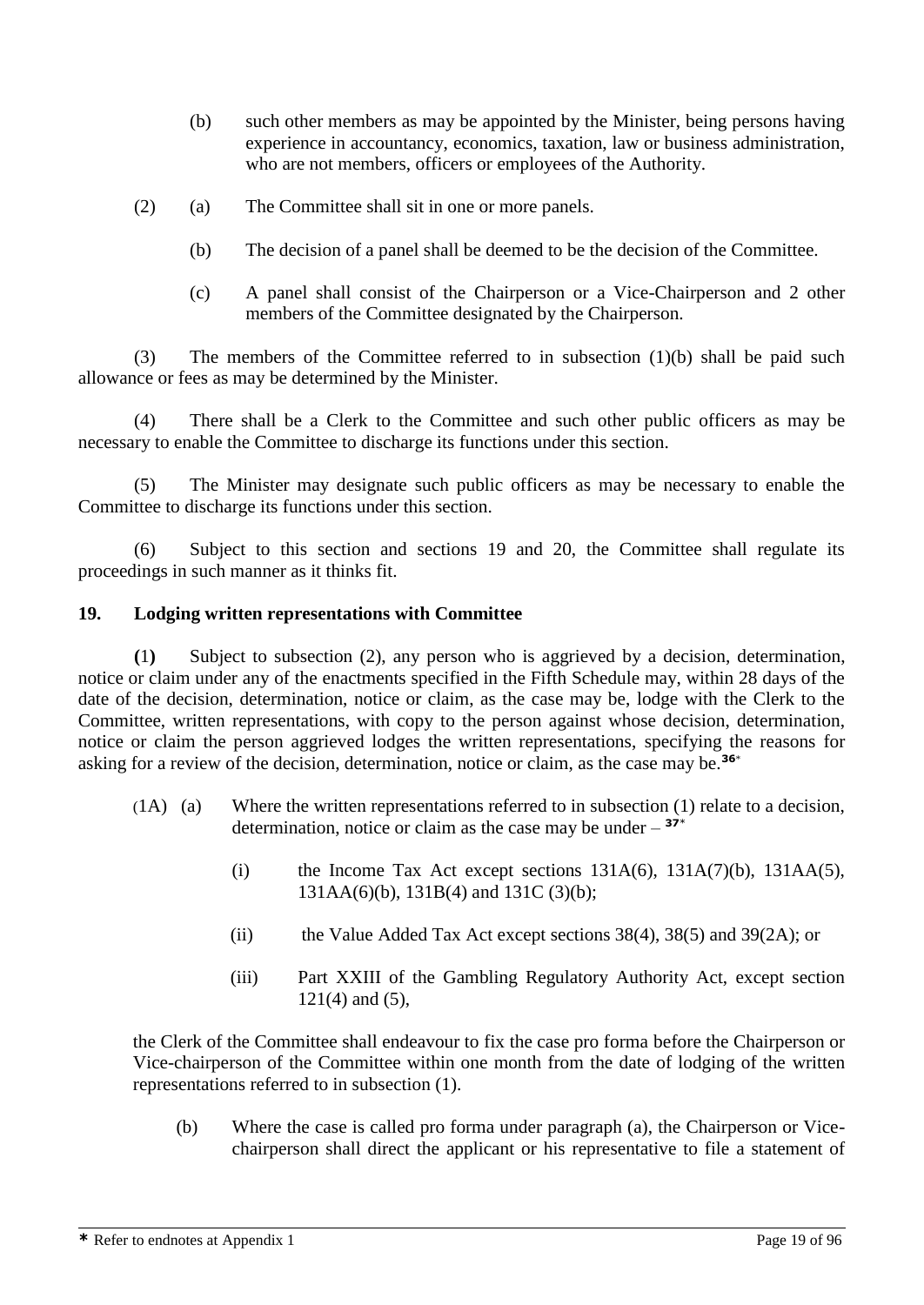case, together with any witness statement and any relevant document, with copy to the Director-General, within one month of the pro forma date.

- (c) Where the Chairperson or Vice-chairperson is satisfied that it would not be practicable for the applicant to file the said statement of case and documents, if any, within one month of the pro forma date, the Chairperson or Vice-chairperson may direct the applicant to file the statement of case and documents, if any, within a delay to be determined by the Chairperson or Vice-chairperson.
- (d) The statement of case referred to in paragraph (b) shall be in such form as the Committee may approve and shall contain precisely and concisely –
	- (i) the facts of the case;
	- (ii) the grounds for representations and the arguments relating to each of the grounds;
	- (iii) submissions on any point of law; and
	- (iv) any other submissions relevant to the representations.
- (e) Where the applicant fails to submit the required statement of case, statement of witness or other documents, within the delay given by the Chairperson or Vicechairperson under paragraphs (b) or (c), and the Chairperson or Vice-chairperson is satisfied that such failure is due to a reasonable cause, the Chairperson or Vicechairperson may direct that the said statement of case, statement of witness or other documents, be filed after the delay referred to in paragraph (b) or (c).

(1B) Any witness statement shall contain a signed statement by a witness certifying that the witness statement faithfully reproduces the facts obtained from the examination of records, statements or other documents or from any other source in relation to the written representations before the Committee.

(1C) Any party served with a copy of the written representations, statement of case and any witness statement shall, within 21 days of receipt thereof, forward his reply and comments thereon to the Committee, with copy to the person lodging the written representations.

(1D) The person lodging the written representations may, within 21 days of receipt of the reply and comments, submit any reply and comment thereon to the Committee, with copy to the person against whose decision, determination, notice or claim, as the case may be, representations are made.

(1E) Any statutory delay relating to proceedings before the Assessment Review Committee which expires, or falls wholly or partly, during – **38\***

> (a) the COVID-19 period shall, notwithstanding this Act, be suspended and that statutory delay shall start from the day following the last day of the COVID-19 period; or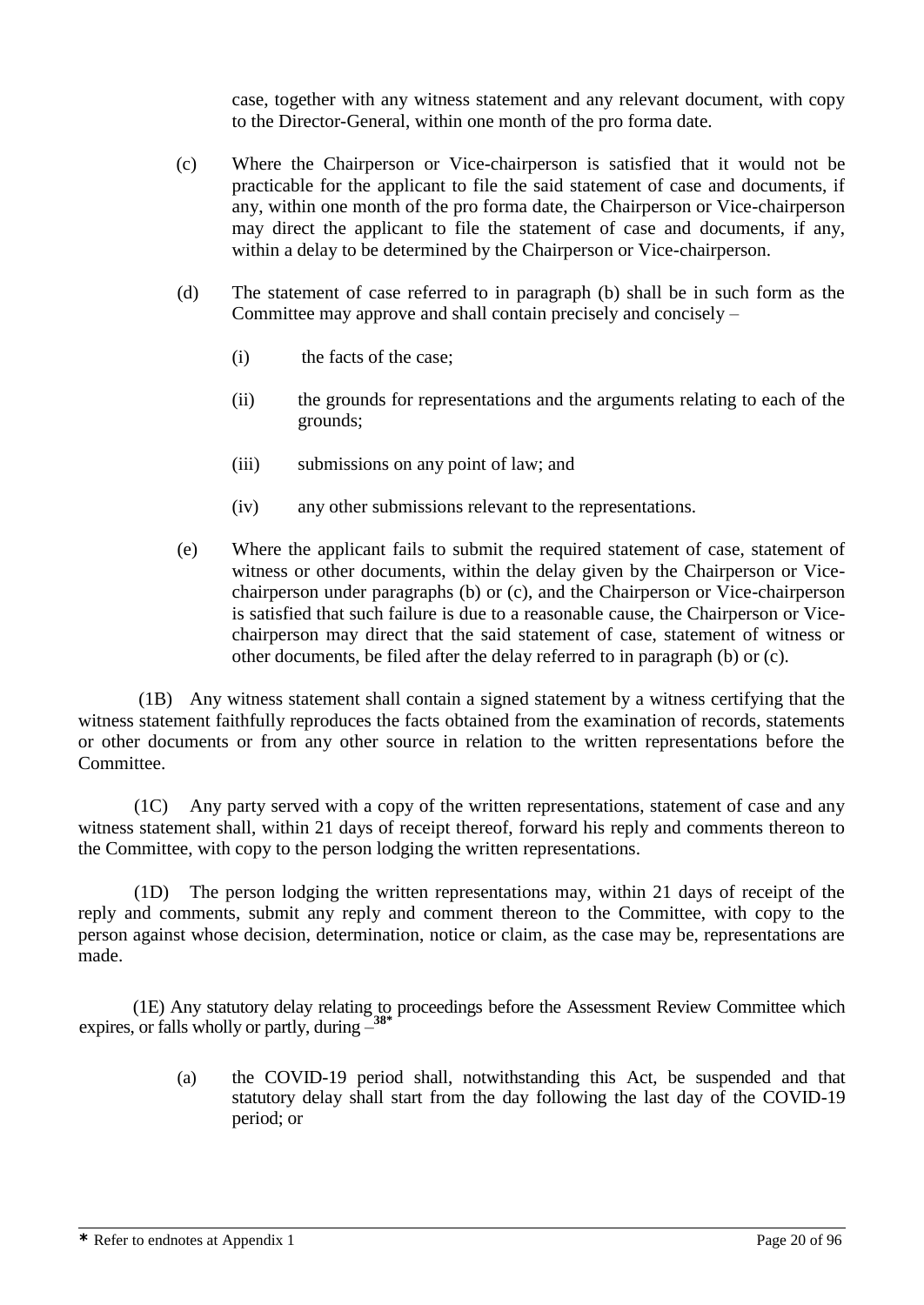(b) a period of 21 days after the COVID-19 period lapses, notwithstanding this Act, be suspended and that statutory delay shall start from the day following the last day of the 21 days' period.

(1F) Where the written representations referred to in subsection (1) relate to a determination under section 131B(2) of the Income Tax Act, section 39(2) of the Value Added Tax Act or section 122(2) of the Gambling Regulatory Authority Act, the person lodging the representations shall pay to the Director-General, at the time of lodging his written representations, 5 per cent of the amount determined as specified in the notice of determination.**39\***

(2) Notwithstanding subsection (1E), where a person has failed to make his representations within the time specified in subsection **(**1**)** and the Chairperson is satisfied that the failure was due to illness or other reasonable cause, the Chairperson may direct that the representations shall be accepted.**40\***

(2A) Where a person fails to pay the 5 per cent of the amount determined at the time of making written representations in accordance with subsection (1E) and the Chairperson is satisfied that failure to pay is due to a reasonable cause, the Chairperson may direct that the representations shall be accepted.**<sup>41</sup>\***

(3) Where representations referred to in subsection (1) are received and accepted, the Chairperson shall refer the matter to a panel for a hearing and a decision.

#### **20. Hearing of representations**

(1) The aggrieved person and the Director-General or Registrar-General, as the case may be, shall be entitled to take part in the hearing, at which no issue shall be raised other than those set out in the representations made by the person.**<sup>42</sup>\***

(2**)** A panel may conduct a hearing or a part of it *in camera* where it considers that publicity would prejudice the interests of justice or that it is necessary or expedient to do so for the protection of the privacy of persons concerned in the proceedings.

- $(3)$ <sup>43\*</sup> (a) The representations made by an aggrieved person shall be dealt with as expeditiously as possible and a panel shall endeavour to –
	- (i) fix the case for hearing within 3 months from the date the representations were lodged; and**<sup>44</sup>\***
	- (ii) give its decision on the representations no later than 4 weeks from the end of the hearing. **45\***
	- (b) The Committee may extend the time periods specified in paragraph (a) where it is satisfied that, on account of exceptional circumstances, the hearing could not be fixed or the decision could not be given within the time periods specified in paragraph (a).
	- (c) For the purposes of this subsection, "hearing" means
		- (i) the deposition of witnesses; or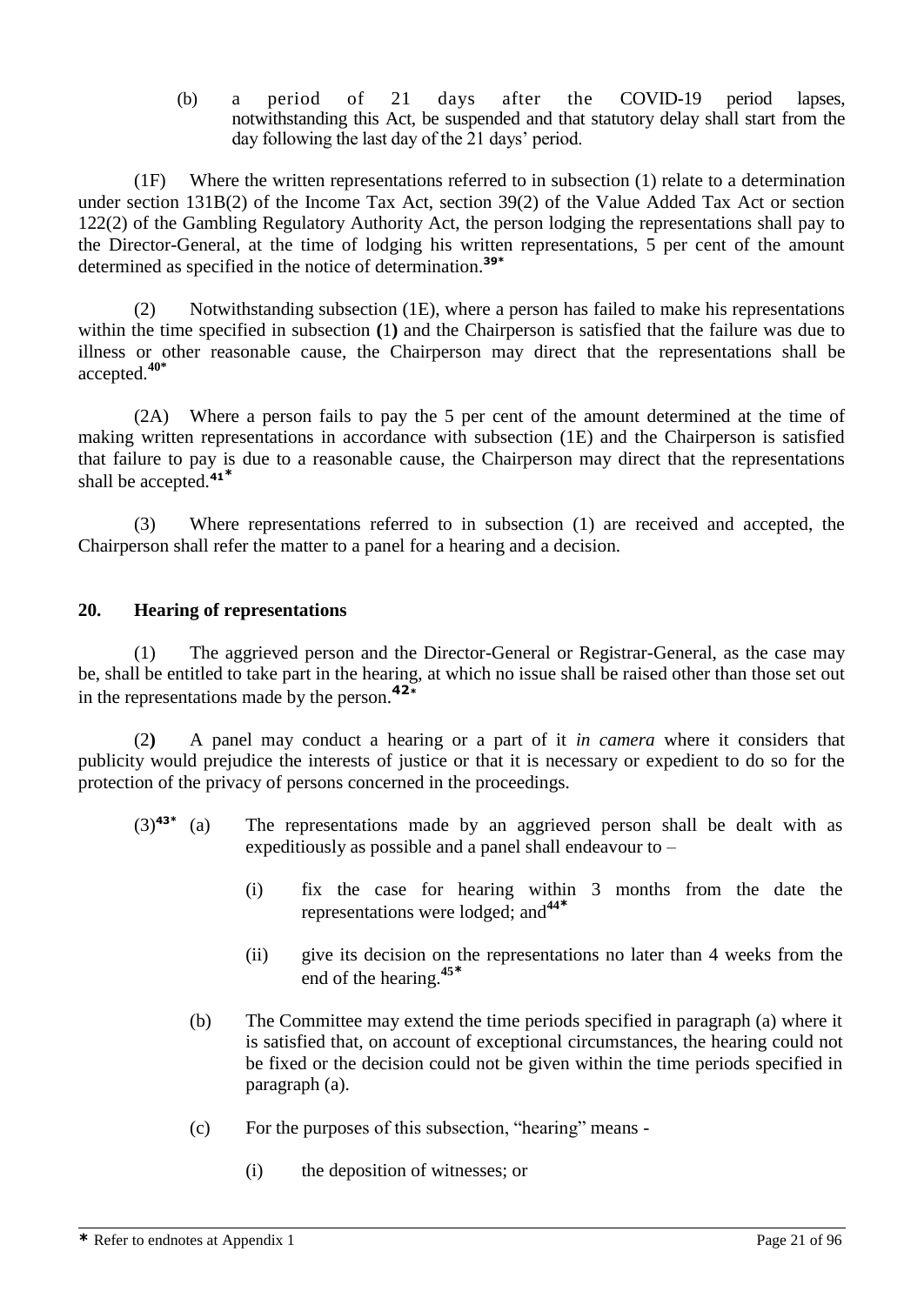(ii) the making of oral or written submission,

as the case may be.**46\***

(3A) Where an aggrieved person or his representative is absent at 2 consecutive sittings of the Committee to which he has been duly convened, the case shall be struck out unless the Chairperson is satisfied that the absences were due to illness or any other reasonable cause.**<sup>47</sup>\***

(4) A decision under subsection (3) which is in respect of any amount of tax to be paid by the aggrieved person shall, subject to subsection (5), not relieve him from his obligation to pay any surcharge or penalty provided for under any of the Revenue Laws in respect of a late return or late payment.**48\***

(5) Where, in respect of a claim under section 36(1) of the Land (Duties and Taxes) Act or under section 33(4) of the Registration Duty Act, the panel is satisfied that the inaccurate amount computed by a notary on the basis of the information contained in a deed of transfer drawn up by him was due to a genuine mistake in the interpretation of the law or through no negligence on his part, the panel shall waive the penalty.

(6) The Committee shall not hear representations against a decision of the Director-General which is -

- (a) a decision other than a decision or determination under the sections referred to in section 134 of the Income Tax Act;
- (b) a decision relating to the compounding of an offence under any of the enactments referred to in the First Schedule;
- (c) a decision to refer a matter to the Legal Services Department in connection with the suspected commission of any criminal offence under any of the enactments referred to in the First Schedule.

(7) The Clerk to the Committee shall arrange for such administrative and secretarial or other assistance as the Committee or a panel may require and shall forthwith give written notice to the aggrieved person and to the Director-General of the decision of a Committee.**49\***

(7A)**<sup>50</sup>**\* (a) Where the Director-General or the Registrar-General requires the presence of a public officer, who is no longer in service, or is on interdiction or is on leave, to give evidence at a hearing, the Director-General or Registrar-General, as the case may be, may, by registered usher, serve upon the public officer, not later than 10 days before the hearing, a notice to attend the hearing.

 (b) A notice under paragraph (a) shall indicate the purpose for which the presence of the public officer is required at the hearing and any document or exhibit, if any, he will be required to produce.

(c) In this subsection  $-$ 

"public officer" has the same meaning as in the Public Officers' Protection Act;

–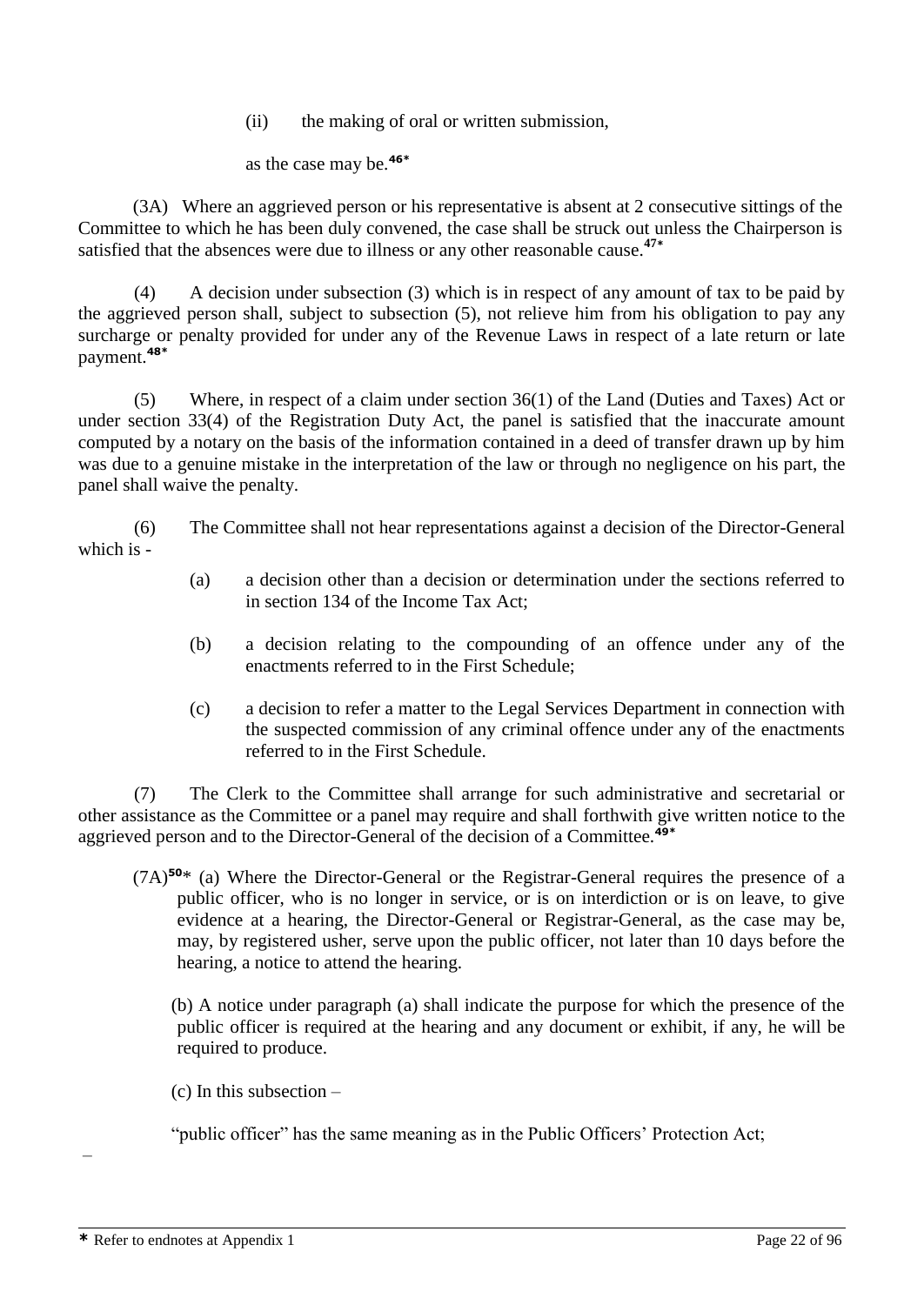" "registered usher" means a person appointed as such under section 26B in the Court Ushers Act.

(8) For the purposes of this section, "Registrar-General" has the meaning assigned to it by the Registrar-General Act.**51\***

#### **21. Appeal to Supreme Court**

- (1) (a) Any party who is dissatisfied with the decision of the Committee under section 20(7), as being erroneous in law, may lodge in the Registry of the Supreme Court an appeal against that decision.
	- (b) Any party wishing to appeal to the Supreme Court under paragraph (a) shall, within 21 days of the date of the decision of the Committee -
		- (i) lodge with, or send by registered post to, the Clerk to the Committee a written application requiring the Committee to state and sign a case for the opinion of the Supreme Court on the grounds specified in the case; and
		- (ii) at the same time, or earlier, forward a copy of his application by registered post to the other party.

(2) An appeal under this section shall be prosecuted in the manner provided by rules made by the Chief Justice.

(3) Notwithstanding an appeal under this section but subject to subsection (4), any tax to be paid or refunded shall be paid or refunded in accordance with the decision of the Committee, as the case may be*.*

(4) Where an appeal under this section is lodged against the decision of the Committee relating to a claim under section 36(1) of the Land (Duties and Taxes) Act or under section 33(4) of the Registration Duty Act, payment of the tax shall be withheld pending final determination of the matter.

### *[PART IVA – INDEPENDENT TAX PANEL]***Repealed52\***

### **PART IVB – ALTERNATIVE TAX DISPUTE RESOLUTION 53\***

#### **21C. Alternative Tax Dispute Resolution**

- (1) Where a person
	- (a) is assessed to tax under section 129 or 129A of the Income Tax Act, section 37 of the Value Added Tax Act, section 119 of the Gambling Regulatory Authority Act, section 69 of the Environment Protection Act or duties and taxes under sections 15 and 24A of the Customs Act; **54\***
	- (b) is not satisfied with the assessment; and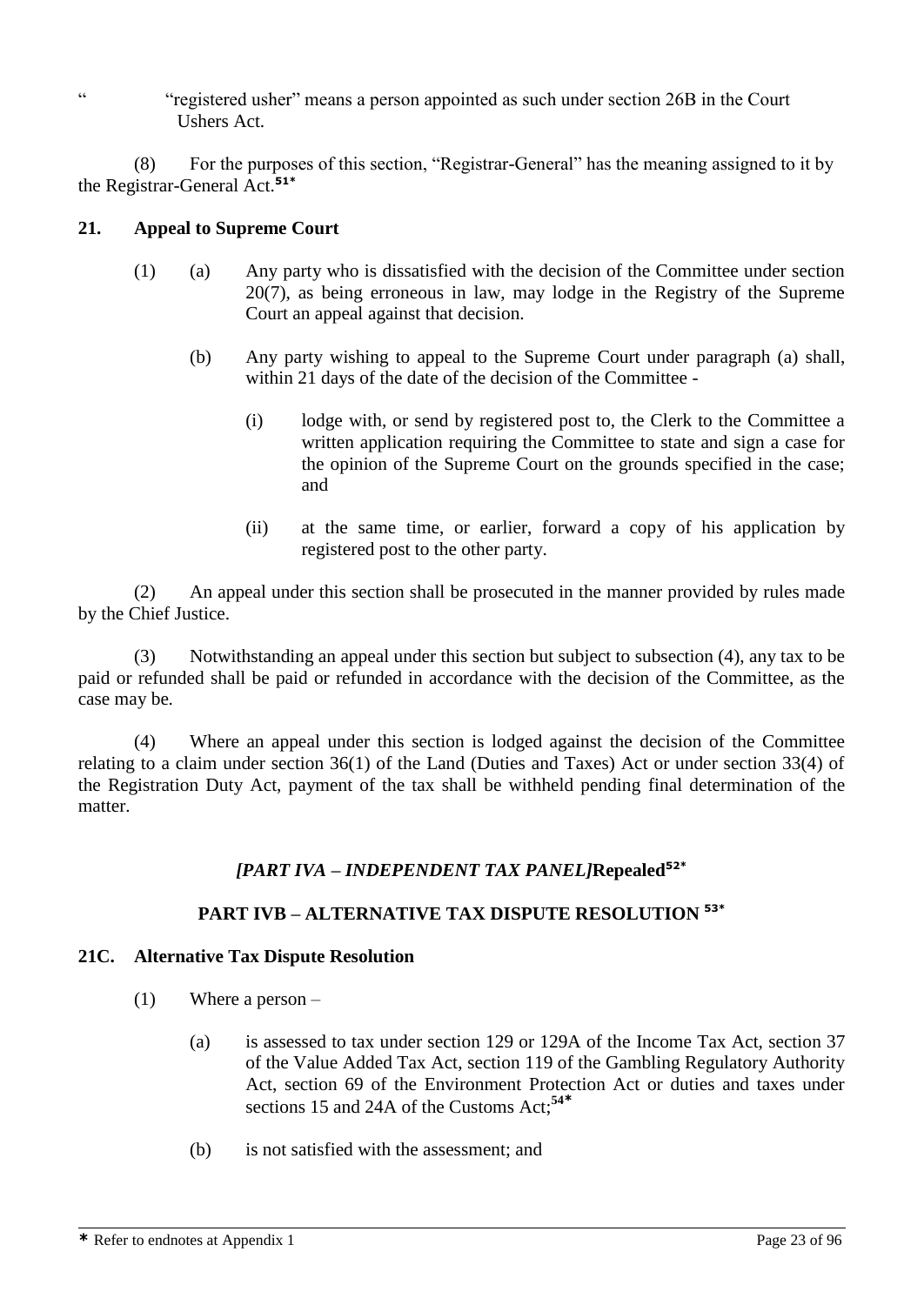- (c) (i) has lodged an objection to the assessment in accordance with section 131A of the Income Tax Act, section 38 of the Value Added Tax Act, section 121 of the Gambling Regulatory Authority Act, section 69 of the Environment Protection Act or duties and taxes under sections 15 and 24A of the Customs Act; **55\***
	- (ii) has lodged written representations with the Clerk to the Committee; or
	- (iii) has appealed to the Supreme Court or to the Judicial Committee of the Privy Council,

he may make an application, in writing, to the Director-General for a review of the assessment, setting out the grounds of his dissatisfaction.

(2) The Director-General shall set up an Alternative Tax Dispute Resolution Panel to deal with the application made under subsection  $(1)$ .

- (3) (a) The ATDR Panel shall consist of  $-$ 
	- (i) a chairperson, who shall be an officer not below the grade of Director, to be designated by the Director-General;
	- (ii) a senior officer, to be designated by the Director-General; and
	- (iii) a person who has been a law practitioner for not less than 5 years, to be appointed by the Minister.
	- (b) Any member of the ATDR Panel shall not have been involved in the dispute.

(4) On receipt of an application made under subsection (1), the Director-General shall, within one month, refer the case to the ATDR Panel and inform the applicant accordingly.

(5) In the course of the examination of an application made under subsection (1), the ATDR Panel may require the applicant to submit any information or particulars relevant to the application for review.

(6) The ATDR Panel shall, within 6 months from the date on which the applicant was informed that his application for review has been referred to the ATDR Panel, make a decision.

(7) The Director-General may amend or maintain the assessment in conformity with the decision of the ATDR Panel under subsection (6).

- (8) (a) Where there is an agreement between the Director-General and the applicant, the agreement shall –
	- (i) cover all items in dispute;
	- (ii) be final and binding on both the applicant and the Director-General; and
	- (iii) include the terms and conditions for the settlement of the tax liability.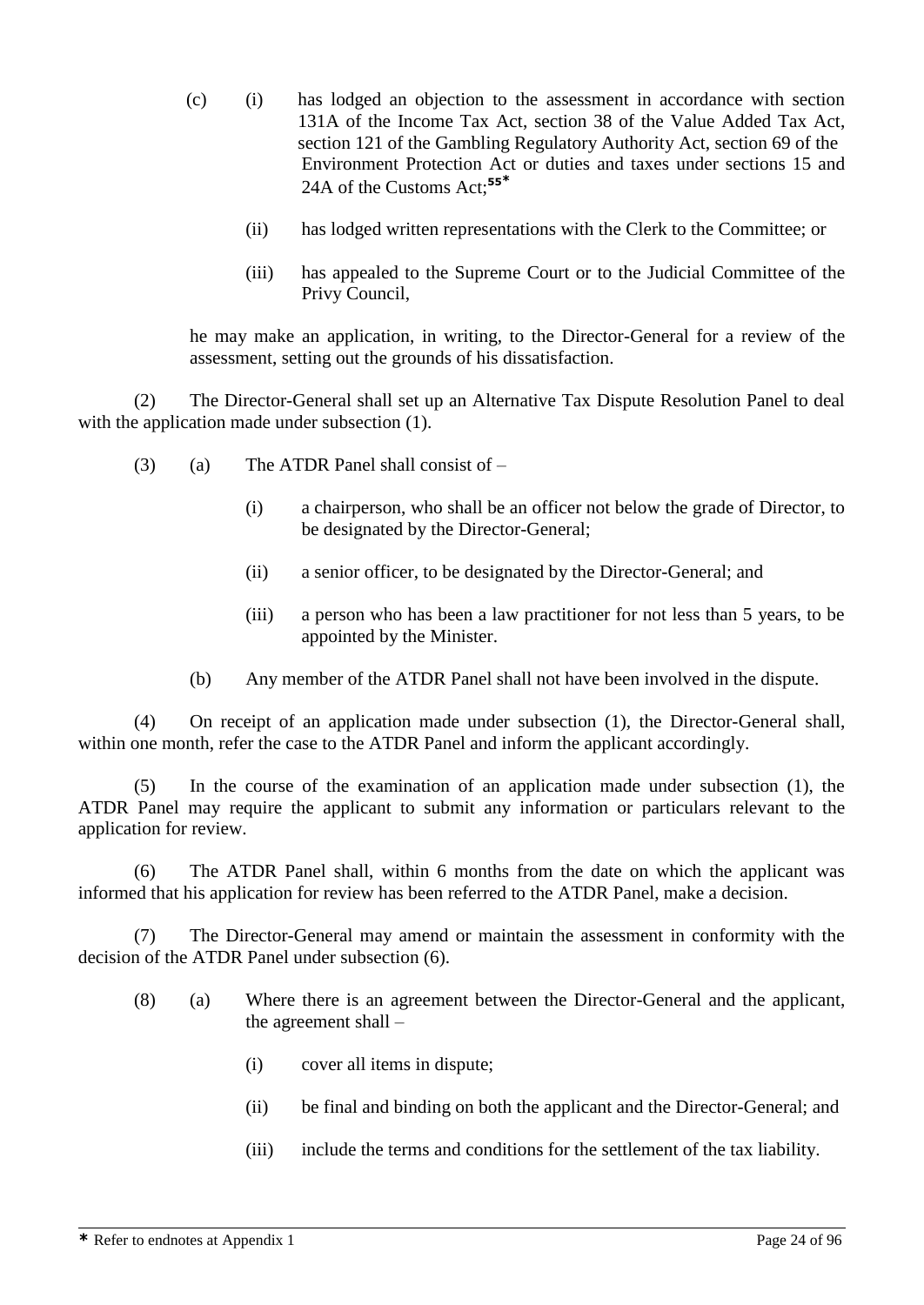(b) The decision of the ATDR Panel shall not serve as a precedent or reference for other cases.

(9) Where there is an agreement between the Director-General and the applicant regarding a case where the applicant has –

- (a) objected to the assessment;
- (b) lodged written representations before the Committee; or
- (c) appealed to the Supreme Court or to the Judicial Committee of the Privy Council, the applicant shall withdraw his objection, representations or appeal, as the case may be.
- (10) (a) Where the applicant does not agree with the decision of the ATDR Panel
	- (i) he shall, within one month of the date of the decision of the Panel, so inform the Panel;
	- (ii) where the case is not already pending before the Committee, Supreme Court or Judicial Committee of the Privy Council, as the case may be, he may proceed, within 28 days from the date of the decision referred to in subsection (6), with the objection to the assessment in accordance with the relevant provisions of the Revenue Law, as applicable; or **56\***
	- (iii) where the case of the applicant is pending before the Committee, Supreme Court or Judicial Committee of the Privy Council, as the case may be, he may proceed with the case.
	- (b) An applicant may, at any stage, withdraw an application pending before the ATDR Panel and proceed in accordance with paragraph (a)(ii) or (iii), as the case may be.
	- (c) Notwithstanding any provision of the relevant Revenue Law, where an objection by the applicant was pending before he made an application for review under subsection (1), the objection shall be determined within 4 months from the date on which he informs the ATDR Panel that he does not agree with its decision or withdraws his application for review under paragraph (b), as the case may be.**<sup>57</sup>\***

(11) The ATDR Panel shall not entertain an application for review of an assessment in such circumstances as may be prescribed.

### **PART IVC – COLLECTION AND RECOVERY OF TAX<sup>58</sup>\***

#### **Sub-Part A – Payment of Tax**

### **21D. Set–off of taxes**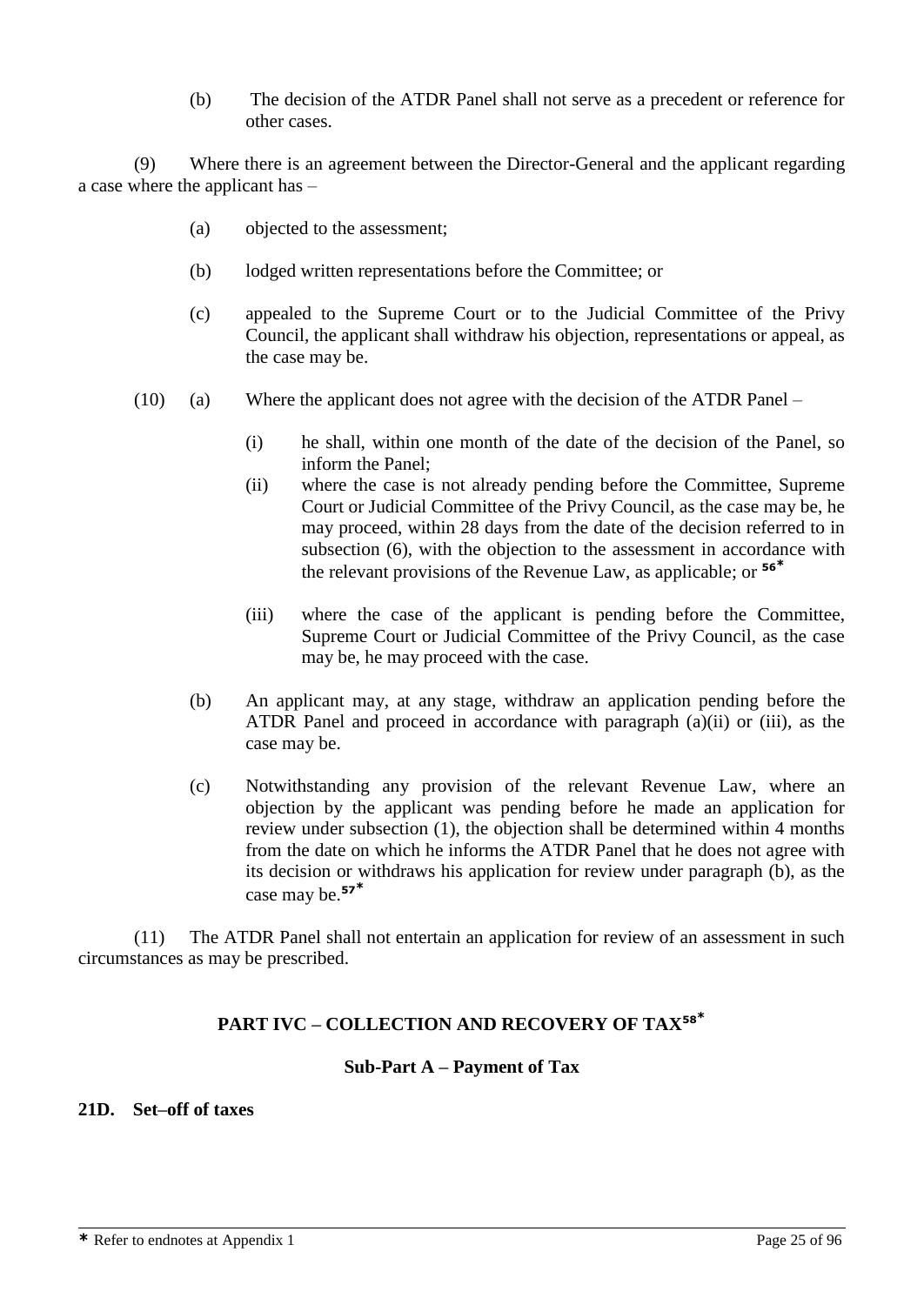Where any tax under any Revenue Law has been paid in excess by a person and at the same time the person owes to the Authority any other tax under a Revenue Law, the Director-General may, before effecting any repayment, set-off the tax paid in excess against the tax due by that person.

### **21E. Order of payment**

(1) Where a person is liable for penalty and late payment interest in relation to a tax and the person makes payment which is less than the total amount of tax, penalty and interest due, the amount paid shall be applied in the following order –

- (a) firstly, in payment of the tax due;
- (b) secondly, in payment of penalty due;
- (c) thirdly, the balance remaining shall be applied against late payment interest due.
- (3) Where at the time a payment is made, a person has tax liability for more than one tax, subsection (1) shall apply to the earliest liability first.

### **Sub-Part B – Recovery of Tax**

#### **21F. Application of Sub-part B**

This Sub-part applies to any tax which has not been paid by the due date.

#### **21G. Recovery of tax arrears from emoluments**

(1) The Director-General may, without prejudice to any other remedy, enforce payment against a person who is an employee by issuing a notice to the employer requiring the employer to make deductions from the emoluments of the employee on account of arrears of tax payable by him.

(2) Subject to subsection (3), an employer shall make deductions under a notice issued under subsection (1) at such times and in such amount as the Director-General may specify in the notice.

(3) The aggregate amount of tax deducted under this section and tax withheld under Subpart A of Part VIII of the Income Tax Act shall not, except at the employee's request, exceed one third of the employee's emoluments for any pay period.

(4) An employer to whom a notice under subsection (1) has been issued shall pay the tax deducted under this section to the Director-General in such manner as the Director-General may determine within 20 days from the end of the month in which the tax was deducted.

(5) An amount that an employer is required to deduct from emoluments under this section shall be treated as tax payable by the employer for the purpose of this Part.

 $(6)$  In this section – "emoluments", "employee" and "employer" have the same meaning as in the Income Tax Act.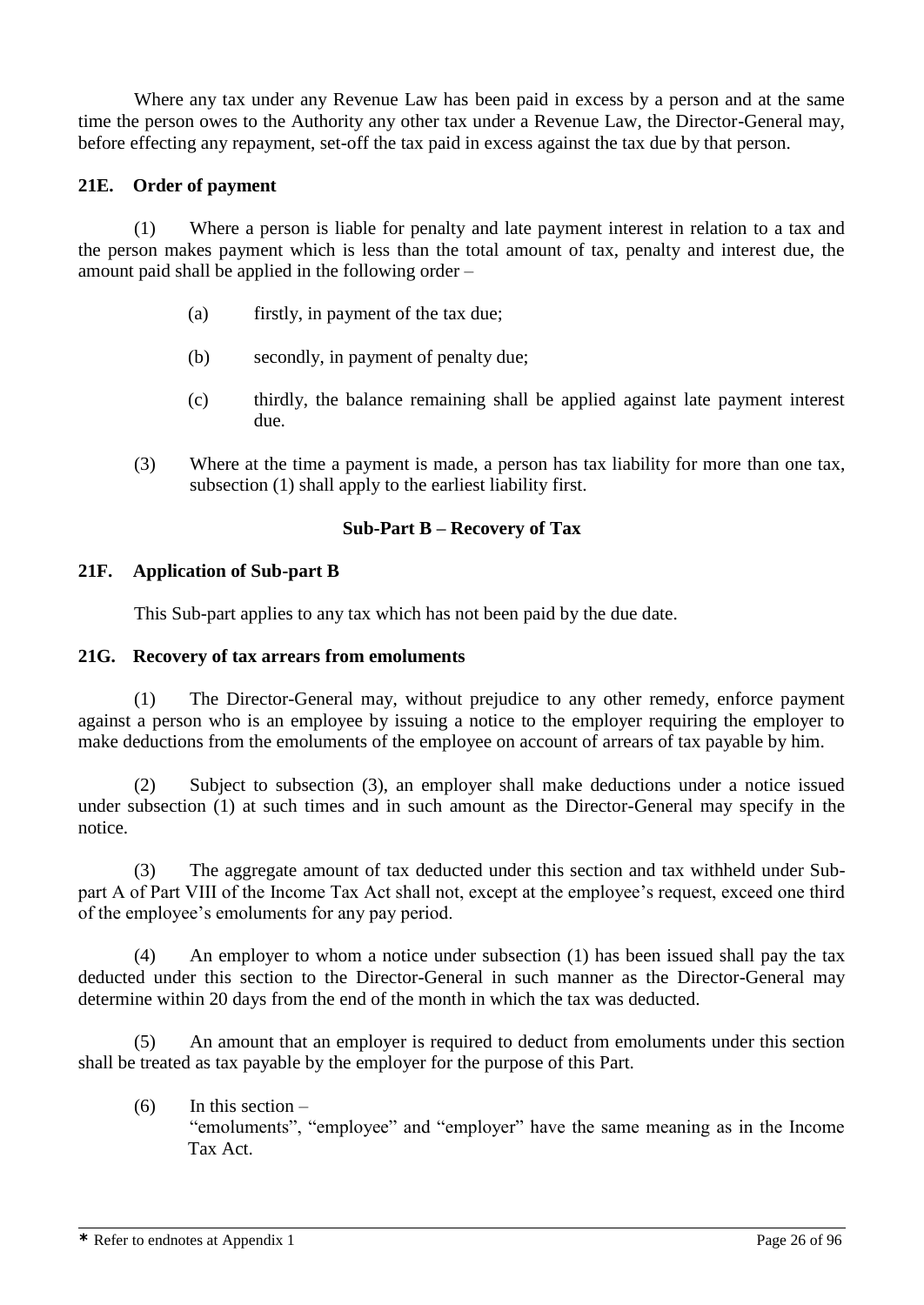### **21H. Recovery of tax by attachment**

The Director-General may, without prejudice to any other available remedy, enforce payment of tax by attachment in the manner provided in the Attachment (Rates and Taxes) Act.

### **21I. Recovery of tax by distress and sale**

(1) The Director-General may issue a warrant in the form set out in Part I of the Eighth Schedule to an Usher of the Supreme Court to recover tax due by a person by distress and sale of the goods, chattels and effects of the person charged or of the person answerable for its payment.

(2) The Director-General shall give at least 3 days' notice of a sale referred to in subsection (1) in the Gazette.

#### **21J. Contrainte**

(1) The Director-General may apply to a Judge in Chambers for an order (Contrainte) to issue against a debtor in respect of tax owed by him.

- (2) Any order issued under subsection (1) shall
	- (a) be served on the debtor by an Usher of Supreme Court; and
	- (b) be executory.

(3) A debtor aggrieved by an order issued under subsection (1) may, within 21 days of the date of service of the order, appeal to the Supreme Court.

(4) No costs shall be awarded against an unsuccessful party except disbursement for the following –

- (a) stamp duty under the Stamp Duty Act;
- (b) costs of service of the order;
- (c) costs of execution of the order.

#### **21K. Proceedings for temporary closure of business premises**

(1) Where a person fails to pay any tax due by him, the Director-General may notify the person in writing of his intention to close down part or the whole of the business premises of the person for a temporary period not exceeding 14 days, unless the person, within a period of 7 days of the date of the notice –

- (a) pays the tax due;
- (b) gives security under a Revenue Law to the satisfaction of the Director-General for payment of the unpaid tax.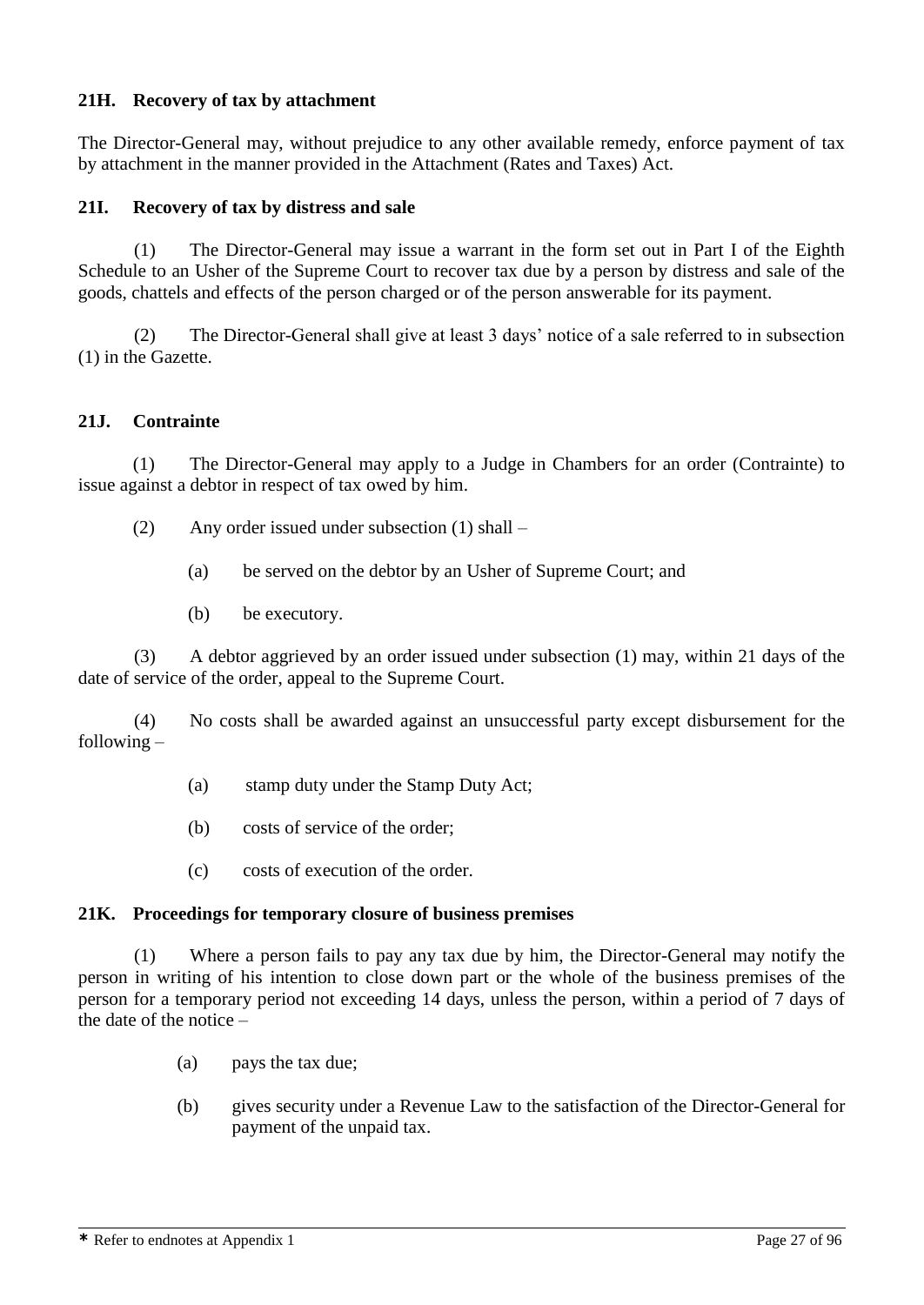(2) Where a person fails to comply with a notice issued under subsection (1), the Director-General may make an application under oath, in the form set out in the Ninth Schedule, to a District Magistrate for an order to close down part or the whole of the business premises of the person for a period not exceeding 14 days.

(3) Where an application under oath is made to a Magistrate in accordance with subsection (2), the Magistrate may grant the application and issue an order to an Usher, in the form specified in the Tenth Schedule, to close down the business premises of the person as described in the application under subsection (2).

(4) When an Usher executes an order under subsection (3), the Usher shall affix, in a conspicuous place on the business premises or part of the business premises that have been closed, a notice duly certified by the Director-General bearing the words "CLOSED DOWN TEMPORARILY FOR NOT COMPLYING WITH TAX OBLIGATIONS".

(5) An order issued under subsection (3) shall lapse and the Usher shall immediately arrange for removal of the notice referred to in subsection (4) where, during the period of closure –

- (a) the tax due is paid; or
- (b) the person gives security under a Revenue Law to the satisfaction of the Director-General for payment of the unpaid tax.

### **21L. Inscribed privilege**

(1) The Government shall have, in respect of any tax due by a person and for so long as the tax is not paid in full, a privilege on all immovable properties belonging to the person.

(2) Where the Director-General considers that it is necessary for securing the recovery of any tax due by a person to inscribe the privilege provided for under subsection (1), the Director-General shall deposit with the Conservator of Mortgages 2 identical memoranda in the form set out in Part II of the Eighth Schedule and immediately notify the person of the deposit of the memoranda.

(3) The Conservator of Mortgages shall, upon deposit of the memoranda referred to in subsection (2), inscribe the privilege generally on all immovable properties belonging, or that may subsequently belong, to the person, and shall return one of the memoranda to the Director-General with a statement written or stamped on it to the effect that the privilege has been duly inscribed.

(4) A privilege inscribed under this section shall take effect from the date of the inscription.

- (5) (a) Where any tax arrears in respect of which an inscription has been taken under this section is paid in full or the tax liability is discharged, the Director-General shall immediately send to the Conservator of Mortgages a request in the form set out in Part III of the Eighth Schedule to erase the inscription.
	- (b) The Director-General may send a request to the Conservator of Mortgages to erase the inscription in respect of any property belonging to the person by whom tax is payable where the Director-General is satisfied that the value of the other properties of the person is sufficient to secure payment of the amount which has remained unpaid.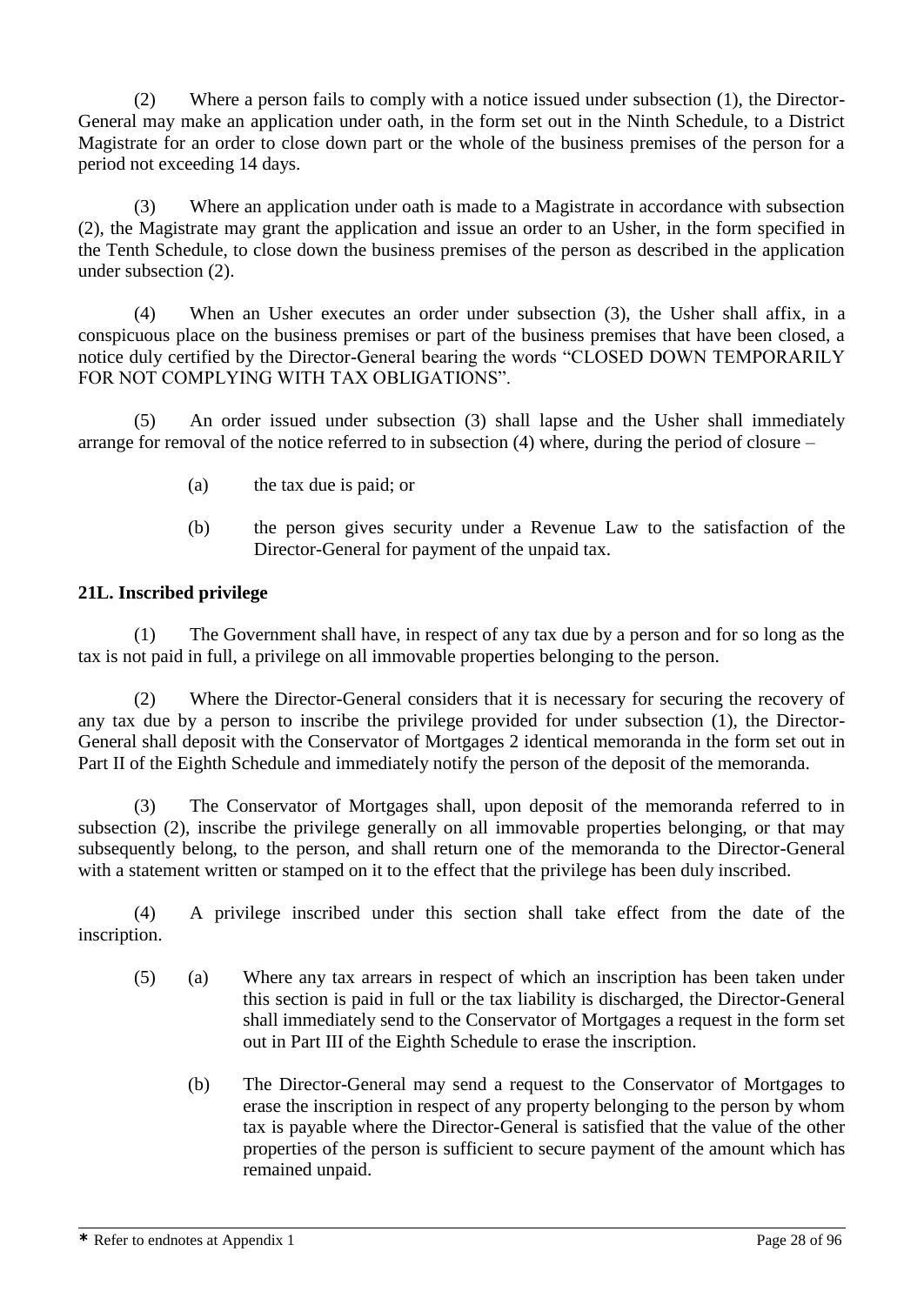- (6) (a) The inscription of a privilege under this section shall be erased by the Conservator of Mortgages at the request of the Director-General.
	- (b) Where an inscription of a privilege is erased pursuant to paragraph (a), the Director-General shall, within 5 working days of the date of the notification of the erasure by the Conservator of Mortgages, give written notice of that fact to the person who owed the tax.

(7) Any inscription or erasure that is required to be taken or made under this section shall be free from stamp duty under the Stamp Duty Act or registration dues leviable under the Registration Duty Act or any other costs.

#### **21M. Uninscribed privilege**

(1) Notwithstanding section 21L, but subject to subsection (2), the privilege for the recovery of tax under Articles 2148 and 2152 of the Code Civil Mauricien shall operate on account of tax payable by a person independently of and without the necessity for inscription, upon the following property of the person –

- (a) personal property wherever found;
- (b) the proceeds of the sale of immovable property; and
- (c) crops, fruits, rents and revenues.

(2) The privilege conferred under subsection (1) shall operate only in respect of tax payable for a period of 12 months, at the discretion of the Director-General, and shall rank immediately after the privilege for judicial costs.

#### **21N. Security**

(1) The Director-General may, for the purpose of securing payment of any tax due, order a person to furnish security in such manner and in such amount as the Director-General may determine.

(2) Subsection (1) shall not limit, in any way, a requirement to provide security as specified under any other Revenue Law.

(3) A person who fails to comply with an order under subsection (1) shall commit an offence.

#### **21O. No limitation of action for recovery of tax**

No law relating to the limitation of action shall bar or affect any action or remedy for recovery of unpaid tax.

## **PART IVD – TEMPORARY MEASURES DURING COVID-19 PERIOD 59\***

### **21P. Interpretation of Part IVD**

In this Part –

**\*** Refer to endnotes at Appendix 1 Page 29 of 96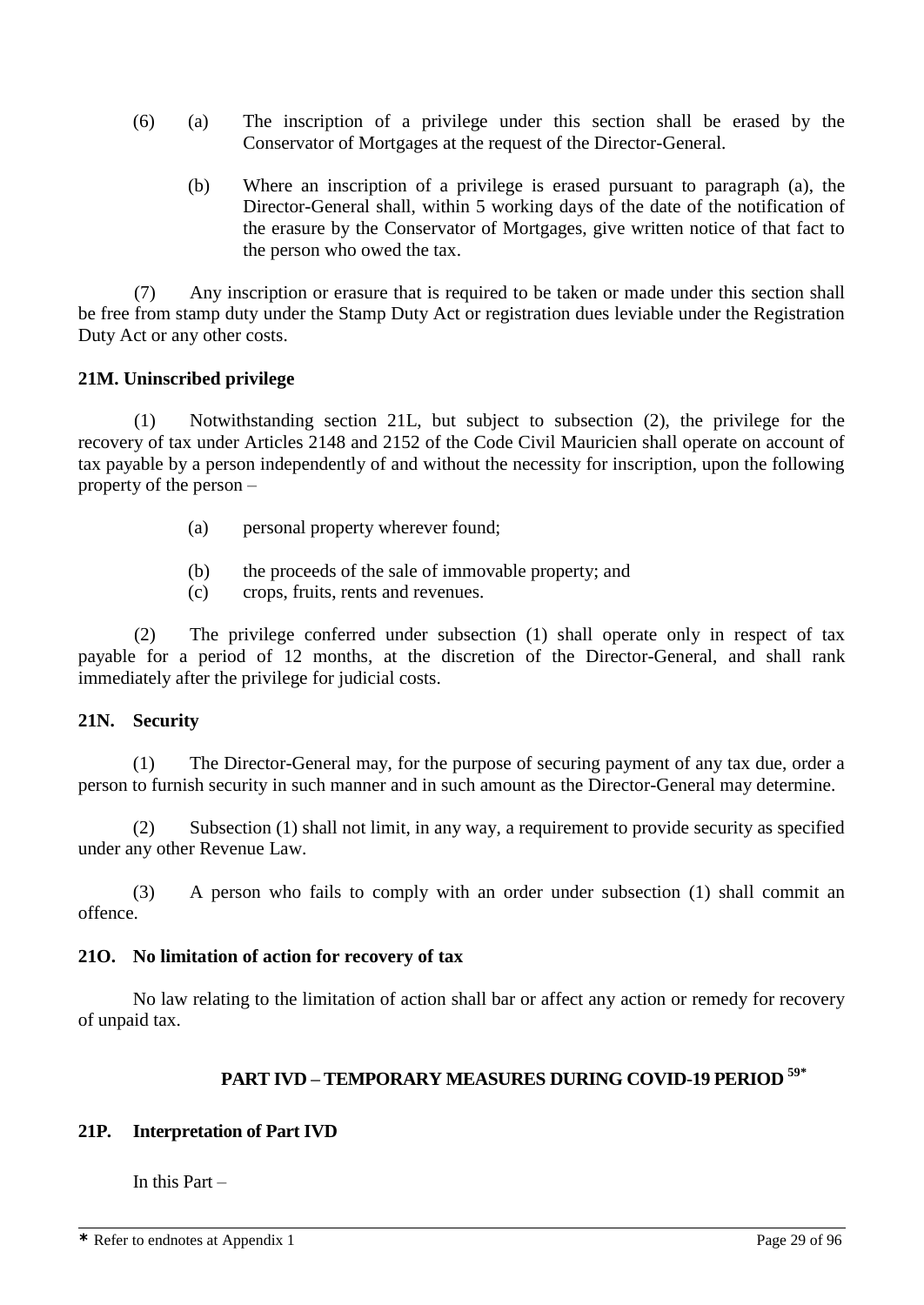"Act" includes any Revenue Law;

"payment" includes the payment of any fee, fine, tax, charge, levy, duty, fine, penalty, interest or surcharge.

### **21Q. Application of Part IVD**

This Part shall be in addition to, and not in derogation from, any other powers or discretion which may be exercised by the Director-General under this Act or any Revenue Law.

### **21R. Extension of time during COVID-19 period**

(1)**<sup>60</sup>\*** Where, under this Act or any Revenue Law, a time is imposed to make an assessment, a decision, a determination, a notice or a claim and the time expires, or falls wholly or partly, during –

> (a) the COVID-19 period for year 2020, the assessment, decision, determination, notice or claim may, notwithstanding this Act or any Revenue Law, be made or given not later than 2 months after the COVID-19 period for year 2020 lapses;

> (b) a period of 30 days after the COVID-19 period for year 2020 lapses, the assessment, decision, determination, notice or claim may, notwithstanding this Act or any Revenue Law, be made or given not later than 2 months after the period of 30 days lapses;

> (c) the COVID-19 period for year 2021, the assessment, decision, determination, notice or claim may, notwithstanding this Act or any Revenue Law, be made or given not later than 2 months after the commencement of this paragraph; or

(d) a period of 30 days after the commencement of this paragraph, the assessment, decision, determination, notice or claim may notwithstanding this Act or any Revenue Law, be made or given not later than 2 months after the period of 30 days lapses.

(2)**61\*** Where, under this Act or any Revenue Law, a time is imposed to submit any statement, return or to make any payment and the time expires, or falls wholly or partly, during –

> (a) the COVID-19 period for year 2020, the statement, return or payment shall, notwithstanding this Act or any Revenue Law, be made not later than 25 June 2020;**62\***

(b) the period ending on 30 June 2020, the statement, return or payment shall, notwithstanding this Act or any Revenue Laws, be made not later than 26 June 2020; **63\***

(c) the COVID-19 period for year 2021, the statement, return or payment shall, notwithstanding this Act or any Revenue Law, be made or given not later than 31 May 2021; or

(d) a period of 31 days after the commencement of this paragraph, the statement, return or payment shall, notwithstanding this Act or any Revenue Law, be made or given not later than 31 July 2021,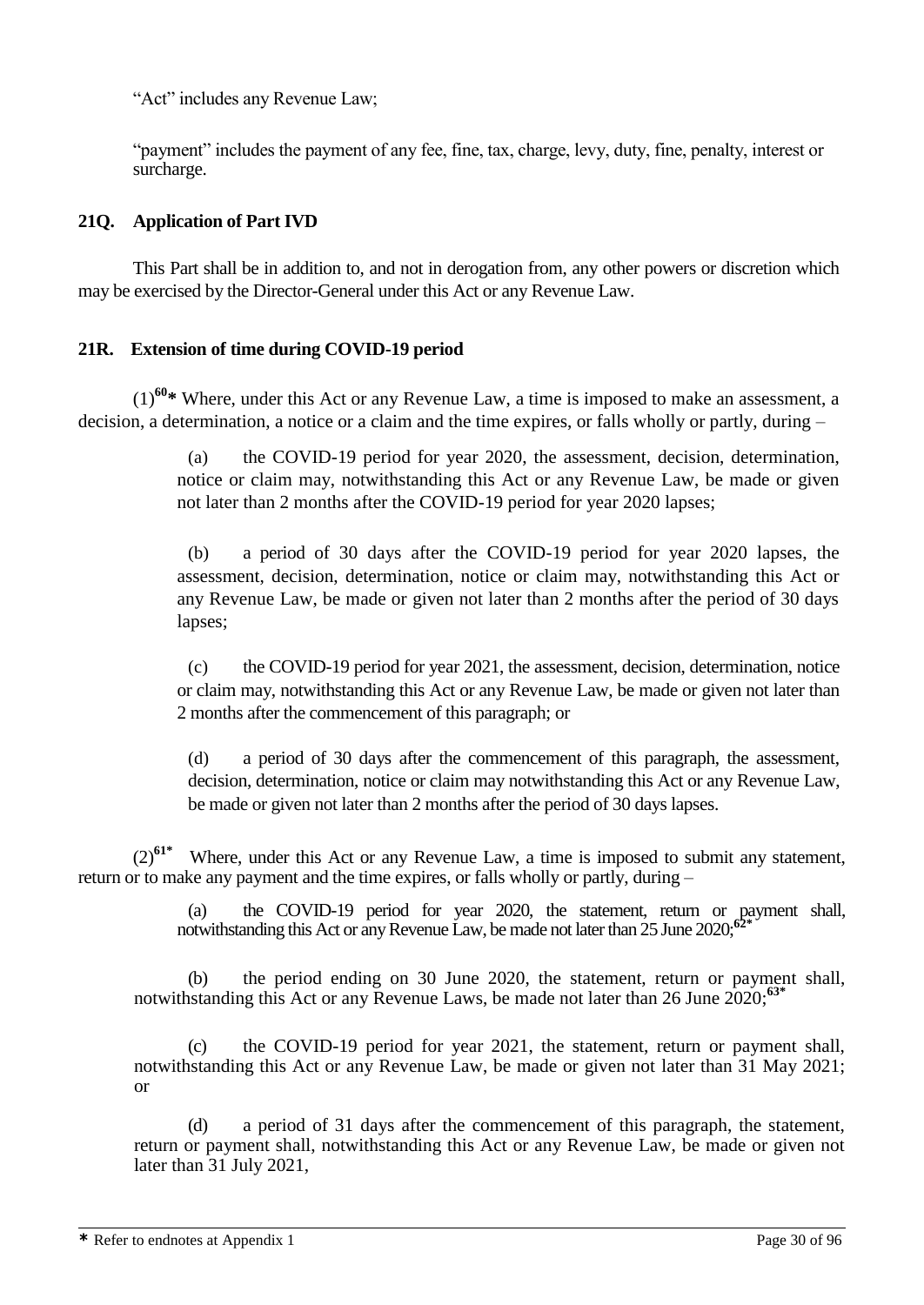failing which the prescribed penalty and interest under this Act or the relevant Revenue Law shall apply.

### **PART V - MISCELLANEOUS**

### **22. Immunity**

(1) No liability, civil or criminal, shall be incurred by the Authority or any member or employee in respect of any act done or omitted in the execution in good faith of his or its functions or duties under this Act.

(2) This section shall be in addition to, and not in derogation of, the Public Officers' Protection Act, and for the purposes of that Act, every member and employee shall be deemed to be a public officer or person engaged or employed in the performance of a public duty.

(3) For the avoidance of doubt, no decision, determination, notice or claim under any Revenue Law shall be challenged on the ground of any defect in the appointment or qualification of any person involved in the making of the decision, determination or in the issuing of the notice or claim.**64\***

#### **22A. Rewards <sup>65</sup>**\*

(1) Subject to this section, the Director-General may, on the seizure of any goods or on the recovery of any penalties excluding interest in respect of cases compounded under the Revenue Laws, direct that a reward shall be given or paid to any person other than the Director-General, an officer or any other employee of the Authority through whose information or means the seizure of such goods had been made or the penalties recovered, and whom he deems to be entitled to a reward.

(2) No reward shall be given or paid under subsection (1) unless the Director-General is satisfied that there has been no collusive activity planned to secure the reward.

(3) Any reward under this section shall be given or paid at such rate or amount and on such conditions as may be approved by the Board.

#### **23. Exemption**

Notwithstanding any other enactment, the Authority shall be exempted from payment of -

- (a) any duty or registration fee in respect of any document under which the Authority is the sole beneficiary; and
- (b) any other duty, rate, charge, fee or tax.

#### **24. Execution of documents**

(1) Subject to subsection (2), no document shall be executed or signed by or on behalf of the Board unless it is signed by the Chairperson and the Secretary.

(2) In the absence of the Chairperson or the Secretary, the powers under subsection (1) shall be exercised by such member of the Board, other than the Director-General, as may be designated by the Board for that purpose.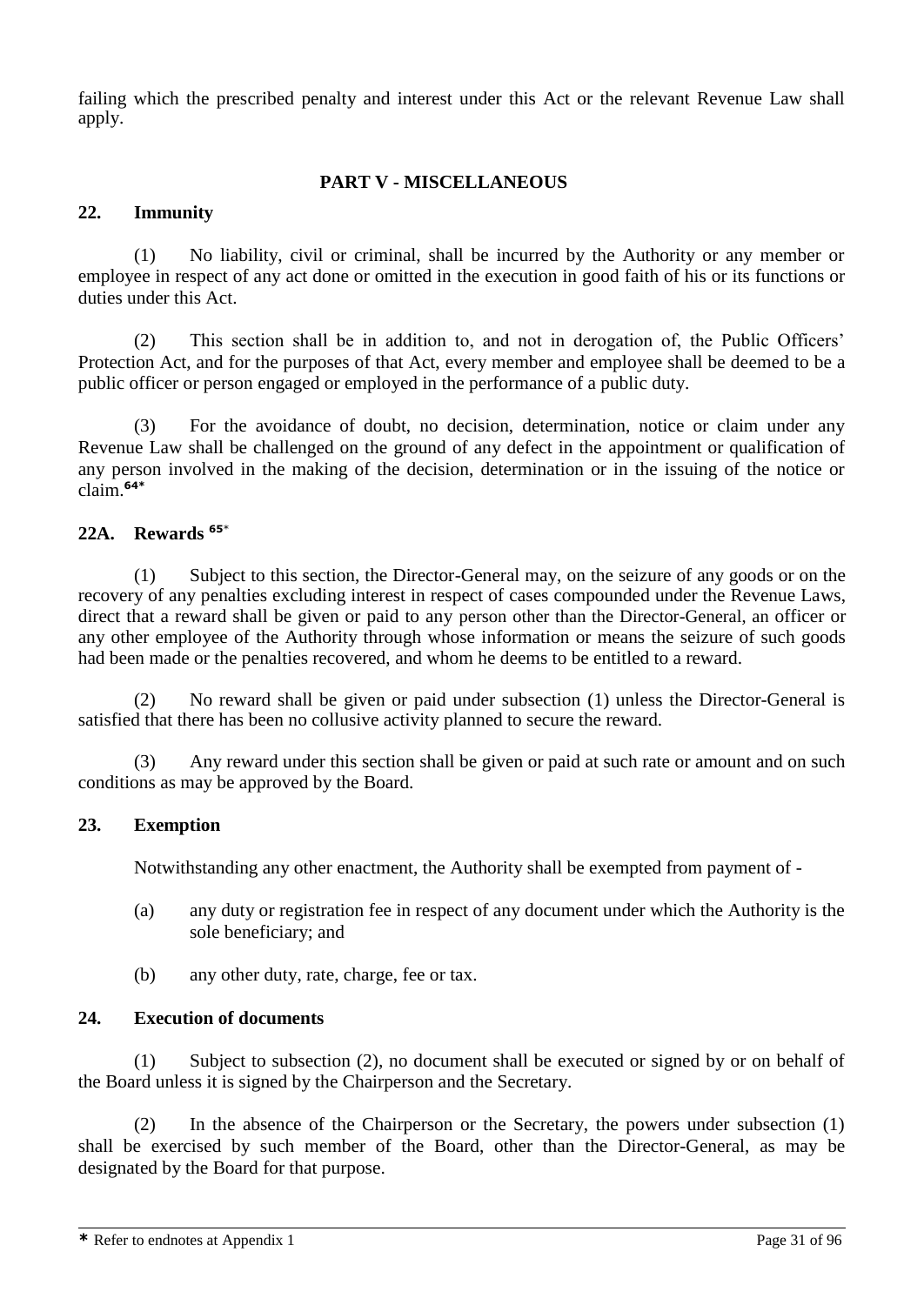(3) Every document bearing the seal of the Authority shall be admitted in evidence before any Court as prima facie evidence of its contents.

(4) Where a document referred to in subsection (1) is required to be executed in another country, the Board may depute 2 persons who are residents of that country to sign the document on its behalf.

### **24A. Mode of service and transmission of documents <sup>66</sup>**\*

Any correspondence, notice of assessment, determination or other notice or document required to be served on, or given to, any person by the Director-General may be served or given by –

- (a) transmitting it electronically through such device as the Director-General may approve;
- (b) leaving it at, or sending it by post to, his usual or last known place of business or residence; or
- (e) delivering it personally to him.

### **24B. Setting up of system for secure electronic services and payment of taxes<sup>67</sup>**\*

The Director-General may approve or set up such system as he considers appropriate for the –

- (a) secure electronic service of notices and documents; and
- (b) payment of taxes.

# **24C. E-tax account or tax representative e-tax account<sup>68</sup>**\*

(1) (a) Every person who is required to submit a return or statement under any Revenue Law shall be allocated an e-tax account by the Director-General.

(b) A tax representative shall, in addition to his e-tax account, be allocated a tax representative e-tax account.

 (2) An e-tax account or a tax representative e-tax account under subsection (1) shall be secured by a password known only to the holder of the e-tax account or of the tax representative e-tax account.

 (3) A person who has been allocated an e-tax account shall use his e-tax account and a tax representative who has been allocated a tax representative e-tax account shall use his tax representative e-tax account to –

- (a) file a return, a statement of income or other document to the Director-General; or
- (b) make a payment required under a Revenue Law to the Director-General.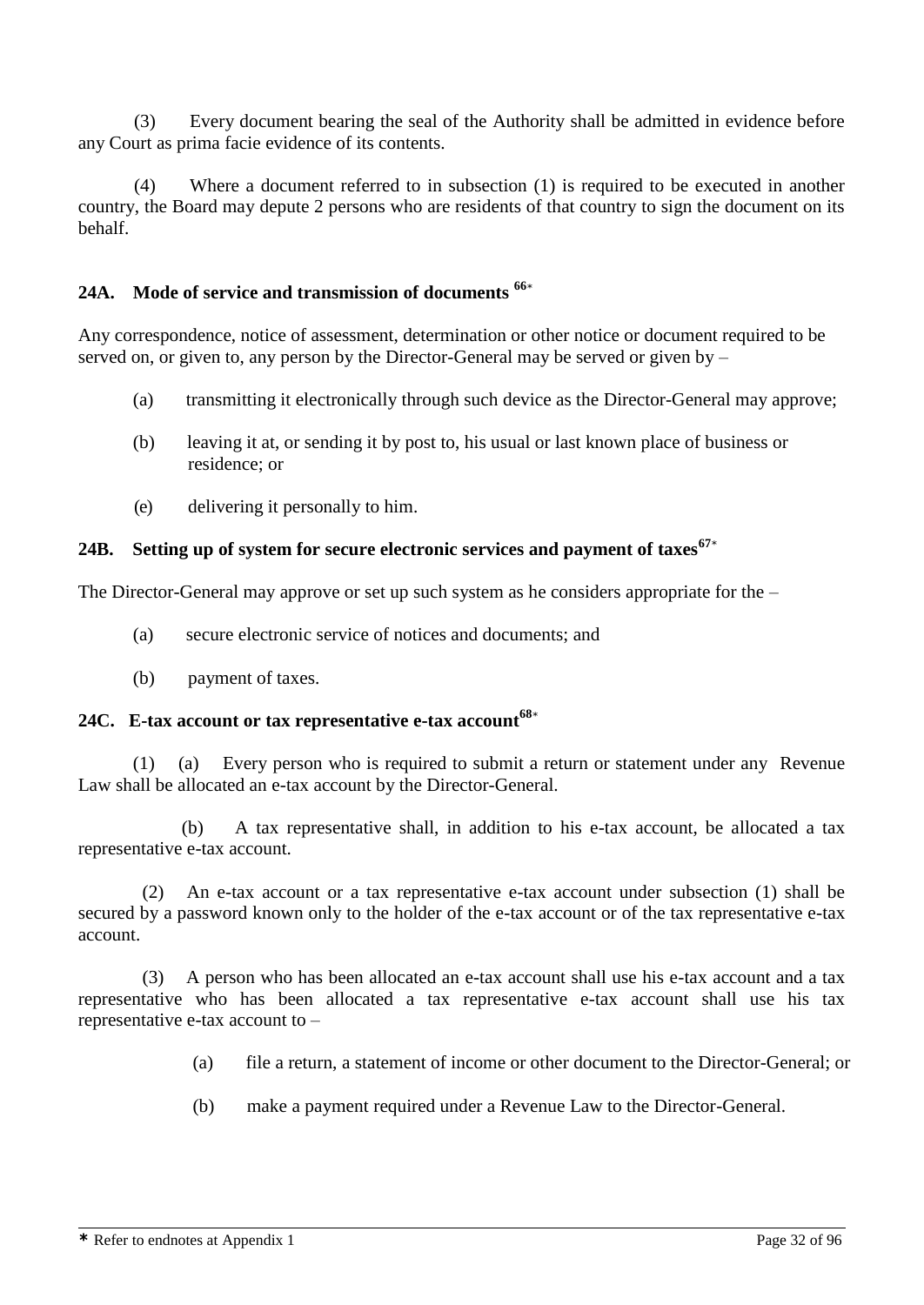(4) Any filing or payment under subsection (3) shall be complete at the time the filing or payment, as the case may be, reaches the electronic repository designated by the Director-General to receive that filing or payment.

(5) Where the Director-General sends a communication to a person on his e-tax account, he may notify that person of the communication by –

(a) telephone via short message service or such other application as the Director-General may approve; or

- (b) electronic mail.
- $(6)$  In this section –

"tax representative" means a person who submits, on behalf of another person, a return or statement under any Revenue Law.

#### **25. Offences**

- (1) Any person who
	- (a)**69\*** fails to comply with a requirement under section  $3(6)(b)$  or (e) or contravenes section 13;
	- (b)**70\*** refuses to give information orally or in writing, or gives any false or misleading information, to an officer entitled to require such information under section  $3(6)$ ,  $14(5)$  or  $15(1)(b)$ ";
	- (c) makes a false declaration under section  $14(1)$  or  $(3)$ ;
	- (d)**71\*** prepares, maintains, submits or produces for the purposes of section 3(6) or 15 any book, record or other document which is false or misleading; or
	- (e) in any manner obstructs an officer in the performance of his duties,

shall commit an offence and shall, on conviction, be liable to a fine not exceeding 200,000 rupees and to imprisonment for a term not exceeding 5 years.

(1A)**72\*** Any person who, having been served with a notice to attend a hearing under section 20(7A), fails, without reasonable cause, to attend that hearing, shall commit an offence and shall, on conviction, be liable to a fine of not less than 50,000 rupees and not exceeding 100,000 rupees and to imprisonment for a term not exceeding one year.

(2) Notwithstanding any other enactment, a Magistrate shall have jurisdiction to try an offence under this Act or an offence referred to in section 16(5), and may impose any penalty provided for the offence.

(3) Where a person is convicted of the offence of failing to make a return or other statement of income required by a Revenue Law, the Court shall, in addition to any other penalty, order the person to furnish the return or other statement of income within a period not exceeding 28 days from the date on which sentence is passed.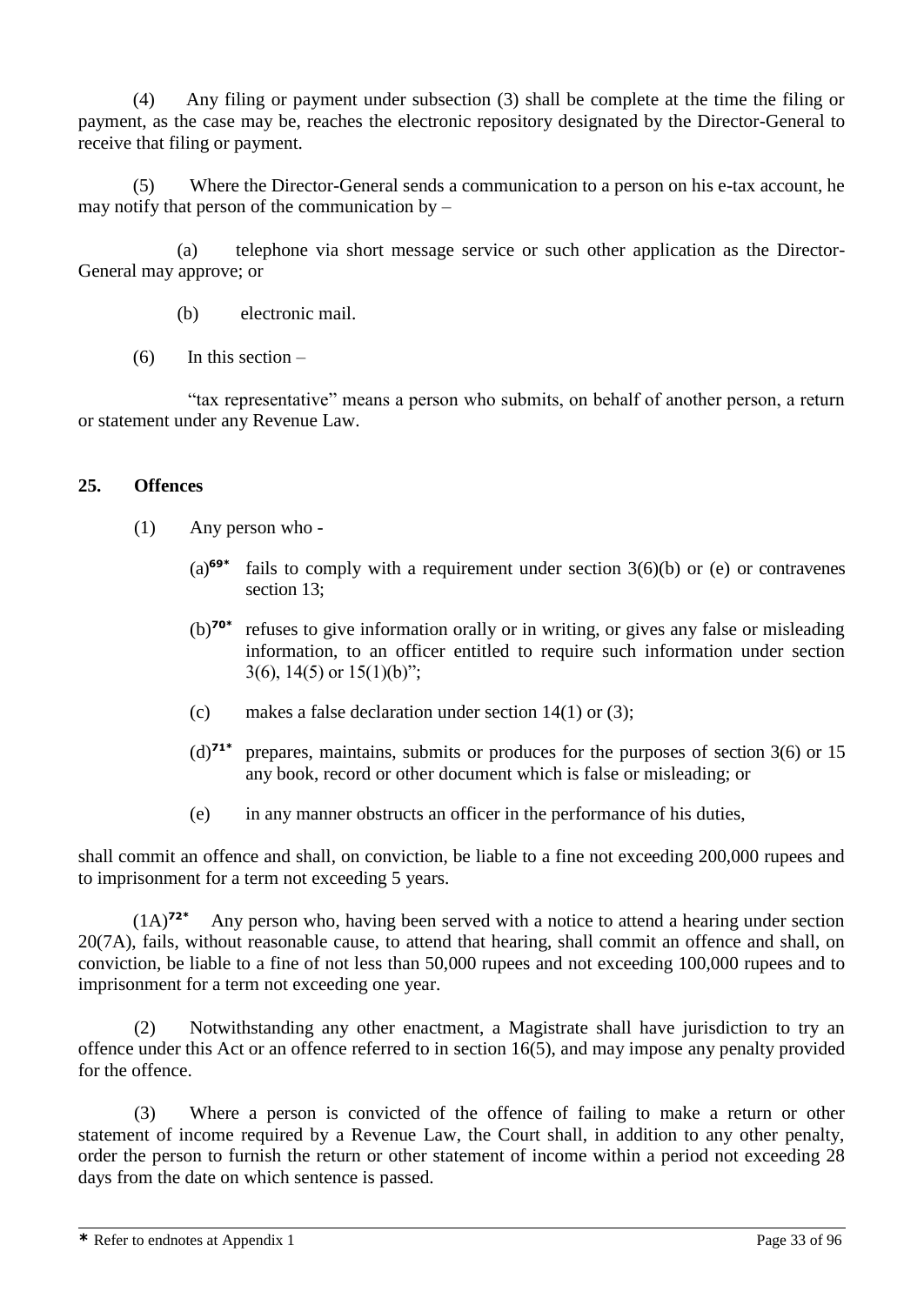(4) Where a person referred to in subsection (3) exercises any occupation, trade or business for which he needs a licence, permit or other authorisation, the Director-General may, upon his refusal to comply with the order made by the Court, lodge with the relevant authority, an objection to a further renewal of the licence, permit or other authority or, as the case may be, a request for its cancellation.

(5) On receipt of an objection or a request under subsection (4), the relevant authority shall not renew or, as the case may be, shall cancel the licence, permit or other authorisation.

### **26. Regulations**

- (1) The Minister may**,** on the recommendations of the Board **-**
	- (a) make such regulations as it thinks fit for the purpose of this Act and, in particular, for any matter which is required to be prescribed; and
	- (b) by regulations, amend the Schedules.
- (2) Any regulations made under subsection (1) may
	- (a) provide for the levying of fees and the taking of charges; and
	- (b) provide that any person who contravenes them shall commit an offence, and shall, on conviction, be liable to a fine not exceeding 100,000 rupees and to imprisonment for a term not exceeding 2 years.

#### **27. Consequential amendments**

- (1) The Central Tender Board Act is amended
	- (a) in section 2, in the definition of "public body", by deleting the words "Part III and Part IV" and replacing them by the words "Part III, Part IV and Part V";
	- (b) in the First Schedule, by adding after Part IV, the following Part-

#### **Part V**

Mauritius Revenue Authority All Contracts 50 million rupees

(2) The Criminal Procedure Act is amended by deleting the Fifth Schedule and replacing it by the Sixth Schedule to this Act.

- (3) The Customs Act is amended
	- (a) in section  $2 -$ 
		- (i) by deleting the definition of "Comptroller";
		- (ii) by deleting the definition of "officer" and replacing it by the following definition –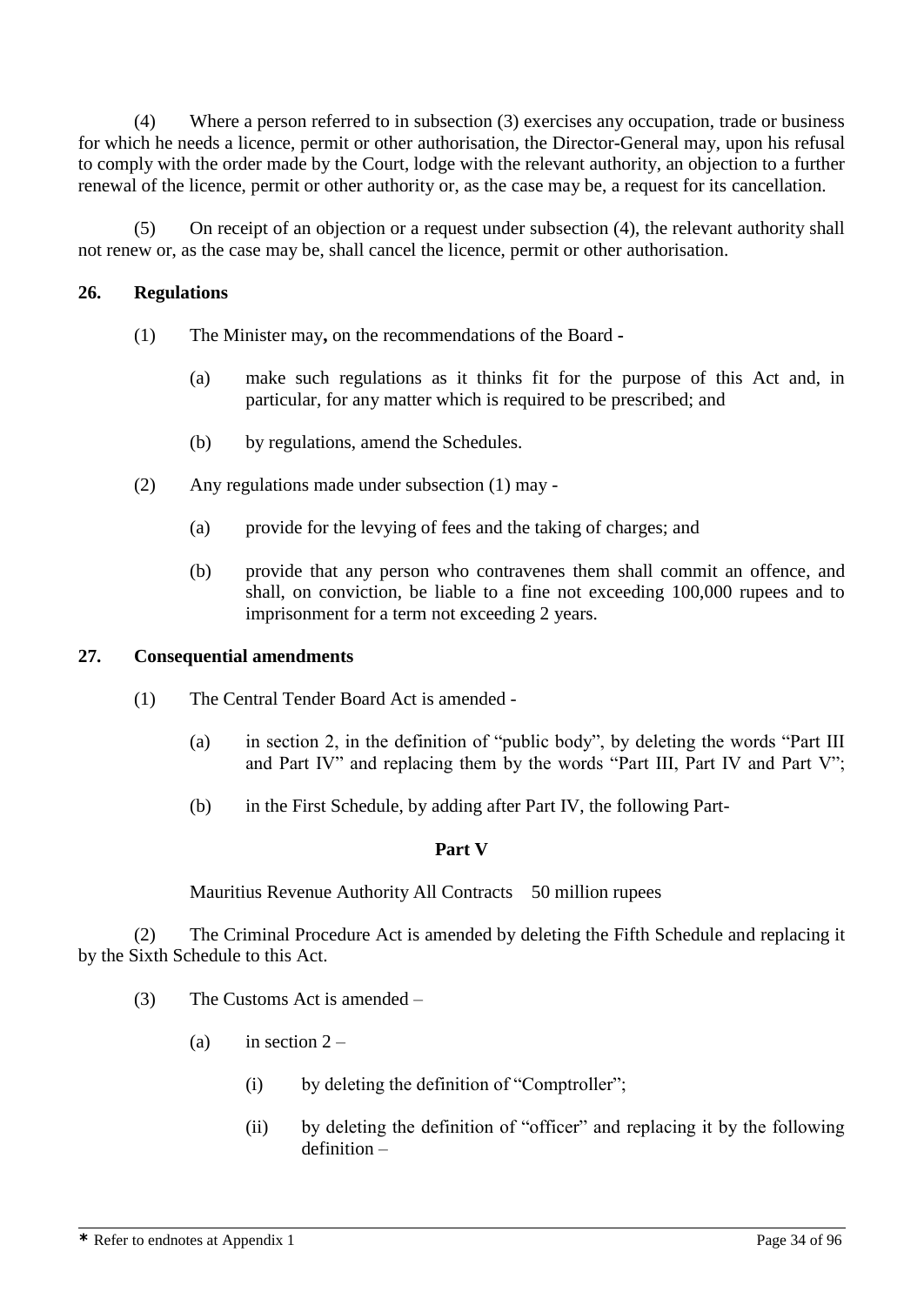"officer" has the same meaning as in the Mauritius Revenue Authority Act 2004; and

(iii) by inserting in the proper alphabetical order the following new definitions –

"Authority" means the Mauritius Revenue Authority established under the Mauritius Revenue Authority Act 2004;

"Director-General" means the Director-General of the Authority;

"SITA" means "Société Internationale de Transports Aéronautiques";

- (b) by repealing section 3;
- (c) in section 5(1), by deleting the words "any person employed in Customs" and replacing them by the words "any officer.";
- (d) by inserting immediately after section 9, the following new section -

#### **9A. Time limit for proceeding with validated bill of entry**

(1) Subject to this section, a declarant shall proceed with a bill of entry which has been validated pursuant to section 9(2), and shall pay any duty, excise duty and taxes in respect of that bill of entry, within 21 days of the date of validation.

(2) Where a bill of entry is not proceeded with under subsection (1), the declarant shall, not later than 21 days after the date of validation, apply in writing to the Director-General for cancellation of that bill of entry stating precisely the grounds for cancellation.

(3) Where, upon an application under subsection (2), the Director-General is satisfied that the bill of entry requires to be cancelled, he shall authorise the declarant to pass, within 7 days of the date of the authorisation, an amendment bill of entry to cancel that bill of entry.

(4) Any person who fails to comply with subsection (1), (2) or (3) shall commit an offence and shall, on conviction, be liable to a fine not exceeding 50,000 rupees.

#### (e) in section 15 -

- $(i)$  in subsection  $(2)$  -
	- (A) by inserting immediately after the word "duty" wherever it appears, the words ", excise duty and taxes";
	- (B) by deleting the word "has" and replacing it by the word "have";
	- (C) by deleting the words "Secretary, Assessment Review Committee in accordance with section 8E of the Unified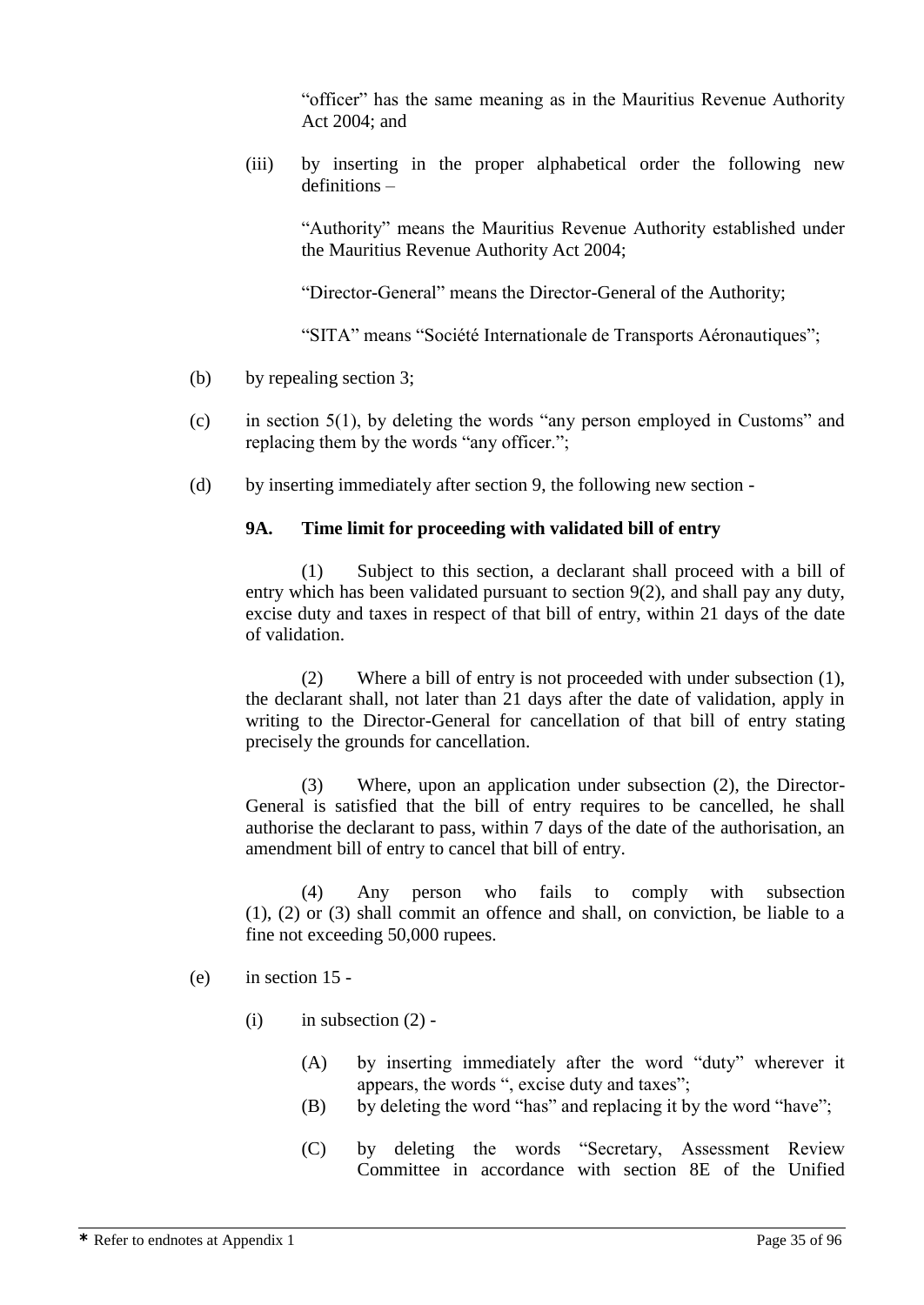Revenue Act 1983" and replacing them by the words "Clerk to the Assessment Review Committee in accordance with section 19 of the Mauritius Revenue Authority Act 2004."

- (ii) in subsection (3), by deleting the words "excise duty" wherever they appear and replacing them by the words "duty or excise duty";
- (iii) in subsection (4), by inserting immediately after the word "duty" the words "or excise duty";
- (f) in section 19
	- (i) by inserting immediately after subsection (2), the following new subsections -

(2A) Where, in the course of determining the value of any goods, the Director-General finds that it is necessary to delay the final determination, he may, subject to subsection (2B), authorise in writing delivery of the goods provided that - **73\***

- (a) the duty, excise duty and taxes on those goods as declared on the entry are paid;
- (b) a deposit is made or a bank guarantee is furnished for an amount representing the difference between the amount of duty, excise duty and taxes computed by the Director-General and the amount paid; and
- (c) such samples of the goods as may be required are produced to the Director-General.

(2B) Where the Director-General authorises the delivery of goods pursuant to subsection (2A), the importer shall, not later than 28 days after the date of authorisation, submit to the Director-General in respect of those goods, such documents as may be required in writing by the Director-General, including sales contracts, bank transfers, orders, letters of credit and proforma invoices. **74\***

(2C) The Director-General shall, within 14 days of the receipt of the documents required under subsection (2B), make the final determination of the value of the goods and notify the importer in writing of the determination and the additional amount of duty, excise duty and taxes payable, if any, on those goods. **<sup>75</sup>\***

(2D) Where the Director-General issues a notice under subsection (2C) requiring payment of an additional amount of duty, excise duty and taxes, the importer shall, not later than 7 days after the date of the notice, pass an amendment bill of entry and pay the additional amount due.**76\***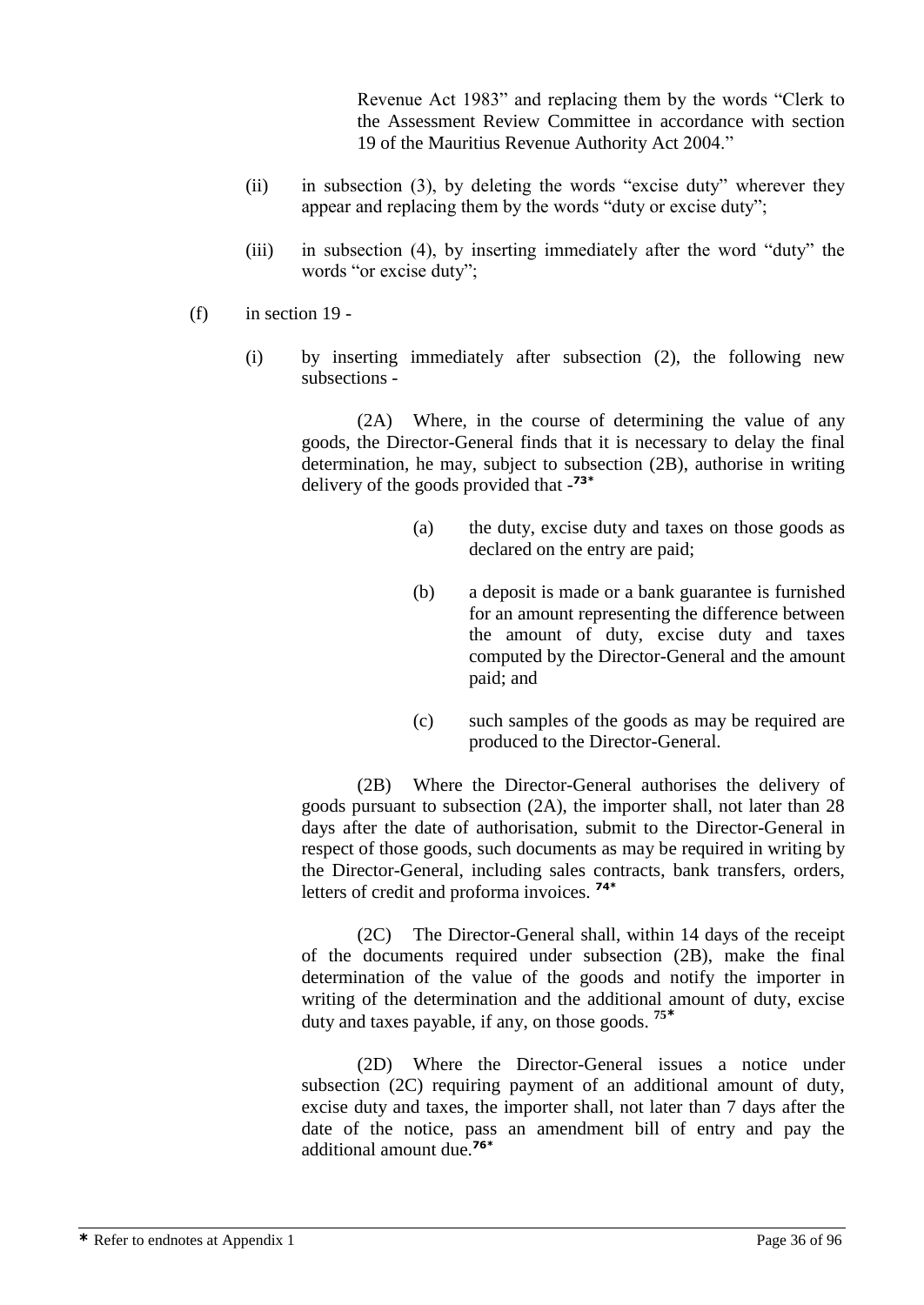(2E) Where the additional amount due is paid, the Director-General shall, not later than 14 days after the date of payment, refund the deposit or release the bank guarantee made or furnished under subsection (2A)(b).**<sup>77</sup>\***

(2F) Where the importer does not submit the documents required under subsection (2B) within the time limit specified in that subsection - **78\***

- (a) the value of the goods on which the amount of duty, excise duty and taxes has been computed under subsection (2A)(b) shall be deemed to have been determined as the final determination of the value of the goods;
- (b) the deposit or the bank guarantee made or furnished under subsection (2A)(b) shall be forfeited or realised, as the case may be; and
- (c) the importer shall be notified in writing by the Director-General of the final determination.
- (ii) in subsection  $(3)$  -
	- (A) by inserting immediately after the words "subsection (2)" the words " $(2C)$  or  $(2F)(c)$ ";
	- (B) by deleting the words "Secretary, Assessment Review Committee, in accordance with section 8E of the Unified Revenue Act" and replacing them by the words "Clerk to the Assessment Review Committee in accordance with section 19 of the Mauritius Revenue Authority Act 2004";
- (iii) in subsection (4), by inserting immediately after the words "subsection (3)" the words ", in so far as it relates to a notice under subsection  $(2)$ ,";
- (g) in section 20(3), by deleting the words "Secretary, Assessment Review Committee, in accordance with section 8E of the Unified Revenue Act" and replacing them by the words "Clerk to the Assessment Review Committee in accordance with section 19 of the Mauritius Revenue Authority Act 2004";
- (h) in section 23(5), by deleting the words "Secretary, Assessment Review Committee, in accordance with section 8E of the Unified Revenue Act 1983" and replacing them by the words "Clerk to the Assessment Review Committee in accordance with section 19 of the Mauritius Revenue Authority Act 2004";
- (i) in section 29, by deleting the words "the Post Office" and replacing them by the word "post";
- (j) in section 49, by adding immediately after subsection (1), the following new subsection -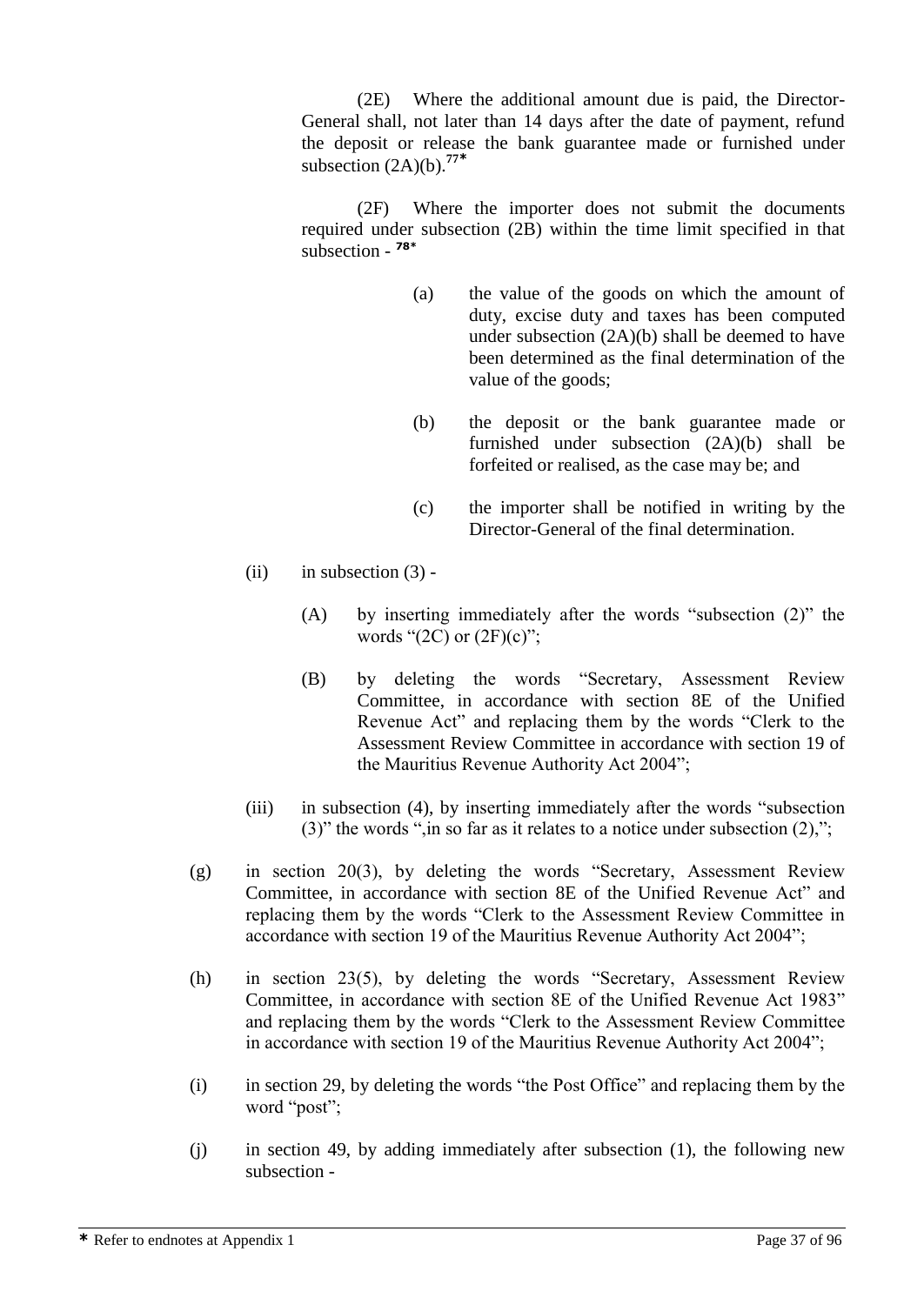(1A) Where an air cargo manifest is received by the Director-General through SITA, it shall be deemed to have been submitted by the owner or duly authorised agent of the aircraft and all the provisions of customs laws relating to submission of manifest shall apply. **79\***

- (k) in section 117, by deleting the words "The Minister may, on the recommendation of the Comptroller, authorise" and replacing them by the words "The Director-General may, in writing, authorise";
- (l) in section 119
	- $(i)$  by deleting subsection  $(1)$  and replacing it by the following subsection -

(1) No person shall be authorised by the Director-General to act as agent or broker unless he is satisfied that such person has the necessary ability or the necessary equipment and storage facilities for the handling and safe custody of cargo to effectively transact his business.

- (ii) in subsection (4), by deleting the words "The Minister may, on the recommendation of the Comptroller, and by order in writing" and replacing them by the words "The Director-General may, by notice in writing";
- (iii) in subsection (5), by deleting the words "an order in writing made under subsection (3)" and replacing them by the words "a notice in writing made under subsection (4)";
- (m) by repealing Sub-Part lll of Part XV;
- (n) in section 161, by adding the following new subsection, the existing provision being numbered (1) accordingly -

(2) The prosecution of an offence under any of the sections of the enactments specified in the Fourth Schedule to the Mauritius Revenue Authority Act 2004 shall take place, at the discretion of the Director of Public Prosecutions, before a Judge sitting without a jury, the Intermediate Court or a District Court.

- (o) in section 162, by deleting subsection (1) and replacing it by the following subsection -
	- (1) (a) The Director-General may compound any offence committed by any person against the customs laws where such person agrees in writing to pay such amount acceptable to the Director-General, not exceeding the maximum pecuniary penalty imposable under such customs laws for such offence.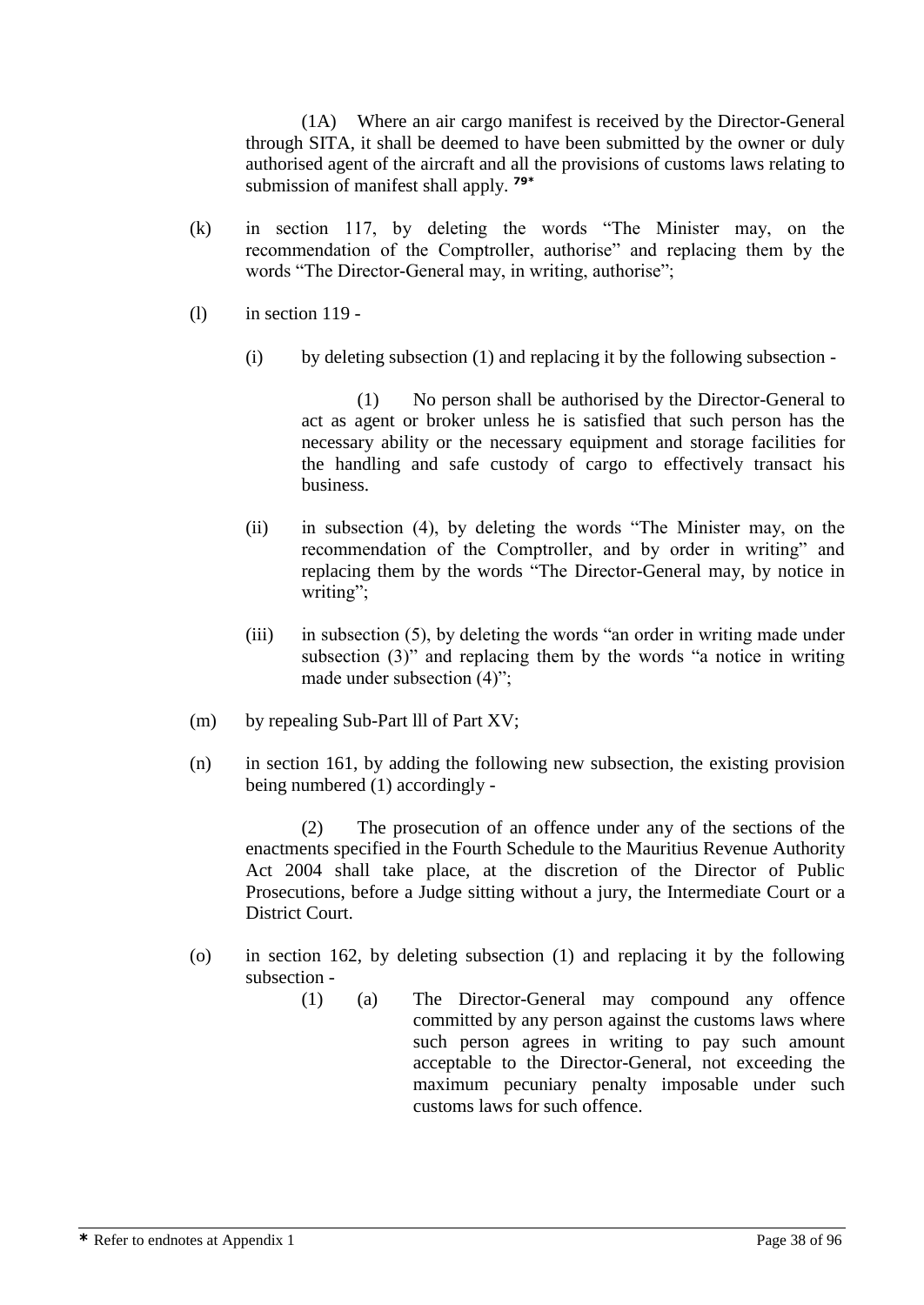- (b) For the purposes of paragraph (a), the Director- General shall chair a committee which shall consist of 3 other officers of the management team of the Authority.
- (p) by repealing section 164;
- $(q)$  in section 166 -
	- (i) in subsection (1), by inserting immediately after the words "any person" the words "other than the Director-General, an officer or any other employee of the Authority";
	- (ii) by deleting the word "Minister" wherever it appears and replacing it by the word "Director-General";
- (r) in the Second Schedule, by deleting the words "Comptroller of Customs" and replacing them by the word "Director-General"; and
- (s) by deleting, wherever they appear, the words "Comptroller" and "Government" and replacing them by the words "Director-General" and "Authority" respectively.
- (4) The Customs Tariff Act is amended
	- (a) by deleting the word "Comptroller" wherever it appears and replacing it by the word "Director-General"; and
	- (b) in section 5, by adding immediately after subsection (4), the following new subsection -

(5) The prosecution of an offence under any of the sections of the enactments specified in the Fourth Schedule to the Mauritius Revenue Authority Act 2004 shall take place, at the discretion of the Director of Public Prosecutions, before a Judge sitting without a jury or the Intermediate Court.

- (5) The Excise Act is amended
	- (a) in section 2
		- (i) by deleting the definitions of "Committee" and "Comptroller";
		- (ii) by deleting the definition of "officer" and replacing it by the following definition –

"officer" has the same meaning as in the Mauritius Revenue Authority Act 2004; and

(iii) by inserting the following new definitions in the appropriate alphabetical order -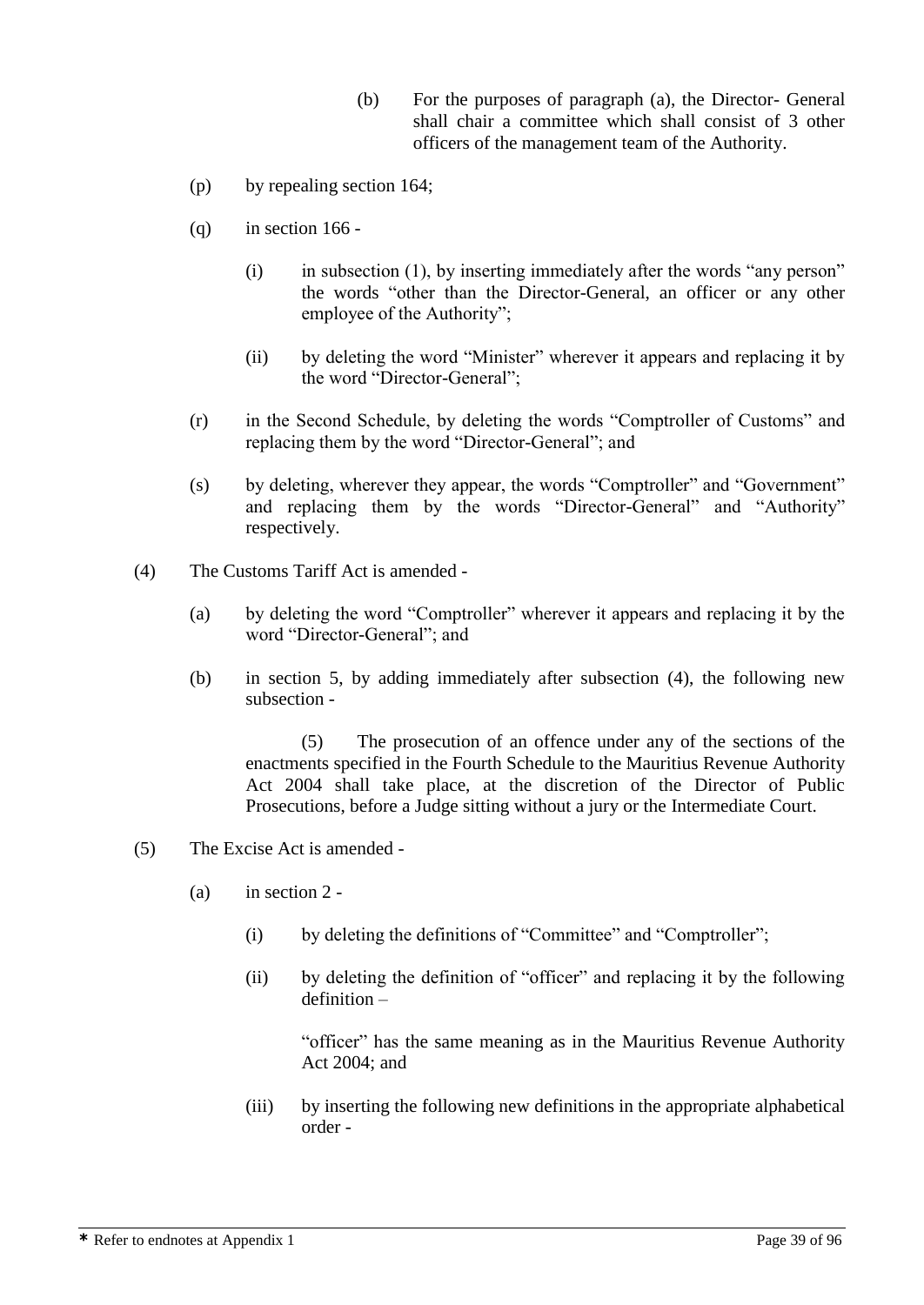"Authority" means the Mauritius Revenue Authority established under the Mauritius Revenue Authority Act 2004;

"Director-General" means the Director-General of the Authority;

- (b) in sections  $5(1)$ ,  $22(5)$  and  $52(5)$ , by deleting the words "Secretary, Assessment Review Committee, in accordance with section 8E of the Unified Revenue Act 1983" and replacing them by the words "Clerk to the Assessment Review Committee in accordance with section 19 of the Mauritius Revenue Authority Act 2004";
- (c) in section 10(3)(b), by deleting the words "Commissioner for VAT" and replacing them by the word "Director-General";
- (d) in section  $14$  -
	- (i) in subsection (1), by deleting the words " $(1)$ ";
	- (ii) by repealing subsections (2) and (3); **<sup>80</sup>\***
- (e) by repealing sections 38 and 39;**<sup>81</sup>\***
- (f) in section 50, by deleting subsection (1) and replacing it by the following subsection -
	- (1) (a) The Director-General may compound any offence committed by any person under this Act where such person agrees in writing to pay such amount acceptable to the Director-General representing -
		- (i) any excise duty unpaid; and
		- (ii) a penalty not exceeding the maximum pecuniary penalty imposable under this Act for such offence.
		- (b) For the purposes of paragraph (a), the Director- General shall chair a committee which shall consist of 3 other officers of the management team of the Authority.
- (g) in section 55, by adding the following new subsection, the existing provision being numbered (1) accordingly -

(2) The prosecution of an offence under any of the sections of the enactments specified in the Fourth Schedule to the Mauritius Revenue Authority Act 2004 shall take place, at the discretion of the Director of Public Prosecutions, before a Judge sitting without a jury, the Intermediate Court or a District Court.

- (h) by deleting the word "Comptroller" wherever it appears and replacing it by the word "Director-General".
- (6) The Export Service Zones Act is amended -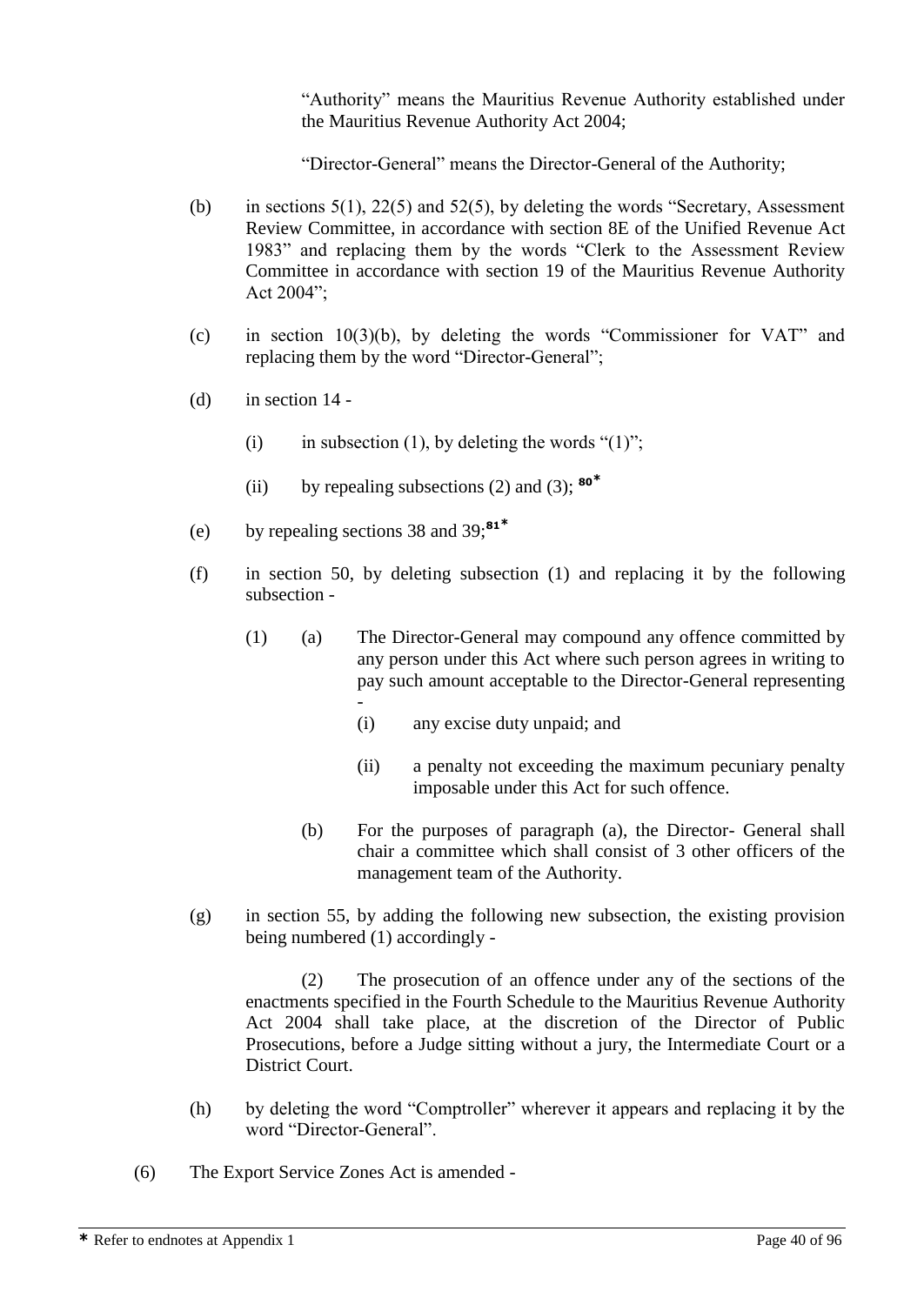- (a) in section  $2 -$ 
	- (i) by deleting the definition of "Comptroller";
	- (ii) by deleting the definition of "enforcement officer" and replacing it by the following definition -

"enforcement officer" -

- (a) means an officer of the Authority; and
- (b) includes an officer of the Ministry responsible for the subject of finance, or of the Ministry responsible for the subject of commerce, designated in writing by the respective Minister as an enforcement officer for the purposes of this Act;
- (iii) by inserting the following new definitions in the proper alphabetical order –

"Authority" means the Mauritius Revenue Authority established under the Mauritius Revenue Authority Act 2004;

"Director-General" means the Director-General of the Authority;

- (b) by deleting the word "Comptroller" wherever it appears and replacing it by the word "Director-General".
- (7) The Gaming Act is amended
	- (a) in section 2
		- (i) by deleting the definition of "Commissioner";
		- (ii) by deleting the definition of "officer" and replacing it by the following definition –

"officer" -

- (a) means an officer of the Authority; and
- (b) includes a person authorised in writing by the Board or the Commissioner of Police to perform the duties of an officer under this Act;
- (iii) by inserting the following new definitions in the proper alphabetical order -

"Authority" means the Mauritius Revenue Authority established under the Mauritius Revenue Authority Act 2004;

"Director-General" means the Director-General of the Authority;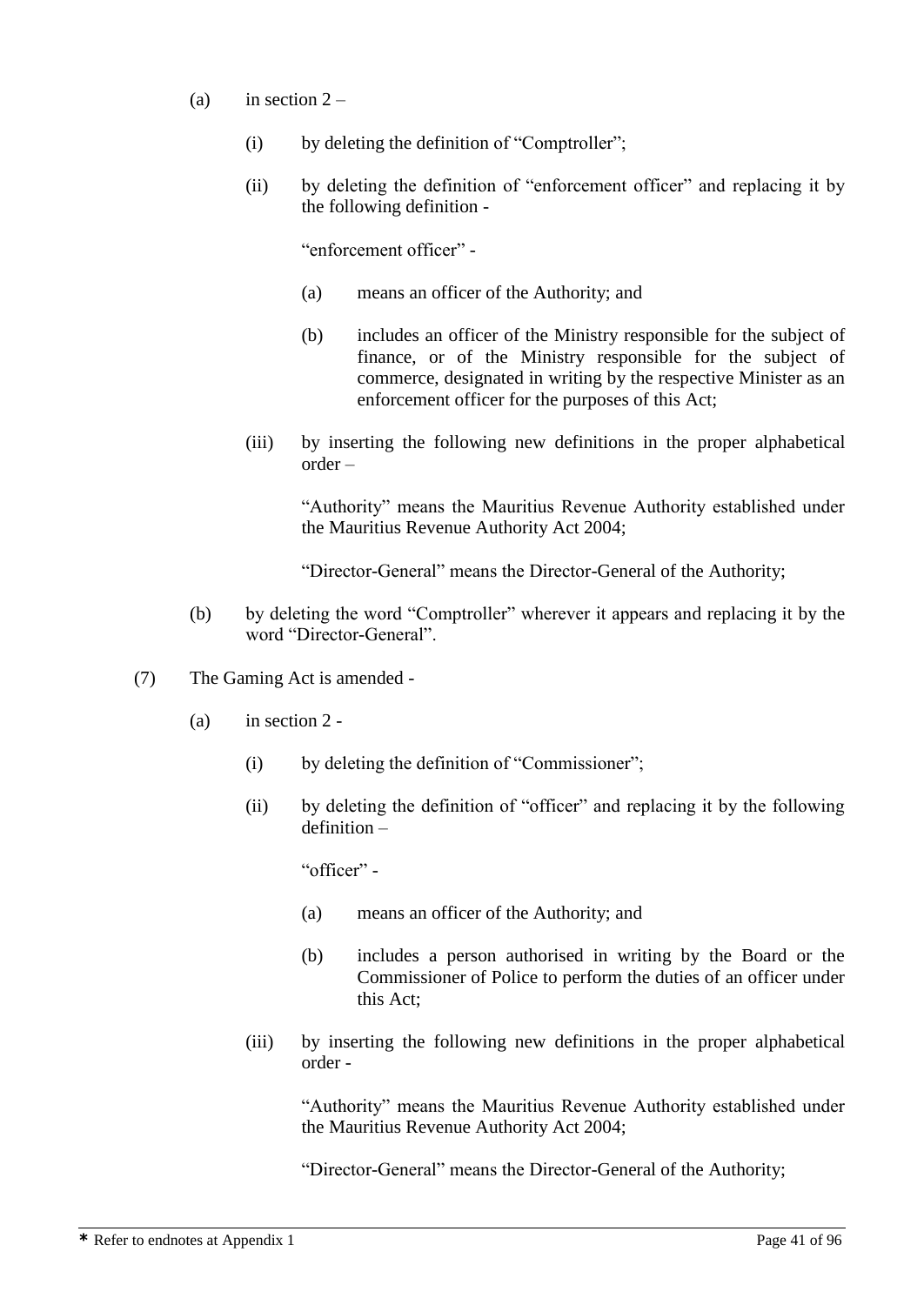- (b) by deleting the word "Commissioner" wherever it appears and replacing it by the word "Director-General";
- (c) in sections 11(4) and 40B(3), by deleting the words "Secretary, Assessment Review Committee, in accordance with section 8E of the Unified Revenue Act 1983" and replacing them by the words "Clerk to the Assessment Review Committee in accordance with section 19 of the Mauritius Revenue Authority Act 2004"; and
- (d) Deleted**82\***
- (e) in section 70, by adding the following new subsection, the existing provision being numbered (1) accordingly -

(2) The prosecution of an offence under any of the sections of the enactments specified in the Fourth Schedule to the Mauritius Revenue Authority Act 2004 shall take place, at the discretion of the Director of Public Prosecutions, before a Judge sitting without a jury, the Intermediate Court or a District Court.

- (8) The Horse Racing Board Act 2003 is amended
	- (a) in section 2, by deleting the definition of "Commissioner";
	- (b) by inserting the following new definitions in the proper alphabetical order -

"Authority" means the Mauritius Revenue Authority established under the Mauritius Revenue Authority Act 2004;

"Director-General" means the Director-General of the Authority;

- (c) by deleting the word "Commissioner" wherever it appears and replacing it by the word "Director-General";
- (d) in section 40(5), by deleting the words "Secretary, Assessment Review Committee, in accordance with section 8E of the Unified Revenue Act" and replacing them by the words "Clerk to the Assessment Review Committee in accordance with section 19 of the Mauritius Revenue Authority Act 2004"; and
- (e) Deleted **83\***
- (f) in section 52, by adding the following new subsection, the existing provision being numbered (1) accordingly -

(2) The prosecution of an offence under any of the sections of the enactments specified in the Fourth Schedule to the Mauritius Revenue Authority Act 2004 shall take place, at the discretion of the Director of Public Prosecutions, before a Judge sitting without a jury, the Intermediate Court or a District Court.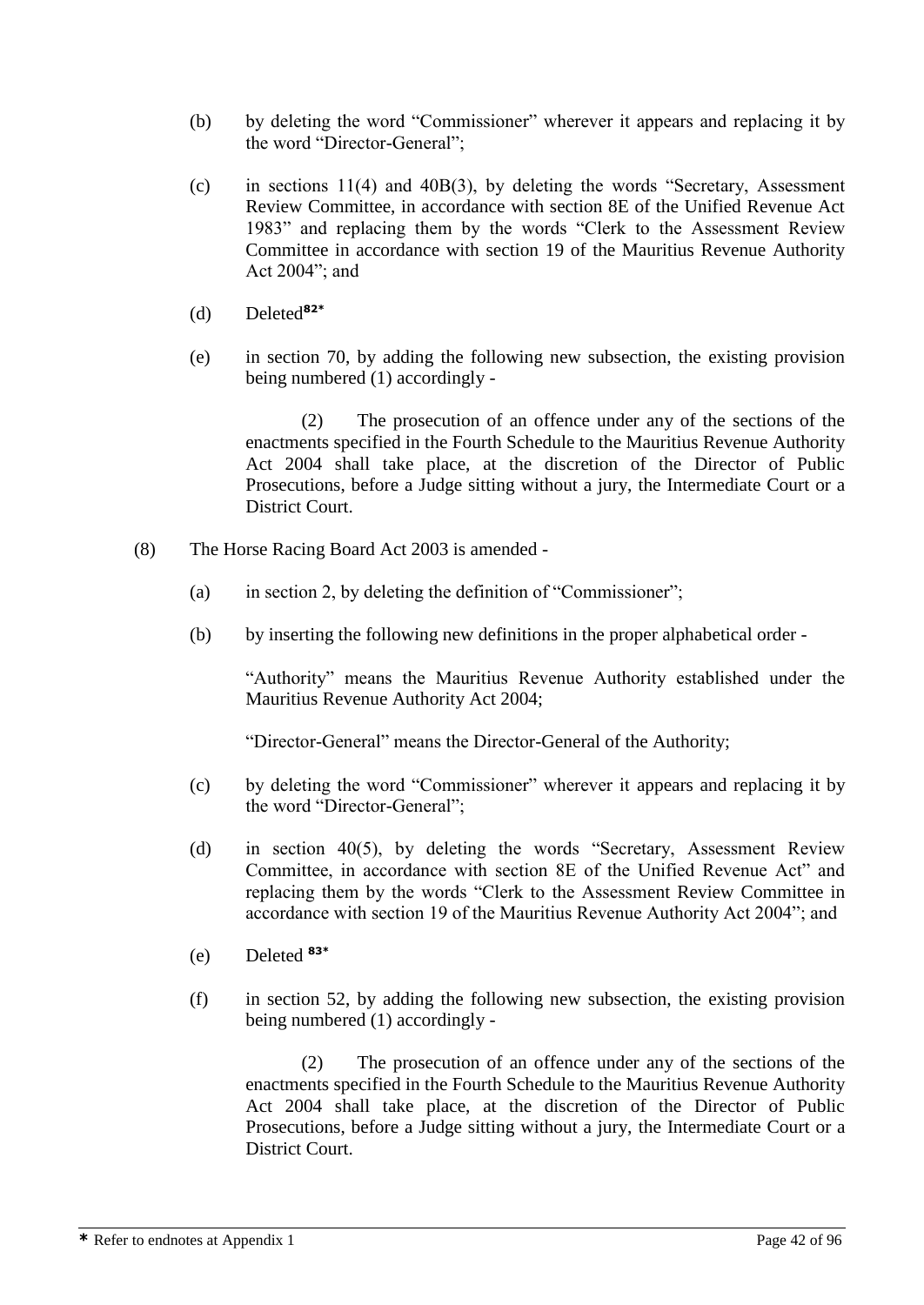- (9) The Hotel and Restaurant Tax Act is amended
	- (a) in section  $2 -$ 
		- (i) by deleting the definition of "Commissioner";
		- (ii) by inserting the following new definitions in the proper alphabetical order -

"Authority" means the Mauritius Revenue Authority established under the Mauritius Revenue Authority Act 2004;

"Director-General" means the Director-General of the Authority;

- (b) by deleting the word " Commissioner" wherever it appears and replacing it by the word "Director-General";
- (10) The Income Tax Act is amended
	- (a) in section 2
		- (i) by deleting the definitions of "Commissioner", "Committee" and " Unified Revenue Board";
		- (ii) by deleting the definition of " exempt person" and replacing it by the following definition –

"exempt person" means -

- (a) an employee whose emoluments do not exceed the amount specified in the Fourth Schedule;
- (b) a field worker or a non-agricultural worker employed in the sugar industry whose emoluments do not exceed the amount specified in the Fourth Schedule; or
- (c) a household employee;
- (iii) by deleting the definition of "officer" and replacing it by the following definition -

"officer" has the same meaning as in the Mauritius Revenue Authority Act 2004;

(iv) by inserting the following new definitions in the proper alphabetical order -

"Authority" means the Mauritius Revenue Authority established under the Mauritius Revenue Authority Act 2004;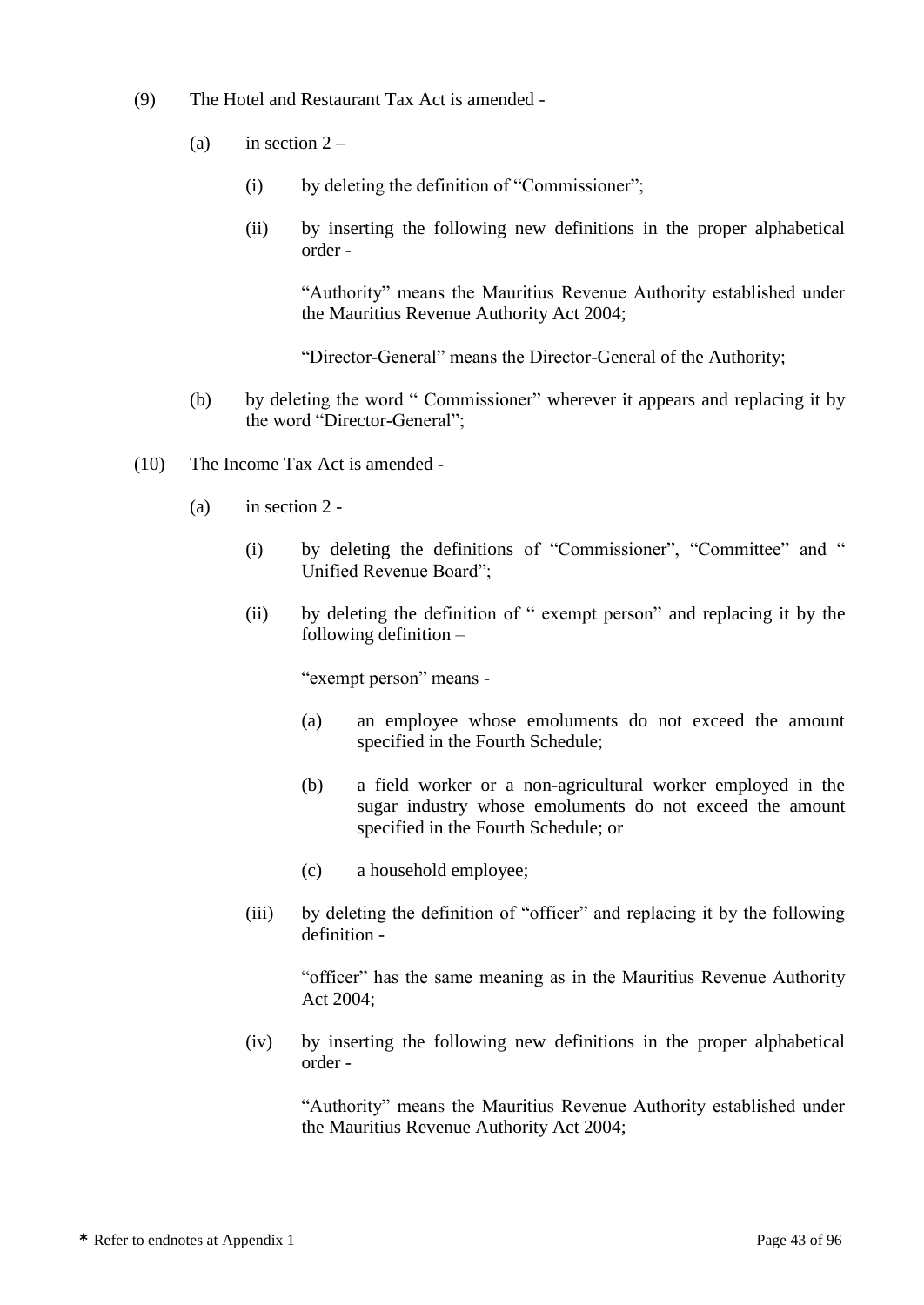"Board" has the same meaning as in the Mauritius Revenue Authority Act 2004;

"Director-General" means the Director-General of the Authority;

"Tax Account Number" means the Tax Account Number (TAN) allotted to a person for the purposes of sections 99A and 105A;

(b) by inserting immediately after section 99, the following new section -

## **99A. Registration of employees**

(1) Where in respect of an employee, tax is required to be withheld by an employer under section 93 at any time in an income year, the employer shall -

- (a) unless the employee has a Tax Account Number, make the necessary arrangements to obtain from the Director-General a Tax Account Number in respect of that employee; and
- (b) insert the Tax Account Number of the employee in his payroll at the time of withholding any tax under that section.

(2) Every employee, in respect of whom a Tax Account Number under section 93 has been allotted, shall be deemed to be a registered person for the purposes of section 112.

- (c) in section  $105(2)$  by deleting paragraph (a);
- (d) by inserting immediately after section 105, the following new section -

#### **105A. Registration of persons under this Sub-Part**

(1) Every individual who, in a CPS period, derives gross income falling under this Sub-Part and whose turnover or gross income, as the case may be, exceeds the CPS threshold, shall -

- (a) unless he has a Tax Account Number, make the necessary arrangements to obtain from the Director-General a Tax Account Number in his name; and
- (b) insert the Tax Account Number in his Statement of Income under section 106 and in his return of income under section 112.

(2) Every individual, in respect of whom a Tax Account Number has been allotted, shall be deemed to be a registered person for the purposes of sections 106 and 112;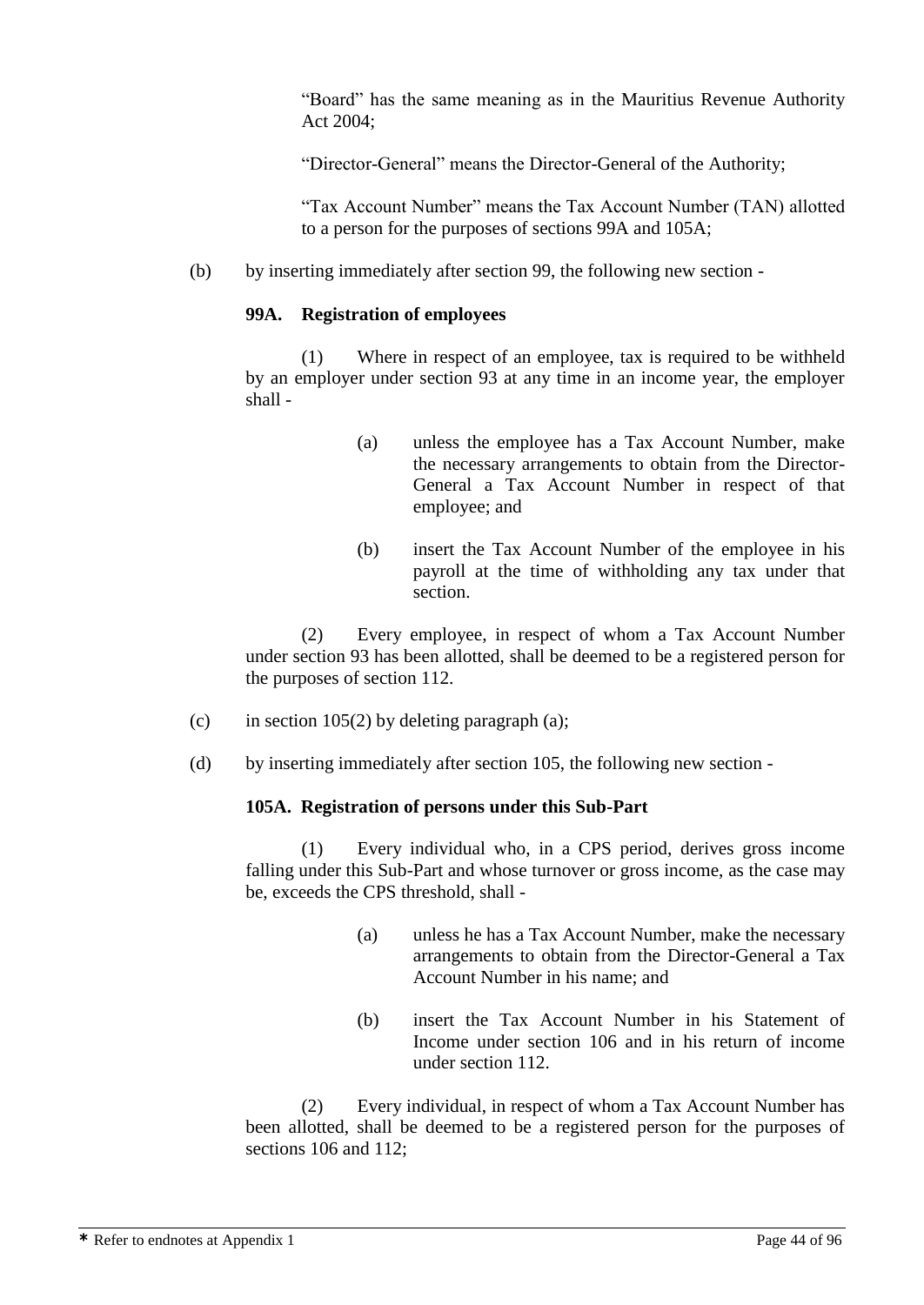- (e) in section 106, by deleting subsection (1) and replacing it by the following subsection -
	- (1) Every individual
		- (a) who is a registered person under section 105A(2), whether or not he has a chargeable income for a CPS period; or
		- (b) who, in a CPS period, derives gross income under this Sub-Part which does not exceed the CPS threshold but has a chargeable income for that period,

shall submit to the Director-General, in respect of that CPS period, not later than 31 March immediately following that period, a Statement of Income in such form and manner as may be approved by the Director-General and at the same time pay the tax, if any, in accordance with the Statement of Income.

(f) in section 112, by deleting subsection (1) and replacing it by the following subsection -

(1) Subject to this Act, every registered person under section 99A(2) or 105A(2), whether or not he is a taxpayer, shall, in respect of an income year, submit to the Director-General, not later than 30 September following that income year, a return in such form and manner as may be approved by the Director-General specifying -

- (a) all income derived by him during that income year;
- (b) the personal reliefs and deductions to which he is entitled in respect of that income year; and
- (c) such other particulars as may be required by the Director-General; and

at the same time pay any tax payable in accordance with his return.

- (g) in sections 114(3), 123(5), 127(4), 131A(9), 131B(9) and 134, by deleting the words "Secretary, Assessment Review Committee, in accordance with section 8E of the Unified Revenue Act 1983" and replacing them by the words "Clerk to the Assessment Review Committee in accordance with section 19 of the Mauritius Revenue Authority Act 2004";
- (h) in section  $122A(1)$ 
	- (i) by deleting the words "section 8A of the Unified Revenue Act" and replacing them by the words "section 13 of the Mauritius Revenue Authority Act 2004";
	- (ii) by deleting the words "Revenue Authority established under the Unified Revenue Act" and replacing them by the word "Authority";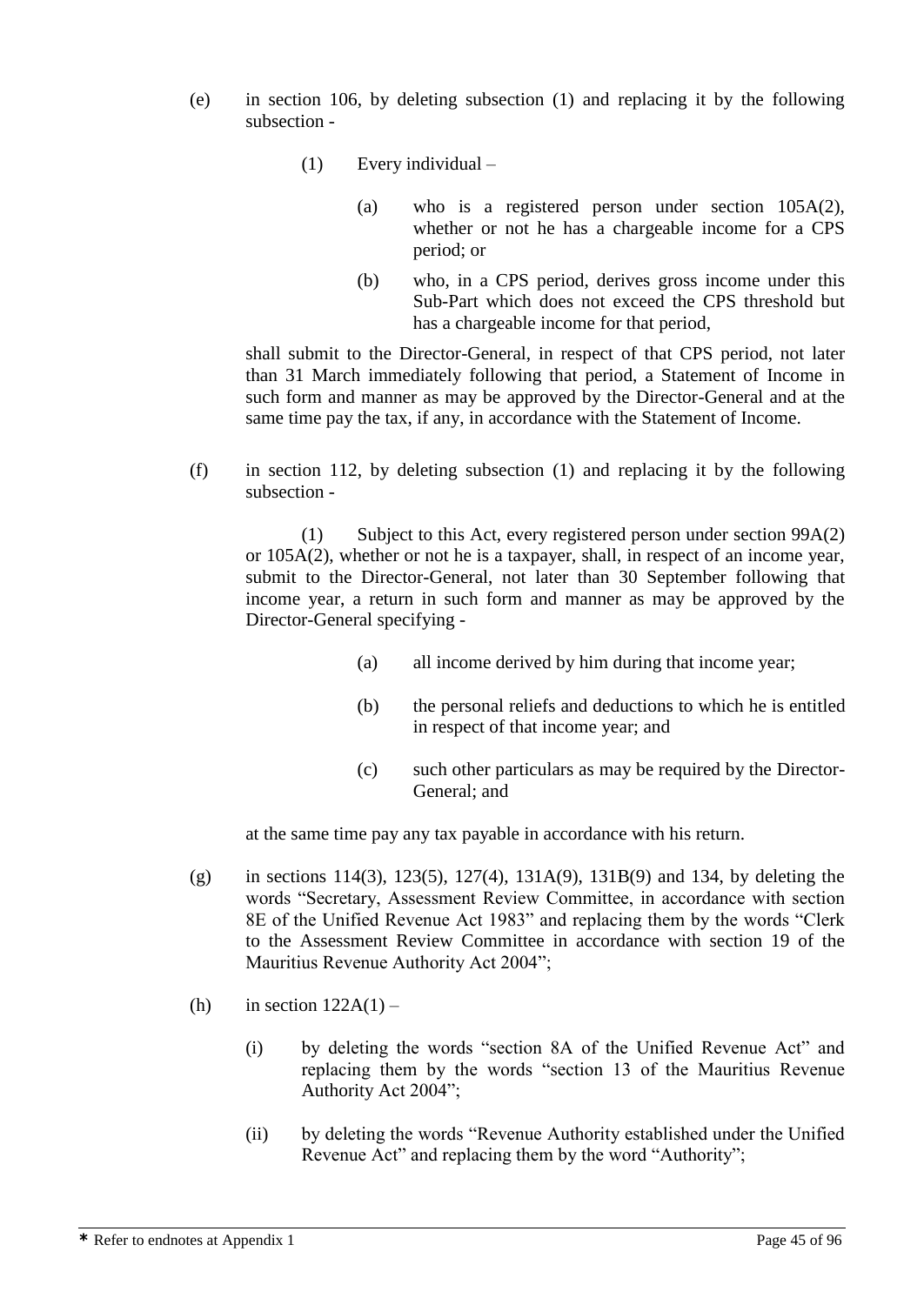- (i) in section 128A
	- (i) in subsection (1), by deleting the words "and subject to section 8D of the Unified Revenue Act 1983";
	- (ii) by repealing subsection  $(4)$ ;
- (j) Deleted**<sup>84</sup>\***
- (k) by repealing Part XIA;
- (l) in section 145(1), by inserting immediately after paragraph (a), the following paragraph -
	- (aa) fails to make necessary arrangements to obtain from the Commissioner a Tax Account Number in respect of an employee from whose emoluments tax is withheld;
- (m) in section 148(1), by inserting immediately after paragraph (a), the following paragraph -
	- (aa) fails to make necessary arrangements to obtain from the Director-General a Tax Account Number in his name;
- (n) by repealing section 148A;
- (o) in section 149, by deleting subsection (1) and replacing it by the following subsection -
	- (1) (a) The Director-General may compound any offence committed by a person under this Act, where such person agrees in writing to pay such amount acceptable to the Director-General representing -
		- (i) any income tax unpaid; and
		- (ii) an amount not exceeding the maximum pecuniary penalty imposable under this Act for such offence.
		- (b) For the purposes of paragraph (a), the Director- General shall chair a committee which shall consist of 3 other officers of the management team of the Authority.
- (p) by repealing section 157;
- (q) in section 160, by adding the following new subsection, the existing provision being numbered (1) accordingly -

(2) The prosecution of an offence under any of the sections of the enactments specified in the Fourth Schedule to the Mauritius Revenue Authority Act 2004 shall take place, at the discretion of the Director of Public Prosecutions, before a Judge sitting without a jury, the Intermediate Court or a District Court.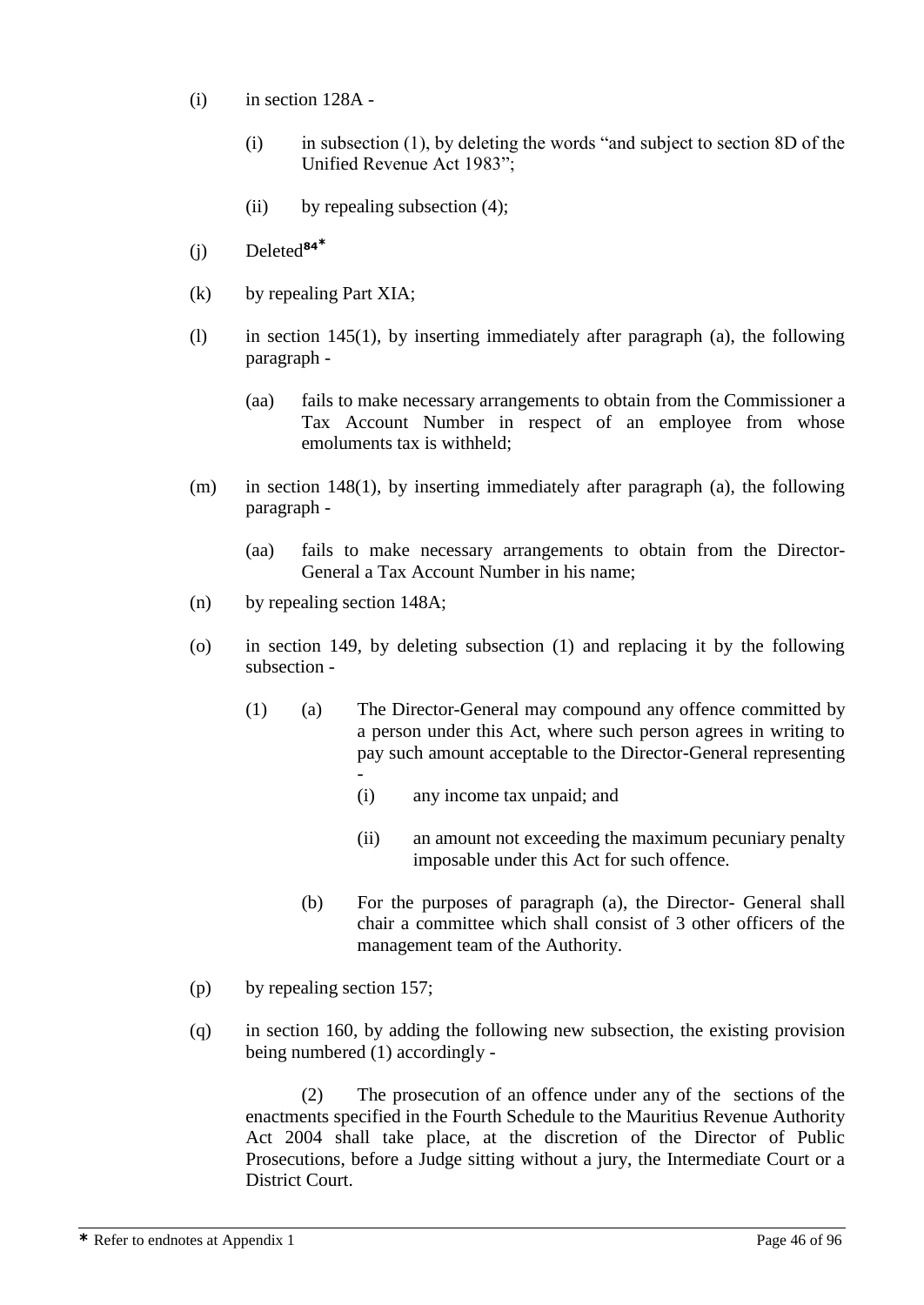- (r) in the Fourth Schedule
	- (i) in the heading, by deleting the words "Part  $I -$ ";
	- (ii) by deleting Part II;
- (s) in the Sixth Schedule, by deleting the words "500,000 rupees", "300,000 rupees" and "6,000 rupees" and replacing them by the words "400,000 rupees", "100,000 rupees" and "8,000 rupees" respectively; and
- (t) by deleting the words "Commissioner" and "Commissioner of Income Tax" wherever they appear and replacing them by the word "Director-General".
- (11) The Industrial Expansion Act is amended
	- (a) in section  $2 -$ 
		- (i) by deleting the definition of "authorised officer" and replacing it by the following definition –

"authorised officer" means an officer of the Ministry designated by the Minister or an officer of the Authority;

- (ii) by deleting the definitions of "Commissioner" and "Comptroller"; and
- (iii) by inserting the following new definitions in the proper alphabetical order –

"Authority" means the Mauritius Revenue Authority established under the Mauritius Revenue Authority Act 2004;

"Director-General" means the Director-General of the Authority;

- (b) by deleting the word "Comptroller" wherever it appears and replacing it by the word "Director-General"; and
- (c) in section 42, by adding the following new subsection, the existing provision being numbered (1) accordingly -

(2) The prosecution of an offence under any of the sections of the enactments specified in the Fourth Schedule to the Mauritius Revenue Authority Act 2004 shall take place, at the discretion of the Director of Public Prosecutions, before a Judge sitting without a jury, the Intermediate Court or a District Court.

- (12) The Land (Duties and Taxes) Act is amended
	- (a) in section  $2 85$ <sup>\*</sup>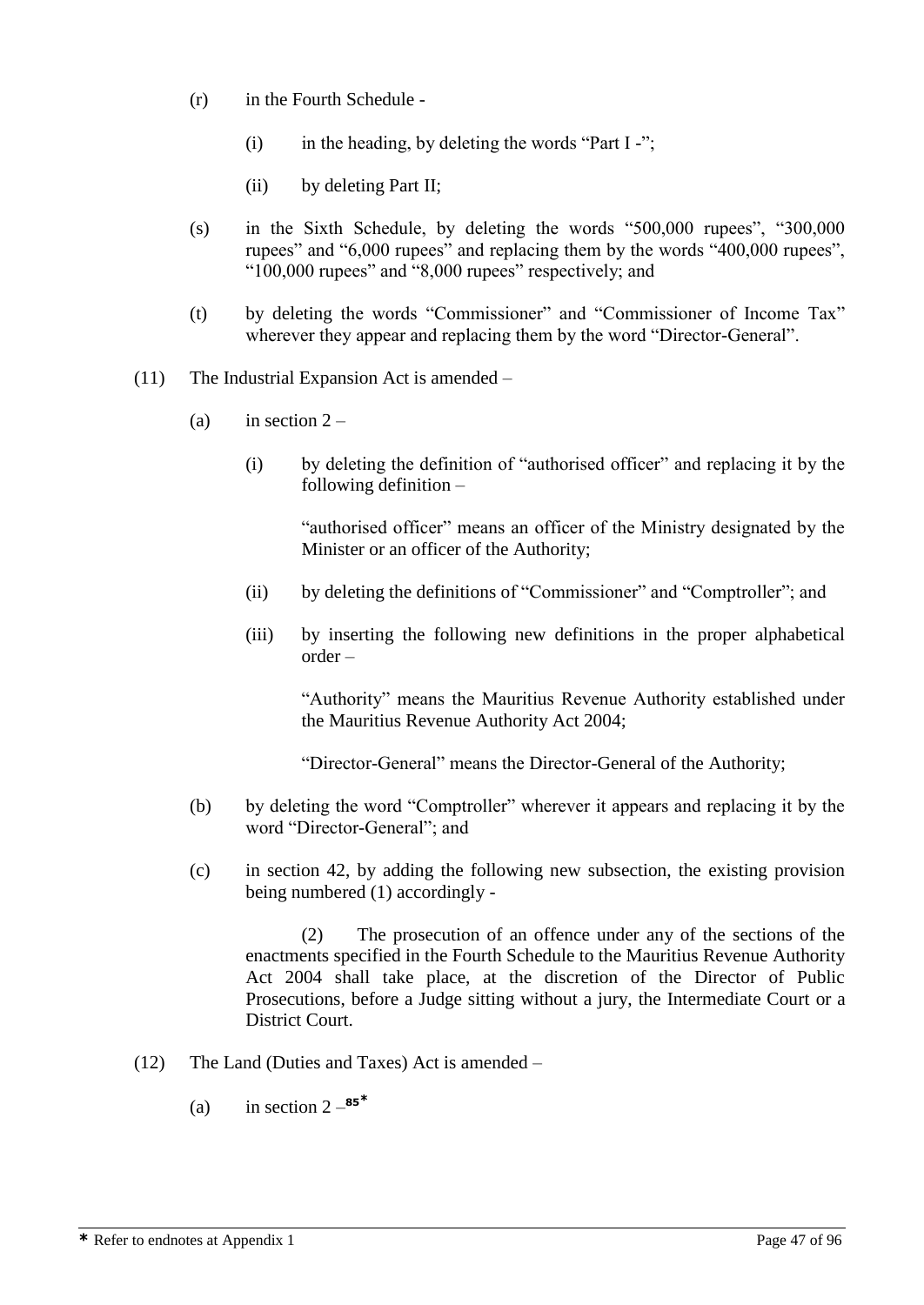- (i) in the definition of "Committee" by deleting the words "section 8E of the Unified Revenue Act" and replacing them by the words "section 18 of the Mauritius Revenue Authority Act 2004";
- (b) & (c) Deleted **<sup>86</sup>\***
- (d) in sections 23(4), 24(1), 27(4), 28(4) and 36(1)(f), by deleting the words "Secretary, Assessment Review Committee in accordance with section 8E of the Unified Revenue Act 1983" and replacing them by the words "Clerk to the Committee in accordance with section 19 of the Mauritius Revenue Authority Act 2004".
- (13) The Registration Duty Act is amended
	- (a) & (b) Deleted**<sup>87</sup>\***
	- (c) in sections  $3(2)(ii)$  and  $3A(2)$ , by deleting the words "under section 8E of the Unified Revenue Act 1983" and replacing them by the words "under section 20 of the Mauritius Revenue Authority Act 2004";
	- (d) Deleted**<sup>88</sup>\***
	- (e) in section 33(4)(d), by deleting the words "Secretary, Assessment Review Committee, in accordance with section 8E of the Unified Revenue Act" and replacing them by the words "Clerk to the Assessment Review Committee in accordance with section 19 of the Mauritius Revenue Authority Act 2004";
	- (f) in section  $36A(4)(b)$ , by deleting the words "section 8E of the Unified Revenue Act 1983" and replacing them by the words "section 20 of the Mauritius Revenue Authority Act 2004"; and
	- (g) Deleted**<sup>89</sup>\***
- (14) The Stamp Duty Act is amended
	- (a)  $\&$  (b) Deleted<sup>90\*</sup>
	- (c) in section  $5(2)$ , by adding immediately after the word "offence", the words -

"and shall, on conviction, be liable to a fine not exceeding 5,000 rupees and to imprisonment for a term not exceeding 2 years".

(d) Deleted**<sup>91</sup>\***

(15) The Statutory Bodies (Accounts and Audit) Act is amended in the Schedule, in Part II, by inserting in the appropriate alphabetical order the following statutory body -

Mauritius Revenue Authority

(16) The Statutory Bodies Pension Funds Act is amended in the Schedule, by inserting in the proper alphabetical order, the following new item -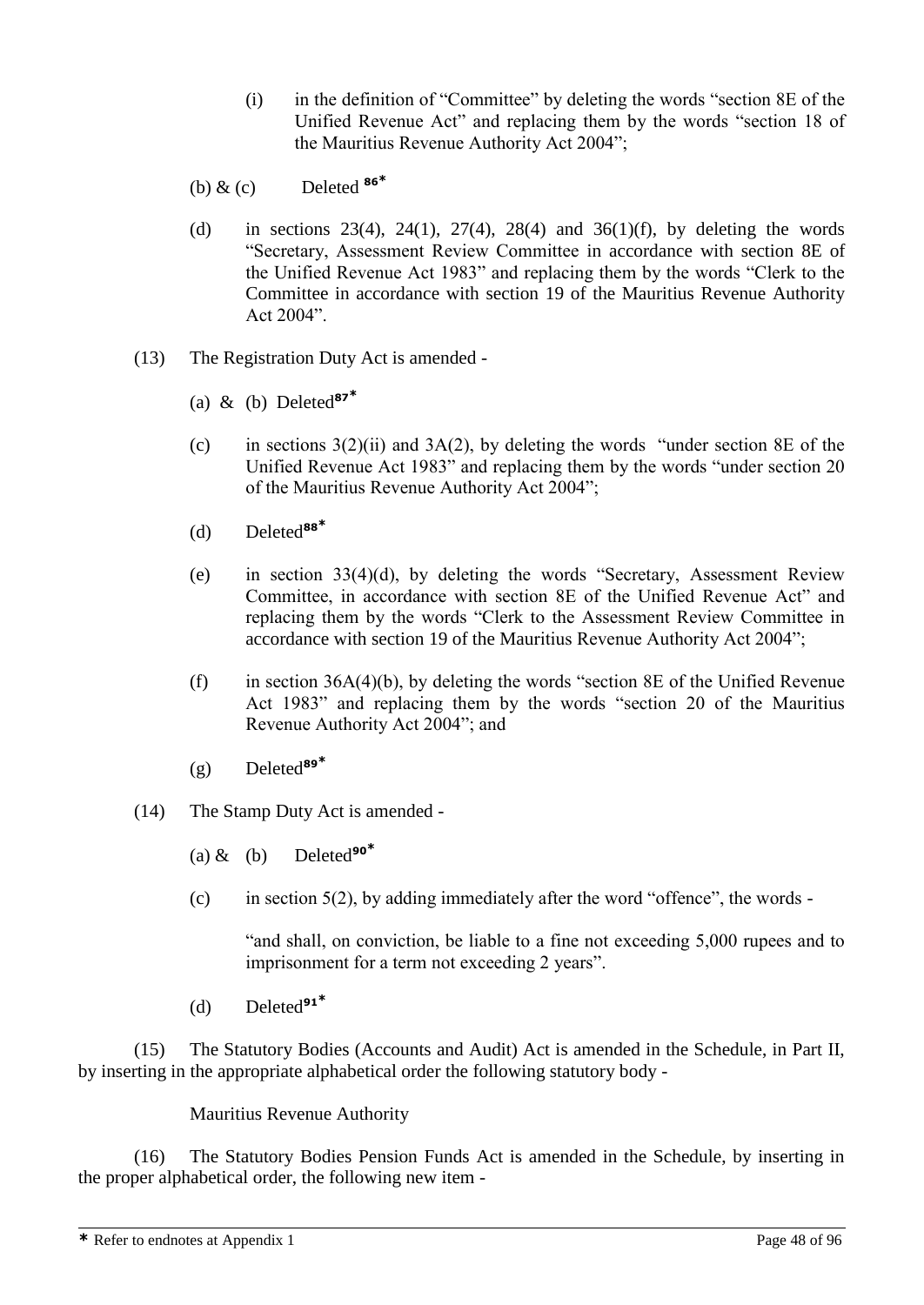Mauritius Revenue Authority established under the Mauritius Revenue Authority Act 2004

- (17) Deleted**<sup>92</sup>\***
- (18) Deleted**<sup>93</sup>\***
- (19) The Value Added Tax Act is amended
	- (a) in section 2
		- (i) by deleting the definitions of "Commissioner", "Committee" and "Customs";
		- (ii) by deleting the definition of "officer" and replacing it by the following definition –

"officer" means an officer of the Authority; and

(iii) by inserting the following new definitions in the proper alphabetical order -

"Authority" means the Mauritius Revenue Authority established under the Mauritius Revenue Authority Act 2004;

"Director-General" means the Director-General of the Authority;

- (b) by deleting the word "Commissioner" wherever it appears and replacing it by the word "Director-General";
- (c) by repealing section 7;
- (d) in section 30(1), by deleting the words "and subject to section 8D of the Unified Revenue Act 1983";
- (e) in section 40, by deleting the words "Secretary, Assessment Review Committee, in accordance with section 8E of the Unified Revenue Act 1983" and replacing them by the words "Clerk to the Assessment Review Committee in accordance with section 19 of the Mauritius Revenue Authority Act 2004"; and
- (f) Deleted**<sup>94</sup>\***
- (g) by repealing Part IXA;
- (h) in section 61, by deleting subsection (1) and replacing it by the following subsection -
	- (1) (a) The Director-General may compound any offence committed by a person under this Act or any regulations made thereunder, where such person agrees in writing to pay such amount acceptable to the Director-General representing -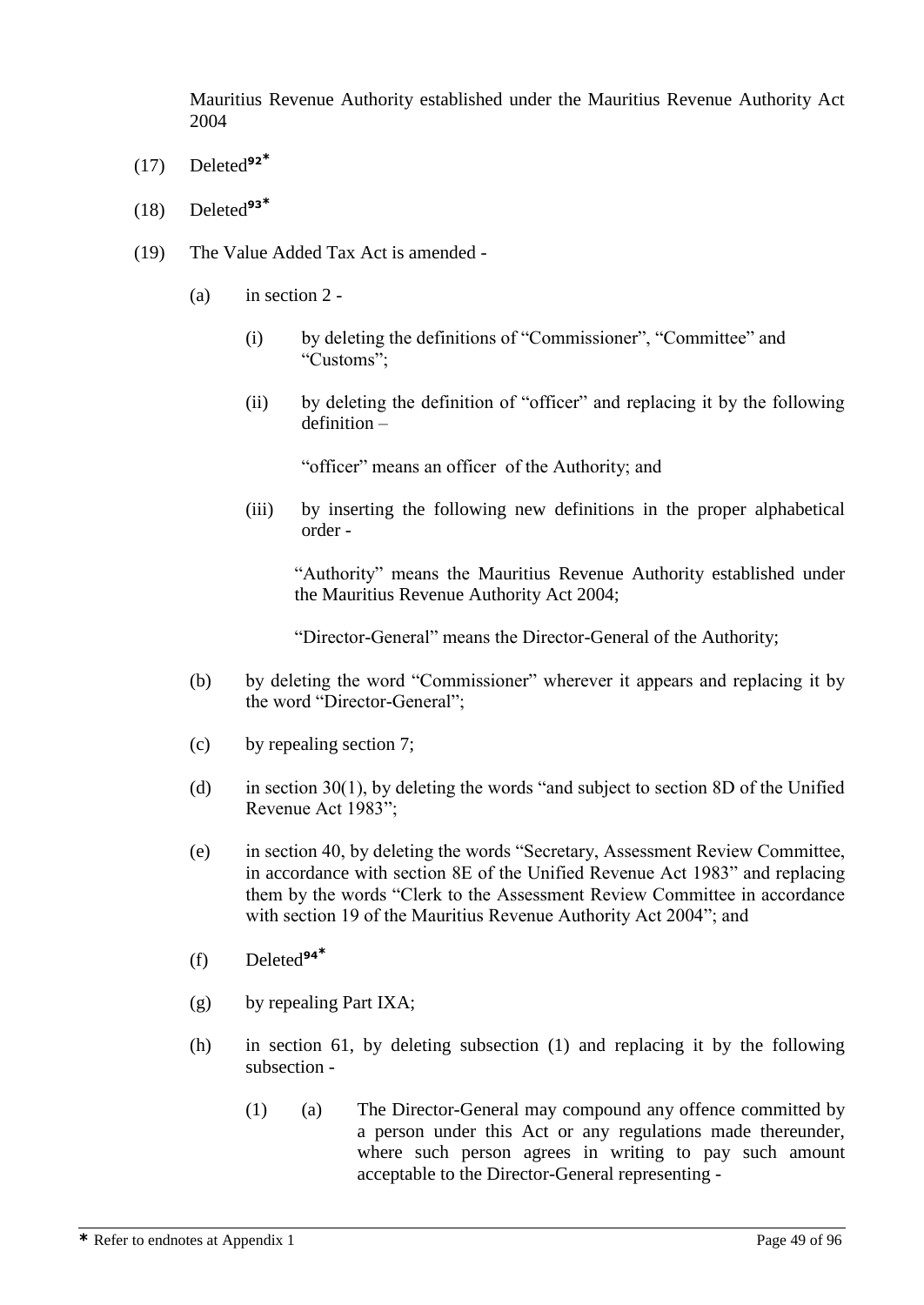- (i) any tax unpaid; and
- (ii) an amount not exceeding the maximum pecuniary penalty imposable under this Act for such offence.
- (b) For the purposes of paragraph (a), the Director- General shall chair a committee which shall consist of 3 other officers of the management team of the Authority.
- (i) in section 70, by adding the following new subsection, the existing provision being numbered (1) accordingly -

(2) The prosecution of an offence under any of the sections of the enactments specified in the Fourth Schedule to the Mauritius Revenue Authority Act 2004 shall take place, at the discretion of the Director of Public Prosecutions, before a Judge sitting without a jury, the Intermediate Court or a District Court.

(20) A reference in any enactment to the Comptroller or Comptroller of Customs, Commissioner or Commissioner of Income Tax, Commissioner, Large Taxpayer Department, Commissioner or Commissioner for Value Added Tax, the Director-General or a revenue Commissioner under the Unified Revenue Act, shall be construed as a reference to the Director-General of the Authority established under the Mauritius Revenue Authority Act 2004.**<sup>95</sup>\***

(21) Deleted**<sup>96</sup>\***

(22) A reference in any enactment to the Revenue Authority or the Unified Revenue Board established under the Unified Revenue Act shall be construed as a reference to the Authority or the Revenue Board established or set up, as the case may be, under the Mauritius Revenue Authority Act 2004.

# **28. Transitional provisions**

(1) Any public officer in a departmental grade of the Customs and Excise Department, the Income Tax Department, the Large Taxpayer Department, the Value Added Tax Department or of the Revenue Authority established under the repealed Unified Revenue Act shall be dealt with in accordance with this section.**<sup>97</sup>\***

- (2) (a) Subject to the other provisions of this section, every officer referred to in subsection (1) who holds an office specified in Part I or Part II of the Seventh Schedule shall be deemed to have retired from the public service on the ground of abolition of office.
	- (b) Where any officer referred to in paragraph (a) applies for an appointment and is informed that he will not be offered -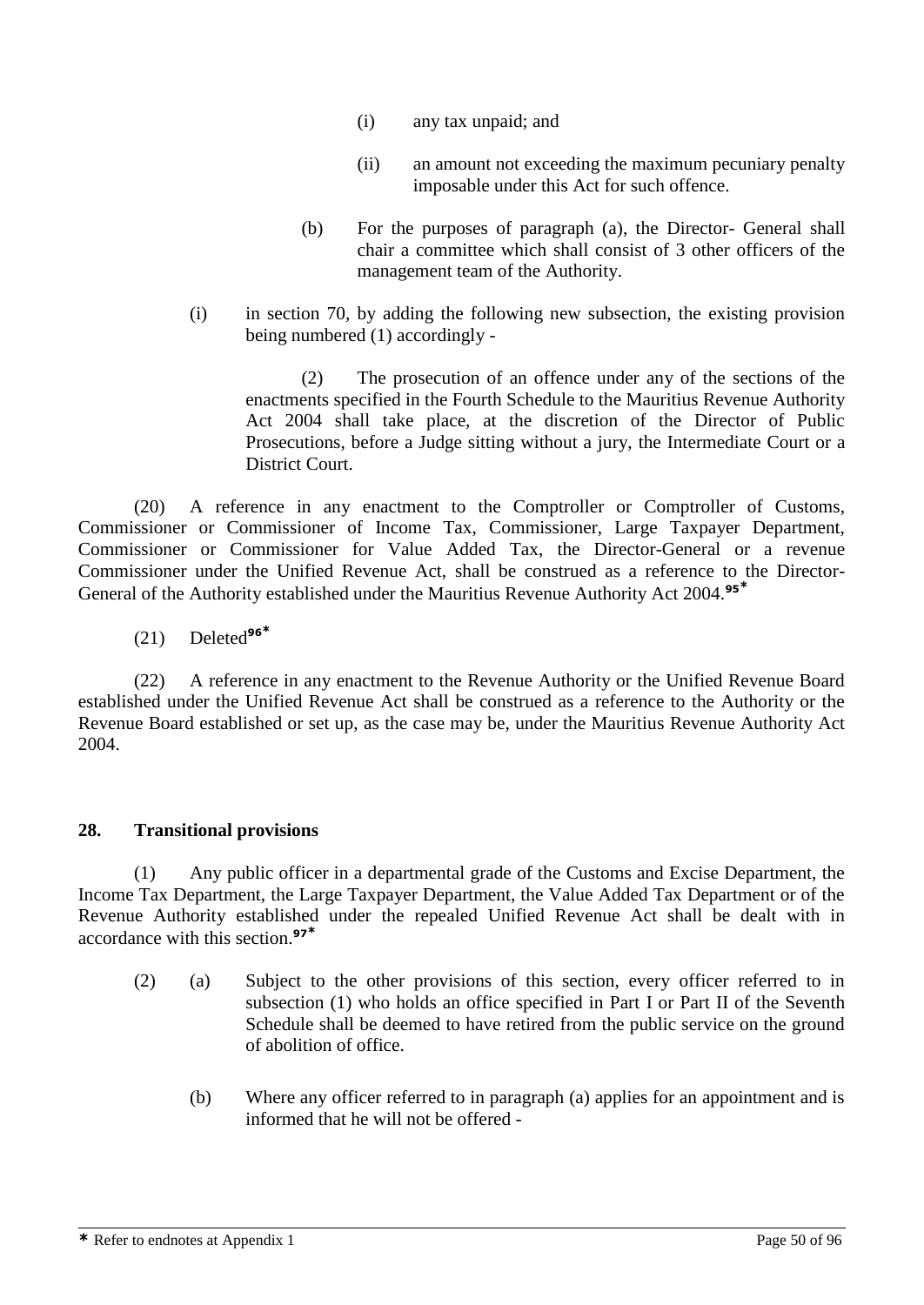- (i) that appointment under section  $6(3)$ , or under section  $11(2)$ , as the case may be; or
- (ii) within one month of being so informed, appointment, by transfer, to any other post under section 11(2) on terms and conditions specified in subsection (3)(b).

the officer shall be entitled, in addition to his pension benefits under the Pensions Act, the regulations made thereunder, or any other enactment, to a further additional pension at the annual rate of one sixtieth of his pensionable emoluments for each completed period of 6 years' pensionable service.

- (c) The further additional pension referred to in paragraph (b) shall not be granted to an officer referred to in that paragraph where the officer –
	- (i) does not apply for, or having applied for, refuses to accept, within one month of an offer made to him, any of the posts referred to in section  $6(3)$  or in section 11(2); or
	- (ii) refuses appointment by transfer to a post under paragraph  $(b)(ii)$ ,

unless the officer satisfies the Board that he has refused the offer on the ground that he previously held, in the public service, a comparatively higher post than that offered to him.

- (d) Notwithstanding any other enactment, the effective date of retirement of an officer referred to in paragraph (a) shall be deemed to be  $-$ 
	- (i) in the case of an officer who does not apply for a post governed by section  $6(3)$  or section  $11(2)$ , as the case may be, the closing date for submission of applications to such a post;
	- (ii) the date on which he is informed in writing that he is not being made an offer of appointment under section  $6(3)$  or section 11(2), or an offer of transfer, as the case may be; or
	- (iii) the date on which he refuses an offer of appointment under section  $6(3)$ , or section 11(2), or an offer of transfer, as the case may be, which refusal shall be conveyed in writing, or which shall be deemed to have been so conveyed in the absence of a refusal in writing by a date to be specified by the Authority.
- (3) (a) Every officer of a department referred to in subsection (1), other than an officer referred to in Parts I and II of the Seventh Schedule, shall be entitled to opt, within one month of an offer of appointment that shall be made to him by the Authority, to be transferred to the Authority and on failure to so exercise the option, be deemed to have retired from the public service on the ground of abolition of office, with effect from the date following the expiry of the period of one month.
	- (b) Where an officer -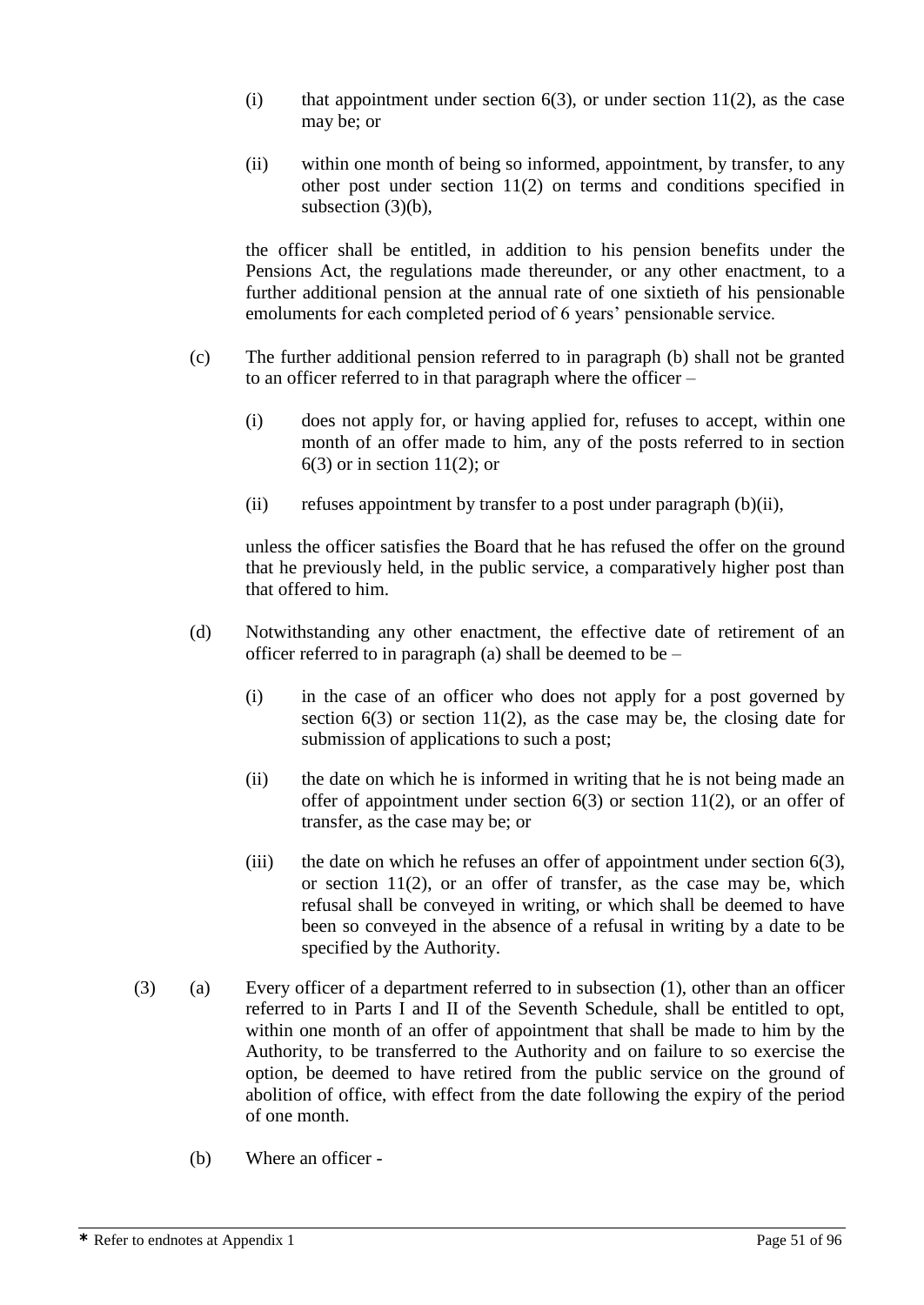- (i) is transferred to the Authority under paragraph (a);
- (ii) is transferred under subsection  $(2)(b)(ii)$ ; or
- (iii) being an officer holding a post specified in Part II of the Seventh Schedule, having applied for and has been offered an appointment under section 11(2).

that officer shall be transferred to the permanent and pensionable establishment of the Authority on terms and conditions, including accrued pension rights, which are not less favourable than those of his previous employment.

- (c) Notwithstanding paragraph (a), where an officer, if he were transferred to the Authority upon the exercise of the option referred to in paragraph (a), would reach the age of 60 within the period of one year following the date of expiry of the period of one month referred to in that paragraph -
	- (i) that officer shall not be entitled to exercise the option; and
	- (ii) he shall be paid the salary and other benefits that he would have earned, had he remained until the age of 60 in the public service in the office held by him at the time the offer referred to in paragraph (a) is made to other officers.

(4) Where an officer is transferred under subsection (3)(b), the period of his service in the department and the Authority shall be deemed to be an unbroken period of service with the Authority.

- (5) (a) Any officer holding an office in any departmental grade referred to in subsection (1) against whom disciplinary proceedings are pending on the coming into operation of sections  $6(3)$ , 11 and this section –
	- (i) who is not interdicted on the coming into operation of those sections, shall be eligible for an offer of appointment by the Board under section 6(3) or section 11(2), or be eligible to be made an offer of transfer under subsection  $(2)(b)(ii)$  or  $(3)(a)$ , as the case may be; or
	- (ii) who is interdicted on the coming into operation of those sections, shall be eligible for an offer of appointment by the Board under section 6(3) or section 11(2), or be eligible to be made such an offer of transfer under subsection  $(2)(b)(ii)$  or  $(3)(a)$ , as the case may be, where following the completion of the disciplinary proceedings, he is reinstated in the office he held at the time of his interdiction.
	- (b) Where, upon the reinstatement of an officer under paragraph (a)(ii)
		- (i) no such offices as are referred to in section  $6(3)$  or section 11(2), are vacant or available, the officer shall be deemed to have retired in pursuance of and to be governed by subsection  $(2)(b)$ , but where he is offered an appointment under section  $6(3)$  or section  $11(2)$ , or a transfer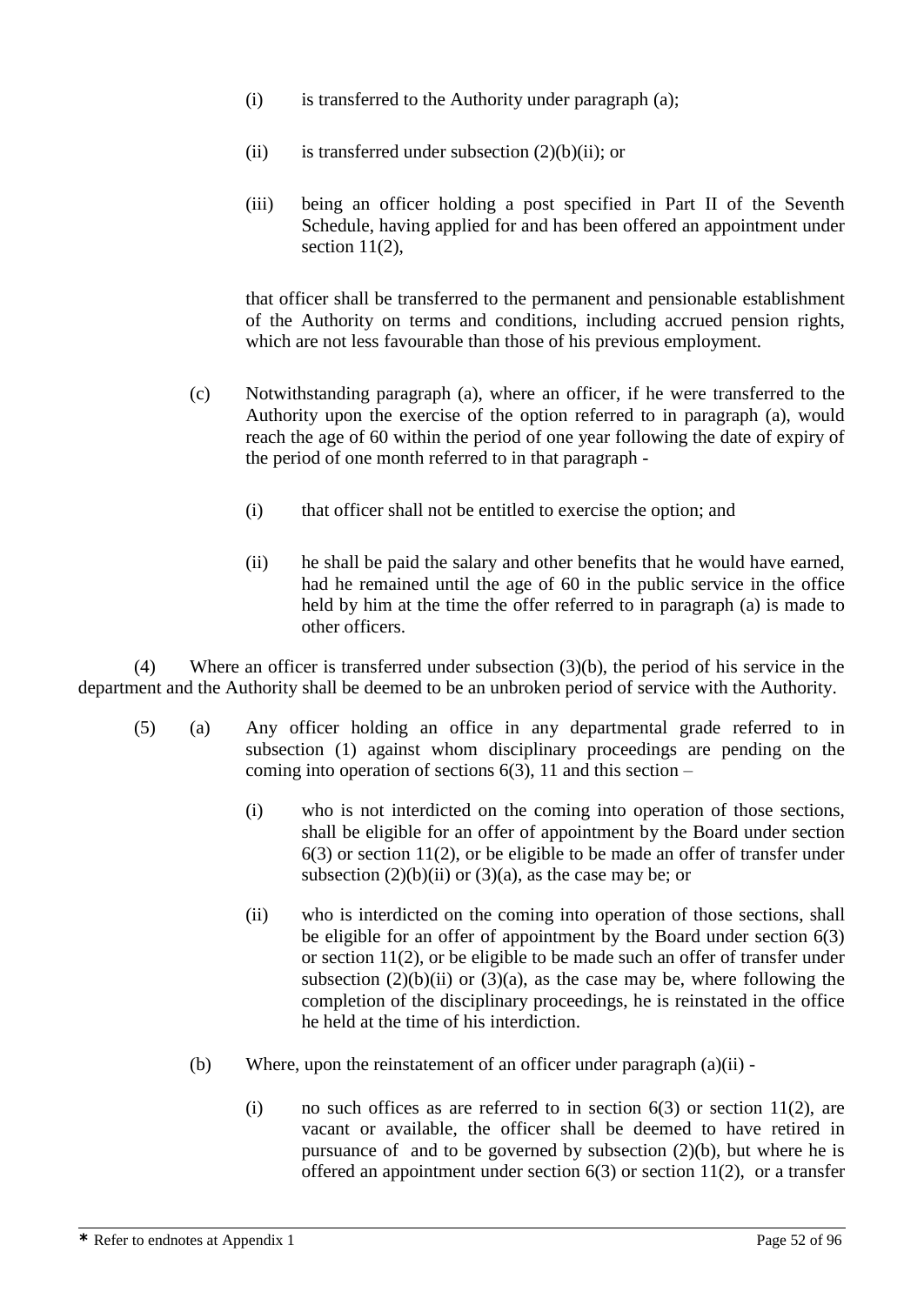under subsection  $(2)(b)(ii)$ , then subsection  $(2)(c)$  and  $(d)$  shall apply to him;

- (ii) in the case of an officer referred to in subsection  $(3)(a)$ , be entitled to exercise the option referred to in that subsection within one month of his reinstatement, and in such a case subsections  $(3)(a)$ ,  $(b)$ ,  $(c)$  and  $(4)$  shall apply to him.
- (6) (a) Nothing in this Act or any other enactment shall preclude an officer who is offered employment under section 6(3) from exercising the right to claim and to be paid, before taking up such employment, the pension benefits which accrued to him as a result of his previous employment in the public service.
	- (b) Where officer referred to in subsection (1) is transferred to the Authority, his service with the Authority shall be "approved service" for the purposes of the Pensions Act and any regulations made thereunder.

(7) No person referred to in subsection (1) shall, on account of his employment by the Authority under subsection (2), (3), (4) or (5), or any resulting change in his job title, be entitled to claim that his contract of service has been terminated or adversely affected in breach of any enactment.

(8) Any disciplinary inquiry, investigation or proceedings, pending or in process against any person referred to in subsection (1), may, as from the coming into operation of this Act, be taken up, continued and completed by the Financial Secretary or any committee set up under the Public Service Commission Regulations, as the case may be, and any punishment may be inflicted, in conformity with the Public Service Commission Regulations, as if the Financial Secretary was the Responsible Officer of the relevant Department or the Revenue Authority referred to in subsection (1), as the case may be.

- (9) (a) The Minister may, in writing, direct that any interest of the State in any movable or immovable property shall, on such date as he may determine, vest in the Authority, and the Authority shall, on that date, acquire a valid title in the interest, notwithstanding any other enactment.
	- (b) Notwithstanding paragraph (a) or any other enactment, the Minister may, in writing, authorise the Authority to occupy any immoveable property, or use any movable property, in which the State has an interest, free of charge or subject to the payment of such rental or to such other conditions as may be agreed.
	- (c) Where property is occupied or used by the Authority under paragraph (b), the Authority shall be deemed to have the custody of such property and be exclusively liable for any injury, prejudice or other loss suffered by any third party as a result of or in relation to such occupation or use.

(10) Nothing in subsection (9) shall affect any liability of the State which has already been incurred or which is the subject of proceedings in any Court arising from a breach of contract or a tort.

(11) (a) Notwithstanding subsections (8), (9) and (10) but subject to paragraph (b), any judicial or extra-judicial proceedings -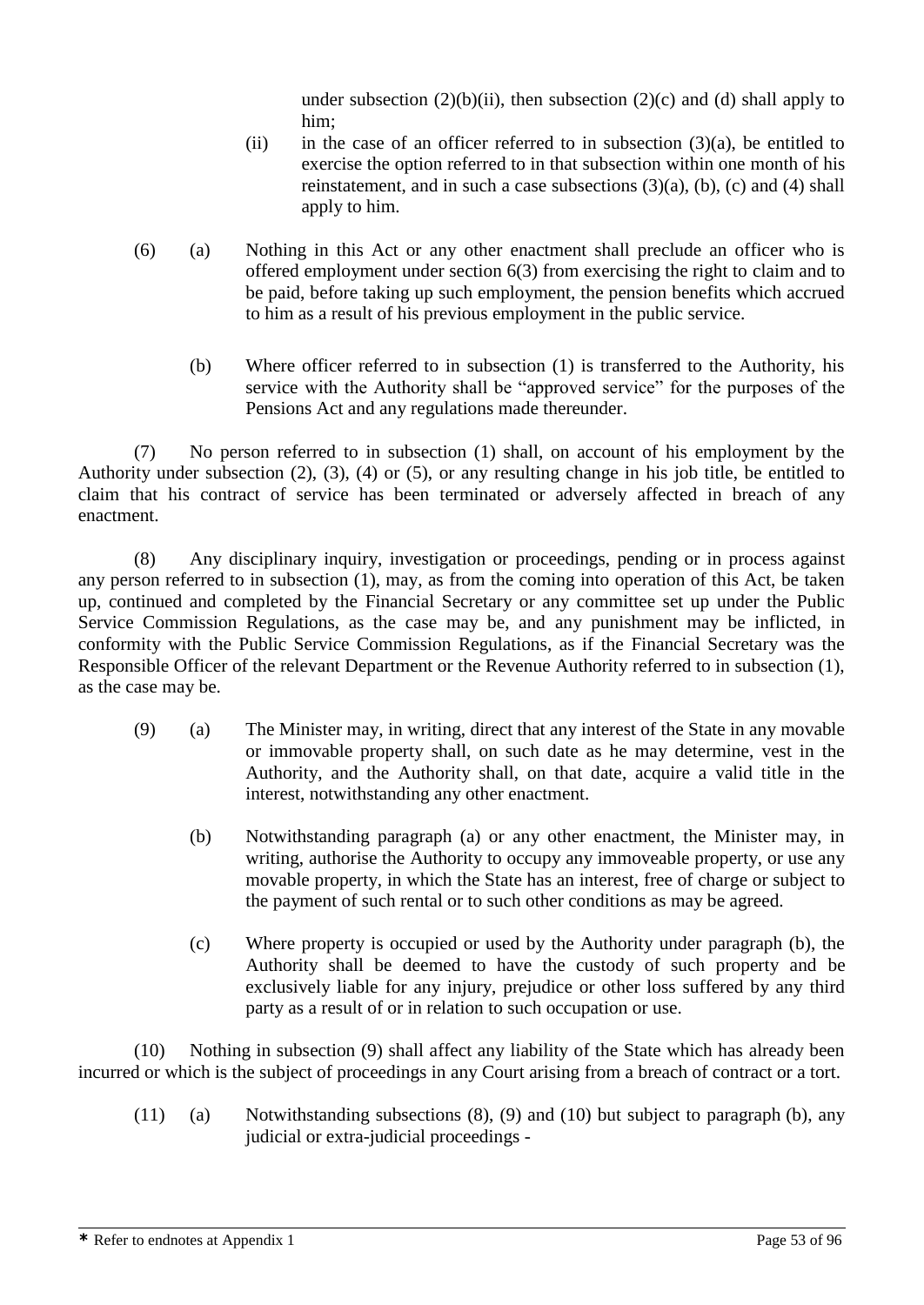- (i) to which the State or any of the Departments, or the Revenue Authority, referred to in subsection (1), is a party; and
- (ii) which, on the coming into operation of this Act or of any of its relevant provisions, are pending,

may be continued by or against the State.

- (b) Where such proceedings relate to the assessment of liability to, the collection of, and the accountability for, tax, or to the enforcement of Revenue Laws generally, the proceedings may only be continued by or against the Director-General, as the case may be.
- (12) (a) Notwithstanding the repeal of the Unified Revenue Act, the Assessment Review Committee set up under section 8E of that Act shall have the power to hear and decide representations lodged under this Act until the setting up of the Assessment Review Committee under section 18 of this Act, which, on being set up, shall continue the hearing and give its decision on any appeal or representation, as the case may be, pending immediately before it is set up.
	- (b) Any representation made to the Assessment Review Committee under the repealed Unified Revenue Act and any appeal referred to in paragraph (c), which have not been decided on the coming into operation of Part IV of this Act, shall be -
		- (i) dealt with in accordance with section 20 and the other provisions of this Act; or
		- (ii) taken over, continued or decided in conformity with paragraph (a),

whichever is applicable.

(c) The Assessment Review Committee set up under section 8E of the repealed Unified Revenue Act or the Assessment Review Committee set up under section 18 of this Act, as the case may be, shall give its decision on any appeal transferred on 21 July 2003, or 1 August 2004, pursuant to section 12A of the repealed Unified Revenue Act, in accordance with section 20 of this Act, not later than 12 months after the start of the hearing by either Committee, as the case may be.

(13) On the coming into operation of Part IV, the reference in that Part to "Director-General" shall be taken to be a reference to the Comptroller of Customs, the Registrar-General, Commissioner, Large Taxpayer Department, Commissioner of Income Tax or Commissioner for Value Added Tax, as the case may be, and shall continue to be so taken until the coming into operation of all provisions of section 27.**<sup>98</sup>\***

- (14) (a) Subject to this subsection, where a person **99\***
	- (i) has been assessed to tax in any period prior to 1 July 2016 under section 129 or 129A of the Income Tax Act, section 37 of the Value Added Tax Act, section 119 of the Gambling Regulatory Authority Act, section 69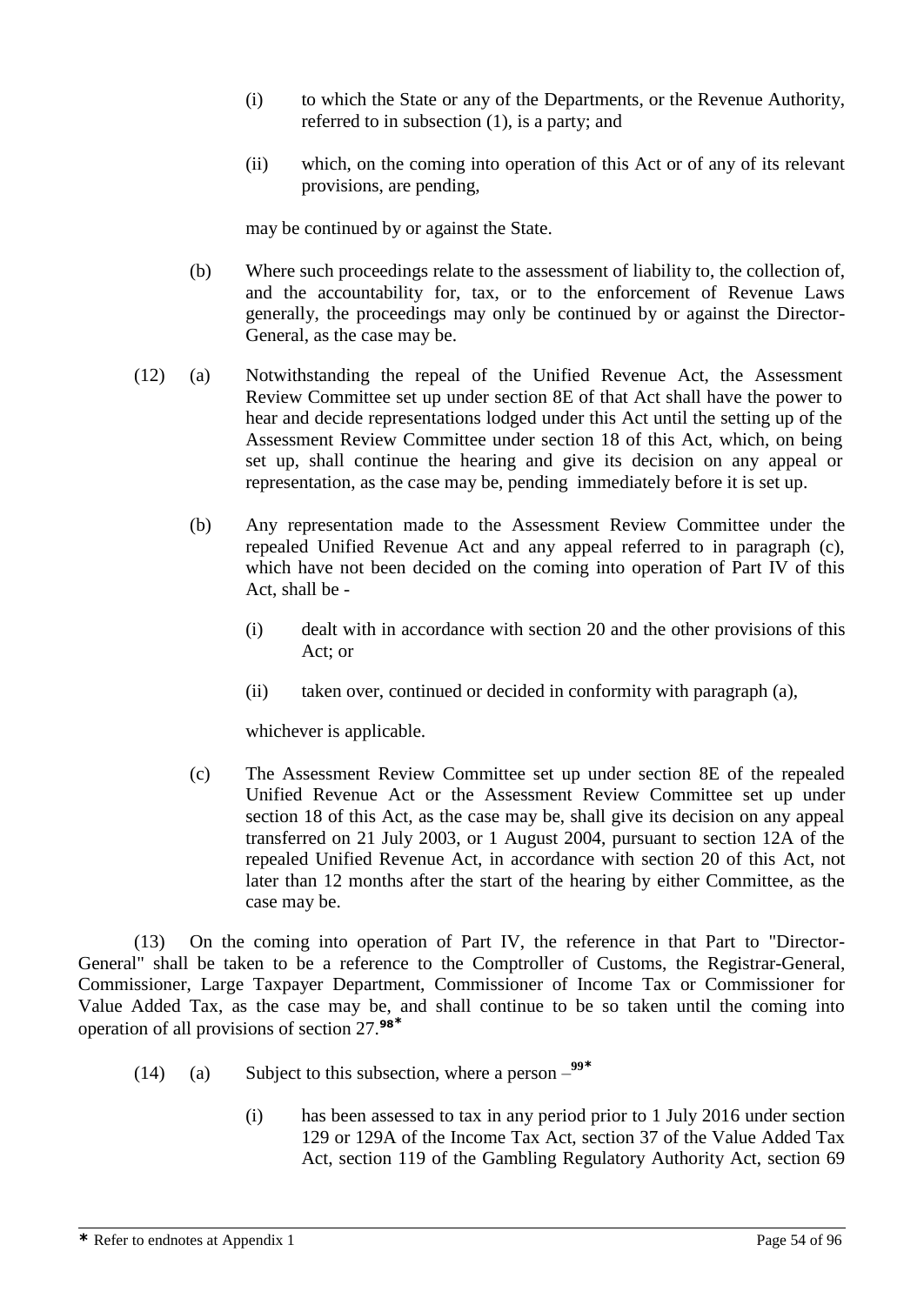of the Environment Protection Act or duties and taxes under sections 15 and 24A of the Customs Act; **100\***

- (ii) is not satisfied with the assessment; and
- (iii) (A) has not lodged an objection to the assessment in accordance with section 131A of the Income Tax Act, section 38 of the Value Added Tax Act, section 121 of the Gambling Regulatory Authority Act, section 69 of the Environment Protection Act or duties and taxes under sections 15 and 24A of the Customs Act; **101\***
	- (B) has lodged written representations with the Clerk to the Committee; or
	- (C) has appealed to the Supreme Court or Judicial Committee of the Privy Council,

and the representations are or appeal is still pending, he may apply in writing to the Director-General for a review of the assessment, setting out the grounds of his dissatisfaction.

- (b) The Director-General may establish an Expeditious Dispute Resolution Tax Scheme Panel of at least 3 officers of the Authority to deal with any application under paragraph (a).**<sup>102</sup>\***
- (c) The Director-General shall, within 30**<sup>103</sup>\*** days of receipt of an application under paragraph (a), inform the taxpayer whether the application for review has been referred to the panel.
- (d) (i) The Director-General shall not refer an application under paragraph (a) to the Expeditious Dispute Resolution Tax Scheme Panel unless the person applying for the review has voluntarily made a sworn statement, in such form as may be prescribed, that he has waived his right to initiate any proceedings before any Court in Mauritius in respect of any decision of the Director-General pursuant to the determination of the panel. **<sup>104</sup> \***
	- (ii) A waiver referred to in subparagraph (i) shall constitute a bar to subsequent proceedings being initiated by the applicant before any Court in Mauritius in respect of the decision of the Director-General.
- (e) (i) Subject to subparagraph (ii), where an application under paragraph (a) is referred to the panel under paragraph (c), the panel shall review the assessment and may, by notice, require the taxpayer to produce any information or particulars relevant for the review, within such time specified in the notice.
	- (iii) The panel shall make a determination within 6**<sup>105</sup> \*** months from the date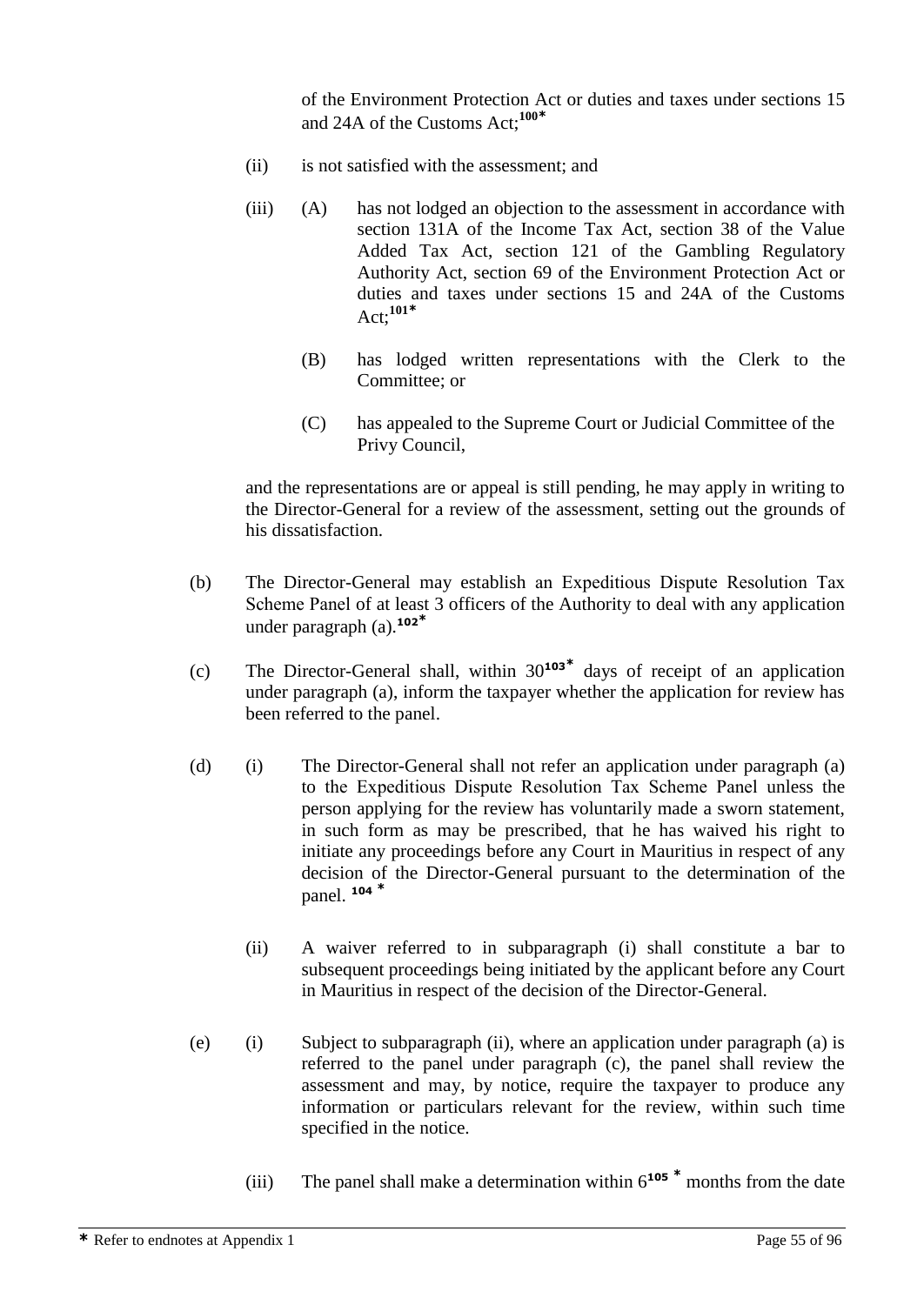on which the application for review was referred to it pursuant to paragraph (c).

- (f) The panel shall not review an assessment
	- (i) where the application for review is received by the Director-General after 31 August 2020; **106\***
	- (ii) which was raised after 1 July 2016; **107\***
	- (iii) where no tax is outstanding under the assessment as at the date of application; **<sup>108</sup> \***
	- (iv) where tax due under the assessment raised under the Income Tax Act, the Value Added Tax Act , the Gambling Regulatory Authority Act, the Environment Protection Act or the Customs Act exceeds 10 million rupees in the aggregate; or**<sup>109</sup>\***
	- (v) which has already been reviewed under any incentive schemes under the Revenue Laws.
- (g) The Director-General may amend or maintain the assessment to conform with the determination of the panel under paragraph (e)(ii).
- (ga) Where a taxpayer who has made an application under section 28(14)(a) **110 \***
	- (i) agrees to the amount of tax as assessed, all penalties and interest will be waived provided he settles the tax due within one month as from the date of determination of his case by the Expeditious Dispute Resolution Tax Scheme Panel;
	- (ii) reaches an agreement on items in dispute, 75 per cent of penalties and interest applicable on the revised tax payable will be waived by the Expeditious Dispute Resolution Tax Scheme Panel, provided he settles the tax liability within one month as from the date of determination of his case.
- (gb) Where there is an agreement between the Director-General and the applicant regarding a case where the applicant has –
	- (i) lodged written representations before the Committee; or
	- (ii) appealed to the Supreme Court or Judicial Committee of the Privy Council,

the applicant shall withdraw his representations or appeal, as the case may be.

(h) Where there is agreement between the Director-General and the taxpayer on the amount of tax payable, the agreement shall be final and conclusive and include the terms and conditions for the settlement of the tax liability.**111\***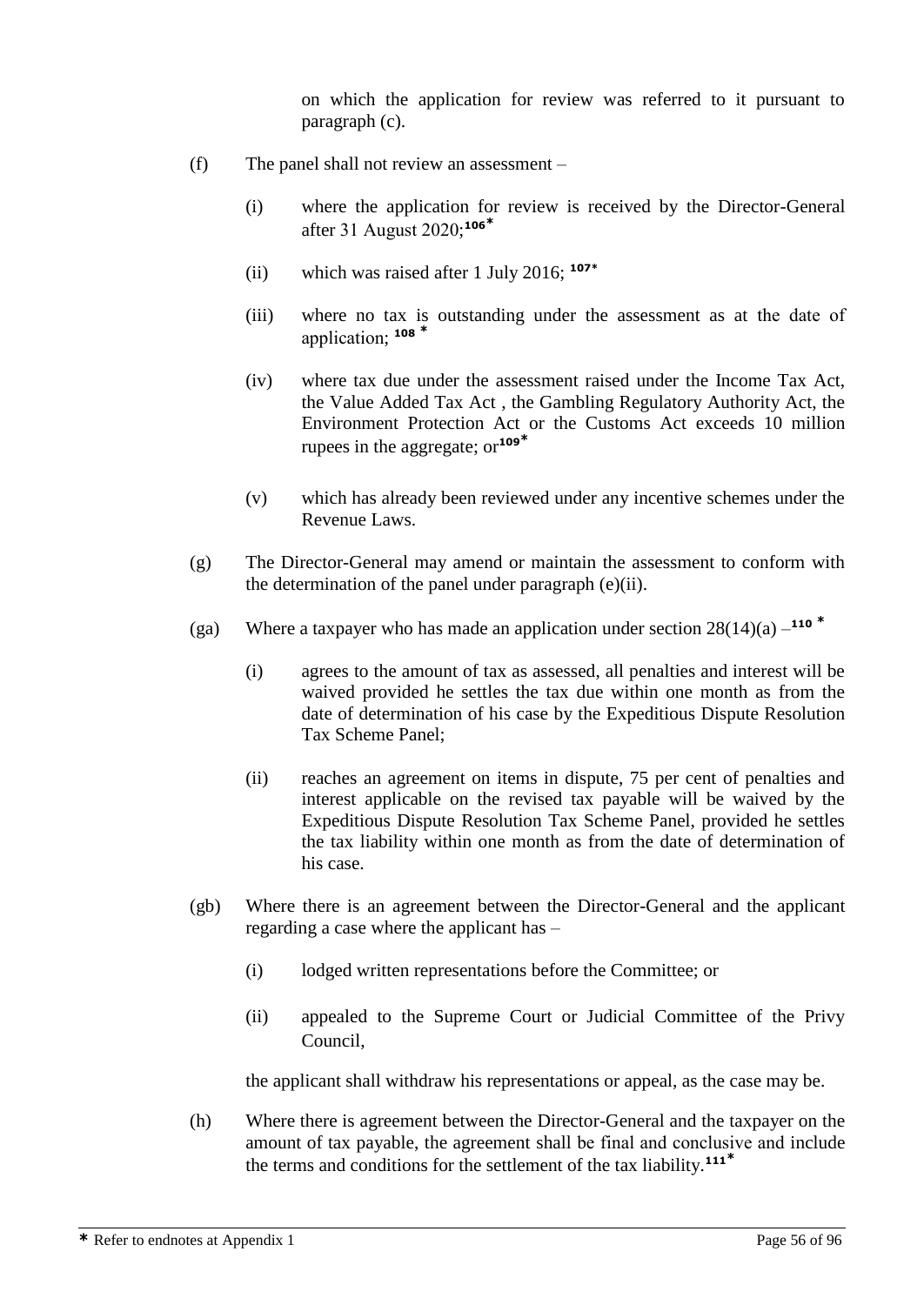- (ha) All waivers of penalties and interest shall lapse if the terms and conditions of payment under paragraph (ga) and the terms and conditions for the settlement of the tax liability under paragraph (h) are not complied with.**<sup>112</sup>\***
- (i) This subsection shall not apply to any person **113\***
	- (i) who has been convicted on or after 31 December 2004 of an offence;
	- (ii) against whom there are any pending or contemplated civil or criminal proceedings; or
	- (iii) who is the subject matter of an enquiry,

relating to trafficking of dangerous drugs under the Dangerous Drugs Act, terrorism under the Prevention of Terrorism Act, money laundering under the Financial Intelligence and Anti-Money Laundering Act or corruption under the Prevention of Corruption Act.

(15) Notwithstanding the repeal of the Shooting and Fishing Lease Tax Act, any tax remaining due and unpaid before the date of its repeal shall remain payable and shall be recoverable by the Director-General as if the Shooting and Fishing Lease Tax Act had not been repealed.**<sup>114</sup>\***

- $(16)^{115*}$  (a) Subiect to this subsection, where, on or before 29 November 2019, a small and medium enterprise makes a voluntary disclosure of –
	- (i) its undeclared or under-declared income in respect of year of assessment 2017-2018 and any preceding years of assessment; or
	- (ii) its taxable supplies for taxable period ended 30 June 2018 and any preceding taxable periods; and

at the same time pays the tax due in accordance with the disclosure, the tax shall be free from any penalty and interest that may have become due in accordance with the Income Tax Act or the Value Added Tax Act, as the case may be.

- (b) Where a small and medium enterprise which has been
	- (i) assessed to income tax in respect of a year of assessment preceding year of assessment 2018-2019 or in respect of any prior years of assessment; or
	- (ii) assessed to value added tax in respect of taxable period ended 30 June 2018 or in respect of any prior taxable periods –
- (A) has objected to the assessment under the Income Tax Act or the Value Added Tax Act, as the case may be;
- (B) has lodged representations with the Clerk to the Assessment Review Committee; or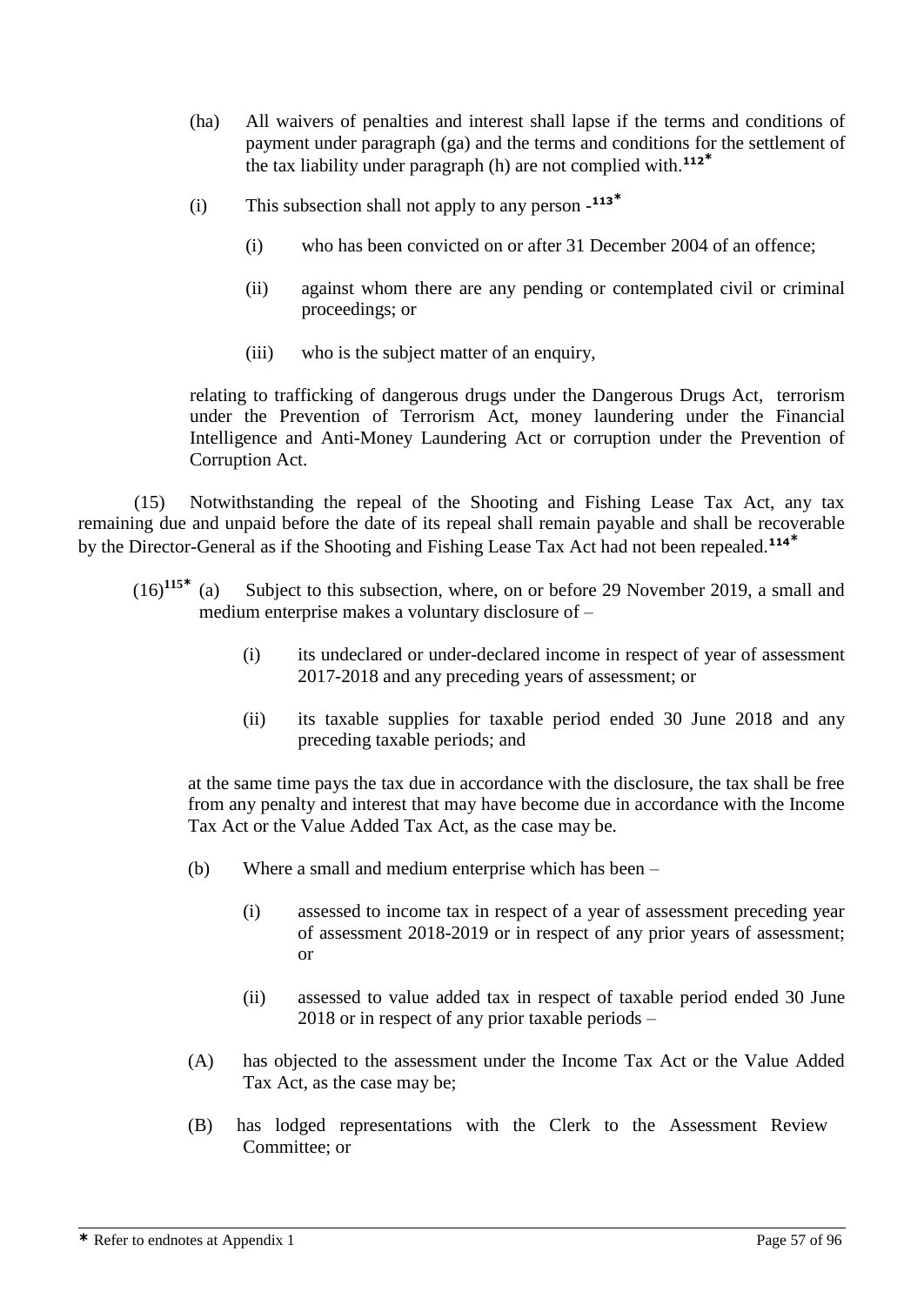(C) has appealed to the Supreme Court or to the Judicial Committee of the Privy Council,

and the objection, representations or appeal was or were still pending as at 10 June 2019, he may apply to the Director-General for the income tax or value added tax assessed to be considered as a voluntary disclosure.

- (c) (i) Where the tax referred to in paragraph (a) is not paid in full on or before 29 November 2019, any unpaid tax shall carry interest in accordance with section 122D of the Income Tax Act or section 27A of the Value Added Tax Act, as the case may be.
	- (ii) The disclosure under this subsection shall be made in such form and manner, and the payment of any tax liability shall be governed by such other conditions, as the Director-General may determine.
	- (iii) Failure to comply with any condition under this subsection shall entail the withdrawal of any benefit accruing under this subsection to the taxpayer.
- (d) Where a person makes a voluntary disclosure under paragraph (a) and the Director-General is satisfied with the disclosure, the person shall be deemed, notwithstanding sections 146, 146B, 147, 148 and 149 of the Income Tax Act or sections 54 to 61 of the Value Added Tax Act, not to have committed an offence.
- (e) Paragraphs (a) to (d) shall not apply to any person
	- (i) who has been convicted on or after 1 July 2001 of an offence;
	- (ii) against whom there are any pending or contemplated civil or criminal proceedings; or
	- (iii) who is the subject matter of an enquiry,

relating to trafficking in dangerous drugs, arms trafficking, or an offence related to terrorism under the Prevention of Terrorism Act, money laundering under the Financial Intelligence and Anti-Money Laundering Act or corruption under the Prevention of Corruption Act.

- $(17)^{116*}$ (a) Where tax arrears outstanding as at 10 June 2019 are fully paid by a small and medium enterprise on or before 31 March 2020, any penalty and interest included in the tax arrears shall be reduced by 100 per cent, provided that an application for the reduction is made to the Director-General on or before 31 January 2020.
	- (b) Paragraph (a) shall not apply to any person
		- (i) who has been convicted on or after 1 July 2001 of an offence;
		- (ii) against whom there are any pending or contemplated civil or criminal proceedings; or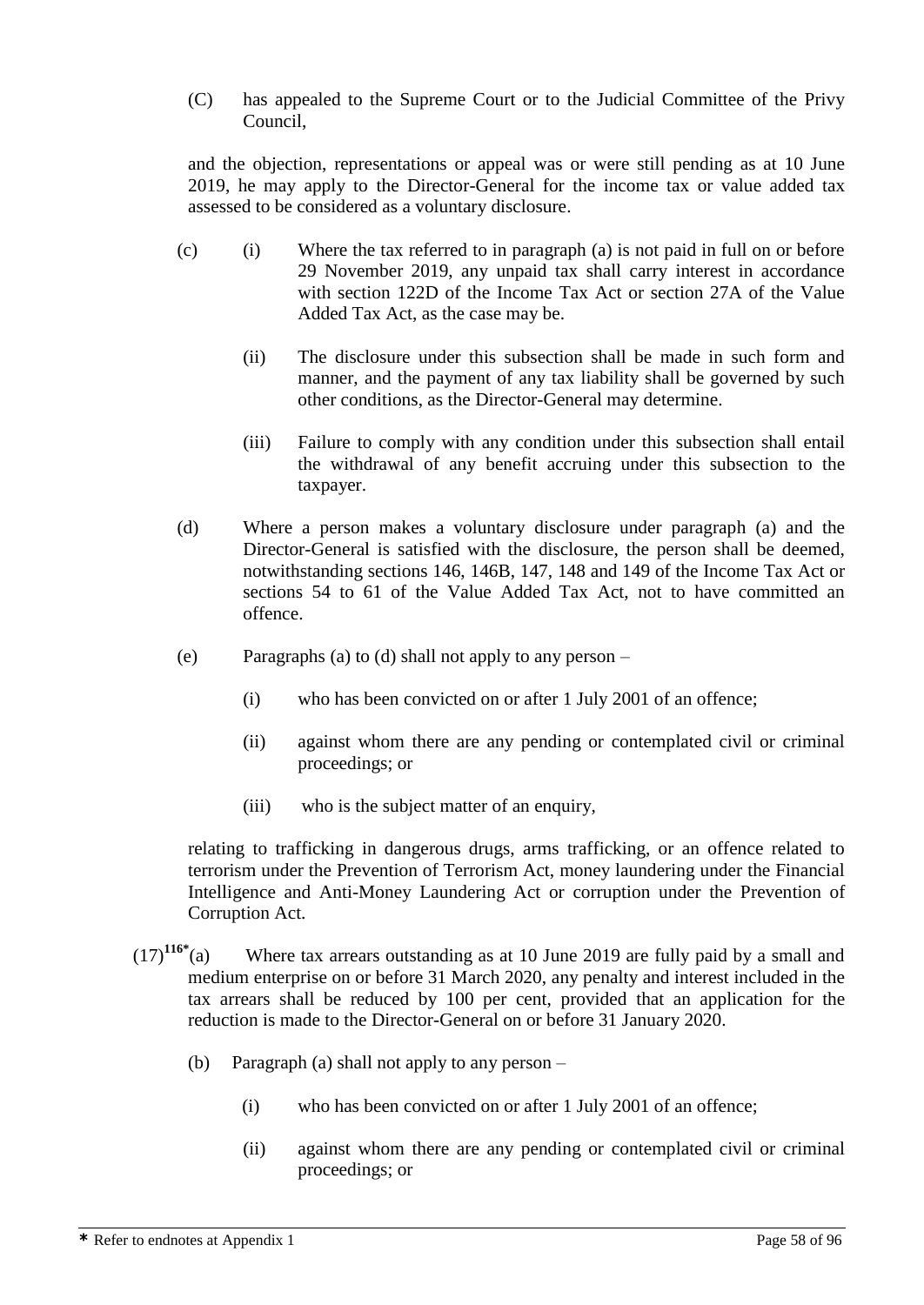(iii) who is the subject matter of an enquiry,

relating to trafficking in dangerous drugs, arms trafficking, or an offence related to terrorism under the Prevention of Terrorism Act, money laundering under the Financial Intelligence and Anti-Money Laundering Act or corruption under the Prevention of Corruption Act.

 $(18)^{117}$ <sup>\*</sup> For the purpose of subsections (16) and (17) –

"small and medium enterprise" –

- (a) means a business entity the annual turnover of which, for the year of assessment 2017-2018, did not exceed 50 million rupees; but
- (b) does not include any provider of services listed in the Fifth Schedule of the Income Tax Act;

"tax arrears" –

- (a) means tax, penalty and interest due under an assessment issued or a return submitted on or before 30 June 2018 under the Income Tax Act or Value Added Tax Act; but
- (b) does not include any tax due under an assessment in respect of which written representations before the Assessment Review Committee, or an appeal before the Supreme Court or Judicial Committee of the Privy Council, was or were pending as at 10 June 2019.
- (19)**<sup>118</sup>\*** (a) Subject to paragraphs (b) and (d), where tax arrears outstanding as at 31 October 2020 under the Income Tax Act, the Value Added Tax Act and the Gambling Regulatory Authority Act are fully paid on or before 31 December 2021, any penalty and interest included in the tax arrears shall be reduced by 100 per cent, provided that an application for the reduction is made to the Director-General on or before 30 June 2021.
	- (b) Where the tax arrears outstanding as at 11 June 2021 under paragraph (a) relate to an SME, the last date for -
		- (i) the submission of the application to the Director-General shall be 31 December 2021; and
		- (ii) the payment of the outstanding tax arrears shall be 28 June 2022.
	- (c) Subject to paragraph (d), where arrears outstanding as at 31 October 2020 consist of Training Levy payable under the Human Resource Development Act and are fully paid on or before 31 March 2022, any surcharge applicable shall be reduced by 80 per cent, provided -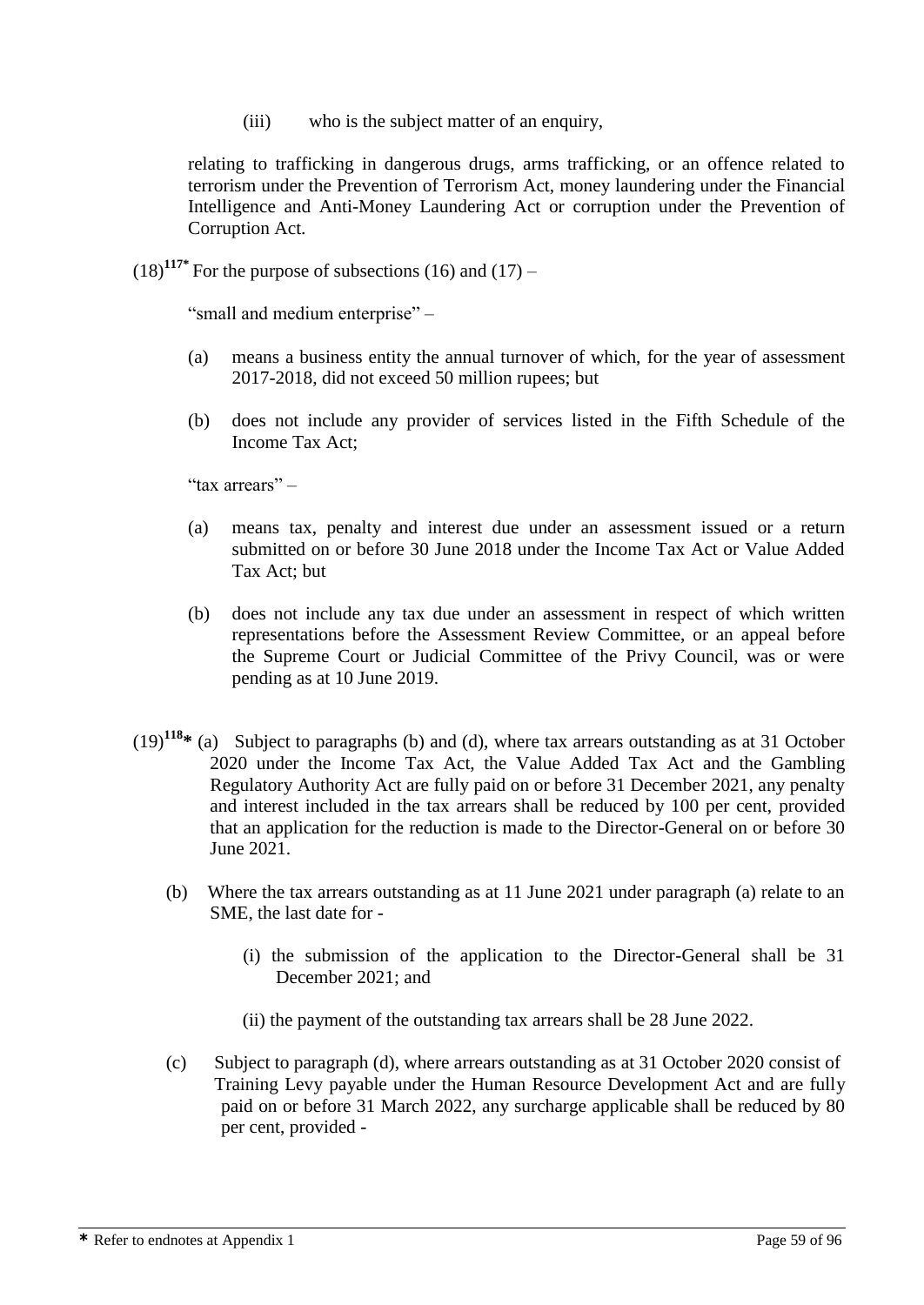- (i) the balance of 20 per cent of surcharge applicable is also paid on or before 31 March 2022; and
- (ii) an application for the reduction of the surcharge is made to the Director-General on or before 30 June 2021.

(d) Paragraphs (a), (b) or (c) shall not apply to any person -

- (i) who has been convicted of an offence on or after 1 July 2001;
- (ii) against whom there are any pending or contemplated civil or criminal proceedings; or
- (iii) who is the subject matter of an enquiry relating to  $-$

(A) trafficking in dangerous drugs;

(B) arms trafficking;

(C) an offence related to terrorism under the Prevention of Terrorism Act;

 (D) money laundering offence under the Financial Intelligence and Anti-Money Laundering Act; or

(E) a corruption offence under the Prevention of Corruption Act.

(e) In this subsection –

"tax arrears" –

–

"

- (a) means tax, penalty and interest due under an assessment issued or a return submitted under the Income Tax Act, Value Added Tax Act or the Gambling Regulatory Act; but
- (b) does not include any tax due under an assessment in respect of which written proceedings before the Assessment Review Committee, the Supreme Court or the Judicial Committee of the Privy Council, were pending on 31 October 2020, unless the proceedings are withdrawn before the date on which an application is made to the Director-General under subsection (19);
- " "SME" has the same meaning as in section 150B of the Income Tax Act.

(20)**<sup>119</sup>\*** Part IVA shall, notwithstanding its repeal, continue to apply in respect of any application pending before the Independent Tax Panel on the commencement of this subsection.

#### **29. Repeals**

The following enactments are repealed -

(a) Deleted**<sup>120</sup>\***

**\*** Refer to endnotes at Appendix 1 Page 60 of 96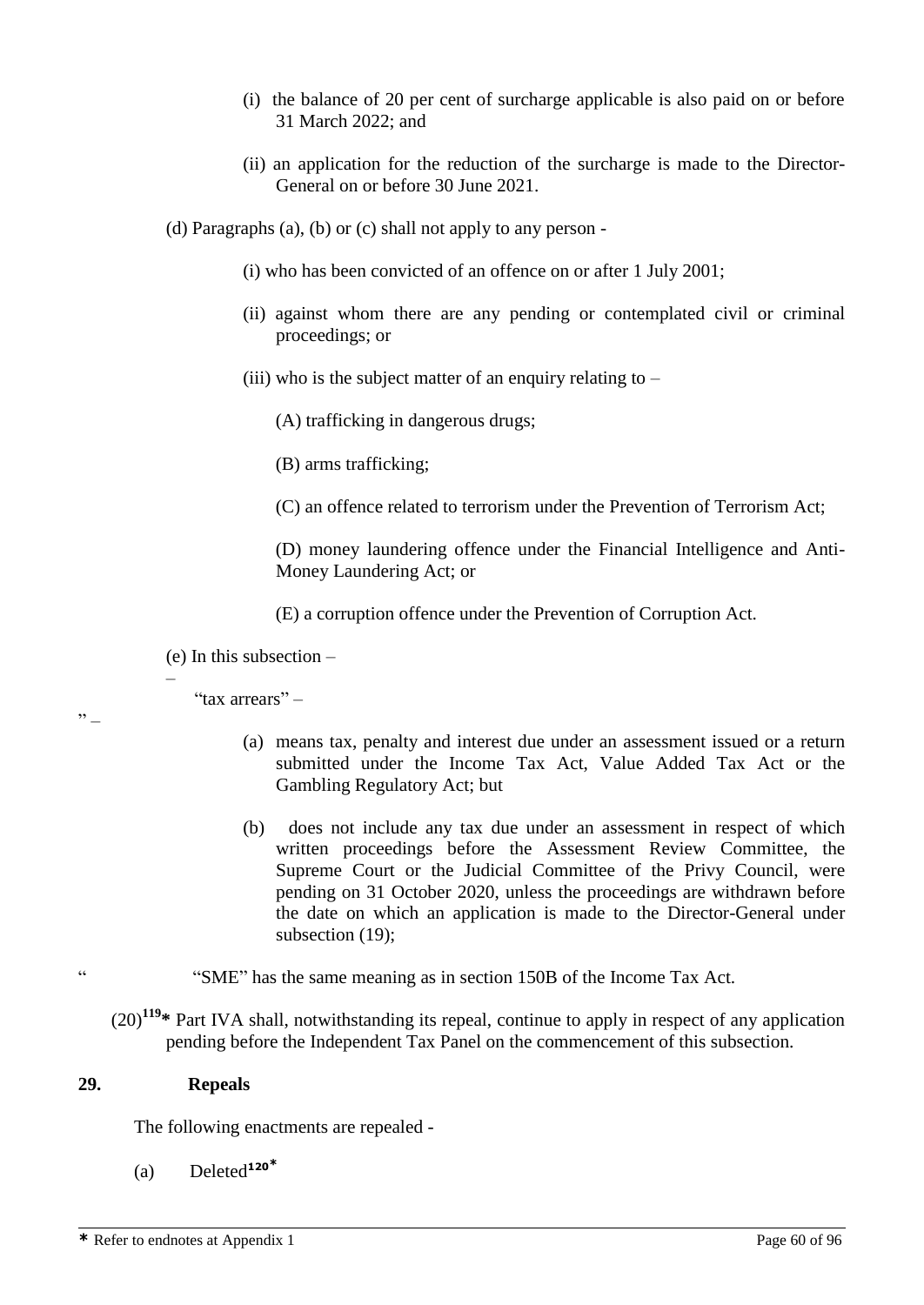- (b) The Unified Revenue Act;
- (c) The Unified Revenue (Fees to Members and Officers of the Board) Regulations 1986; and
- (d) The Unified Revenue (Form of Warrant) Regulations 2000.

#### **30. Commencement**

(1) Subject to subsection (2), this Act shall come into operation on a date to be fixed by Proclamation.**121\***

(2) Different dates may be fixed for the coming into operation of different provisions of this Act.

Passed by the National Assembly on the third day of September two thousand and four.

Bhupendranath Dwarka *Deputy Clerk of the National Assembly*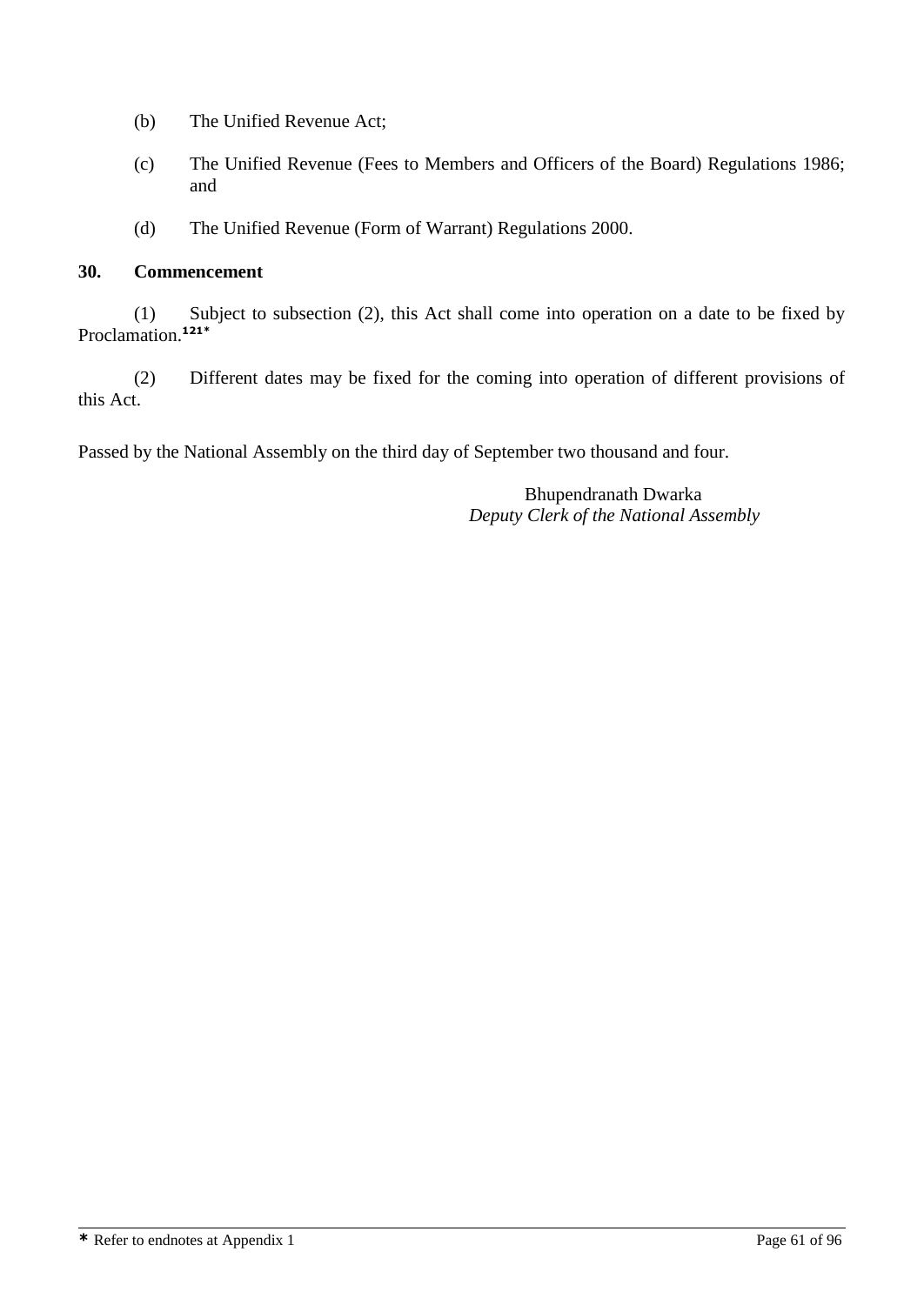# **FIRST SCHEDULE 122\*** *(sections 2 and 20)* **Enactments**

# **Acts**

The Advertisements Regulation Act in so far as it relates to advertising structure fee under sections 4 to 12 **123\***

The Civil Aviation Act in so far as it relates to sections 8A, 8B and 8C**124\***

The Customs Act

The Customs Tariff Act

The Employment Rights Act insofar as it relates to the collection and recovery of recycling fee**125\***

The Environment Protection Act 2002 in so far as it relates to Part X**126\***

The Excise Act

The Export Service Zones Act in so far as it relates to duty, excise duty and taxes

The Freeport Act 2004 in so far as it relates to duty, excise duty and taxes**127\***

The Gambling Regulatory Authority Act 2007 in so far as it relates to duties and taxes**128\***

The Gaming Act

The Horse Racing Board Act 2003

The Hotel and Restaurant Tax Act

The Human Resource Development Act insofar as it relates to the collection and recovery of levy**129\***

The Income Tax Act

The Industrial Expansion Act in so far as it relates to duty, excise duty and taxes

The Local Government Act in so far as it relates to collection and enforcement of general rate under sections 102 to 105**130\***

The Mauritius Revenue Authority Act 2004

The National Pensions Act in so far as it relates to collection and enforcement of contributions**131\***

The National Savings Fund Act insofar as it relates to the collection and recovery of contribution or recycling fee**132\***

The Registration Duty Act in so far as it relates to claim and recovery of duty under section 27(3) to  $(10)^{133*}$ 

The Value Added Tax Act

# **Regulations**

Any regulations made under the Acts specified above

Investment Promotion (Mauritian Diaspora Scheme) Regulations 2015 insofar as it relates to regulation 9(4)**<sup>134</sup>\***

Investment Promotion (Property Development Scheme) Regulations 2015 insofar as it relates to regulation 17

Investment Promotion (Smart City Scheme) Regulations 2015 insofar as it relates to regulation 22(1)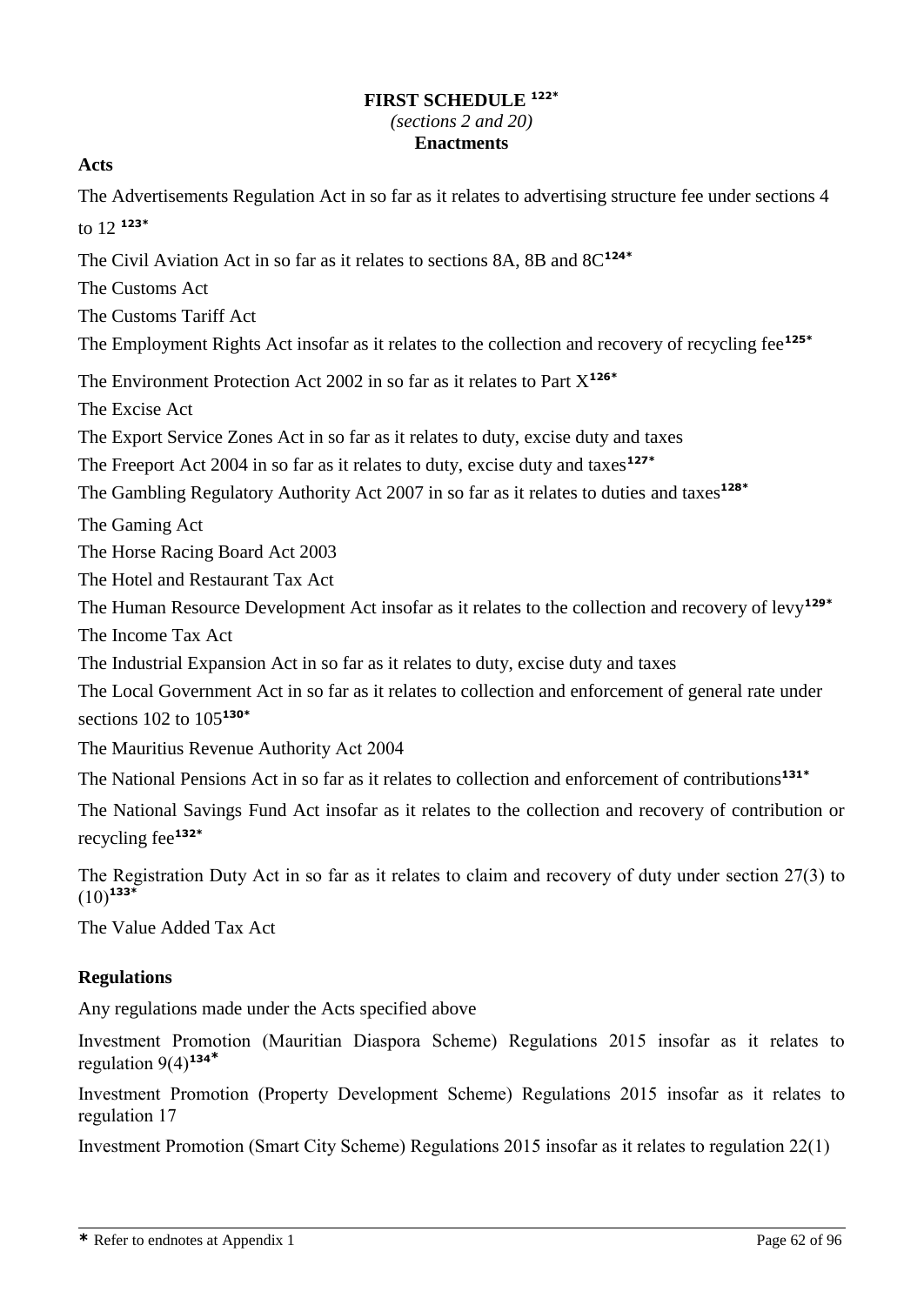# **SECOND SCHEDULE<sup>135</sup>\***

[*Section 14(1)*]

# *IN THE DISTRICT COURT OF …………………………………….*

# **DECLARATION OF ASSETS UNDER THE MAURITIUS REVENUE AUTHORITY ACT, 2004**

|       |             | officer/employee* of the Mauritius Revenue Authority, employee no, holding the post of     |     |
|-------|-------------|--------------------------------------------------------------------------------------------|-----|
|       |             |                                                                                            |     |
|       |             |                                                                                            |     |
| that- |             |                                                                                            |     |
| 1.    |             |                                                                                            |     |
|       |             |                                                                                            |     |
|       |             | and registered under under Tax Account Number                                              |     |
| 2.    |             |                                                                                            |     |
|       |             |                                                                                            |     |
|       |             |                                                                                            |     |
| 3.    |             | My assets and those of my spouse, minor children in Mauritius and outside Mauritius are as |     |
|       | $follows -$ |                                                                                            |     |
|       | (a)         | Immoveable property                                                                        | Rs. |
|       |             |                                                                                            |     |
|       |             | Purchased<br>Inherited<br>Gifted                                                           |     |
|       |             | Tick as appropriate<br>$\sqrt{}$                                                           |     |
|       | (b)         | Vehicles/Machinery                                                                         |     |
|       |             | DescriptionReg No                                                                          |     |
|       |             | Make/Model                                                                                 |     |
|       |             | Inherited<br>Gifted<br>Purchased                                                           |     |
|       |             | Tick as appropriate<br>V                                                                   |     |
|       | (c)         | Securities held directly or indirectly                                                     |     |
|       |             | Name of investee company  Date of investment                                               |     |
|       |             | Purchased<br>Inherited<br>Gifted                                                           |     |
|       |             | Tick as appropriate                                                                        |     |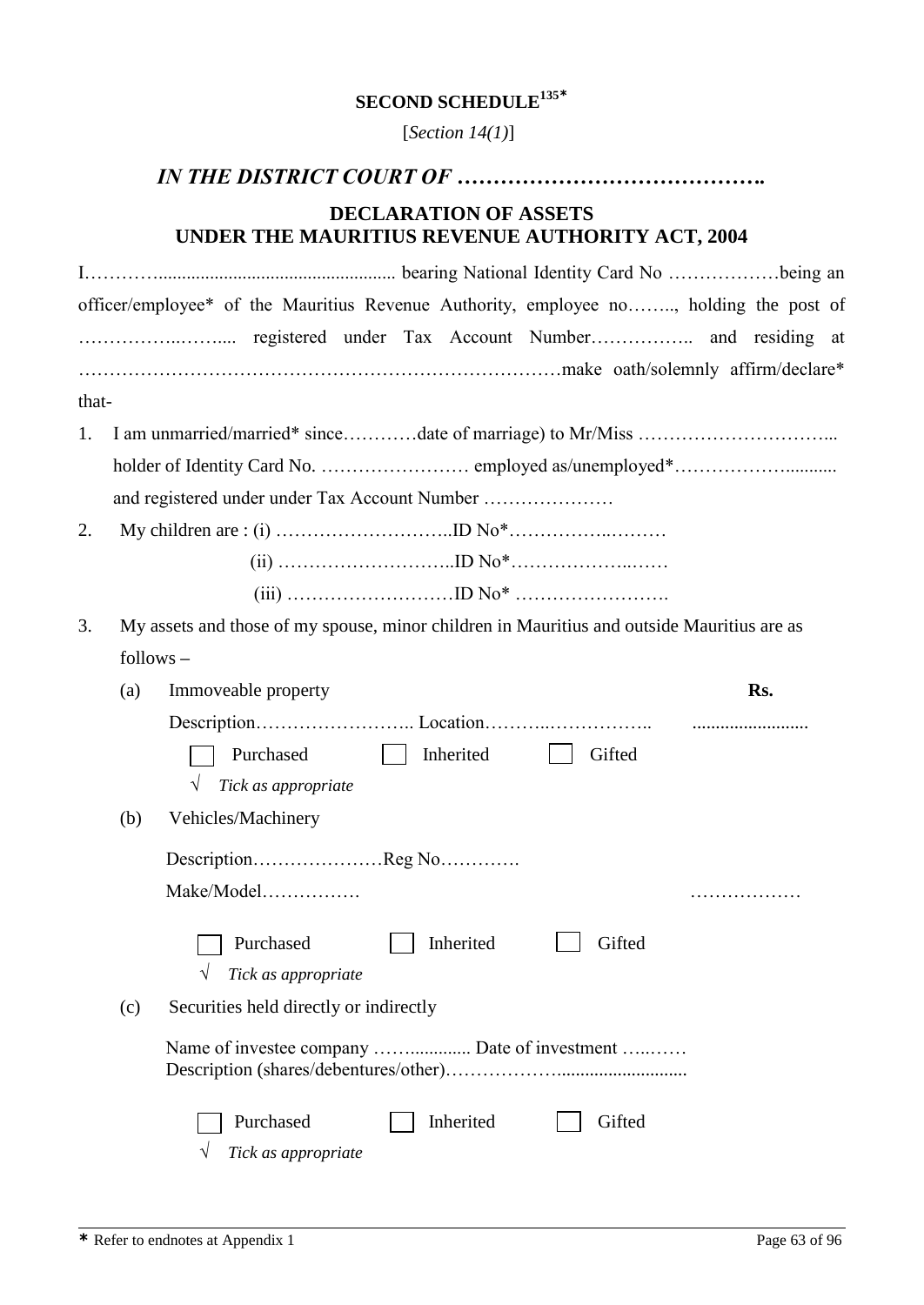|    | (d) | <b>Business Interest</b>                                                   |   |
|----|-----|----------------------------------------------------------------------------|---|
|    |     | Name of Société/Succession/Trust                                           |   |
|    |     |                                                                            |   |
|    |     | Purchased<br>Gifted<br>Inherited                                           |   |
|    |     | Tick as appropriate                                                        |   |
|    |     |                                                                            |   |
|    | (e) | Household Furniture & Electrical Goods                                     |   |
|    |     |                                                                            |   |
|    |     | Purchased<br>Inherited<br>Gifted                                           |   |
|    |     | Tick as appropriate                                                        |   |
|    | (f) | Jewelery & Precious metals                                                 |   |
|    |     |                                                                            |   |
|    |     | Purchased<br>Inherited<br>Gifted                                           |   |
|    |     | Tick as appropriate<br>V                                                   |   |
|    |     |                                                                            |   |
|    | (g) | Money held in bank in Mauritius and abroad: (Balance)                      |   |
|    |     | Name of account holder Bank Name                                           |   |
|    |     | Account Number                                                             | . |
|    |     |                                                                            |   |
|    | (h) | Other assets exceeding 50,000 rupees in the aggregate                      |   |
|    |     | (including cash in hand)                                                   |   |
|    |     |                                                                            |   |
|    |     | Purchased<br>Inherited<br>Gifted<br>Tick as appropriate                    |   |
|    |     |                                                                            |   |
|    |     | <b>TOTAL ASSETS</b>                                                        |   |
|    |     |                                                                            |   |
| 4. |     | My liabilities <i>(locally or abroad)</i> and those of my spouse and minor |   |
|    |     | children are as follows:                                                   |   |
|    |     | Purpose:                                                                   |   |
|    |     | Home loan<br>Personal Loan<br>Car loan<br>Other                            |   |
|    |     | Tick as appropriate                                                        |   |
|    |     | <b>TOTAL LIABILITIES</b>                                                   | . |
|    |     |                                                                            |   |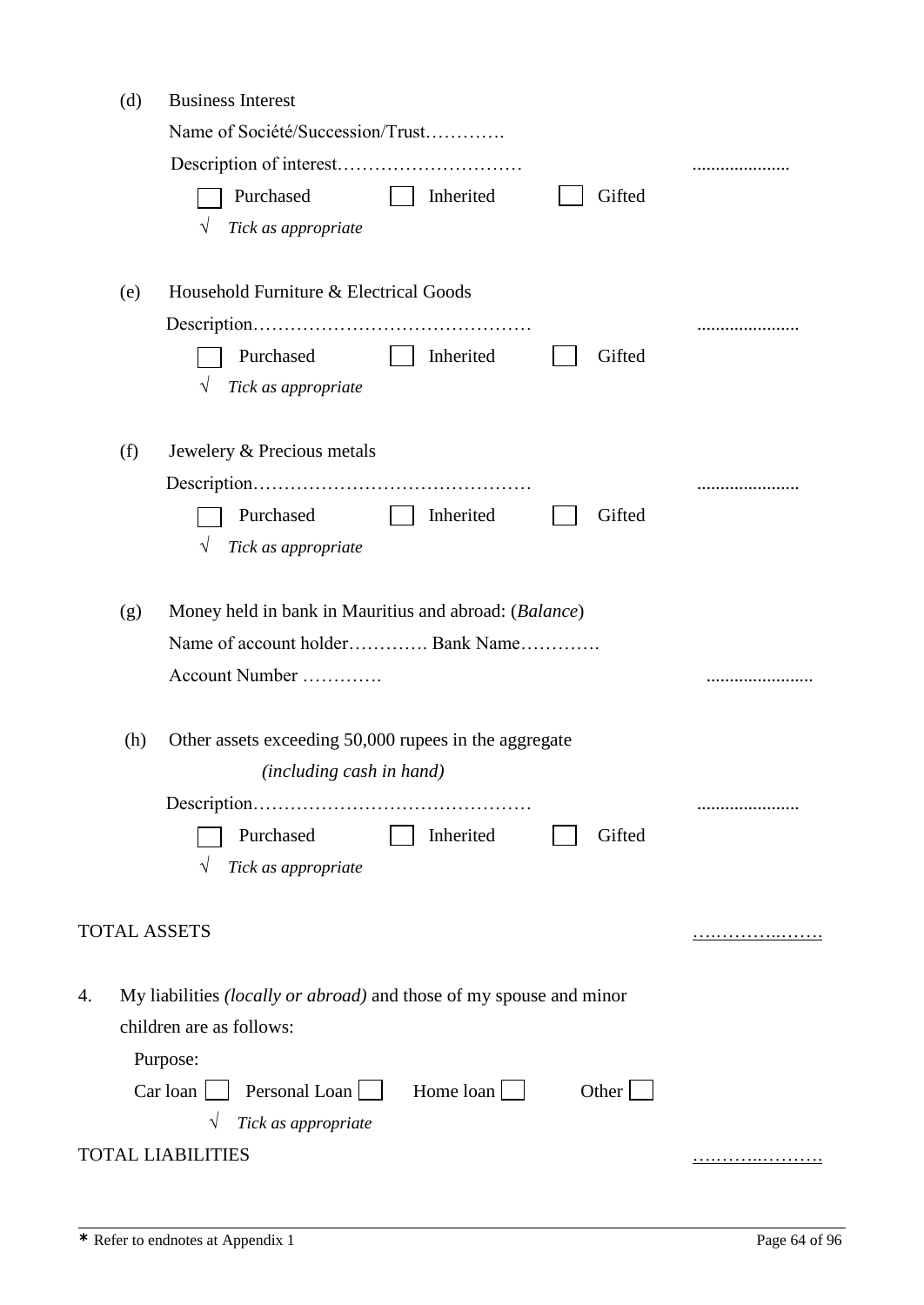| NET ASSETS (Total Assets less Total Liabilities)                         | <u>.</u> |
|--------------------------------------------------------------------------|----------|
| 5. (a) Any assets sold, transferred or donated or fund above Rs. 100,000 |          |
| donated to my grandchildren and children of age during the period        |          |
| of 12 months immediately preceding the date of this declaration          |          |
| Date Description Name of Beneficiary                                     |          |
| Value at transfer:                                                       |          |
| (b) Insurance Policy/Personal Pension Plan                               |          |
| Institution Beneficiary Date                                             |          |
| Yearly contribution:                                                     |          |
| Any other relevant information:                                          |          |
| (Insert the monetary value of any                                        |          |
| underlying financial transaction                                         |          |
| <i>involving inflow or outflow of funds)</i>                             |          |
|                                                                          |          |
| Signature of maker                                                       |          |
|                                                                          |          |

Sworn/solemnly affirmed/declared by the above named before me at .............................................. this ...................... day of.....................................................................

*Signature*

*District Magistrate*

*\*Delete whichever is not applicable*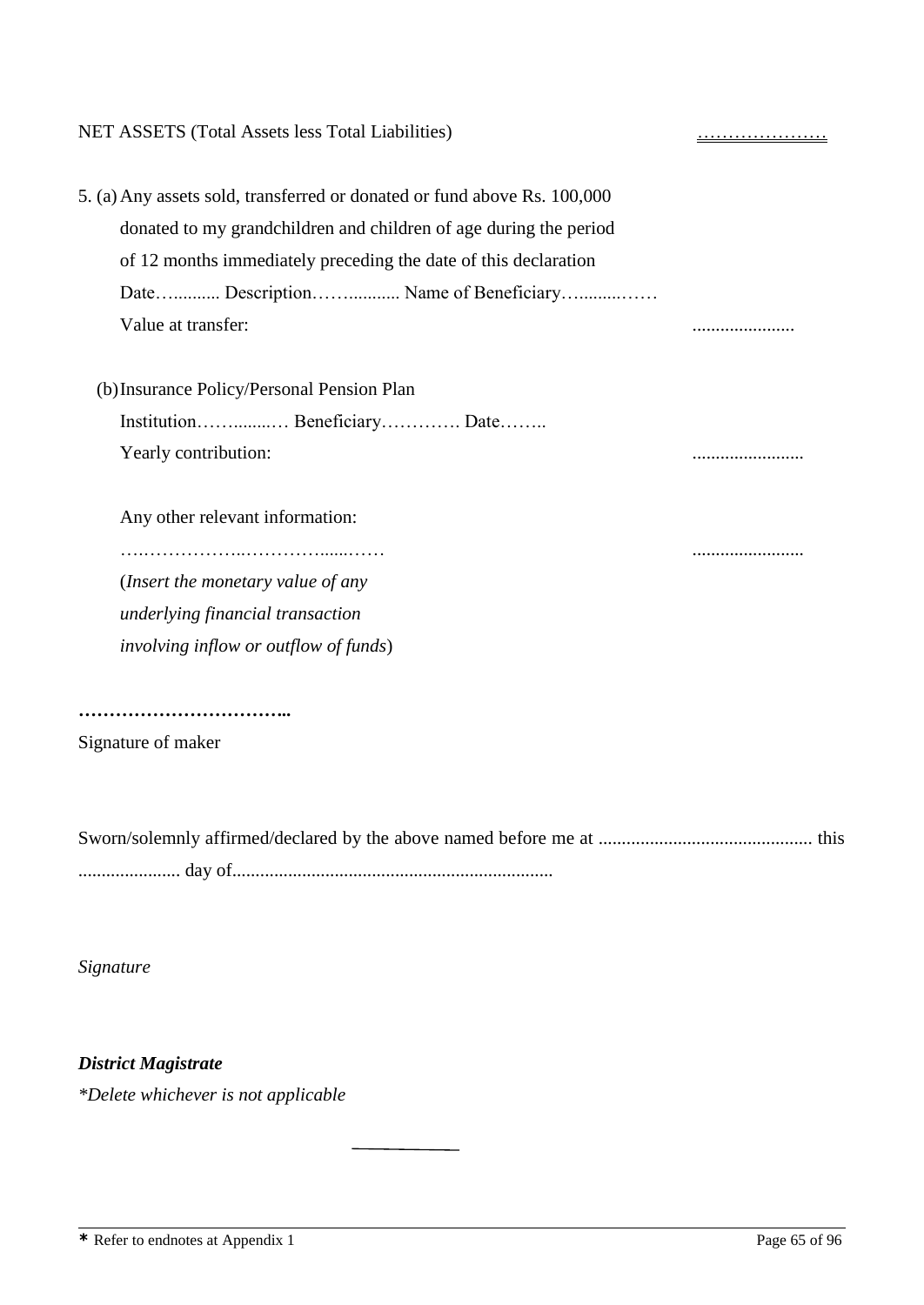# *[THIRD SCHEDULE]* **Repealed<sup>136</sup>**\*

# **FOURTH SCHEDULE137\*** *(section 16)*  **Enactments**

## **Customs Act**

Sections 17(4), 21(8), 38(3), 83(3), 97(4), 111(2), 154, 156, 158(1), (2) and (3)(a), (b) and (c) and 163(2)

## **Customs Tariff Act**

Section 5(4)

**Excise Act**

Sections 40, 41 and  $45(2)(a)$ , (b), (c), (d) and (g)

# **Gambling Regulatory Authority Act 2007<sup>138</sup>**\*

Sections 145 and 148(3) in so far as they relate to duty and tax and 148(4) and (5)

**[***Horse Racing Board Act 2003***] deleted<sup>139</sup>**\*

**Income Tax Act**

Sections 123(8) and 147

#### **Industrial Expansion Act**

Section  $41(2)(a)$ 

**Value Added Tax Act**

Sections 54, 55, 57, 58, 59(b), 64(2) and 69(3)

# **FIFTH SCHEDULE140\***

*(sections 18 and19)*

#### **Enactments**

Advertisements Regulation Act in so far as it relates to section 7A**<sup>141</sup>\***

The Customs Act in so far as it relates to section 15(2B), 19(3B), 19B(9), 20(3B), 23(7), 24(6), 24A(5), 49(5)(c), 61(8) or 156A(4)**<sup>142</sup>\***

Customs Regulations 1989, in so far as it relates to regulations 20A and 22**<sup>143</sup>\***

The Customs Tariff Act in so far as it relates to section 5(2B) (c) or (3B) (c);**144\***

The Excise Act in so far as it relates to section  $5(5)$ ,  $22(7)$  or  $52(7)$ 

The Income Tax Act in so far as it relates to section 134

The Industrial Expansion Act in so far as it relates to duty and excise duty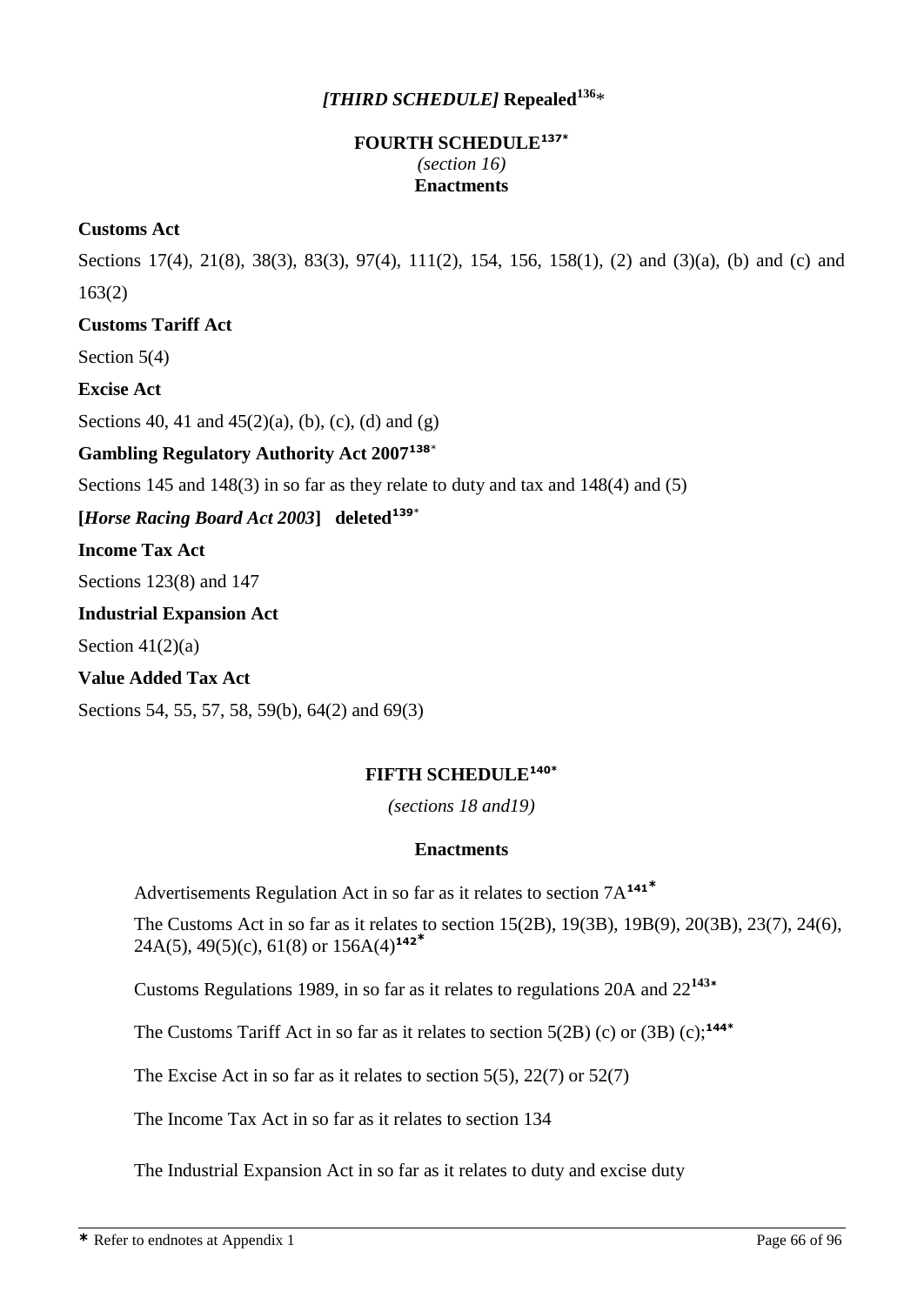The Land (Duties and Taxes) Act in respect of a notice under section 23, 27(1) or 28(2), or a claim under section 15A or 36(1)**145\***

The Registration Duty Act in respect of a claim under section 17, 27(8A) or 33(4)**<sup>146</sup>\***

The Value Added Tax Act in so far as it relates to section 40 and 66**<sup>147</sup>\***

The Gaming Act in so far as it relates to the duty or tax leviable under sections  $11(2)$  and  $40B$ 

The Horse Racing Board Act 2003 in so far as it relates to duty or betting tax under section 40

The Gambling Regulatory Authority Act 2007 in so far as it relates to a decision under section 121(4) or (5) or 122(2)**148\***

The Civil Aviation Act in so far as it relates to sections 8A, 8B and 8C**149\***

The Environment Protection Act 2002 in so far as it relates to Part X**150\***

## **SIXTH SCHEDULE**

*(section 27(2))*

## **FIFTH SCHEDULE**

*(section 10)*

Offences committed under the –

- (a) Consumer Protection (Price and Supplies) Act;
- (b) Criminal Code, sections 156, 249 ( in respect of the offence of rape, where it is averred that the offence was committed by 2 or more individuals), 283, 284 and 288;
- (c) Customs Act, sections  $17(4)$ ,  $21(8)$ ,  $38(3)$ ,  $83(3)$ ,  $97(4)$ ,  $111(2)$ ,  $154$ ,  $156$ ,  $158(1)$ ,  $(2)$  and  $(3)(a)$ , (b) and (c) and 163(2);
- (d) Customs Tariff Act, section 5(4);
- (e) Dangerous Drugs Act;
- (f) Excise Act, sections 40, 41 and  $45(2)(a)$ , (b), (c), (d) and (g);
- (g) Gaming Act, sections 59, 60 and 62;
- (h) Horse Racing Board Act 2003, section 51(1), (2), (5), (6), (7), (8) and (10);
- (i) Income Tax Act, sections 123(8) and 147;
- (i) Industrial Expansion Act, section  $41(2)(a)$ ;
- (k) Prevention of Terrorism Act 2002, section 3;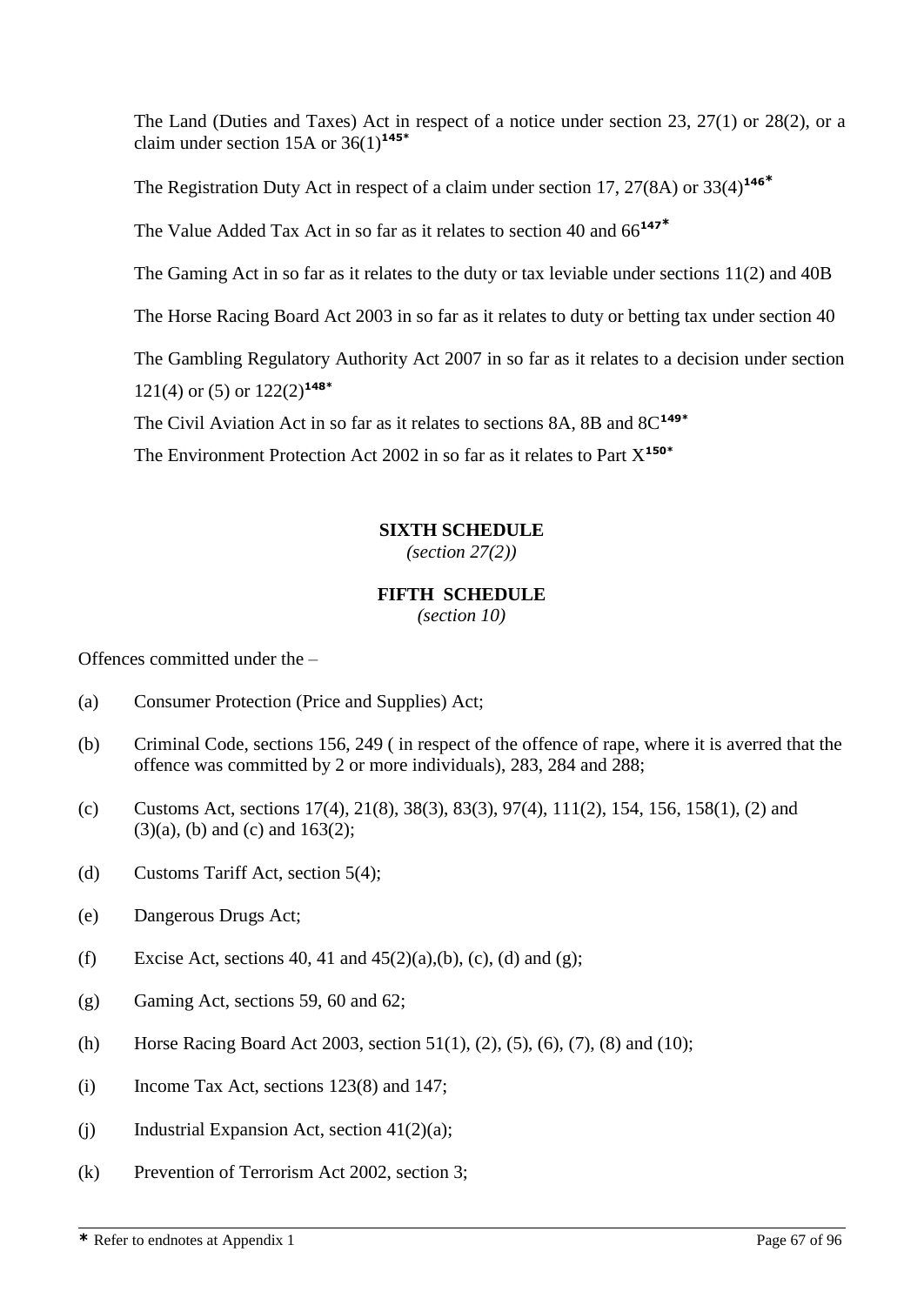- (l) Registration Duty Act, section 24(7);
- (m) Value Added Tax, sections 54, 55, 57, 58, 59(b), 64(2) and 69(3).

#### **SEVENTH SCHEDULE**

*(section 28)*

# **PART I**

#### **Customs and Excise Department**

Comptroller of Customs Associate Comptroller of Customs Deputy Comptroller of Customs Assistant Comptroller of Customs

#### **Income Tax Department**

Commissioner Deputy Commissioner Chief Investigating Officer Assistant Commissioner

#### **Large Taxpayer Department**

Commissioner Deputy Commissioner Assistant Commissioner

# **[***Registrar – General's Department***] Item deleted<sup>151</sup>**\*

# **Value Added Tax Department**

Commissioner for Value Added Tax Deputy Commissioner for Value Added Tax Chief Investigating Officer Assistant Commissioner for Value Added Tax

#### **Revenue Authority under the repealed Unified Revenue Act**

Director-General Secretary

#### **Part II**

#### **Customs and Excise Department**

Chief Customs & Excise Officer

#### **Income Tax Department**

Principal Investigating Officer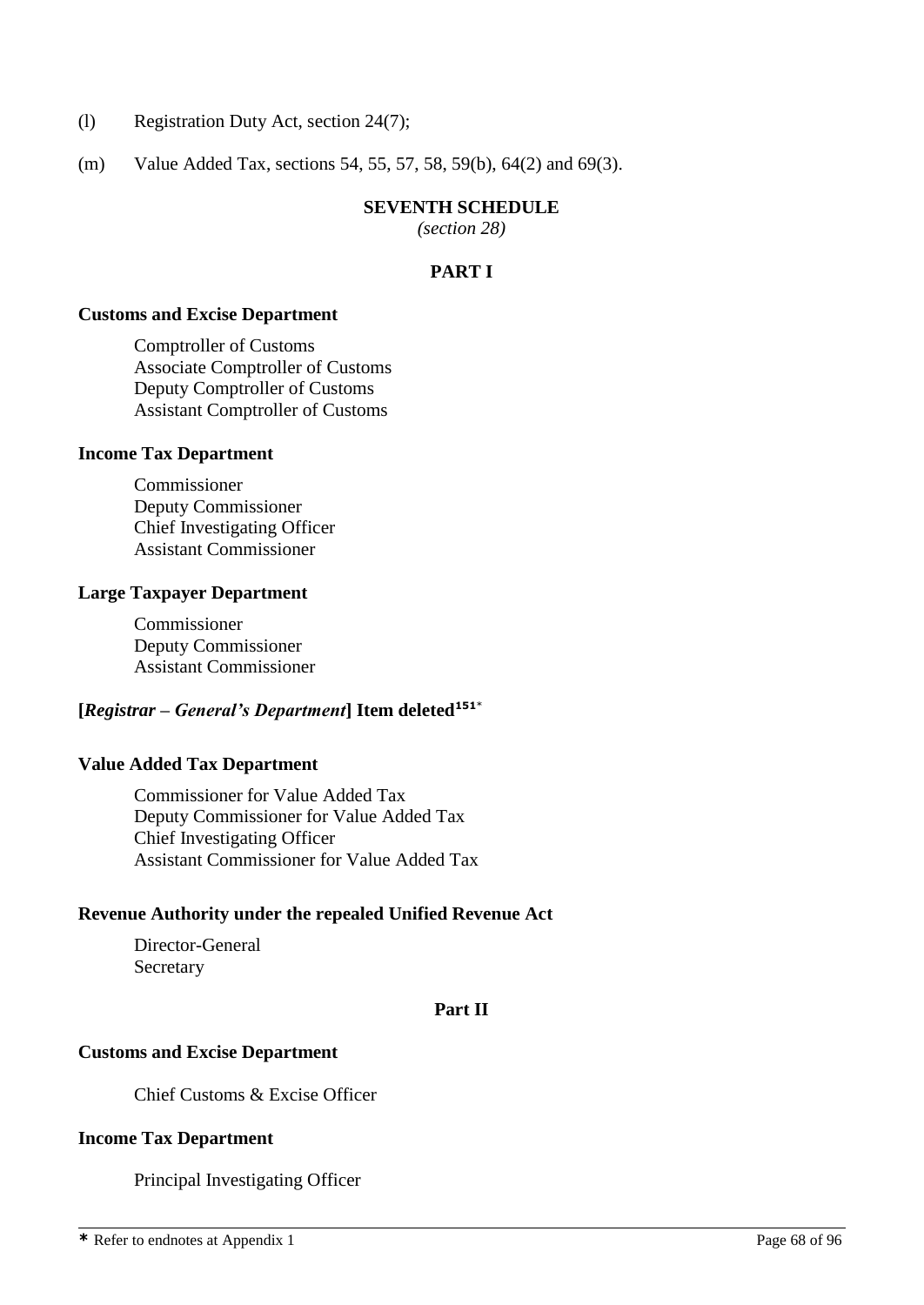Chief Inspector of Taxes Senior Investigating Officer Investigating Officer

# **Large Taxpayer Department**

Tax Investigator

# **Value Added Tax Department**

Chief Revenue Officer Senior Investigating Officer Investigating Officer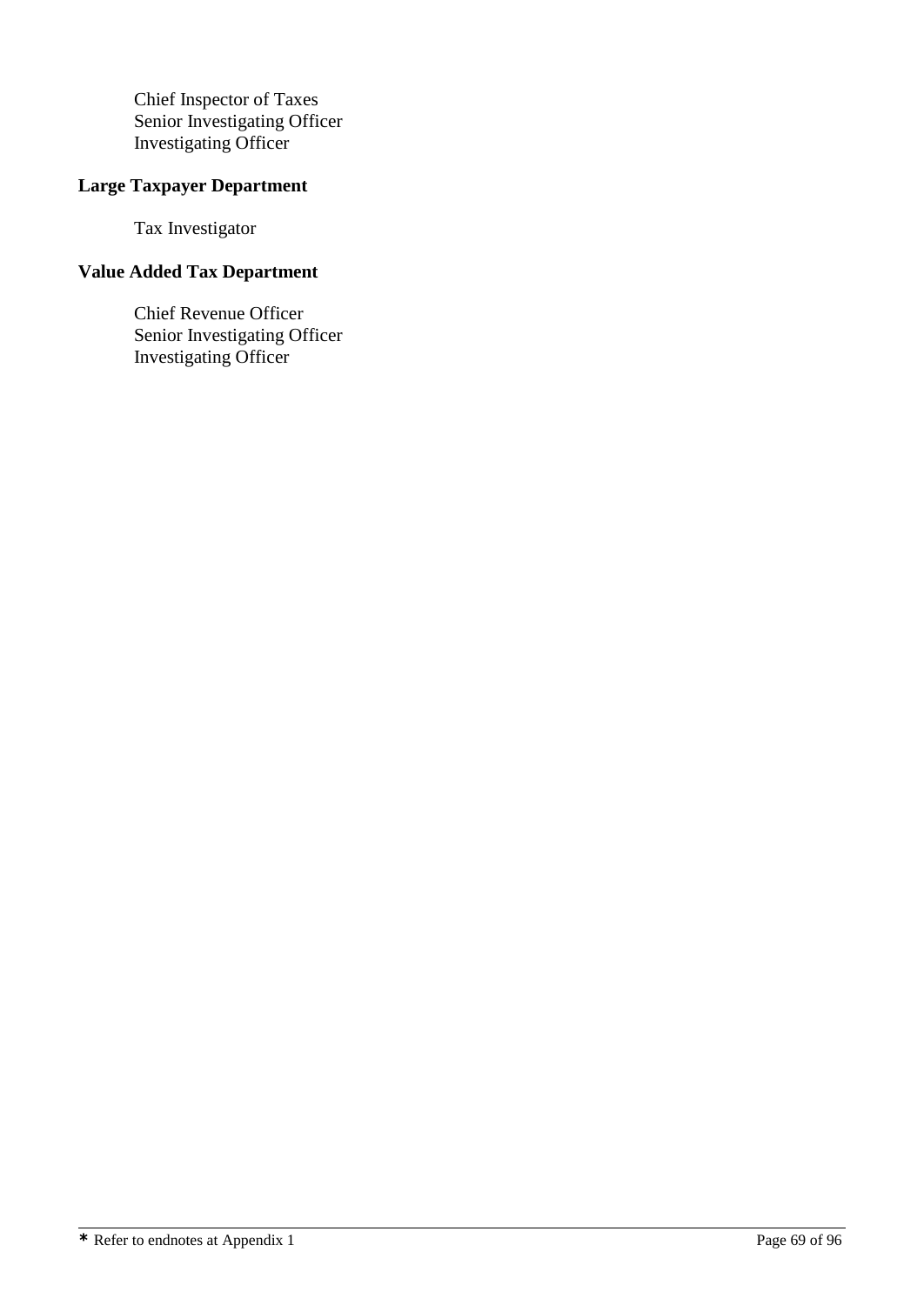#### **EIGHTH SCHEDULE<sup>152</sup>\***

[Sections 21I and 21L]

#### **PART I**

 Office of the Director-General Mauritius Revenue Authority Port Louis Date......................................

#### **DISTRESS WARRANT**

Under section 21I of the Mauritius Revenue Authority Act.

To Usher of the Supreme Court....................................

Whereas …................................................................................................. is indebted to the Director-General of the Mauritius Revenue Authority in the sum of ……....................................................................................being tax due and payable by the aforesaid .........................................., particulars of which are set out in the Annex.

And whereas default has been made in the payment of the aforesaid amount to the Director-General of the Mauritius Revenue Authority and the aforesaid amount is still due.

These are, therefore, to authorise and order you forthwith to make distress of the goods, chattels and effects of the said person, and if within 3 clear days next after the making of such distress the amount of the tax due and payable, including the charge of taking and keeping the distress is not paid, you shall sell the goods, chattels and effects of the said person up to the amount mentioned in the distress including the costs and that you certify to me on or before the ...... day of ............. 20..... what you shall have done by virtue of this warrant.

Given under my hand at Port Louis, this ...... day of ........... 20....

………..................……..................

Director-General of the Mauritius Revenue Authority

#### **RETURN OF THE ABOVE WARRANT**

In execution of the above warrant, I certify that I have this day seized the goods, chattels and effects of the herein named and have made and signed an inventory of the same hereunto annexed, and have appointed .............................................................. as guardian of the same.

Date ......................... 20.......

.........................

Usher of the Supreme Court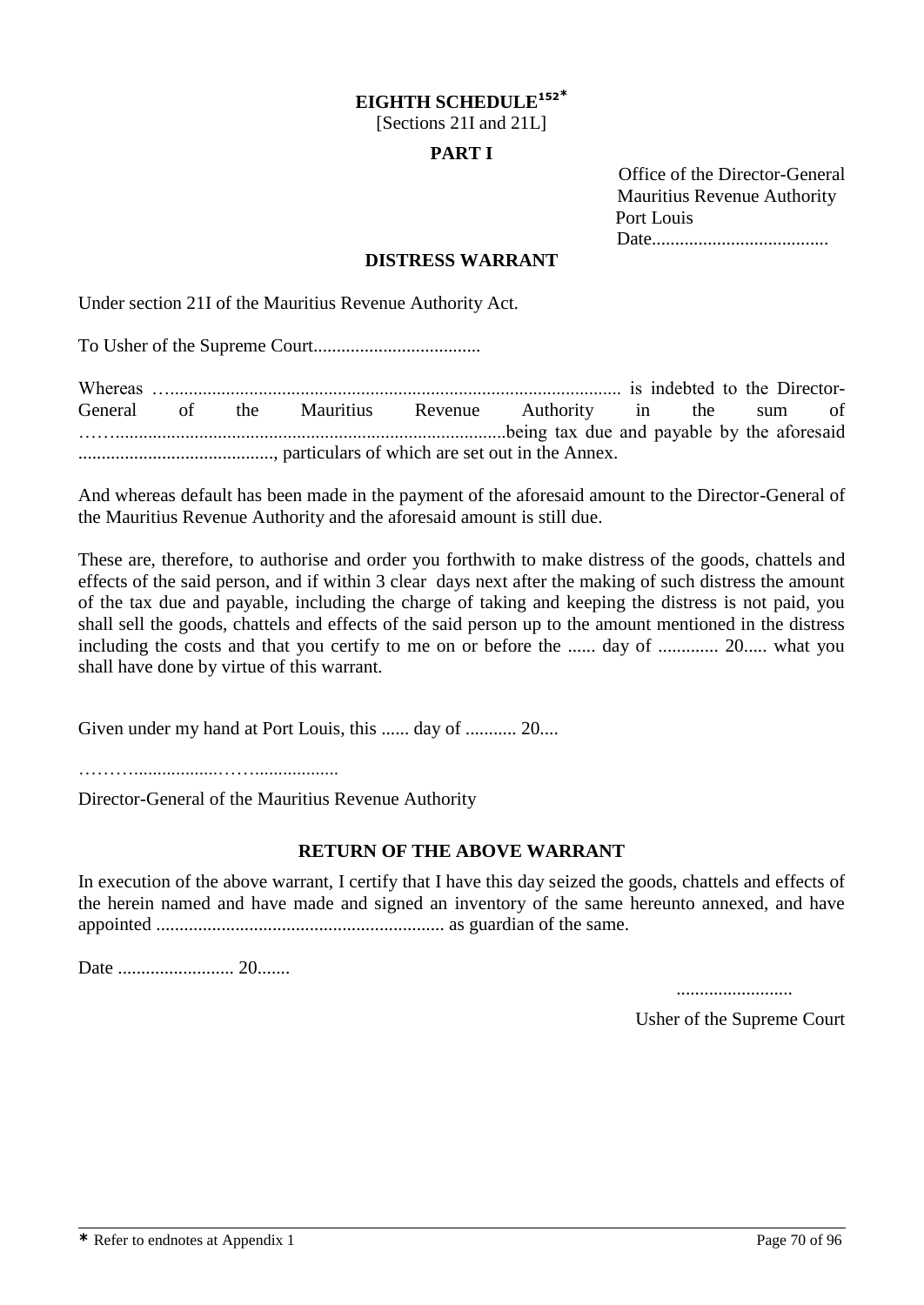## **PART II**

#### **FORM OF MEMORANDUM OF INSCRIPTION**

Privilege inscribed under section 21L of the

Mauritius Revenue Authority Act

by the

Director-General of the Mauritius Revenue Authority

electing his legal domicile in his Office in Port Louis

against

..........………………………………….……………........... …………….(names in full) of …………...............…………………………………………........................................ (address in full) ……………............................………...………………………………… ……………….....................................................................................................................

> (occupation) and

|                                           | (first name and maiden names in full)                                             |
|-------------------------------------------|-----------------------------------------------------------------------------------|
|                                           |                                                                                   |
| his wife, hereinafter called the debtor/s |                                                                                   |
|                                           |                                                                                   |
|                                           | rupees (in words) upon all immovable property belonging to the debtor/s including |
|                                           |                                                                                   |
|                                           |                                                                                   |
|                                           |                                                                                   |
|                                           |                                                                                   |

I certify that this memorandum is an exact copy of the other original with which it has been duly collated

........……………………................

Director-General Mauritius Revenue Authority

#### **PART III REQUEST FOR ERASURE OF INSCRIPTION**

The Conservator of Mortgages is hereby requested to erase in his registers the privilege inscribed by the Director-General of the Mauritius Revenue Authority on the ..……….……………....... of ………………... 20... in Vol. …... No. …. against:

..............................................…………………………………………..................................... .................................................................……………………………………………………… ………......................................................................................................................................... upon all immovable property which belonged to the latter, including ....................................... .......................................................…………………….........................……………………… Dated, signed and sealed in Port Louis on the ...... of ............... 20........

. .......…………………….........

Director-General Mauritius Revenue Authority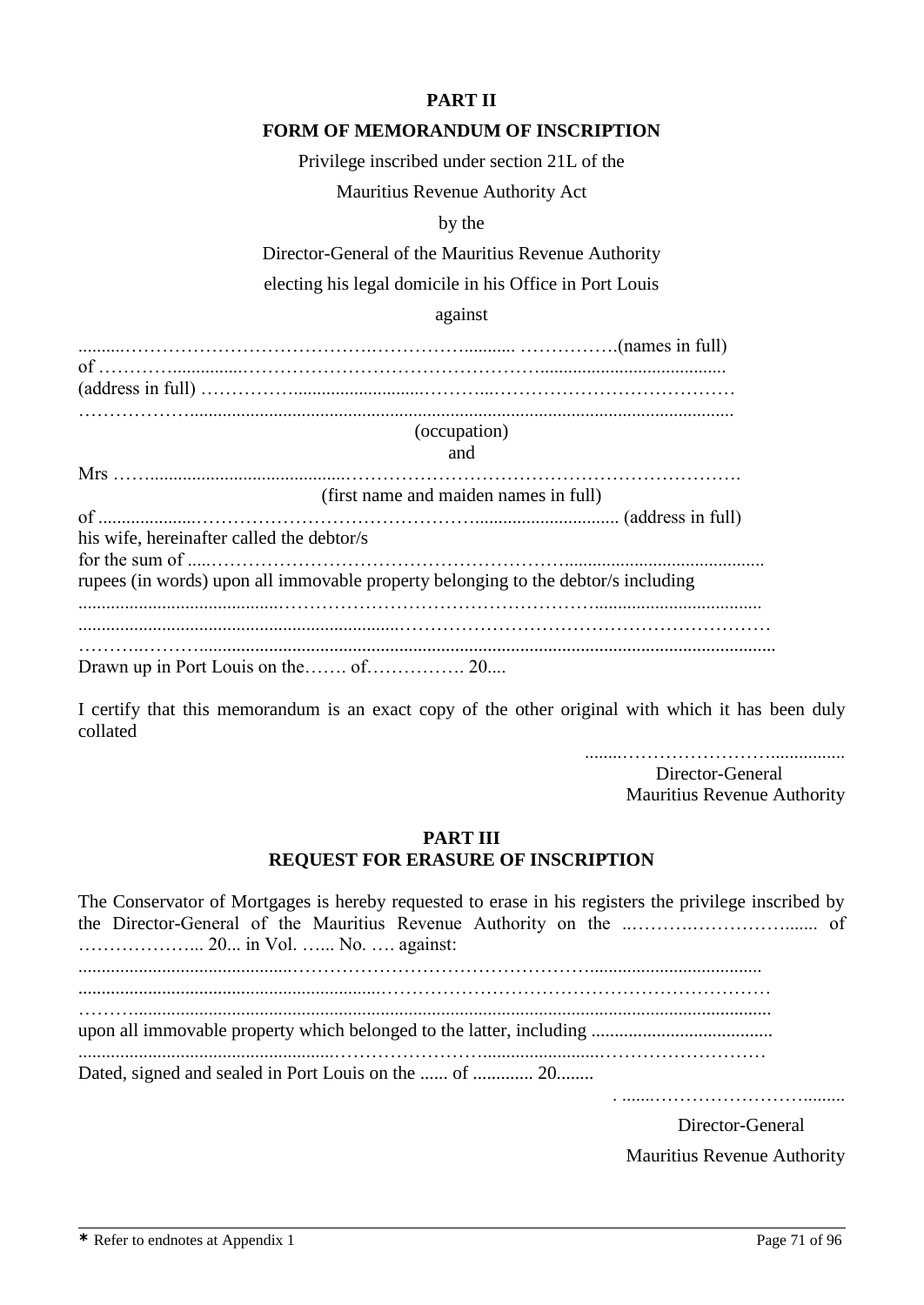# **NINTH SCHEDULE<sup>153</sup>\* [Section 21K]**

#### **Application under oath**

To District Magistrate of ..................................................................................................................

2. I ..................................................................................................................................................... Director-General of the Mauritius Revenue Authority, electing my legal domicile in my Office in Port Louis, do hereby swear/solemnly affirm that –

(a) .................................................................................................. …………………………of ......................................................................................................................................................

- (i) has failed to submit annual returns under the Revenue Law for the year of assessment ………. to ………..
- (ii) is indebted in a sum of ………………. rupees being
	- (A) customs duty in the sum of ………...................;
	- (B) excise duty in the sum of ………………..……;
	- (C) value added tax in the sum of …………………;
	- (D) income tax in the sum of  $\dots\dots\dots\dots\dots\dots\dots$
	- (E) ……………. in the sum of …………………....
- (b) the annual turnover of taxable supplies of the registered person being more/less than 12 million rupees, the taxable period of the person is, in accordance with section 2 of the Act, a month/quarter;
- (c) a notice of intention to close down part or the whole of the business of the person for a temporary period not exceeding 14 days was sent to the person on ............................(a certified copy of the notice is attached); and
- (d) the person has failed to comply with the aforesaid notice.

| 3. | In accordance with section of the Act, I do hereby apply to you for an order to close down |  |  |  |  |
|----|--------------------------------------------------------------------------------------------|--|--|--|--|
|    |                                                                                            |  |  |  |  |
|    | for a period not exceeding 14 days.                                                        |  |  |  |  |
|    |                                                                                            |  |  |  |  |
|    |                                                                                            |  |  |  |  |
|    | Application granted/not granted                                                            |  |  |  |  |
|    |                                                                                            |  |  |  |  |
|    |                                                                                            |  |  |  |  |
|    |                                                                                            |  |  |  |  |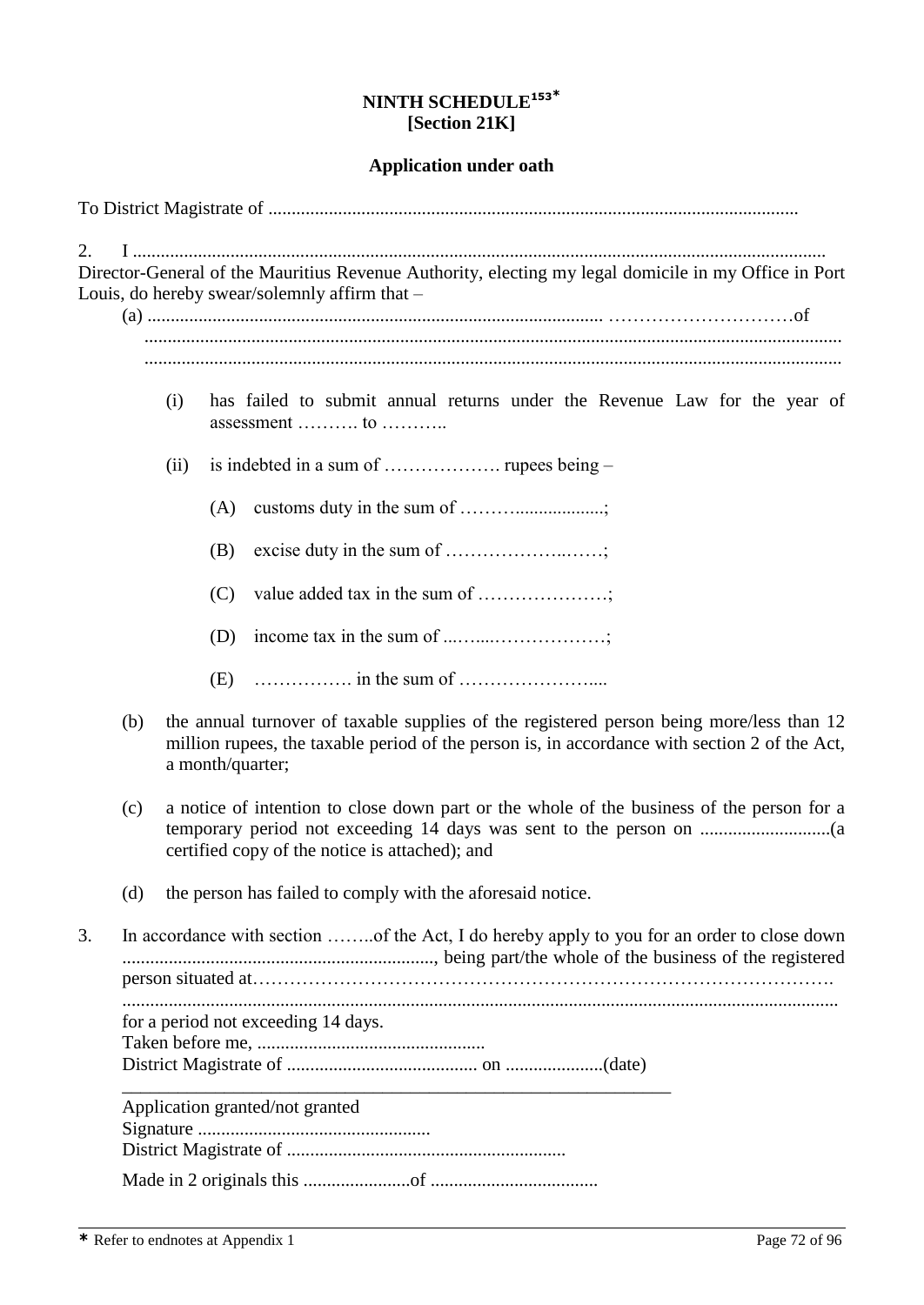# **TENTH SCHEDULE<sup>154</sup>\* [Section 21K]**

# **Order to close down part or whole of business premises temporarily**

To Usher ……………………………………………………………………

2. Whereas an application made by the Director-General of the Mauritius Revenue Authority under section 21K has this day been granted by me for the closing down ……………………………………………., being part/the whole of the business premises of ………………………………………………………………………………………………………….. ……………………………………………………………………….…………………………………. ……………………………………………………….............................. of…………………………… …………………………………… for a period of ……………. days as from the date of the execution of this order.

3. These are, therefore, to authorise and order you forthwith to close down……………………….. ………………………………………………………….., being part/the whole of the business premises of .........………………………………………………………………………………………………….. …………………………………… of ………………………………… ……………………………………………………………. for a period of…………………………….. ………………….. days as from the date of the execution of this order. Signature ……………………………..

District Magistrate of ……………………………………………………….

Made in 2 originals this ……………………………… of ………………

# **RETURN OF EXECUTION OF ORDER**

To : The Director-General of the Mauritius Revenue Authority

In execution of the above order, I certify that I have this day closed down…………………………………………………….., being part/the whole of the business premises of …………..…………………………………………………………………………………. …………………………………………………………………………………………………………… ………………...… of ………………………………………………………………………………….. ……………………………………………..……………………………………………………………. for a period of …………………………… days as from this day.

2. I also certify that, in accordance with section 21K, I have affixed in a conspicuous place on the front of the premises of the business or part of the business which has been closed, a notice duly certified by the Director-General of the Mauritius Revenue Authority bearing the words "CLOSED TEMPORARILY FOR NOT PAYING TAX".

…………………….……………………………...

Usher of the ………………….………………...…

Made in 2 originals this ……………………….. of ……… \_\_\_\_\_\_\_\_\_\_\_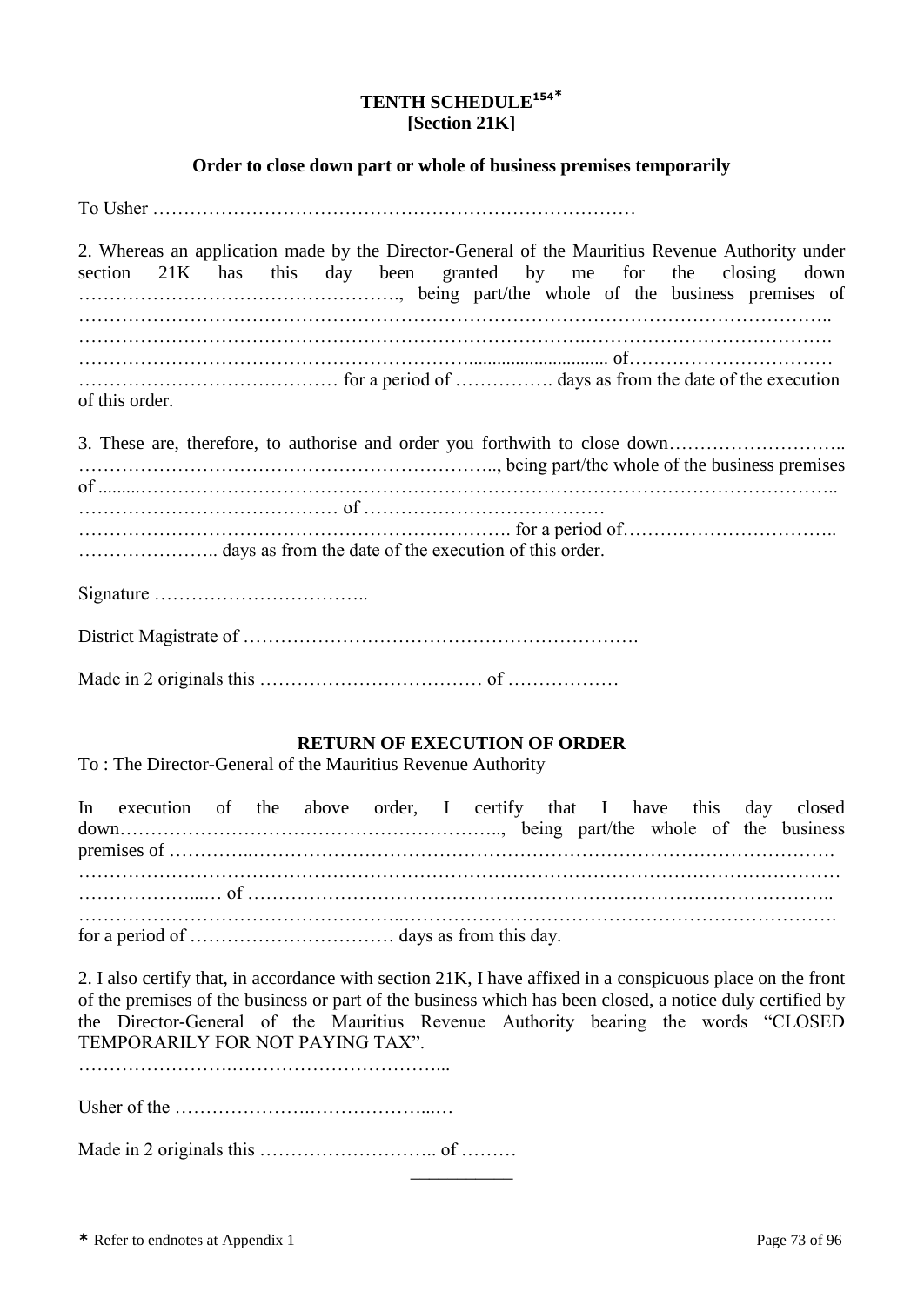# Appendix I \_\_\_\_\_\_\_\_\_\_\_\_\_

**1** FA 2016 – New definition inserted shall come into operation on 1 October 2016.

 $\overline{a}$ 

- **2** FA 2021 - New definition inserted which has come into operation on 05 August 2021.
- **3** FA 2018 – The definition of "tax" amended, the words ", contribution" inserted after the word "levy" w.e.f 9 August 2018.

FA 2012 – The definition of "tax" amended, the words ", levy" inserted after the word "fee" w.ef. 22 December 2012.

**4** FA 2018 – Section 3(3)(a) amended, the word "Fund" deleted and replaced by the words "Fund or any other Fund as specified in a Revenue Law" w.e.f 9 August 2018.

FA 2016 – Subsection (3) repealed and replaced w.e.f 7 September 2016.

- *(3) Any tax collected by the Authority shall, as soon as is reasonably practicable, be paid by the Director-General into the Consolidated Fund.*
- **5** FA 2017 – Section 3(3)(b) amended the following new subparagraph (iv) added, shall come into operation on 3 January 2018.
- **6** FA 2009 – Subsection (4)(c) amended, the words "the Fiscal Investigations Department" deleted and replaced by the words "subject to subsection (5)(b), the Fiscal Investigations Department" w.e.f. 30 July 2009.
- **7** FA 2009 - Subsection (5)(b) amended, the words "Law practitioners" deleted and replaced by the words "Without prejudice to such legal services, including legal representation, as the Authority may seek and obtain from law officers whenever its Legal Services Department is inadequately or unsuitably staffed, law practitioners" w.e.f. 30 July 2009.
- **8** FA 2016 – Subsection (6) amended, the words "subsection  $5(a)(i)$ " deleted and replaced by the words "subsection (5)(a)" w.e.f 7 Setember 2016.

FA 17/2007 – Subsection (6) added w.e.f 22.08.07.

- **9** FA 2015 – Section 6 amended, subsection (6) repealed and replaced - w.e.f. 14 May 2015.
	- *(6) The Board shall not concern itself with any matter relating to the application or execution of the Revenue Laws, nor will it have access to information concerning the liability or otherwise of any person to tax.*
- **<sup>10</sup>** FA 2015 New sections 7A and 7B inserted after section 7 w.e.f. 14 May 2015.
- **<sup>11</sup>** FA 2016 New section 7C inserted after section 7B w.e.f 7 September 2016.
- **<sup>12</sup>** FA 2012 Section 9(1) amended, the words "and the statements referred to in section 10(5), duly audited" inserted, after the words "audited accounts" w.ef. 22 December 2012.
- **<sup>13</sup>** FA 2012 Subsection (1) amended, the words "implementing the policy of the Authority" deleted and replaced by the words "the execution of the policy of the Board on matters of tax administration and for the control and management of the day-to-day business of the Authority" w.ef. 22 December 2012.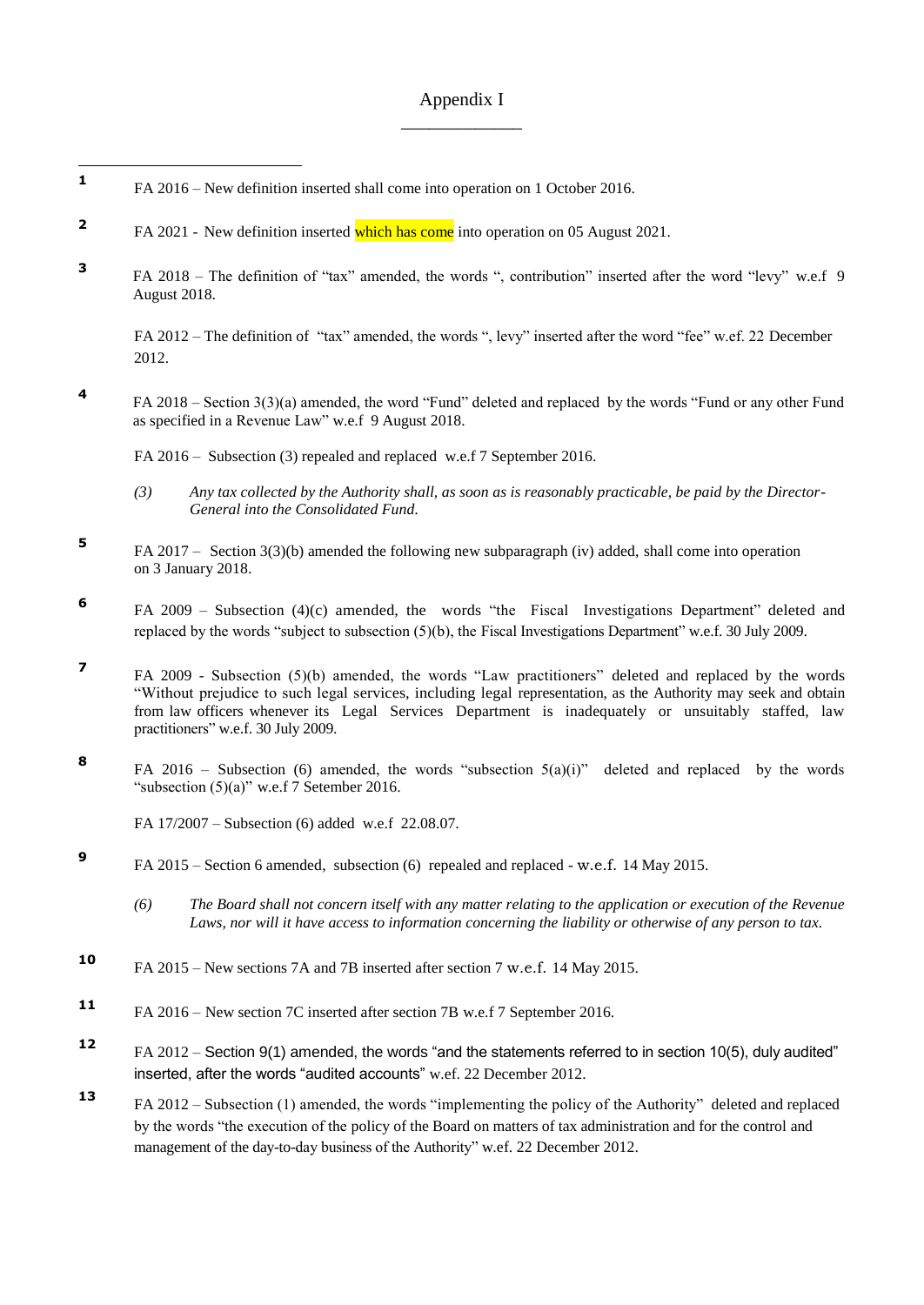- **<sup>14</sup>** FA 2012 –Subsection (3) repealed and replaced w.ef. 22 December 2012.
	- (3) In the exercise of his functions, the Director-General shall comply with any decision of the Board and with any direction given to him by the Board.
- **<sup>15</sup>** FA 2012 New subsection (5), (6) and (7) added w.ef. 22 December 2012.
- **16** FA 2011 Section 11(4) amended, the following subparagraphs–

 $\overline{a}$ 

- (i) officers of the management team shall constitute the majority of the members of the committee; and
- (ii) the Committee shall comprise at least one member of the Board.

repealed and replaced by the following subparagraphs w.e.f. 15 December 2011.

- (A) officers of the management team shall constitute a majority of the members of the committee; and
- (B) the Committee shall, in the case of vacancies in the 2 grades below the grade of Director-General, comprise at least the Director-General or another member of the Board.

FA (No.2) of 2009 - Section 11(4)(b)(ii) amended, by deleting the words "other than, or in addition to, the Director-General in his capacity as member of the Board" w.e.f. 19.12.2009.

- **<sup>17</sup>** FA 2009 The words ", every officer" inserting, after the words "the Director-General" w.e.f. 30 July 2009.
- **<sup>18</sup>** Act No.20 of 2011 (THE ECONOMIC AND FINANCIAL MEASURES (MISCELLANEOUS PROVISIONS) ACT 2011) - Section 13 subsection (2) is amended, by inserting, after paragraph (a), the following new paragraph (aa) - w.e.f 31 August 2011, Proclamation No. 7 of 2011.
- **19** FA 2021 - Section 13 subsection (2) is amended, by inserting, after paragraph (aa), the following new paragraph (ab) - w.e.f 05 August 2021.
- **<sup>20</sup>** FA 2021 Section 13 subsection (2) is amended, by inserting, after paragraph (ab), the following new paragraph (ac) - w.e.f 05 August 2021.
- **<sup>21</sup>** FA 2017 Section 14 subsection (1) amended, the words "grandchildren, and subject to subsection (2)," deleted and replaced by the words "subject to subsection (2), his grandchildren and" w.e.f 24 July 2017.

FA 2012 – Section 14 subsection (1) repealed and replaced w.ef. 22 December 2012.

Every person shall, at the time of making an application to be recruited by the Authority, or within one month preceding his transfer to the Authority, as the case may be, lodge -

- (a) in the case of the Director-General, with the Chairperson, a declaration of assets by way of an affidavit in the form specified in the Second Schedule;
- (b) in the case of an officer, with the Director-General, a declaration of assets by way of an affidavit in the form specified in the Second Schedule; or
- (c) in the case of any other employee, with the Director-General, a declaration of assets in the form specified in the Third Schedule,

in relation to himself, his spouse, his minor children and grand-children, and subject to subsection (2), children of age.

- **<sup>22</sup>** FA 2018 Subsection (1)(b) amended, the words ", subject to subsection (2A)," inserted after the word "submit" shall come into operation on 1 January 2019.
- **<sup>23</sup>** FA 2017 Subsection (2) amended , the words "grandchildren and" inserted after the words "relation to" w.e.f 24 July 2017.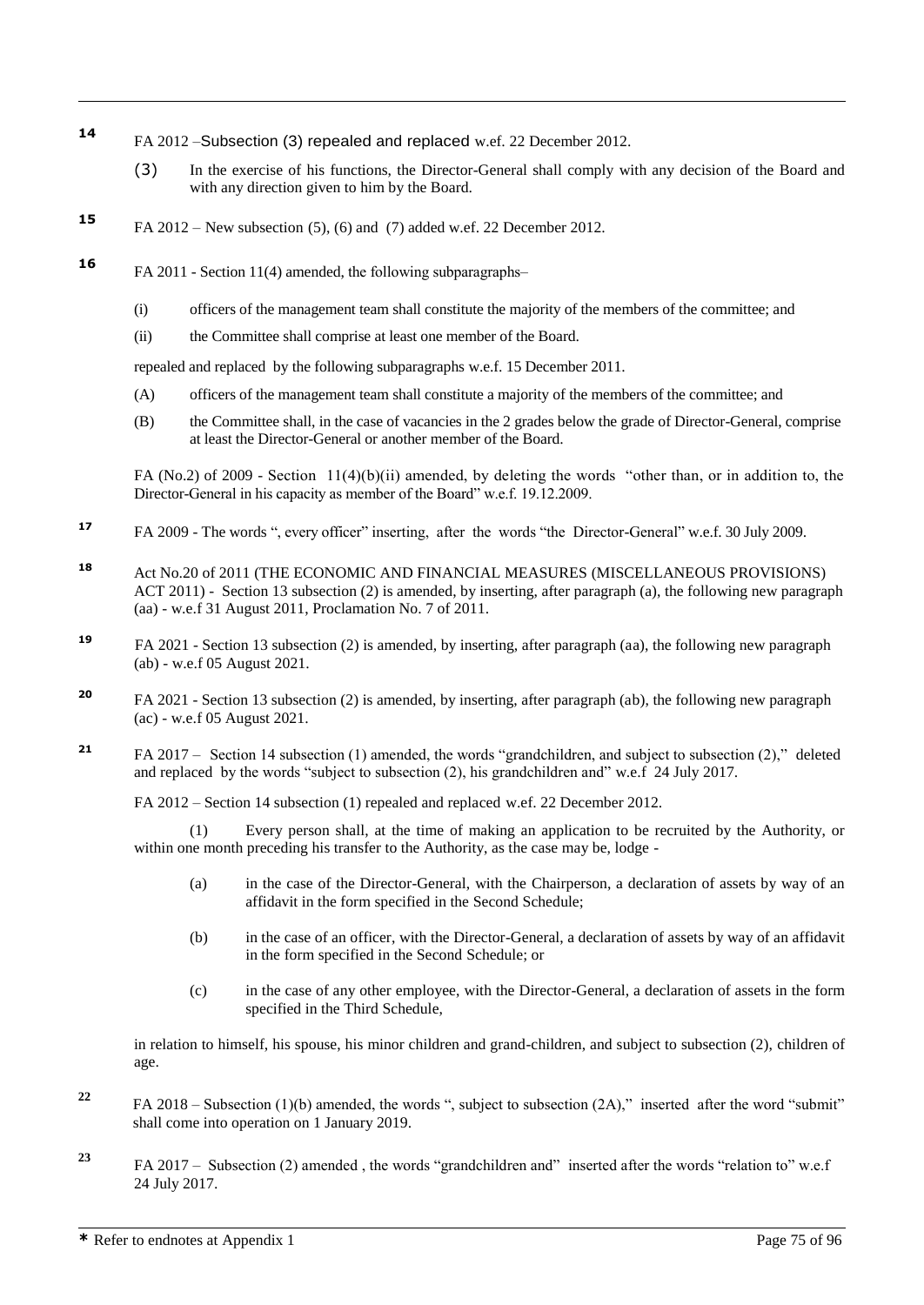- **<sup>24</sup>** FA 2018 New subsections (2A) and (2B) inserted after subsection (2) shall come into operation on 1 January 2019.
- **<sup>25</sup>** FA 2018 New subsections (2A) and (2B) inserted after subsection (2) shall come into operation on 1 January 2019.
- **<sup>26</sup>** FA 2018 Subsection (3) amended, the words "or employee" inserted after the word "officer" and the words "by means of an affidavit or declaration, as the case may be" deleted and replaced by the words "in the manner specified under this section" - shall come into operation on 1 January 2019.
- **<sup>27</sup>** FA 17/2007 –Subsection (4) repealed and replaced by the following subsections w.e.f 22.08.07. MRA Act 2004:-

(4) *The Head of the Internal Affairs Division, or any officer deputed by him, may for the purposes of verifying any declaration lodged under this section, call for any oral or written information from an officer or employee or a prospective officer or employee.*

- **<sup>28</sup>** FA 2018 Subsection (4) amended, the words "or employee" inserted after the word "officer" shall come into operation on 1 January 2019.
- **<sup>29</sup>** The Anti-Money Laundering…Act 2020 Section 15A inserted after Section 15 –w.e.f 9 July 2020.
- **<sup>30</sup>** FA 2018 Section 16(3) and (4) amended, the words "or such other officer designated by the Director-General" inserted after the word "Department" w.e.f 9 August 2018.
- **<sup>31</sup>** FA 2018 Section 16(3) and (4) amended, the words "or such other officer designated by the Director-General" inserted after the word "Department" w.e.f 9 August 2018.
- **<sup>32</sup>** FA 2013 Section 17(1) amended , the words "Director of Audit" deleted and replaced by the words "Director, Internal Audit Division of the Mauritius Revenue Authority" - shall be deemed to have come into operation on 1 January 2013.

FA 2009 - The word "Minister" deleted and replaced by the word "Board" w.e.f. 30 July 2009.

- **<sup>33</sup>** FA (No.2) of 2009 Section 17 amended, by adding, after subsection (2) the new subsection (3) w.e.f. 19.12.2009.
- **<sup>34</sup>** FA 2018 –Section 17A repealed w.e.f 9 August 2018.

*17A. Set-off of taxes*

*Where any tax under any Revenue Law has been paid in excess by a person and at the same time the person owes to the Authority any other tax under any Revenue Law, the Director-General may, before effecting any repayment, set-off the tax paid in excess against the tax due by that person.*

FA 2012 – New section 17A inserted after section 17 w.ef. 22 December 2012.

**<sup>35</sup>** New Part IIIA proclaimed but repealed through administrative decision (Legislation was never in operation)

FA 2017 – New Part IIIA inserted after Part III shall come into operation on a date to be fixed by Proclamation.

## *PART IIIA – REGISTERED TAX AGENTS*

# **17B. Interpretation of this Part**

In this Part –

 $\overline{a}$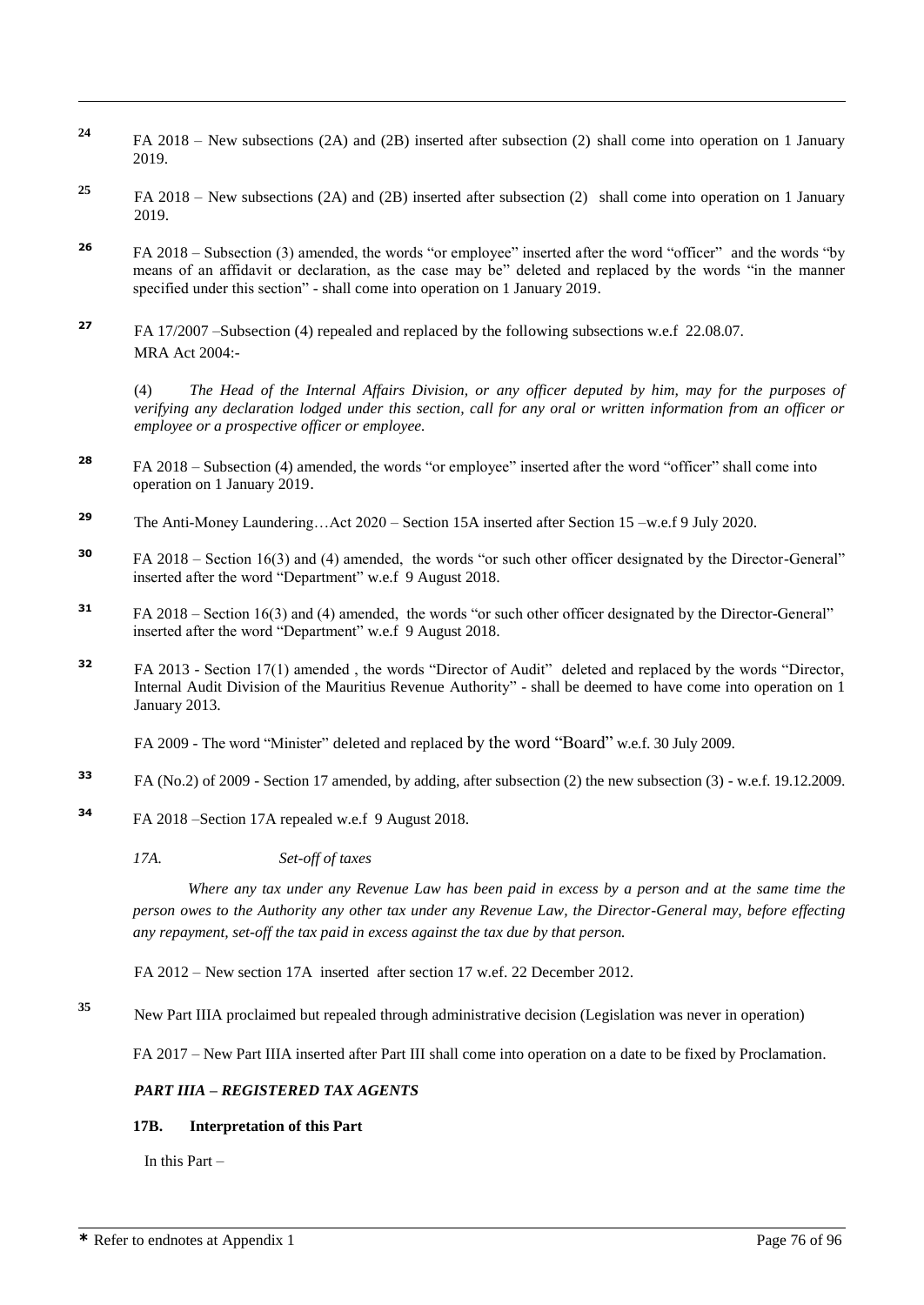"law practitioner" has the same meaning as in the Law Practitioners Act;

"Mauritius Institute of Professional Accountants" has the same meaning as in the Financial Reporting Act.

# **17C. Tax agent**

No person shall –

 $\overline{a}$ 

- (a) prepare and sign the annual return of a tax payer;
- (b) represent a tax payer before the Authority;
- (c) represent a tax payer before the ATDR Panel;
- (d) represent a tax payer before the Assessment Review Committee;
- (e) transact any business on behalf of any person in respect of the person's rights or obligations under any Revenue Law,

unless he is registered as a tax agent, a registered nominee of a tax agent or a person nominated in writing by a tax payer.

### **17D. Committee**

- (1) There shall be, for the purposes of this Part, a committee which shall consist of such persons as the Minister may appoint.
- (2) The committee shall, in the discharge of its functions, determine
	- (a) any application made under this Part;
	- (b) whether to suspend or cancel the registration of a tax agent or a nominee of a tax agent.

### **17E. Registration of tax agent**

- (1) No person shall be registered as a tax agent unless
	- (a) in the case of an individual, he
		- (i) is a citizen of Mauritius; and
		- (ii) is a member of the Mauritius Institute of Professional Accountants;
		- (iii) is a law practitioner; or
		- (iv) (A) satisfies the Director- General that he has at least 2 years' experience in the employment of, a person who is a member of the Mauritius Institute of Professional Accountants or, a person registered as a tax agent; or
			- (B) a person holding a degree in the field of taxation, accountancy, economics, business management or any other related field; and
	- (b) in the case of a corporate entity, the person nominated by it to act on its behalf under this Part satisfies paragraph (a).
- (2) (a) Any person referred to in subsection  $(1)(a)(iv)$  who wishes to be registered as a tax agent shall make an application to the Director-General in such form as he may approve.
	- (aa) Any person referred to in subsection  $(1)(a)(ii)$  and (iii) shall be deemed to be registered as tax agent under subsection (4)(b)(i).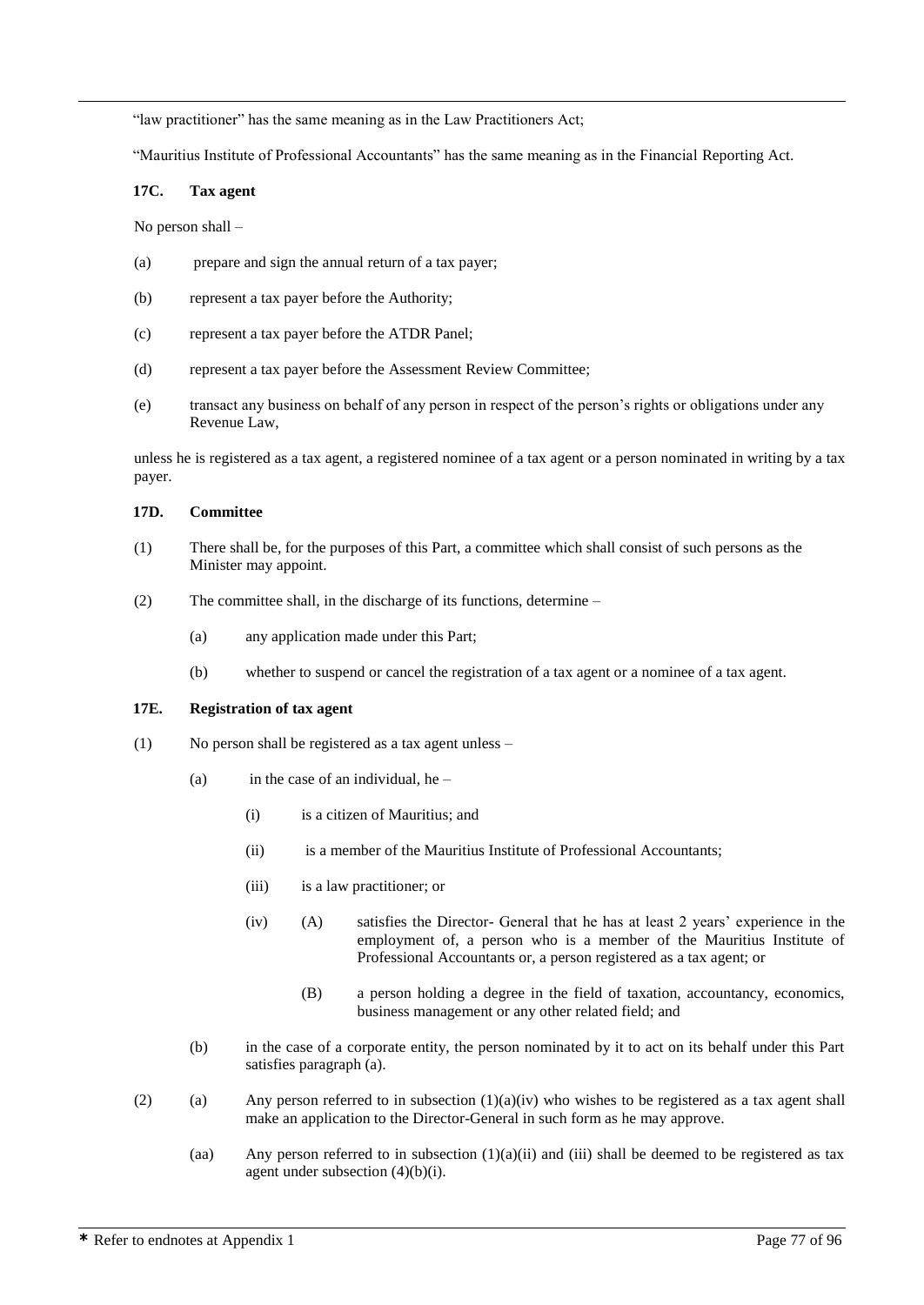- (b) On receipt of an application made under paragraph(a), the Director-General shall refer the application to the committee for its recommendations.
- (3) The committee shall, after making a determination under this section, make recommendations to the Director-General.
- (4) (a) The Director-General may, after due consideration of the recommendations of the committee, grant or reject the application and shall forthwith notify the applicant of its decision.
	- (b) Where the Director-General grants an application under paragraph (a), he shall–
		- (i) register the applicant as a tax agent; and
		- (ii) where the registered tax agent is a corporate entity, register any of its nominees,

on such terms and conditions as he may determine.

- (5) The registration of a tax agent or nominee of a tax agent shall be valid for a period not exceeding 5 years and may be renewed in such manner as may be prescribed.
- (6) The Director-General may, from time to time, publish in such manner as the Director-General may determine, a list of persons registered as tax agents.

### **17F. Regulations under this Part**

 $\overline{a}$ 

- (1) The Minister may, for the purposes of this Part, make such regulations as he thinks fit.
- (2) Any regulations made under subsection (1) may provide
	- (a) for the suspension or cancellation of a registration under this Part;
	- (b) for an appeal against any suspension or cancellation;
	- (c) for anything connected, consequential or incidental thereto;
	- (d) that any person who contravenes them shall commit an offence and shall, on conviction, be liable to a fine not exceeding 10,000 rupees and to imprisonment for a term not exceeding 12 months.

### **17G. Transitional provision**

Where, before the commencement of this Part, a person was representing a person before the Authority, ATDR Panel, Assessment Review Committee or was transacting any business on behalf of a person in respect of the person's rights or obligations under any Revenue Law, he may, notwithstanding this Part, continue to represent that person in such circumstances as may be prescribed.

- **<sup>36</sup>** FA 2017 Subsection (1) amended , the word ", with copy to the person against whose decision, determination, notice or claim the person aggrieved lodges the written representations" inserted after the word "representations" w.e.f 24 July 2017.
- **<sup>37</sup>** FA 2019 Section 19 amended, subsection (1A) repealed and replaced w.e.f 25 July 2019.

Previously-

 $(1)$  (a) Where the written representations referred to in subsection  $(1)$  relate to a decision, determination, notice or claim, as the case may be, under the Income Tax Act, Value Added Tax Act and Part XXIII of the Gambling Regulatory Authority Act, the written representations shall be accompanied by –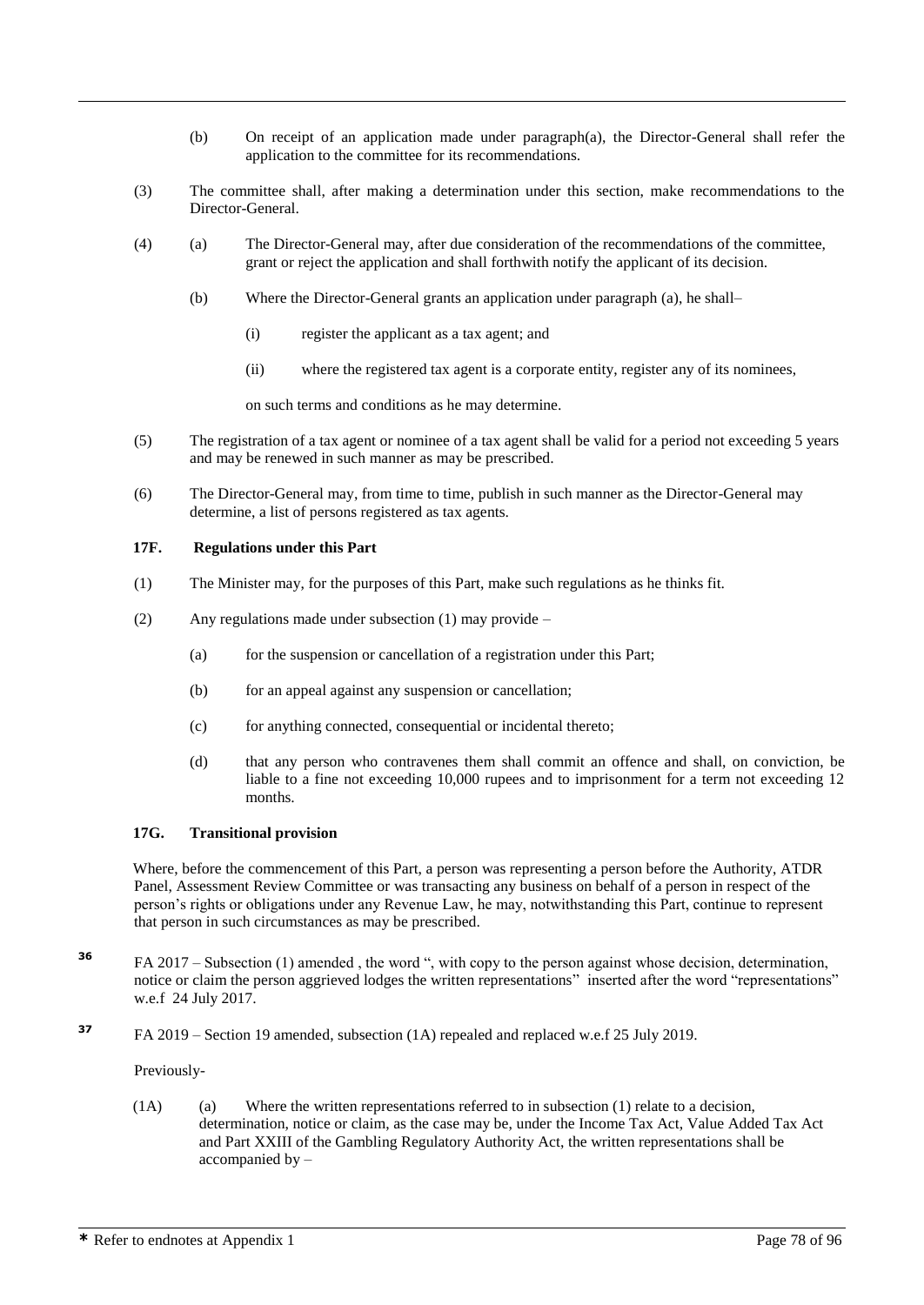- (i) a statement of case; and
- (ii) any witness statement, with copy to the Director-General.
- (b) A statement of case shall contain precisely and concisely
	- (i) the facts of the case;
	- (ii) the grounds of the grievances and the arguments relating to each of the grounds;
	- (iii) submissions on any point of law; and
	- (iv) any other submissions relevant to the representations.
	- (c) The statement of case referred to in paragraph (b) shall be made in such form as the Committee may approve.

FA 2017 – New subsection (1A) inserted after subsection (1) w.e.f 24 July 2017.

- **<sup>38</sup>** Covid M A 2020- New subsection (1E) inserted after subsection (1D) w.e.f 16 May 2020.
- **39** FA 2021 - section 19(1F) amended, by deleting the words "section 131B(9)" and replacing them by the words ""section  $131B(2)$ " w.e.f 05 August 2021.

Covid M A 2020 – The existing subsection (1E) renumbered as (IF) w.e.f 16 May 2020

FA 2018 –New subsection (1E) inserted after subsection (1D), shall come into operation on 1 September 2018.

- **<sup>40</sup>** Covid M A 2020- Subsection (2) amended, the word "Where" deleted and replaced by the words "Notwithstanding subsection (1E), where" – w.e.f 16 May 2020.
- **<sup>41</sup>** FA 2018 –New subsection (2A) inserted after subsection (2) shall come into operation on 1 September 2018.
- **<sup>42</sup>** MRA Amendment Act No. 4 of 2006 Subsection (1) amended w.e.f 02.10.2004.

MRA Act 2004:-

 $\overline{a}$ 

*The aggrieved person and the Director-General, shall be entitled to take part in the hearing, at which no issue shall be raised other than those set out in the representations made by the person.*

**<sup>43</sup>** FA 2017 – Subparagraph (i) amended, the words "6 months" deleted and replaced by the words "2 months" w.e.f 24 July 2017.

FA 15/2006 – Subsection (3) deleted and replaced w.e.f 07.08.06. MRA Act 2004:-

- (3) *A panel shall give its decision on the representations heard by it not later than 8 weeks after the start of the hearing.*
- **<sup>44</sup>** FA 2019 Subparagraph (i) amended, the words "within 2 months" deleted and replaced by the words "within 3 months" w.e.f 25 July 2019
- **<sup>45</sup>** FA 2017 Subparagraph (ii) amended, the words "8 weeks from the start of the hearing" deleted and replaced by the words "4 weeks from the end of the hearing" w.e.f 24 July 2017.
- **<sup>46</sup>** FA 15/2006 Subsection (3) deleted and replaced w.e.f 07.08.06. MRA Act 2004:-
	- (3) *A panel shall give its decision on the representations heard by it not later than 8 weeks after the start of the hearing.*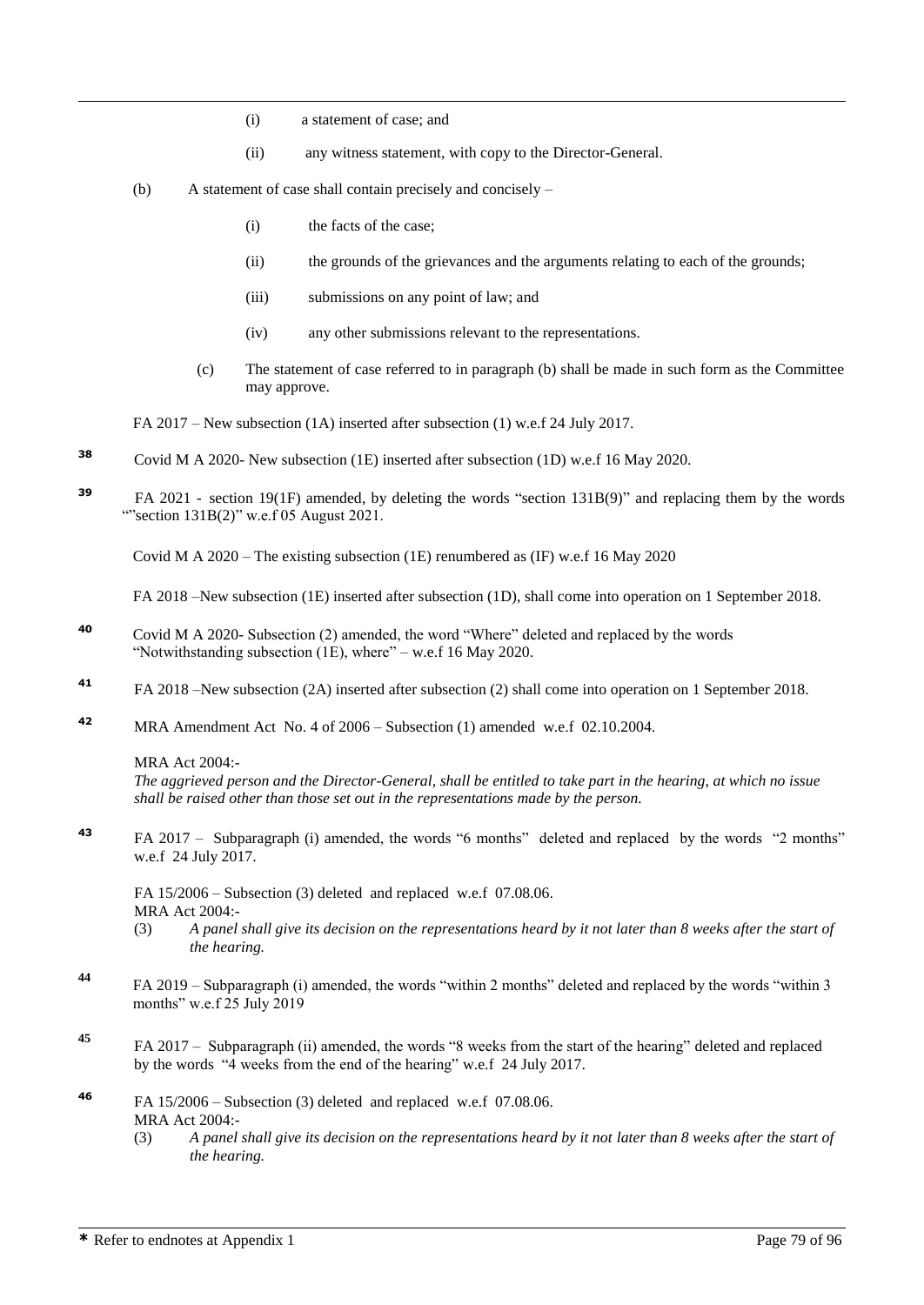- 47 **<sup>47</sup>** FA 2020 – Subsection 3A inserted – w.e.f 7 August 2020
- **<sup>48</sup>** MRA Amendment Act No. 4 of 2006 Subsection (1) amended w.e.f 02.10.2004. MRA Act 2004:- *A decision under subsection (3) which is in respect of any amount of tax to be paid by the aggrieved person shall, subject to subsection (5), not relieve him from his obligation to pay any surcharge or penalty provided for under any of the Revenue Laws in respect of a late return or late payment.*
- **<sup>49</sup>** MRA Amendment Act No. 4 of 2006 Subsection ( 7 ) amended w.e.f 02.10.2004.

MRA Act 2004:-

*The Clerk to the Committee shall arrange for such administrative and secretarial or other assistance as the Committee or a panel may require and shall forthwith give written notice to the aggrieved person and to the Director-General of the decision of a Committee.*

- **<sup>50</sup>** FA 2021 New subsection (7A) inserted after subsection (7) w.e.f 05 August 2021.
- **<sup>51</sup>** MRA Amendment Act No. 4 of 2006 Subsection (8) added w.e.f 02.10.2004.
- **<sup>52</sup>** FA 2021 Part IVA repealed w.e.f 05 August 2021

Previously was:

# *PART IVA – INDEPENDENT TAX PANEL52\**

#### *21A. Independent Tax Panel*

*(1) Subject to this section, there shall be, in accordance with section 18(2)(c), a panel which shall be referred to as the Independent Tax Panel.*

*(2) Section 18(2)(b) shall not apply to this Part.*

*(3) In the discharge of its functions, the Independent Tax Panel shall act without fear or favour and shall not be subject to the direction or control of any other person or authority.*

*(4) A member sitting on the Independent Tax Panel to consider an application made pursuant to section 21B shall not sit on a panel of the Committee which hears representations for review under section 19 in relation to that case.*

#### *21B. Functions of Independent Tax Panel*

*(1) The functions of the Independent Tax Panel shall be to –*

- *(a) consider applications made ex parte by the Director-General under –*
	- *(i) section 7A of the Customs Act;*
	- *(ii) section 119A of the Gambling Regulatory Authority Act;*
	- *(iii) section 123A of the Income Tax Act; or*
	- *(iv) sections 28A and 73(10A) of the Value Added Tax Act,*

*and grant an authorisation, within a period of 30 days from the date of the application, where it is satisfied that there is prima facie evidence of fraud;*

*(b) consider applications for authorisation by the Director-General under subsections (2) and (3) and grant an authorisation, within 15 days of the date of submission, where it is satisfied that there is prima facie evidence of fraud;*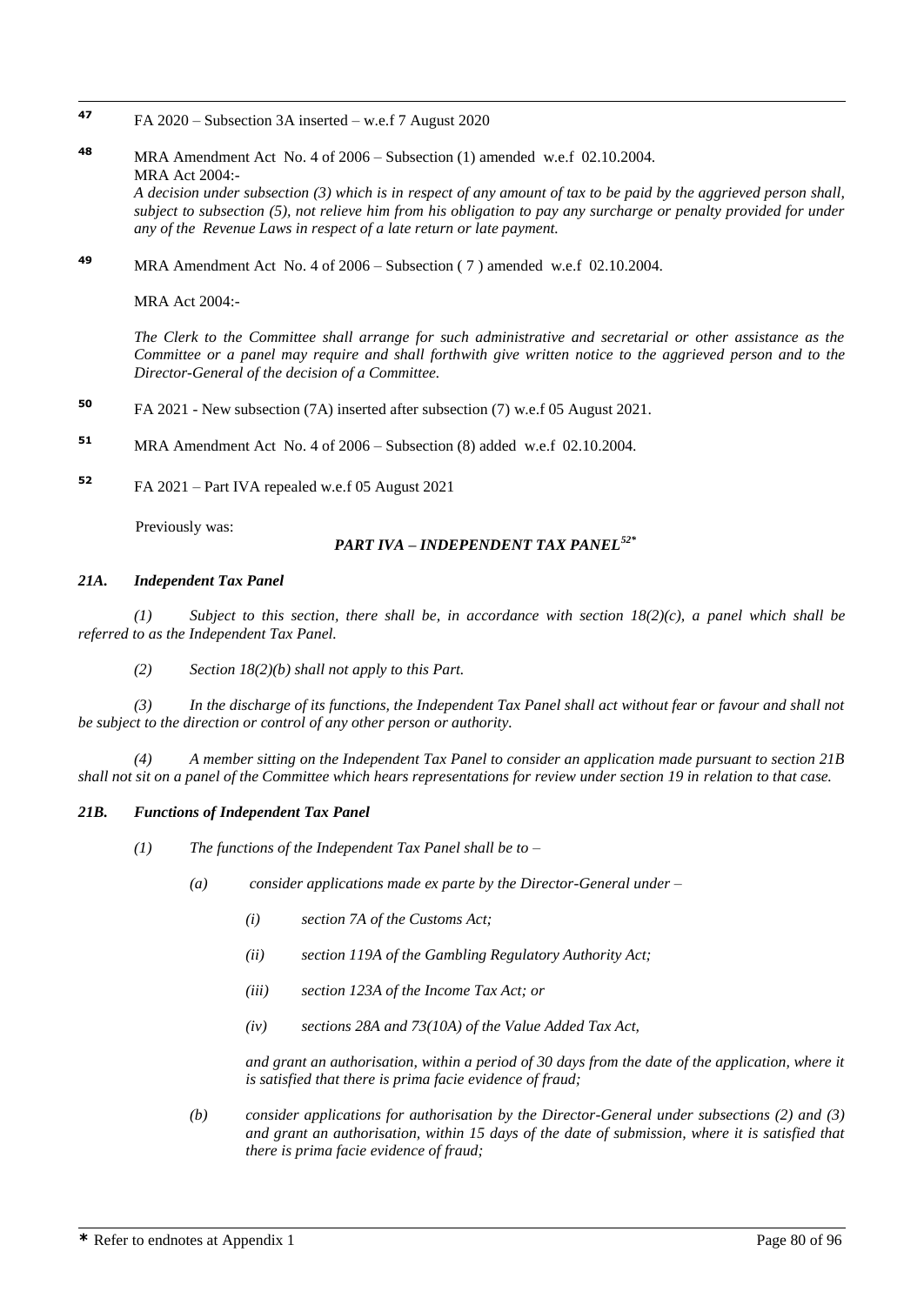*(c) issue guidelines for the waiving by the Director-General of the whole or part of any penalty, interest, surcharge or rent in accordance with section 125A of the Customs Act.*

*(2) Where, in relation to the tax liability of a person under a Revenue Law in respect of a period prior to the period referred to in an enactment referred to in subsection (1)(a), the Director-General has, before the commencement of section 21A and this section –*

- *(a) initiated an enquiry or made a request for information or return; or*
- *(b) completed an enquiry or has processed the information requested but no assessment or claim has been made,*

*the enquiry or request, as the case may be, shall, on the commencement of section 21A and this section, lapse unless the Director-General applies ex parte for and obtains the authorisation of the Independent Tax Panel.*

- *(3) (a) In the discharge of its functions under subsection (1)(a) to (c), the Independent Tax Panel may request the Director-General to –*
	- *(i) furnish such information or to produce such document as it may require in relation to the case within such time as it may determine;*
	- *(ii) attend a sitting of the Independent Tax Panel on such date and at such time as it may determine.*
	- *(b) On receipt of a request under paragraph (a), the Director-General shall comply with the request.*

*(4) The guidelines issued by the MRA Committee under section 125A of the Customs Act and in force at the commencement of this section shall be considered to have been issued by the Independent Tax Panel under this section.*

Proclamation No. 10 of 2016 – New Part IVA Shall come into operation on 1 June 2016 FA 2015 – New Part IVA inserted after Part IV shall come into operation on a date to be fixed by Proclamation.

**<sup>53</sup>** FA 2016 – New Part IVB inserted after Part IVA shall come into operation on 1 October 2016.

**<sup>54</sup>** FA 2019 – Section 21C (1) amended, the words "or section 119 of the Gambling Regulatory Authority Act" deleted and replaced by the words ", section 119 of the Gambling Regulatory Authority Act, section 69 of the Environment Protection Act or duties and taxes under sections 15 and 24A of the Customs Act" replaced we.f 25 July 2019.

FA 2017 – Paragraph (a) repealed and replaced w.e.f 24 July 2017. *(a) is assessed to tax under section 129 of the Income Tax Act or section 37 of the Value Added Tax Act;*

- **<sup>55</sup>** FA 2019 Paragraph (c)(i) amended, the words "or section 121 of the Gambling Regulatory Authority Act" deleted and replaced by the words ",section 121 of the Gambling Regulatory Authority Act, section 69 of the Environment Protection Act or duties and taxes under sections 15 and 24A of the Customs Act" w.e.f 25 July 2019.
	- FA 2017 Subparagraph (i) repealed and replaced w.e.f 24 July 2017.
	- *(i) has lodged an objection to the assessment in accordance with section 131A of the Income Tax Act or section 38 of the Value Added Tax Act;*
- **<sup>56</sup>** FA 2018 Paragraph (a)(ii) amended, the words "in accordance with section 131A of the Income Tax Act or section 38 of the Value Added Tax Act" deleted and replaced by the words "in accordance with the relevant provisions of the Revenue Law, as applicable" w.e.f 9 August 2018.

 $\overline{a}$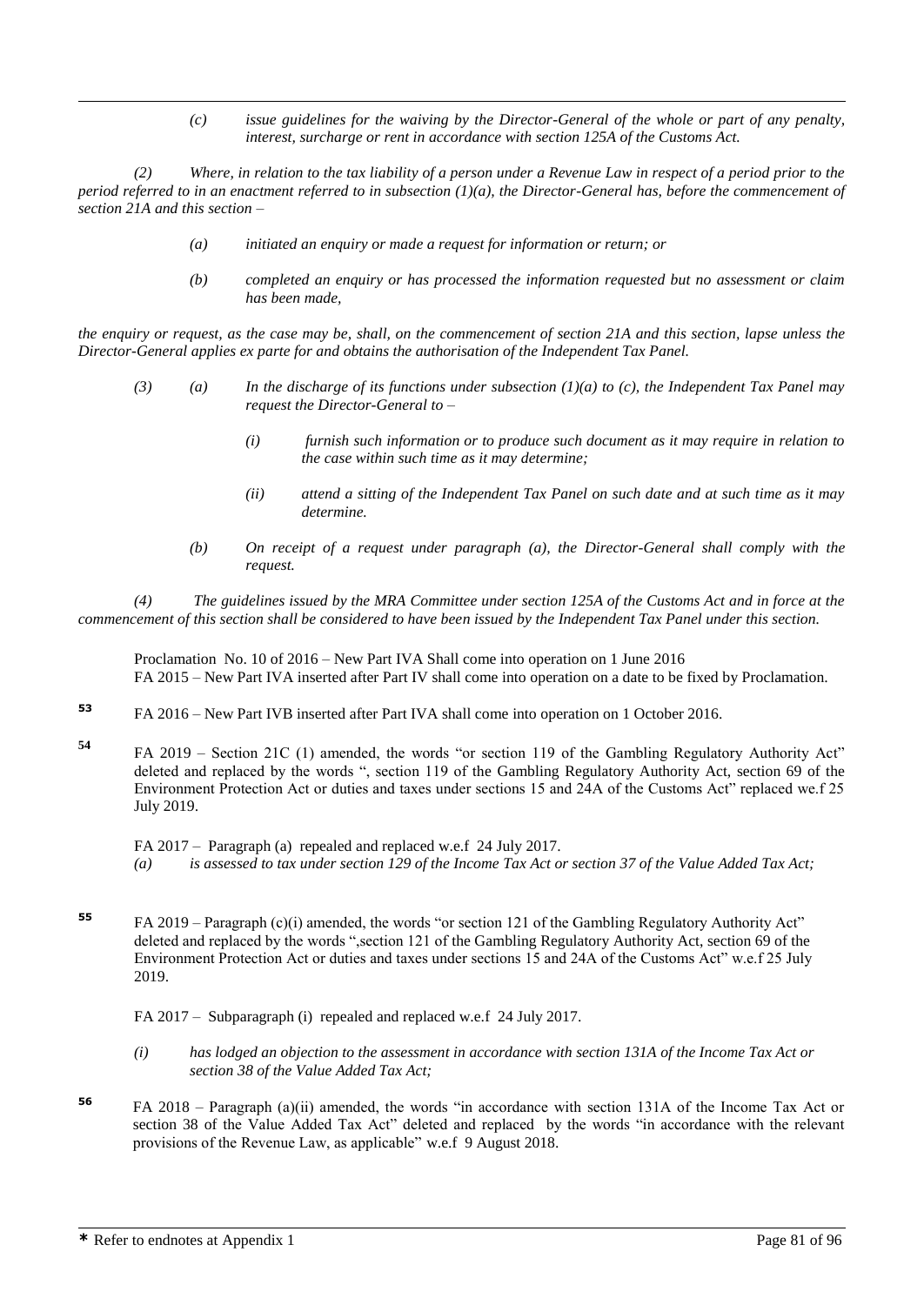- 57 **<sup>57</sup>** FA 2018 – Paragraph (c) amended, the words "Notwithstanding section 131B(7) of the Income Tax Act and section 39 of the Value Added Tax Act" deleted and replaced by the words "Notwithstanding any provision of the relevant Revenue Law" w.e.f 9 August 2018.
- **<sup>58</sup>** FA 2018 –New Part IVC inserted after Part IVB w.e.f 9 August 2018.
- **<sup>59</sup>** Covid M A 2020 New Part IVD inserted after Part IVC –w.e.f 16 May 2020.
- **<sup>60</sup>** FA 2021 Section 21R(1) amended by inserting, after the words "COVID-19 period" wherever they appear, the words "for year 2020" and by adding the new paragraphs (c) and (d), the full stop at the end of paragraph (b) being deleted and replaced by a semicolon and the word "or" at the end of paragraph (a) being deleted w.e.f. 05 August 2021.
- **<sup>61</sup>** FA 2021 Section 21R(2) amended by inserting, after the word "imposed", the words "to submit any statement, return or" and by adding the new paragraphs (c) and (d), the comma at the end of paragraph (b) being deleted and replaced by a semicolon and the word "or" at the end of paragraph (a) being deleted, w.e.f 05 August 2021
- **<sup>62</sup>** FA 2021 Section 21R(2)(a) amended by deleting the words "COVID-19 period, the" and replacing them by the words "COVID-19 period for year 2020, the statement, return or", w.e.f 05 August 2021
- **<sup>63</sup>** FA 2021 Section 21R(2)(b) amended by deleting the words "the payment" and replacing them by the words "the statement, return or payment", w.e.f 05 August 2021
- **<sup>64</sup>** FA 2009 Subsection (3) added after subsection (2) w.e.f. 30 July 2009.
- **<sup>65</sup>** FA 2009 New section 22A inserted after section 22 w.e.f. 30 July 2009.
- **<sup>66</sup>** FA 2020 New section 24A inserted after Section 24 shall come into operation on 1 December 2020.
- **<sup>67</sup>** FA 2020 New section 24B inserted shall come into operation on 1 December 2020.
- **<sup>68</sup>** FA 2020 New section 24C. inserted shall come into operation on 1 December 2020.
- **<sup>69</sup>** FA 17/2007 Paragraph (a) repealed and replaced by the following paragraph w.e.f 22.08.07. MRA Act 2004:-
	- *(a) contravenes section 13;*
- **<sup>70</sup>** FA 17/2007 Paragraph (b) amended by deleting the words "section 14(4) or 15(1)(b)" and replacing them by the words "section 3(6), 14(5) or 15(1)(b)" w.e.f 22.08.07.
- **<sup>71</sup>** FA 17/2007 Paragraph (d) amended by deleting the words "section 15" and replacing them by the words "section 3(6) or 15" w.e.f 22.08.07.
- **<sup>72</sup>** FA 2021 Section 25 amended, by inserting, after subsection (1), the new subsection (1A), w.e.f 05 August 2021
- **<sup>73</sup>** MRA Amendment Act No. 4 of 2006 New subsection (2A) amended w.e.f. 02.10.2004.

## MRA Act 2004:-

- *(2A) Where, in the course of determining the value of any goods, the Director-General finds that it is necessary to delay the final determination, he may, subject to subsection (4), authorise in writing delivery of the goods provided that –*
- **<sup>74</sup>** MRA Amendment Act No. 4 of 2006 New subsection ( 2B ) amended w.e.f. 02.10.2004.

## MRA Act 2004:-

*(2B) Where the Director-General authorises the delivery of goods pursuant to subsection (3), the importer shall, not later than 28 days after the date of authorisation, submit to the Director-General in respect of those*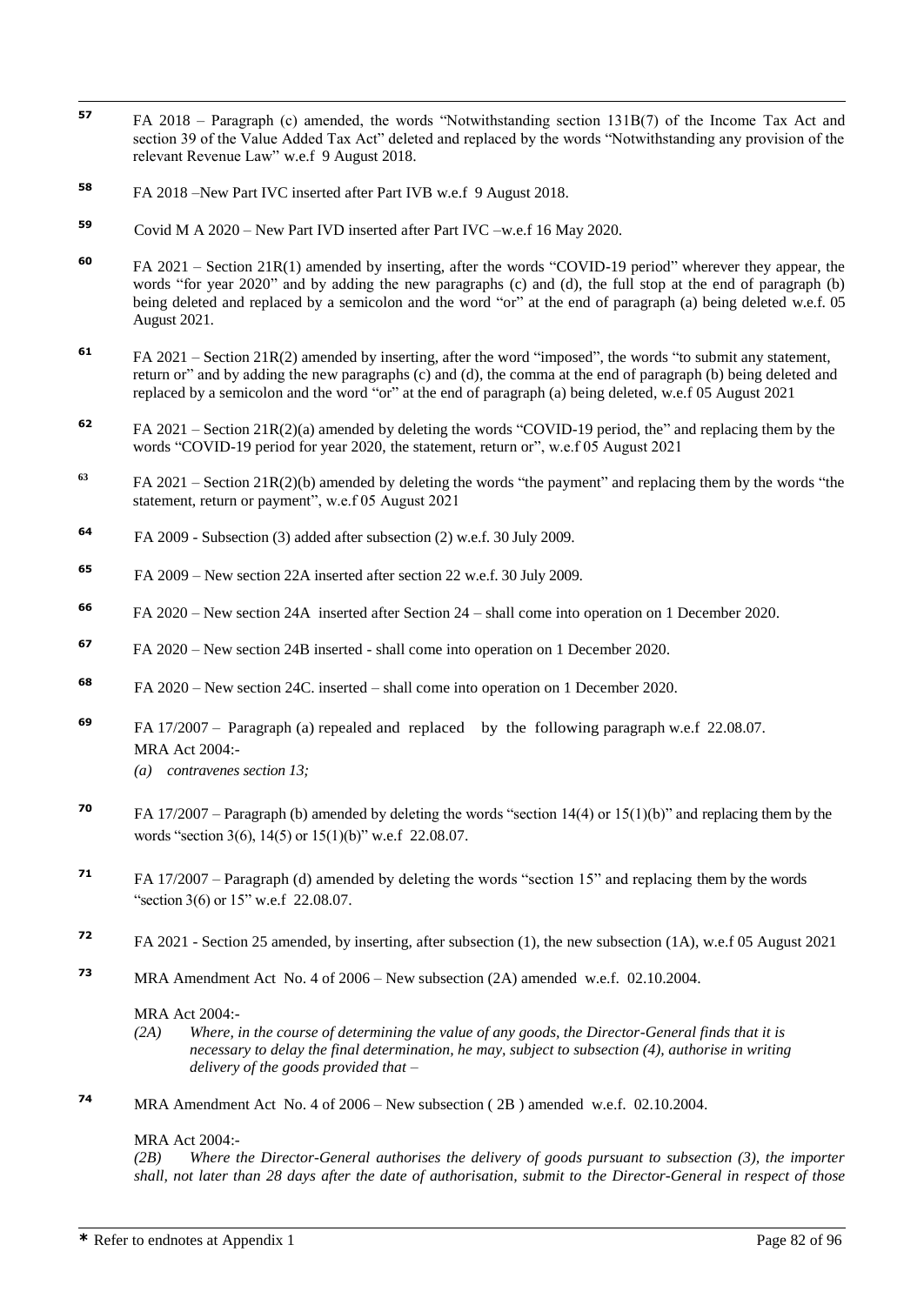*goods, such documents as may be required in writing by the Director-General, including sales contracts, bank transfers, orders, letters of credit and proforma invoices.* 

**<sup>75</sup>** MRA Amendment Act No. 4 of 2006 – New subsection ( 2C ) amended w.e.f. 02.10.2004.

# MRA Act 2004:-

 $\overline{a}$ 

*(2C) The Director-General shall, within 14 days of the receipt of the documents required under subsection (4), make the final determination of the value of the goods and notify the importer in writing of the determination and the additional amount of duty, excise duty and taxes payable, if any, on those goods.*

**<sup>76</sup>** MRA Amendment Act No. 4 of 2006 – New subsection ( 2D ) amended w.e.f. 02.10.2004.

# MRA Act 2004:-

*(2D) Where the Director-General issues a notice under subsection (5) requiring payment of an additional amount of duty, excise duty and taxes, the importer shall, not later than 7 days after the date of the notice, pass an amendment bill of entry and pay the additional amount due.*

**<sup>77</sup>** MRA Amendment Act No. 4 of 2006 – New subsection ( 2E ) amended w.e.f. 02.10.2004.

## MRA Act 2004:-

*(2E) Where the additional amount due is paid, the Director-General shall, not later than 14 days after the date of payment, refund the deposit or release the bank guarantee made or furnished under subsection (3)(b).*

**<sup>78</sup>** MRA Amendment Act No. 4 of 2006 – New subsection ( 2F ) amended w.e.f. 02.10.2004.

## MRA Act 2004:-

*(2F) Where the importer does not submit the documents required under subsection (4) within the time limit specified in that subsection -*

- *(a) the value of the goods on which the amount of duty, excise duty and taxes has been computed under subsection (3)(b) shall be deemed to have been determined as the final determination of the value of the goods;*
- *(b ) the deposit or the bank guarantee made or furnished under subsection (3)(b) shall be forfeited or realised, as the case may be; and*
- *(c) the importer shall be notified in writing by the Director-General of the final determination.*
- **<sup>79</sup>** MRA Amendment Act No. 4 of 2006 Paragraph ( j ) deleted and replaced w.e.f 02.10.2004.

## MRA Act 2004:-

*(j) in section 49, by adding immediately after subsection (1), the following new subsection -*

*(2) Where an air cargo manifest is received by the Director-General through SITA, it shall be deemed to have been submitted by the owner or duly authorised agent of the aircraft and all the provisions of customs laws relating to submission of manifest shall apply.*

**<sup>80</sup>** MRA Amendment Act No. 4 of 2006 – Paragraph ( d ) deleted and replaced w.e.f 02.10.2004.

## MRA Act 2004:-

*(d) in section 14 -*

- *(i) in subsection (1), by deleting the words "(i)";*
- *(ii) by repealing subsections (2) and (3);*
- **<sup>81</sup>** MRA Amendment Act No. 4 of 2006 Paragraph ( e ) deleted and replaced w.e.f 02.10.2004.

MRA Act 2004:-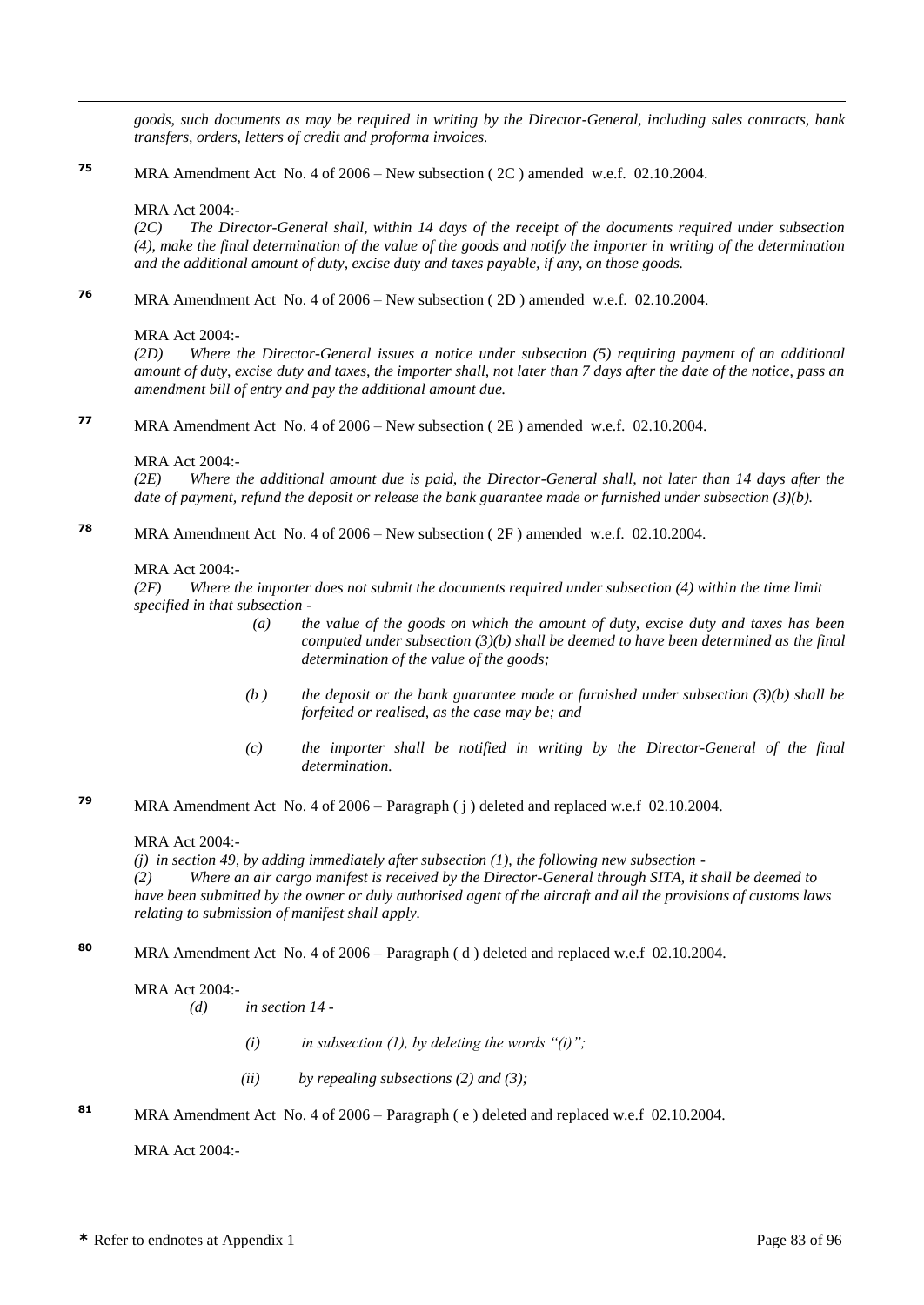- *(e) by repealing sections 38, 39 and 44;*
- **<sup>82</sup>** MRA Amendment Act No. 4 of 2006 Paragraph ( d ) deleted w.e.f 02.10.2004.

#### MRA Act 2004:-

 $\overline{a}$ 

- *(d) in section 43, by deleting the words "Conservator of Mortgages" wherever they appear and replacing them by the words "Head of the relevant Department of the Authority"; and*
- **<sup>83</sup>** MRA Amendment Act No. 4 of 2006 Paragraph ( e ) deleted w.e.f 02.10.2004.

MRA Act 2004:-

- *(e) in section 43, by deleting the words "Conservator of Mortgages" wherever they appear and replacing them by the words "Head of the relevant Department of the Authority"; and*
- 84 MRA Amendment Act No. 4 of 2006 Paragraph ( j ) deleted w.e.f 02.10.2004.

#### MRA Act 2004:-

*(j) in section 141, by deleting the words "Conservator of Mortgages" wherever they appear and replacing them by the words "Head of the relevant Department of the Authority";*

**<sup>85</sup>** MRA Amendment Act No. 4 of 2006 –Paragraph (a) subparagraph ( ii ) and (iii) deleted w.e.f 02.10.2004.

MRA Act 2004:-

- *(ii) in the definition of "valuer", by deleting the word "Registrar-General" and replacing it by the word "Director-General";*
- *(iii) by inserting the following new definitions in the proper alphabetical order –*

*"Authority" means the Mauritius Revenue Authority established under the Mauritius Revenue Authority Act 2004;*

*"Director-General" means the Director-General of the Authority;*

**<sup>86</sup>** MRA Amendment Act No. 4 of 2006 – Paragraph ( b ) and (c ) deleted w.e.f 02.10.2004.

#### MRA Act 2004:-

- *(b) by deleting the words "Receiver of Registration Dues" and "Registrar-General" wherever they appear and replacing them by the word "Director-General";*
- *(c) in section 16, by deleting the definition of "authorised officer" and replacing it by the following definition –*

*"authorised officer" means an officer of the Authority;*

**<sup>87</sup>** MRA Amendment Act No. 4 of 2006 – Paragraph ( a ) and (b) deleted w.e.f 02.10.2004. MRA Act 2004:-

- *(a) in section 2 -*
	- *(i) by deleting the definition of "Receiver";*
	- *(ii) by inserting the following new definitions in the proper alphabetical order -*

*"Authority" means the Mauritius Revenue Authority established under the Mauritius Revenue Authority Act 2004;*

*"Director-General" means the Director-General of the Authority;*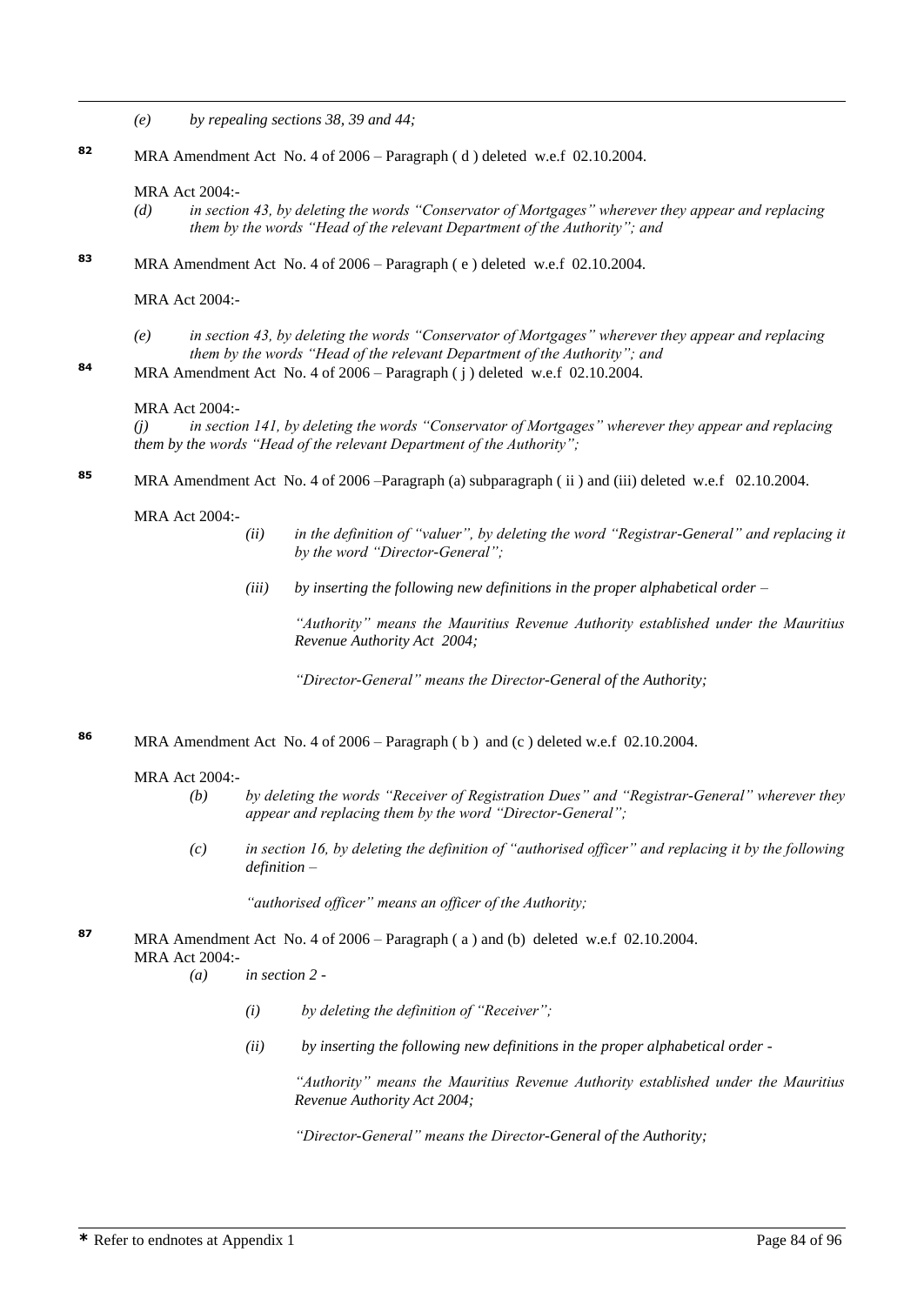*(b) by deleting the word "Receiver" wherever it appears and replacing it by the word "Director-General";*

**<sup>88</sup>** MRA Amendment Act No. 4 of 2006 – Paragraph ( d ) deleted w.e.f 02.10.2004.

#### MRA Act 2004:-

*(d) in section 24, by adding immediately after subsection (7), the following new subsection -*

*(7A) The prosecution of an offence under any of the sections of the enactments specified in the Fourth Schedule to the Mauritius Revenue Authority Act 2004 shall take place, at the discretion of the Director of Public Prosecutions, before a Judge sitting without a jury or the Intermediate Court.*

**<sup>89</sup>** MRA Amendment Act No. 4 of 2006 – Paragraph ( g ) deleted w.e.f 02.10.2004.

MRA Act 2004:-

*(g) in the Fifth Schedule, by deleting the word "Registrar-General" and replacing it by the word "Director-General".*

 $(h)$ 

 $\overline{a}$ 

**90** MRA Amendment Act No. 4 of 2006 – Paragraph (a) and (b) deleted w.e.f 02.10.2004.

#### MRA Act 2004:-

*(a) in section 2, by inserting the following new definitions in the proper alphabetical order -*

*"Authority" means the Mauritius Revenue Authority established under the Mauritius Revenue Authority Act 2004;*

*"Director-General" means the Director-General of the Authority;* 

- *(b) by deleting the word "Registrar-General" wherever it appears and replacing it by the word "Director-General";*
- **<sup>91</sup>** MRA Amendment Act No. 4 of 2006 Paragraph ( d ) deleted w.e.f 02.10.2004.

#### MRA Act 2004:-

*(d) in the Schedule, by deleting the words "Conservator of Mortgages" and replacing them by the words "Head of the relevant Department of the Authority".*

(e)

**92** MRA Amendment Act No. 4 of 2006 – Subsection (17) deleted w.e.f 02.10.2004.

#### MRA Act 2004:-

- *(17) The Sugar Industry Efficiency Act 2001 is amended -*
	- *(a) in section 2 -*
		- *(i) by deleting the definition of "Registrar-General";*
		- *(ii) by inserting the following new definition in the proper alphabetical order -*

*"Director-General" means the Director-General of the Authority established under the Mauritius Revenue Authority Act 2004;*

- *(b) by deleting the word "Registrar-General" wherever it appears and replacing it by the word "Director-General";*
- **<sup>93</sup>** MRA Amendment Act No. 4 of 2006 Subsection ( 18 ) deleted w.e.f 02.10.2004.

## MRA Act 2004:-

- *(18) The Transcription and Mortgage Act is amended -*
	- *(a) in section 2 -*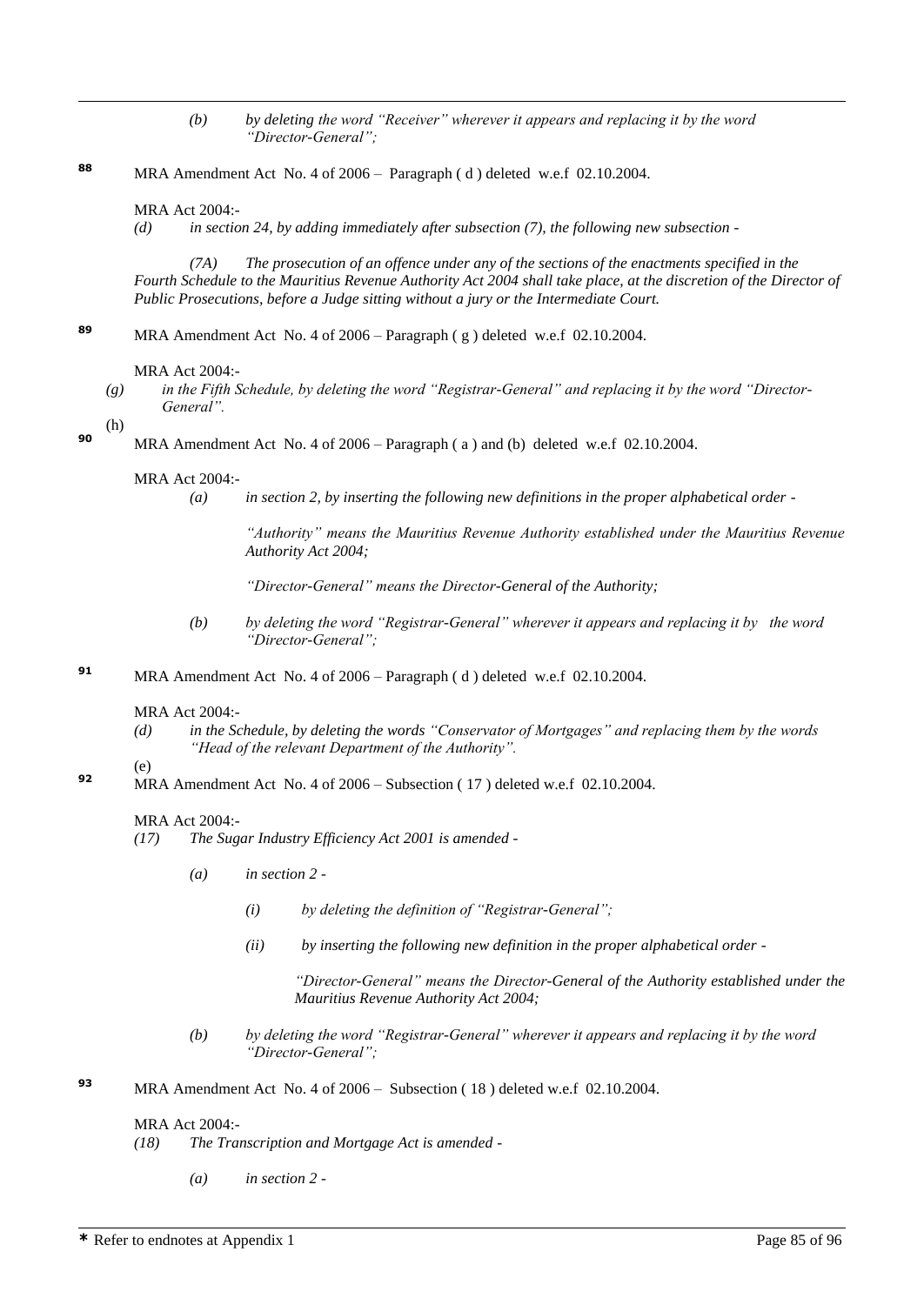- *(i) by deleting the definition of "Conservator";*
- *(ii) by inserting the following new definition in the proper alphabetical order -*

*"Authority" means the Mauritius Revenue Authority established under the Mauritius Revenue Authority Act 2004;*

- *(b) by deleting the word "Conservator" wherever it appears and replacing it by the words "Head of the relevant Department of the Authority".*
- **<sup>94</sup>** MRA Amendment Act No. 4 of 2006 Paragraph ( f ) deleted w.e.f 02.10.2004.

## MRA Act 2004:-

*(f) in section 45, by deleting the words "Conservator of Mortgages" wherever they appear and replacing them by the words "Head of the relevant Department of the Authority";*

(g)

 $\overline{a}$ 

**95** MRA Amendment Act No. 4 of 2006 – Subsection (20) amended w.e.f 02.10.2004.

# MRA Act 2004:-

*(20) A reference in any enactment to the Comptroller or Comptroller of Customs, Commissioner or Commissioner of Income Tax, Commissioner, Large Taxpayer Department, Commissioner or Commissioner for Value Added Tax, Registrar-General, the Receiver or the Receiver of Registration Dues, the Director-General or a revenue Commissioner under the Unified Revenue Act, shall be construed as a reference to the Director-General of the Authority established under the Mauritius Revenue Authority Act 2004.*

- **<sup>96</sup>** MRA Amendment Act No. 4 of 2006 Subsection ( 21 ) deleted w.e.f 02.10.2004. MRA Act 2004:-
	- *(21) A reference in any enactment to the Conservator or Conservator of Mortgages shall be construed as a reference to the Head of the relevant Department of the Authority established under the Mauritius Revenue Authority Act 2004.*

(22)

(2)

**97** MRA Amendment Act No. 4 of 2006 – Subsection (1) amended w.e.f 20.10.2004.

## MRA Act 2004:-

*(1) Any public officer in a departmental grade of the Customs and Excise Department, the Income Tax Department, the Large Taxpayer Department, the Registrar General's Department, the Value Added Tax Department or of the Revenue Authority established under the repealed Unified Revenue Act shall be dealt with in accordance with this section.* 

- **98** MRA Amendment Act No. 4 of 2006 Subsection (13) added w.e.f 02.10.2004.
- **<sup>99</sup>** FA 2018 Paragraph (a)(i) amended, the figure "2015" deleted and replaced by the figure "2016" w.e.f 9 August 2018.
	- FA 2017 Paragraph (a) repealed and replaced w.e.f 24 July 2017.
	- *(14) (a) Any person who has been assessed to tax in any period prior to 1 January 2015 under section 129 of the Income Tax Act, section 37 of the Value Added Tax Act or section 119 of the Gambling Regulatory Authority Act but is not satisfied with the assessment may, subject to this subsection, apply in writing to the Director-General for a review of the assessment, setting out the grounds of his dissatisfaction.*
- **<sup>100</sup>** FA 2019 Subparagraph (i) amended, the words "or section 119 of the Gambling Regulatory Authority Act" deleted and replaced by the words ", section 119 of the Gambling Regulatory Authority Act, section 69 of the Environment Protection Act or duties and taxes under sections 15 and 24A of the Customs Act" w.e.f 25 July 2019.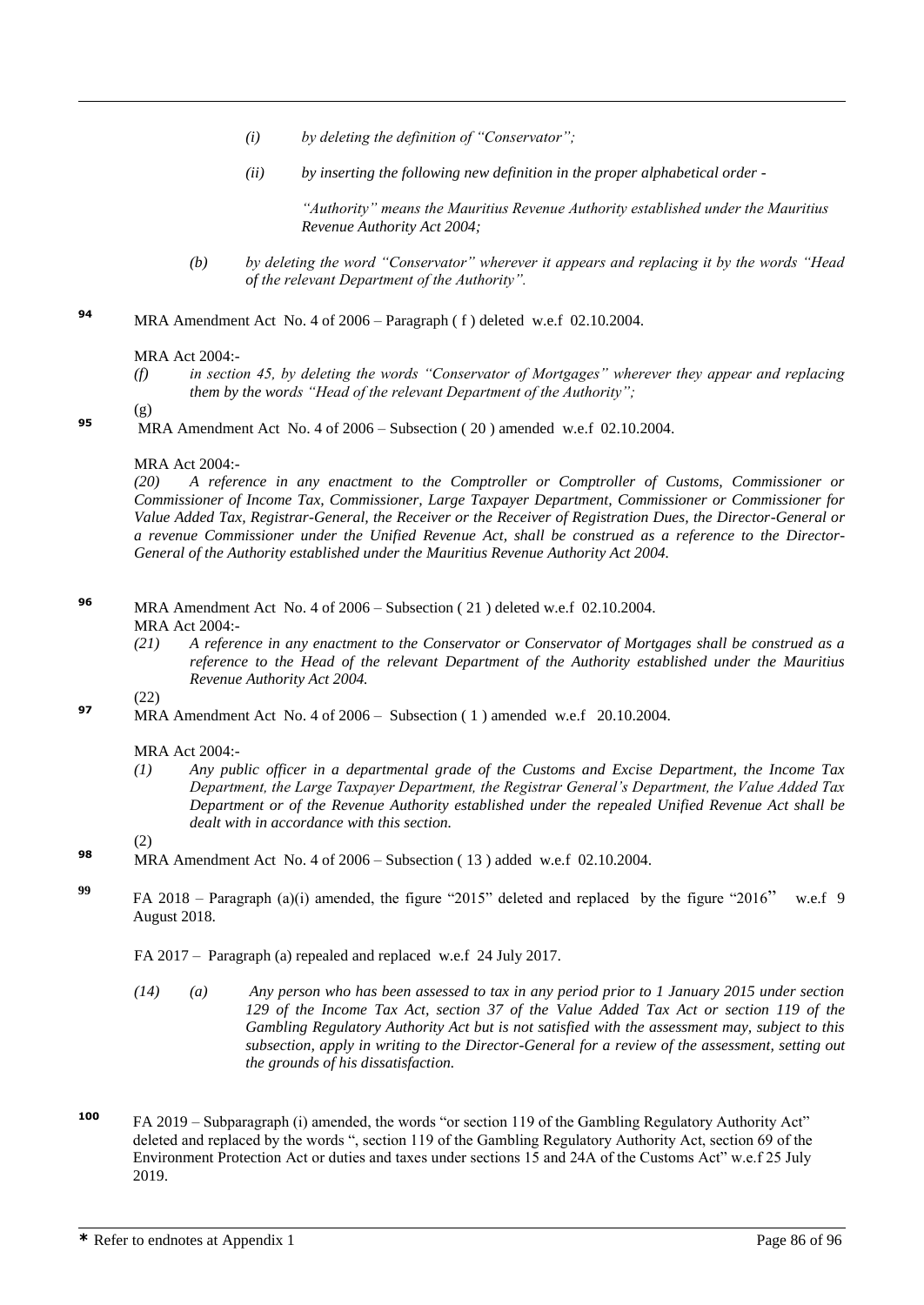- **<sup>101</sup>** FA 2019 Subparagraph (iii)(A) amended, the words "or section 121 of the Gambling Regulatory Authority Act" deleted and replaced by the words ", section 121 of the Gambling Regulatory Authority Act, section 69 of the Environment Protection Act or duties and taxes under sections 15 and 24A of the Customs Act" w.e.f 25 July 2019.
- **<sup>102</sup>** FA 2017 Paragraph (b) amended, the words "a panel" deleted and replaced by the words "an Expeditious Dispute Resolution Tax Scheme Panel" w.e.f 24 July 2017.
- **<sup>103</sup>** FA 2012 Paragraph (c) amended , the figure "15" deleted and replaced by the figure "30" w.ef. 22 December 2012.
- **<sup>104</sup>** FA 2017 Paragraph (d)(i) amended, the words "a panel" deleted and replaced by the words "the Expeditious Dispute Resolution Tax Scheme Panel" w.e.f 24 July 2017.
- **<sup>105</sup>** FA 2012 Paragraph (e)(ii) amended, the figure "3" deleted and replaced by the figure "6" w.e.f. 22 December 2012.
- **<sup>106</sup>** Covid M A 2020- Subsection (14)(f)(i) amended, the words "30 June 2020" deleted and replaced by the words "31 August 2020"-w.e.f 16 May 2020.

FA 2017 – Subparagraph (i) amended, the words "30 September 2015" deleted and replaced by the words "30 June 2020" w.e.f 24 July 2017.

FA 2015 – Subparagraph (i) amended , the figure "2013" deleted and replaced by the figure " 2015" w.e.f. 14 May 2015.

FA 2012 – Subparagraph (i) amended , the words "30 June 2012" deleted and replaced by the words "30 September 2013" w.e.f. 22 December 2012.

**<sup>107</sup>** FA 2018 – Paragraph (f)(ii) amended, the figure "2015" deleted and replaced by the figure "2016" w.e.f 9 August 2018.

FA 2017 – Subparagraph (ii) amended, the words "31 December 2014" deleted and replaced by the words "1 July 2015" w.e.f 24 July 2017.

FA 2015 – Subparagraph (ii) amended, the figure "2010" deleted and replaced by the figure "2014" w.e.f. 14 May 2015.

- **<sup>108</sup>** FA 2017 Subparagraph (iii) repealed and replaced w.e.f 24 July 2017.
	- *(iii) where no tax is outstanding under the assessment as at 31 December 2014;*

FA 2015 – Subparagraph (iii) amended , the figure "2012" deleted and replaced by the figure " 2014" w.e.f. 14 May 2015.

FA 2012 – Subparagraph (iii), amended the figure "2011" deleted and replaced by the figure "2012" w.e.f. 22 December 2012.

- **<sup>109</sup>** FA 2019 Paragraph (f)(iv) amended, the words "or the Gambling Regulatory Authority Act" deleted and replaced by the words ", the Gambling Regulatory Authority Act, the Environment Protection Act or the Customs Act" w.e.f 25 July 2019.
	- FA 2017 Subparagraphs (iv) and (v) repealed and replaced w.e.f 24 July 2017.
	- *(iv) where the taxpayer had agreed to the tax claimed under the assessment; or*
	- *(v) which has already been reviewed on objection under the Income Tax Act, the Value Added Tax Act or the*

 $\overline{a}$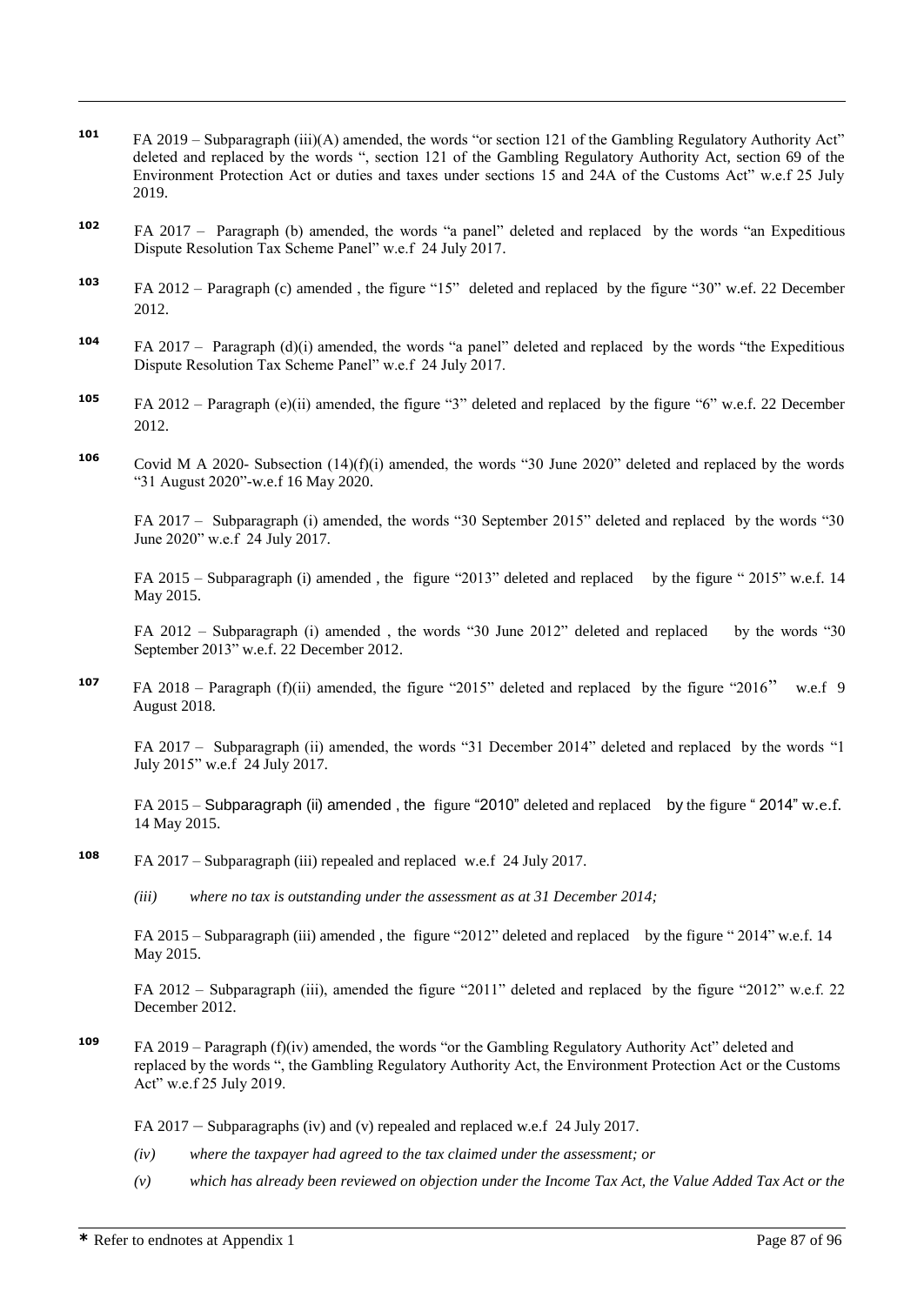*Gambling Regulatory Authority Act or after a representation to the Assessment Review Committee.* 

- **<sup>110</sup>** FA 2017 New paragraphs (ga) and (gb) inserted after paragraph (g) w.e.f 24 July 2017.
- **<sup>111</sup>** FA 2017 Paragraph (h) amended, the words "be final and conclusive and" inserted after the words "shall" w.e.f 24 July 2017.
- **<sup>112</sup>** FA 2017 New paragraph (ha) inserted after paragraph (h) w.e.f 24 July 2017.
- **<sup>113</sup>** FA 2015 Paragraph (i)(i) amended , the words "1 July 2001" deleted and replaced by the words " 31 December 2004" w.e.f. 14 May 2015.

FA 2012 – New paragraph added w.e.f. 22 December 2012.

- **<sup>114</sup>** FA 2016 Section 28 amended, new subsection (15) added w.e.f 7 September 2016.
- **<sup>115</sup>** FA 2019 New subsection 16 added w.e.f 25 July 2019.
- **116**  FA 2019 – New subsection 17 added w.e.f 25 July 2019.

**117** FA 2021 – Subsection 18 amended by deleting the words "In this section" and replacing them by the words "For the purpose of subsections (16) and (17)", w.e.f 01 October 2021."

FA 2019 – New subsection 18 added w.e.f 25 July 2019.

- **<sup>118</sup>** FA 2021 New subsection 19 added w.e.f 01 October 2021 but insofar as it relates to subsection (19), shall have been deemed to have come into operation on 01 November 2020.
- **<sup>119</sup>** FA 2021 New subsection 20 added w.e.f 01 October 2021.
- **<sup>120</sup>** MRA Amendment Act No. 4 of 2006 Paragraph ( a ) deleted w.e.f 02.10.2004.

MRA Act 2004:- *(a) The Registrar General Act;*

# **<sup>121</sup> Extract of the**

 $\overline{a}$ 

# **LEGAL SUPPLEMENT**

*To the Government Gazette of Mauritius No. 53 of 10 June 2006*

Proclamation No. 10 of 2006

TO FIX THE DATE OF THE COMING INTO OPERATION sections 3(2) and (3) and 4 of Part II, sections. 15, 16 and 17 of Part III, Part IV, sections 25,  $27(2),(3),(4),(5),(6),(7),(8),(9),(10),(11),(12),(13),(14), (19), (20),$  and (22), 28(11),(12) and (13), and 29 of Part V of the Mauritius Revenue Authority Act 2004

WHEREAS by Proclamation No. 37 of 2004, Part I, sections 3(1), (4) and (5) and 5 to 9 of Part II, sections 10 to 14 of Part III and sections 22 to 24,26,27(1), (15) and (16) and 28(1) to (10) of Part V of the Mauritius Revenue

**\*** Refer to endnotes at Appendix 1 Page 88 of 96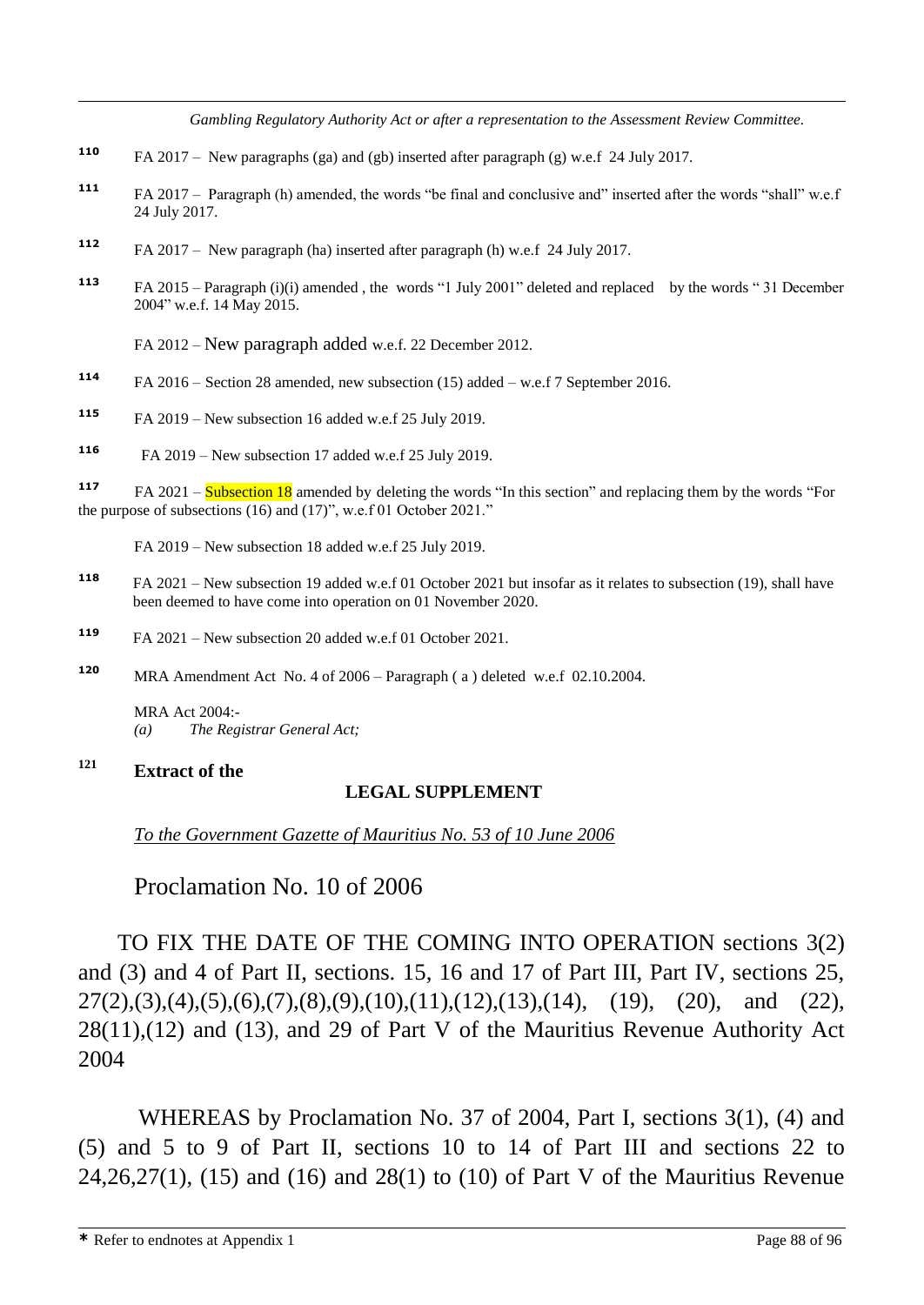Authority Act 2004 came into operation on 20 October 2004.

 $\overline{a}$ 

NOW THEREFORE\_ by virtue of section 30 of the said Act, I do hereby proclaim sections 3(2) and (3) and 4 of Part II, sections. 15, 16 and 17 of Part III, Part IV, sections 25, 27(2),(3),(4),(5),(6),(7),(8),(9),(10),(11),(12),(13),(14), (19), (20), and (22),  $28(11)$ ,  $(12)$  and  $(13)$ , and 29 of Part V of the Mauritius Revenue Authority Act 2004 shall come into operation on 1 July 2006.

**<sup>122</sup>** MRA Amendment Act No. 4 of 2006 – The First Schedule amended w.e.f 02.10.2004. MRA Act 2004:- *The Customs Act The Customs Tariff Act The Excise Act The Export Service Zones Act in so far as it relates to duty, excise duty and taxes The Gaming Act The Hire Purchase and Credit Sale Act in so far as it relates to registration duty payable on goods The Horse Racing Board Act 2003 The Hotel and Restaurant Tax Act The Income Tax Act The Industrial Expansion Act in so far as it relates to duty, excise duty and taxes The Land (Duties and Taxes) Act The Mauritius Revenue Authority Act 2004 The Registration Duty Act The Stamp Duty Act The Sugar Industry Efficiency Act 2001 in so far as it relates to duty under the Registration Duty Act and tax under the Land (Duties and Taxes) Act The Transcription and Mortgages Act in so far as it relates to any duty, fee or charge payable under that Act The Value Added Tax Act*  **<sup>123</sup>** FA 2011- New Item inserted w.e.f. 15 Dec 2011. **<sup>124</sup>** GN No. 176 of 2007 – New Item added.

- **<sup>125</sup>** The Busines Facilitation (Miscellaneous Provisions) Act 2017 New item inserted shall come into operation on 1 January 2018 - Proclamation No. 41 of 2017.
- **<sup>126</sup>** GN No. 176 of 2007 New Item added.
- **<sup>127</sup>** FA 15/2006 New item added w.e.f 07.08.06.
- **<sup>128</sup>** The Gambling Regulatory Act 2007 New Item added .
- **<sup>129</sup>** The Busines Facilitation (Miscellaneous Provisions) Act 2017 New item inserted shall come into operation on 1 January 2018 - Proclamation No. 41 of 2017.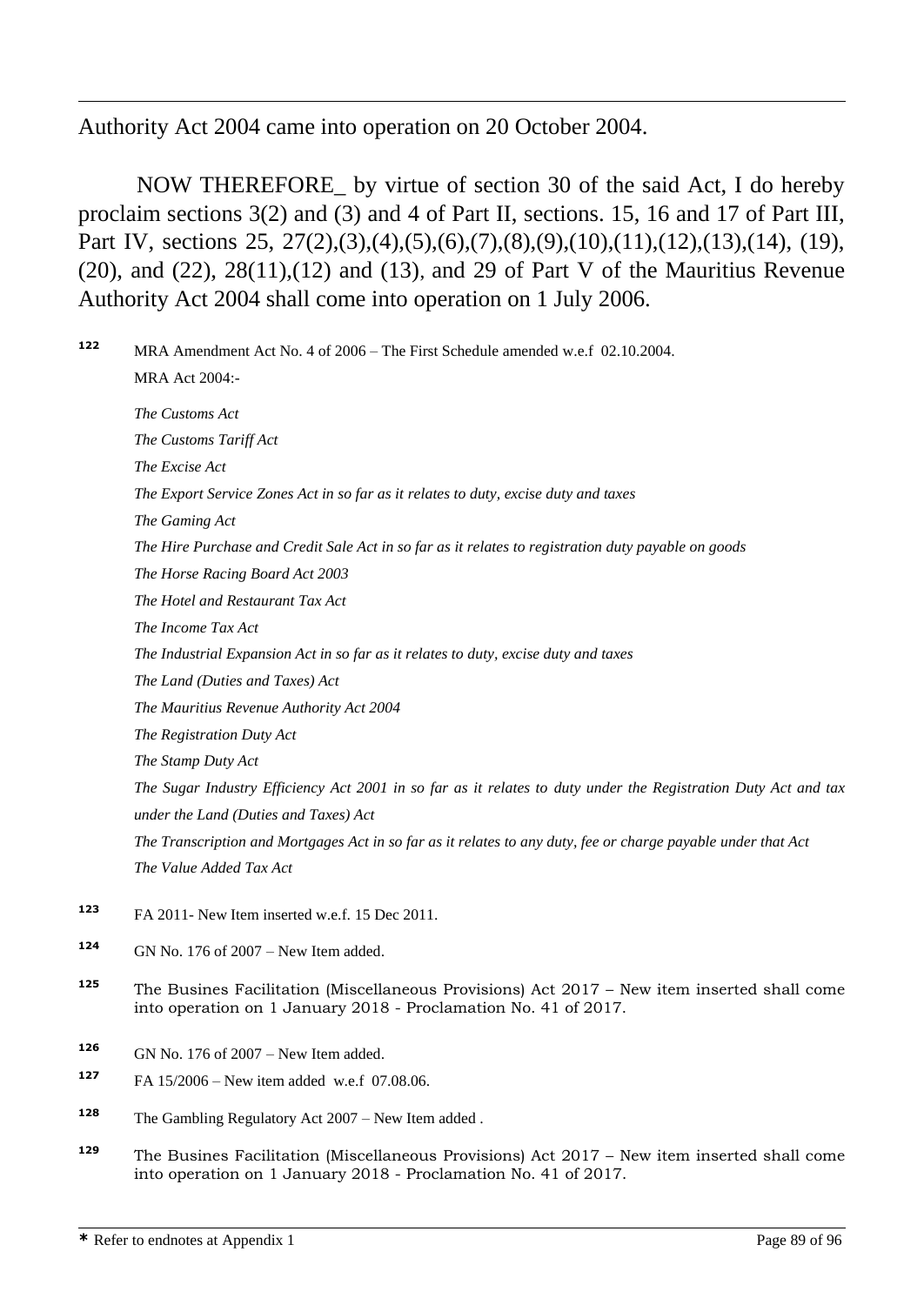**<sup>130</sup>** FA 2013 – The First Schedule amended, under the sub-heading "Acts", in the item "Local GovernmentAct", the words "76Ato 76D" deleted and replaced by the words "102 to 105" w.e.f 21 December 2013.

FA 2011- New Item inserted w.e.f. 15 Dec 2011.

 $\overline{a}$ 

**<sup>131</sup>** The Busines Facilitation (Miscellaneous Provisions) Act 2017 – The words *"under sections 17C to 17F" deleted* shall come into operation on shall come into operation on 1 January 2018 - Proclamation No. 41 of 2017.

FA 2011- New Item inserted w.e.f. 15 Dec 2011.

- **<sup>132</sup>** The Busines Facilitation (Miscellaneous Provisions) Act 2017 New item inserted shall come into operation on shall come into operation on 1 January 2018 - Proclamation No. 41 of 2017.
- **<sup>133</sup>** GN No. 2 of 2011– New Item added w.e.f. 4.01.2011.
- **<sup>134</sup>** The Busines Facilitation (Miscellaneous Provisions) Act 2017 New items inserted under the sub-heading "**Regulations**" shall come into operation on 1 January 2018 - Proclamation No. 41 of 2017.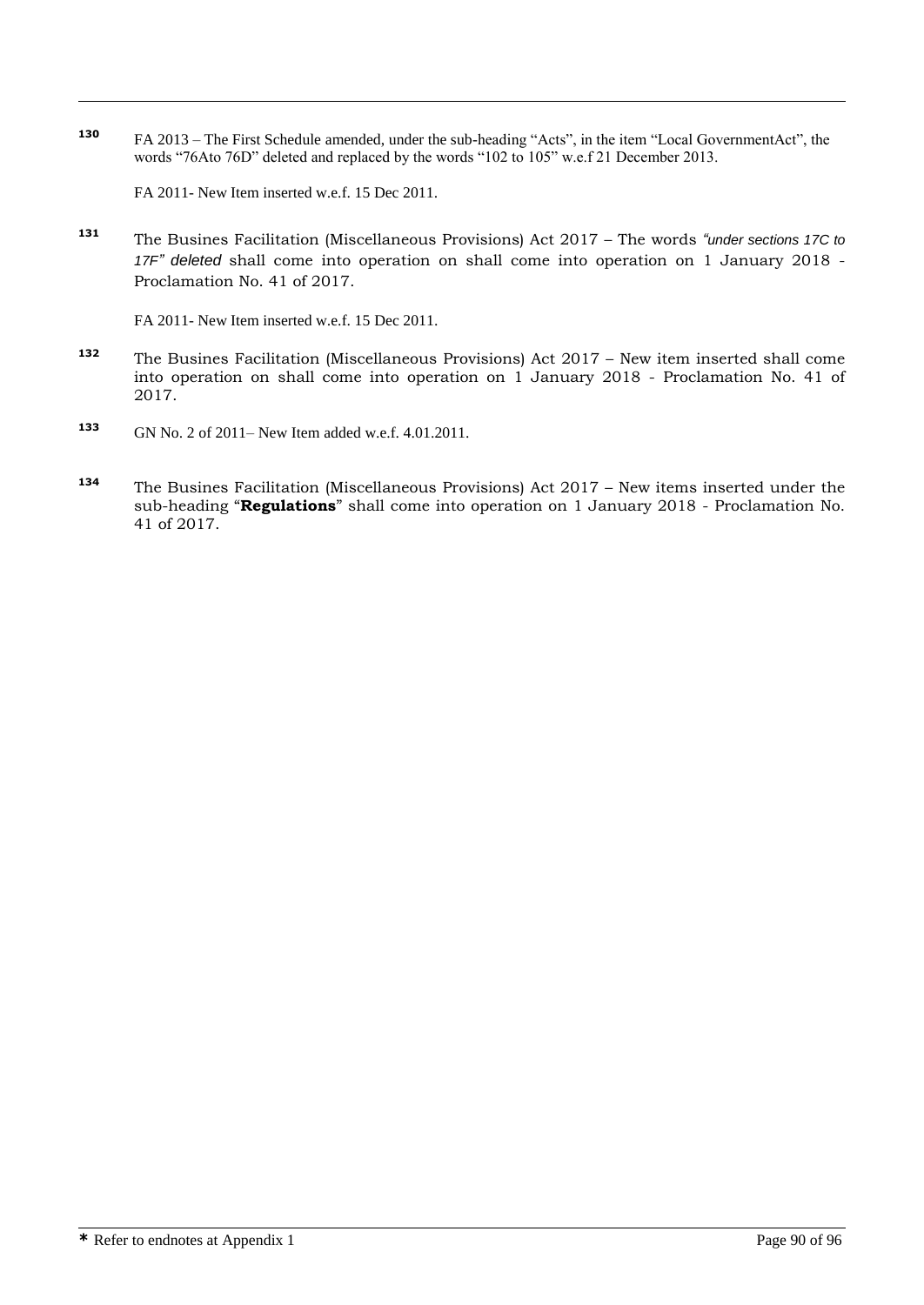**<sup>135</sup>** FA 2018 – The Second Schedule repealed and replaced shall come into operation on 1 January 2019.

# *SECOND SCHEDULE <sup>135</sup> \**

*[Section 14(1)(a) and (b)]*

# **IN THE DISTRICT COURT OF ……………………………..**

# **DECLARATION OF ASSETS AND LIABILITIES**

# **UNDER THE MAURITIUS REVENUE AUTHORITY ACT**

*I….……….................................................................bearing National Identity Card No ...………………...…., having been offered employment by the Mauritius Revenue Authority as ….…..………..…...., make oath/solemnly affirm/declare\* and say that -*

| 1 <sup>1</sup> | I am unmarried/married to Mr/Miss  holder of National Identity Card |                  |  |  |  |
|----------------|---------------------------------------------------------------------|------------------|--|--|--|
|                |                                                                     |                  |  |  |  |
|                | 2. My children and grandchildren* are National ID No.*              |                  |  |  |  |
|                |                                                                     | National ID No.* |  |  |  |
|                |                                                                     |                  |  |  |  |

*3. My assets/assets of my spouse/assets of my minor children in Mauritius and outside Mauritius are as follows -*

|     |                                                                                   | 'Rs |
|-----|-----------------------------------------------------------------------------------|-----|
| (a) | Immovable property (give details of property, location, cost                      |     |
|     | value and specify whether it was inherited, purchased, gifted                     |     |
|     | or donated by parents or other persons) -                                         |     |
|     |                                                                                   |     |
|     |                                                                                   |     |
| (b) | Vehicles/Machinery (Make, Reg. No. and Value at cost)                             |     |
|     |                                                                                   |     |
| (C) | Securities (including treasury bills, units, etc.) held directly or<br>indirectly |     |
|     |                                                                                   |     |
|     |                                                                                   |     |
| (d) | Business Interests (including share in société/succession, etc.)                  |     |
|     |                                                                                   |     |
| (e) | Household furniture and electrical household equipment                            |     |

 $\overline{a}$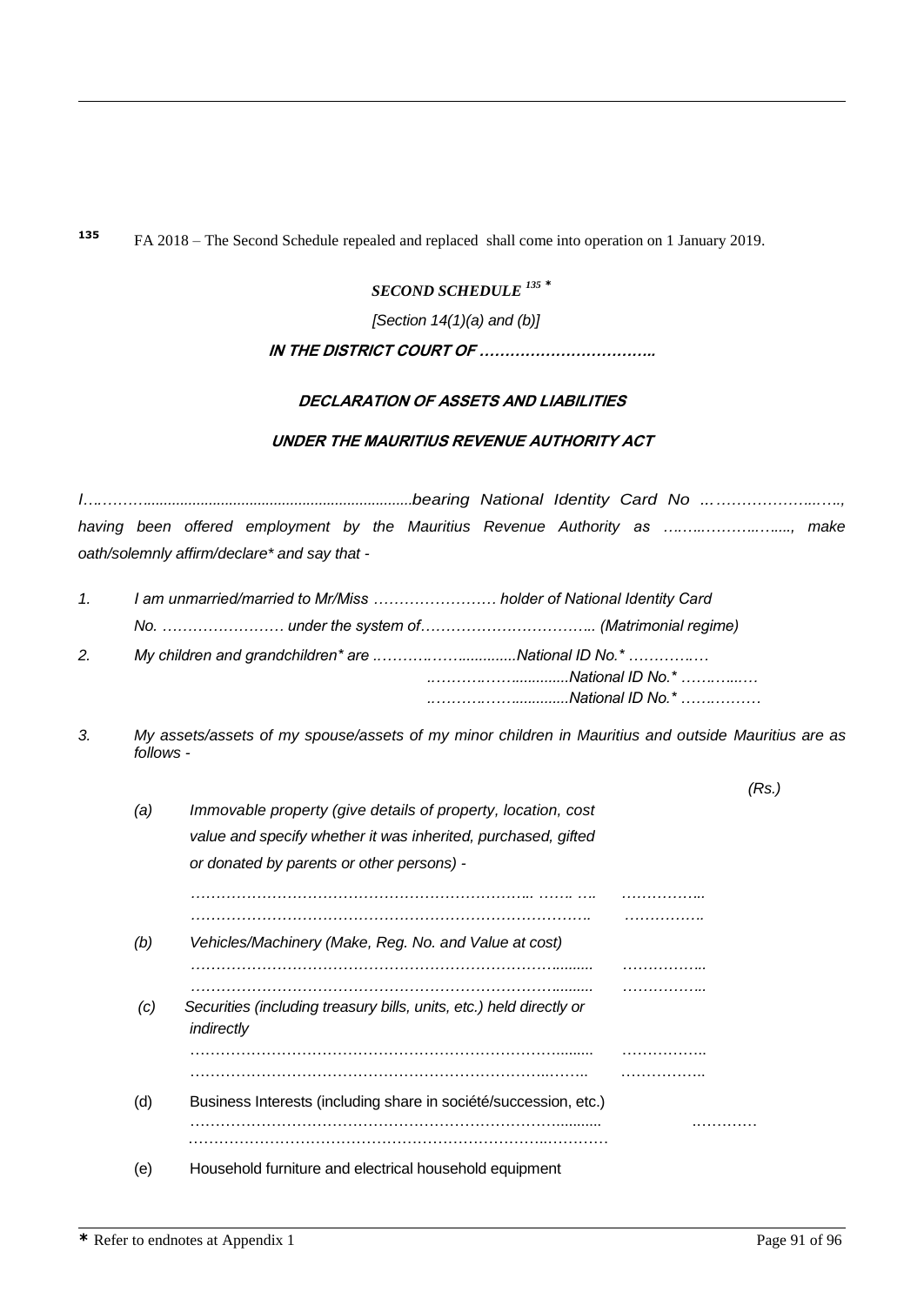|    |                                                                                                                                                                                                                    | .                                                                                             |       |  |  |  |  |  |
|----|--------------------------------------------------------------------------------------------------------------------------------------------------------------------------------------------------------------------|-----------------------------------------------------------------------------------------------|-------|--|--|--|--|--|
|    | (f)                                                                                                                                                                                                                | Jewellery and precious metals<br>.                                                            |       |  |  |  |  |  |
|    | (g)                                                                                                                                                                                                                | Money held in bank in Mauritius and abroad -<br>.                                             |       |  |  |  |  |  |
|    | (h)                                                                                                                                                                                                                | Other assets exceeding 50,000 rupees in the aggregate<br>(not included above)                 |       |  |  |  |  |  |
|    |                                                                                                                                                                                                                    | <b>TOTAL ASSETS</b>                                                                           | .     |  |  |  |  |  |
| 4. | My liabilities/liabilities of my spouse/liabilities of my minor children in Mauritius and outside Mauritius<br>are as follows -                                                                                    |                                                                                               |       |  |  |  |  |  |
|    |                                                                                                                                                                                                                    |                                                                                               | (Rs.) |  |  |  |  |  |
|    |                                                                                                                                                                                                                    | .<br><b>TOTAL LIABILITIES</b>                                                                 |       |  |  |  |  |  |
|    |                                                                                                                                                                                                                    | NET ASSETS (Total Assets less Total Liabilities)                                              |       |  |  |  |  |  |
| 5. | Any asset sold, transferred or donated or fund above Rs. 100,000<br>(a)<br>donated to my children and grandchildren of<br>age during the period of 12 months<br>immediately preceding the date of this declaration |                                                                                               |       |  |  |  |  |  |
|    | (b)                                                                                                                                                                                                                | Insurance Policy/Personal Pension Plan (own/spouse/minor children) (yearly<br>contribution) - |       |  |  |  |  |  |
|    |                                                                                                                                                                                                                    |                                                                                               |       |  |  |  |  |  |
|    | Signature of maker                                                                                                                                                                                                 |                                                                                               |       |  |  |  |  |  |
|    |                                                                                                                                                                                                                    |                                                                                               |       |  |  |  |  |  |
|    |                                                                                                                                                                                                                    |                                                                                               |       |  |  |  |  |  |
|    | <b>District Magistrate</b>                                                                                                                                                                                         |                                                                                               |       |  |  |  |  |  |
|    |                                                                                                                                                                                                                    |                                                                                               |       |  |  |  |  |  |

\* *Delete whichever is inapplicable*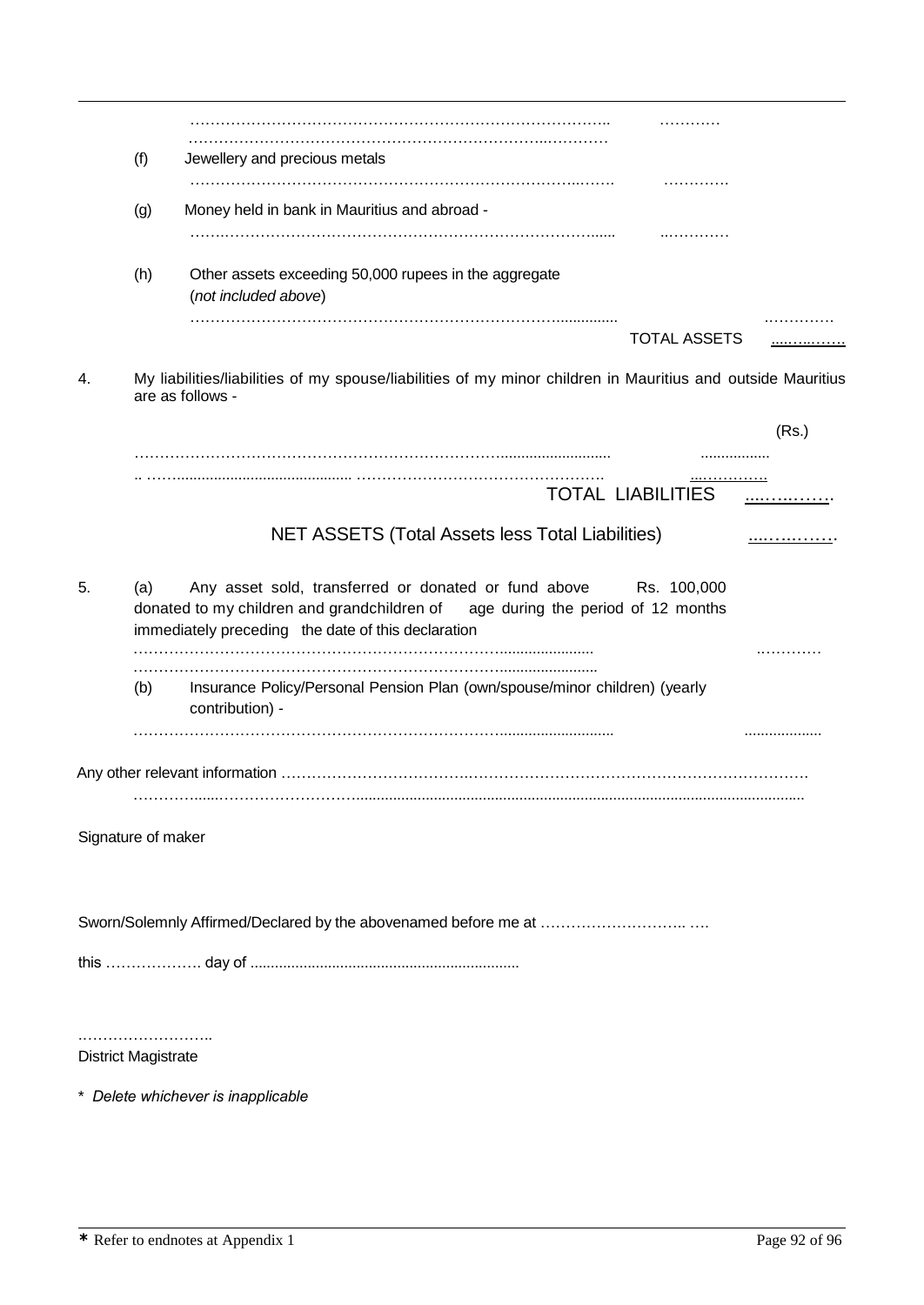FA 2012 – The Second Schedule repealed and replaced w.e.f. 22 December 2012.

 $\overline{a}$ 

# **THE SECOND SCHEDULE**

*(section 14(1)(a) and (b))*

|                                                                                                                                  |                                                                                                                  |      |                                                                                        |  |  | DECLARATION OF ASSETS |  |  |           |     |      |    |
|----------------------------------------------------------------------------------------------------------------------------------|------------------------------------------------------------------------------------------------------------------|------|----------------------------------------------------------------------------------------|--|--|-----------------------|--|--|-----------|-----|------|----|
| *being                                                                                                                           | the                                                                                                              |      | Director-General/*an officer of the Mauritius Revenue Authority                        |  |  |                       |  |  | holding   | the | post | of |
| 1.                                                                                                                               |                                                                                                                  |      |                                                                                        |  |  |                       |  |  |           |     |      |    |
| My assets and those of my spouse, minor children and grand children in Mauritius and outside Mauritius are as<br>2.<br>follows - |                                                                                                                  |      |                                                                                        |  |  |                       |  |  |           |     |      |    |
|                                                                                                                                  | (a)                                                                                                              |      | immoveable property -                                                                  |  |  |                       |  |  |           |     |      |    |
|                                                                                                                                  |                                                                                                                  | (i)  |                                                                                        |  |  |                       |  |  |           |     |      |    |
|                                                                                                                                  |                                                                                                                  | (ii) |                                                                                        |  |  |                       |  |  |           |     |      |    |
|                                                                                                                                  | (b)<br>interest in any partnership, société, joint venture, trust or succession                                  |      |                                                                                        |  |  |                       |  |  |           |     |      |    |
|                                                                                                                                  | (c)                                                                                                              |      |                                                                                        |  |  |                       |  |  |           |     |      |    |
|                                                                                                                                  | (d)                                                                                                              |      |                                                                                        |  |  |                       |  |  |           |     |      |    |
|                                                                                                                                  | (e)                                                                                                              |      |                                                                                        |  |  |                       |  |  |           |     |      |    |
|                                                                                                                                  | (f)                                                                                                              |      |                                                                                        |  |  |                       |  |  |           |     |      |    |
|                                                                                                                                  | (g)                                                                                                              |      |                                                                                        |  |  |                       |  |  |           |     |      |    |
|                                                                                                                                  | (h)                                                                                                              |      |                                                                                        |  |  |                       |  |  |           |     |      |    |
| 3.                                                                                                                               | My.                                                                                                              |      | liabilities and those of my spouse, minor children and grand children are as follows - |  |  |                       |  |  |           |     |      |    |
| 4.                                                                                                                               | Property sold, transferred or donated to my children of age during the period of 12 months immediately preceding |      |                                                                                        |  |  |                       |  |  |           |     |      |    |
| 5.                                                                                                                               |                                                                                                                  |      |                                                                                        |  |  |                       |  |  |           |     |      |    |
|                                                                                                                                  |                                                                                                                  |      |                                                                                        |  |  |                       |  |  | Signature |     |      |    |
|                                                                                                                                  |                                                                                                                  |      |                                                                                        |  |  |                       |  |  |           |     |      |    |

*Master and Registrar*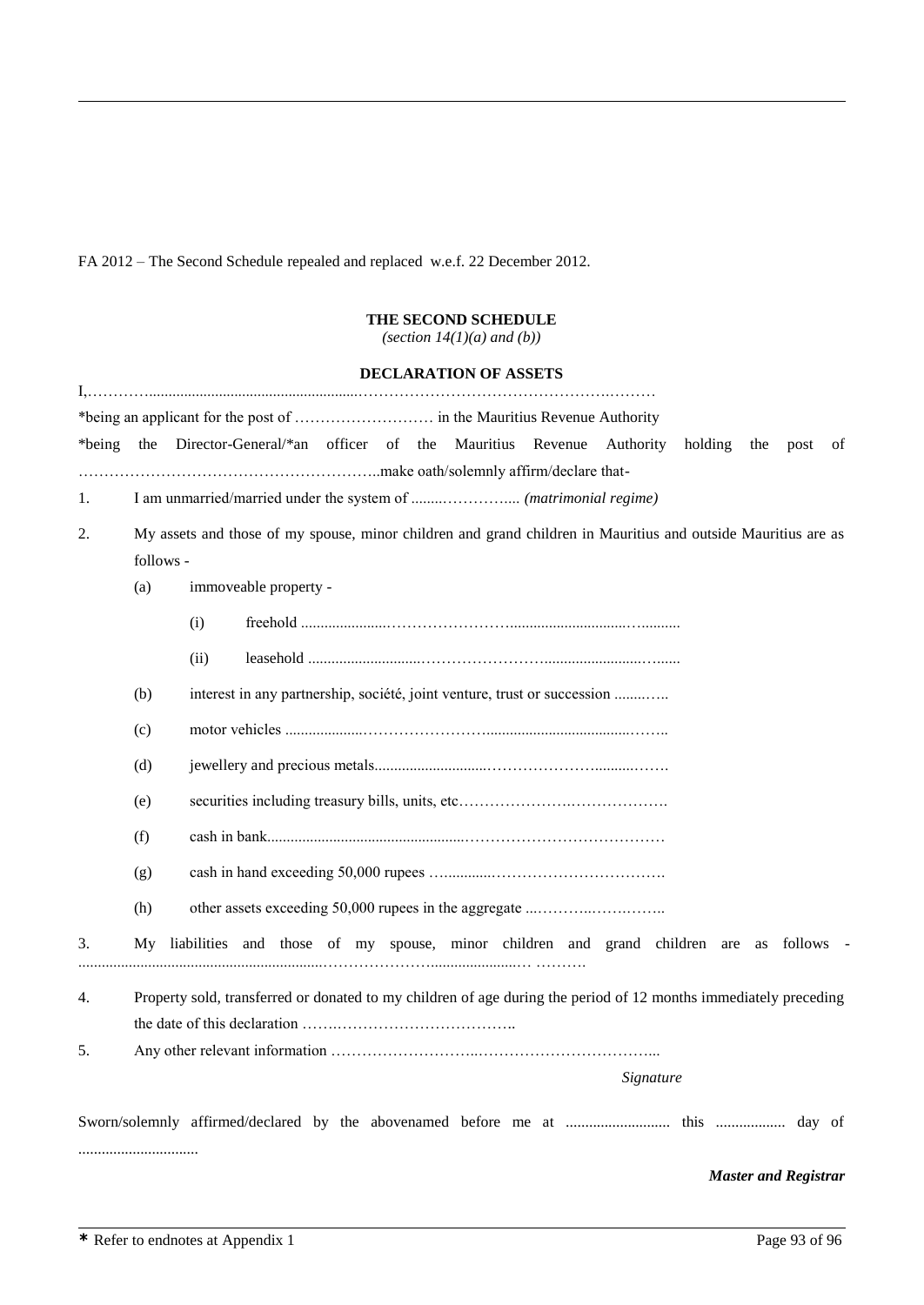*Supreme Court*

**<sup>136</sup>** FA 2012 –Third Schedule repealed w.e.f. 22 December 2012.

 $\overline{a}$ 

# **THIRD SCHEDULE** *(section 14(1)(c))*

# **DECLARATION OF ASSETS**

|                 |                                                                                                               | *being an employee of the Mauritius Revenue Authority holding the post of :                                      |  |  |  |  |  |  |
|-----------------|---------------------------------------------------------------------------------------------------------------|------------------------------------------------------------------------------------------------------------------|--|--|--|--|--|--|
|                 |                                                                                                               | declare that-                                                                                                    |  |  |  |  |  |  |
| 1.              |                                                                                                               |                                                                                                                  |  |  |  |  |  |  |
| 2.<br>follows - | My assets and those of my spouse, minor children and grand children in Mauritius and outside Mauritius are as |                                                                                                                  |  |  |  |  |  |  |
|                 | (a)                                                                                                           | immoveable property -                                                                                            |  |  |  |  |  |  |
|                 |                                                                                                               | (i)                                                                                                              |  |  |  |  |  |  |
|                 |                                                                                                               |                                                                                                                  |  |  |  |  |  |  |
|                 | (b)                                                                                                           | interest in any partnership, société, joint venture, trust or succession                                         |  |  |  |  |  |  |
|                 | (c)                                                                                                           |                                                                                                                  |  |  |  |  |  |  |
|                 | (d)                                                                                                           |                                                                                                                  |  |  |  |  |  |  |
|                 | (e)                                                                                                           |                                                                                                                  |  |  |  |  |  |  |
|                 | (f)                                                                                                           |                                                                                                                  |  |  |  |  |  |  |
|                 | (g)                                                                                                           |                                                                                                                  |  |  |  |  |  |  |
|                 | (h)                                                                                                           | other assets exceeding 50,000 rupees in the aggregate                                                            |  |  |  |  |  |  |
| 3.              | Mv                                                                                                            | liabilities and those of my spouse, minor children and grand children are as follows -                           |  |  |  |  |  |  |
| 4.              |                                                                                                               | Property sold, transferred or donated to my children of age during the period of 12 months immediately preceding |  |  |  |  |  |  |

5. Any other relevant information ………………………………………....……………

...........................................  *Signature*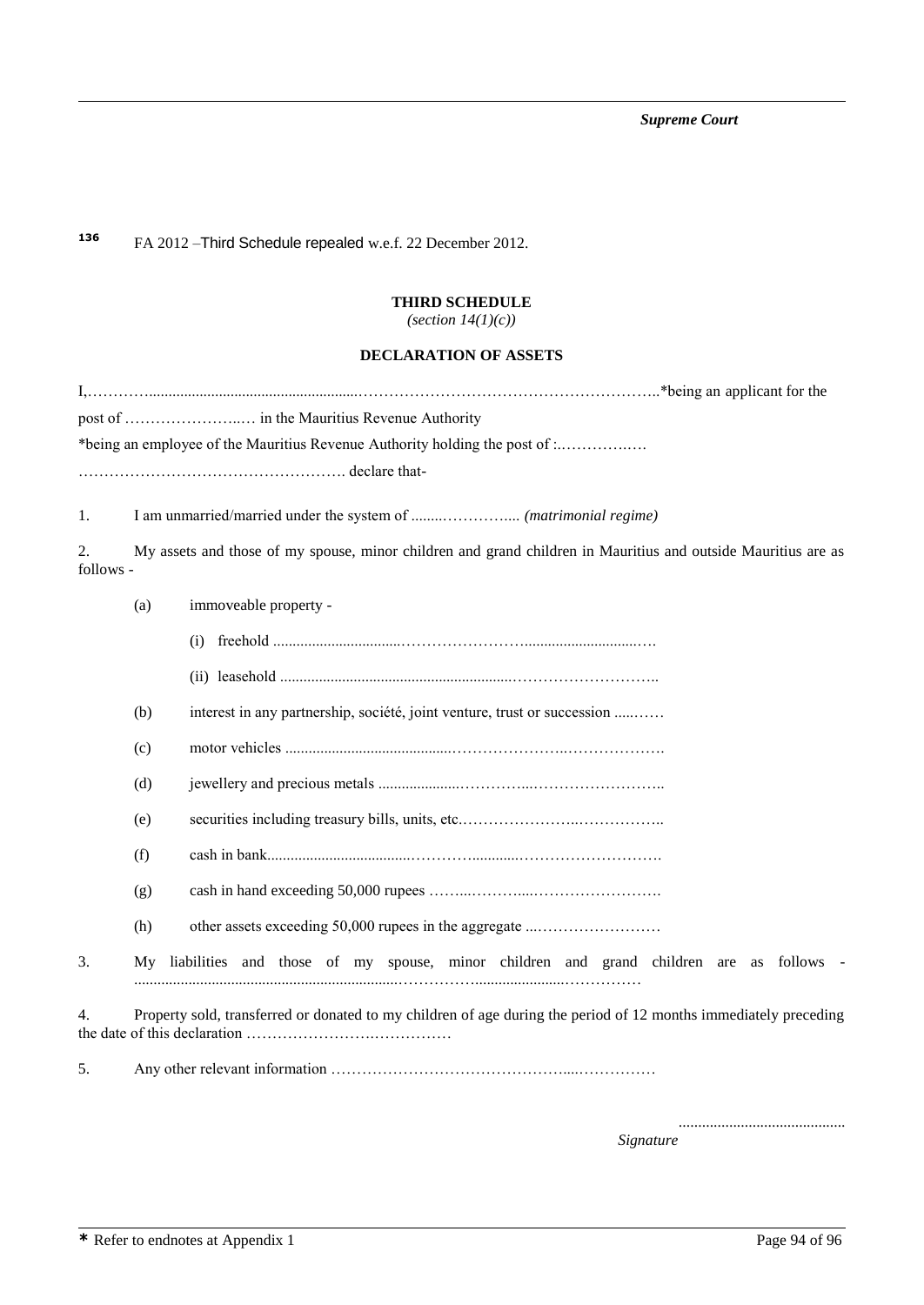**<sup>137</sup>** MRA Amendment Act No. 4 of 2006 – The Fourth Schedule amended w.e.f 02.10.2004. MRA Act 2004:-

# *FOURTH SCHEDULE*

*(section 16)* 

## *Enactments*

*Customs Act Sections 17(4), 21(8), 38(3), 83(3), 97(4), 111(2), 154, 156, 158(1), (2) and (3)(a), (b) and (c) and 163(2) Customs Tariff Act Section 5(4) Excise Act Sections 40, 41 and 45(2)(a), (b), (c), (d) and (g) Gaming Act Sections 59, 60 and 62 Horse Racing Board Act 2003 Section 51(1), (2), (5), (6), (7), (8) and (10) Income Tax Act Sections 123(8) and 147 Industrial Expansion Act Section 41(2)(a) Registration Duty Act Section 24(7) Value Added Tax Act Sections 54, 55, 57, 58, 59(b), 64(2) and 69(3)*

- <sup>138</sup> The Gambling Regulatory Act 2007 the Fourth Schedule amended by deleting the words **"Gaming Act** Sections 59, 60 and 62" and replacing them by the words "**Gambling Regulatory Authority Act 2007** Sections 145 and 148(3) in so far as they relate to duty and tax and  $148(4)$  and  $(5)$ "
- <sup>139</sup> The Gambling Regulatory Act 2007 –The words "**Horse Racing Board** Section 51(1), (2), (5), (6), (7), (8) and (10)" deleted.
- **<sup>140</sup>** FA 2012 The Fifth Schedule amended w.e.f. 22 December 2012::
	- (i) the following items deleted -

Customs Act Customs Tariff Act

Excise Act

 $\overline{a}$ 

Export Service Zones Act in so far as it relates to duty

Freeport Act in so far as it relates to duty, excise duty and taxes Income Tax Act

Unified Revenue Act in so far as it relates to section 8B in relation to any proceedings already started before the commencement of this Act

Value Added Tax Act

(ii) The following items inserted in the appropriate alphabetical order - Customs Act in so far as it relates to section 15(2B), 19(3B), 20(3B), 23(7), 24(6) or 24A(5) Customs Tariff Act in so far as it relates to section 5(2B)(c)